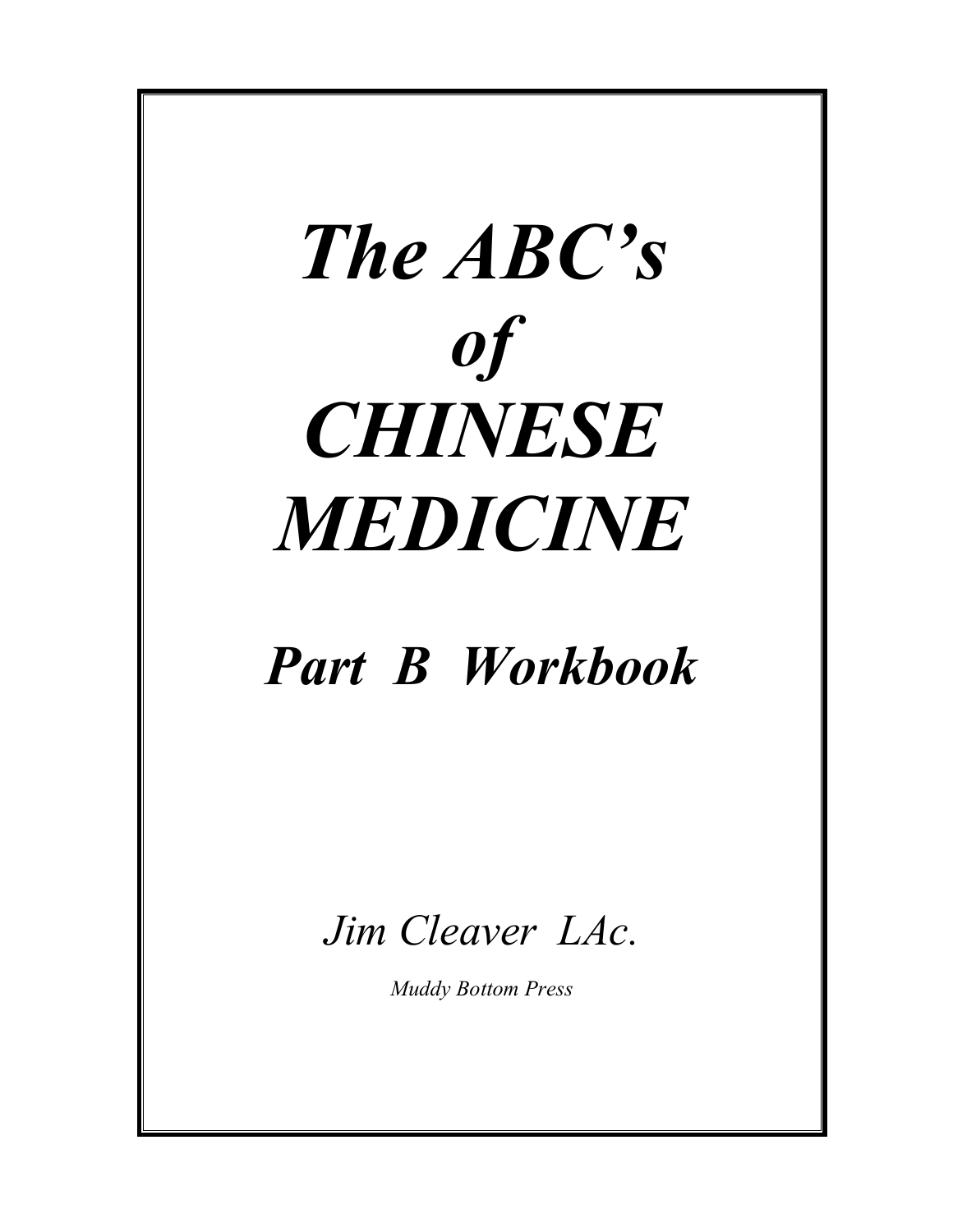|      | <b>Table of Contents</b>                                                                                      |                                         |                                                    |
|------|---------------------------------------------------------------------------------------------------------------|-----------------------------------------|----------------------------------------------------|
|      | <b>Table of Contents</b>                                                                                      |                                         | p. 2                                               |
| I.   | <b>Organ Qi Gong</b>                                                                                          | (Six Silent Sounds)                     | p.4                                                |
| II.  | <b>Review of Organ Functions</b><br>and Survey of Key Symptoms and Patterns                                   | (Zang Organs)                           | p.5                                                |
| Ш.   | <b>Review of Pathogenic Influences</b><br>and Survey of Key Symptoms and Patterns                             | (Six Climates)                          | p. 14                                              |
| IV.  | <b>The Spectrum of Emotions</b>                                                                               | (Attitudes & Personalities)             | p. 22                                              |
| V.   | <b>Pathological Patterns and Symptoms</b><br><b>Vital Substance Patterns</b>                                  | (Qi, Blood, etc.)                       | p. 42<br>p. 44                                     |
|      | <b>Zang Patterns</b><br>Heart<br>Lung<br>Spleen<br>Liver<br>Kidney                                            |                                         | p. 47<br>p. 49<br>p. 51<br>p. 54<br>p. 57          |
|      | <b>Fu Patterns</b><br>Stomach<br>Small Intestine<br>Large Intestine<br>Gall Bladder<br><b>Urinary Bladder</b> |                                         | p.60<br>p. 63<br>p. 64<br>p. 66<br>p. 67           |
|      | Dual Organ Patterns<br>Dual Organ/Channel Patterns                                                            | $(Sp-Lr-Kd)$<br>$(6$ Stages & 4 Levels) | p. 68<br>p. 71                                     |
| VI.  | Lifestyle: Activities that Benefit the Organs<br>Fire<br>Metal<br>Earth<br>Wood<br>Water                      |                                         | p. 74<br>p. 75<br>p. 76<br>p. 77<br>p. 78<br>p. 79 |
| VII. | <b>Appendices</b><br>Glossary of Key Terms<br>List of Patterns (81 Zang-Fu patterns)                          |                                         | p.80<br>p. 81<br>p. 84                             |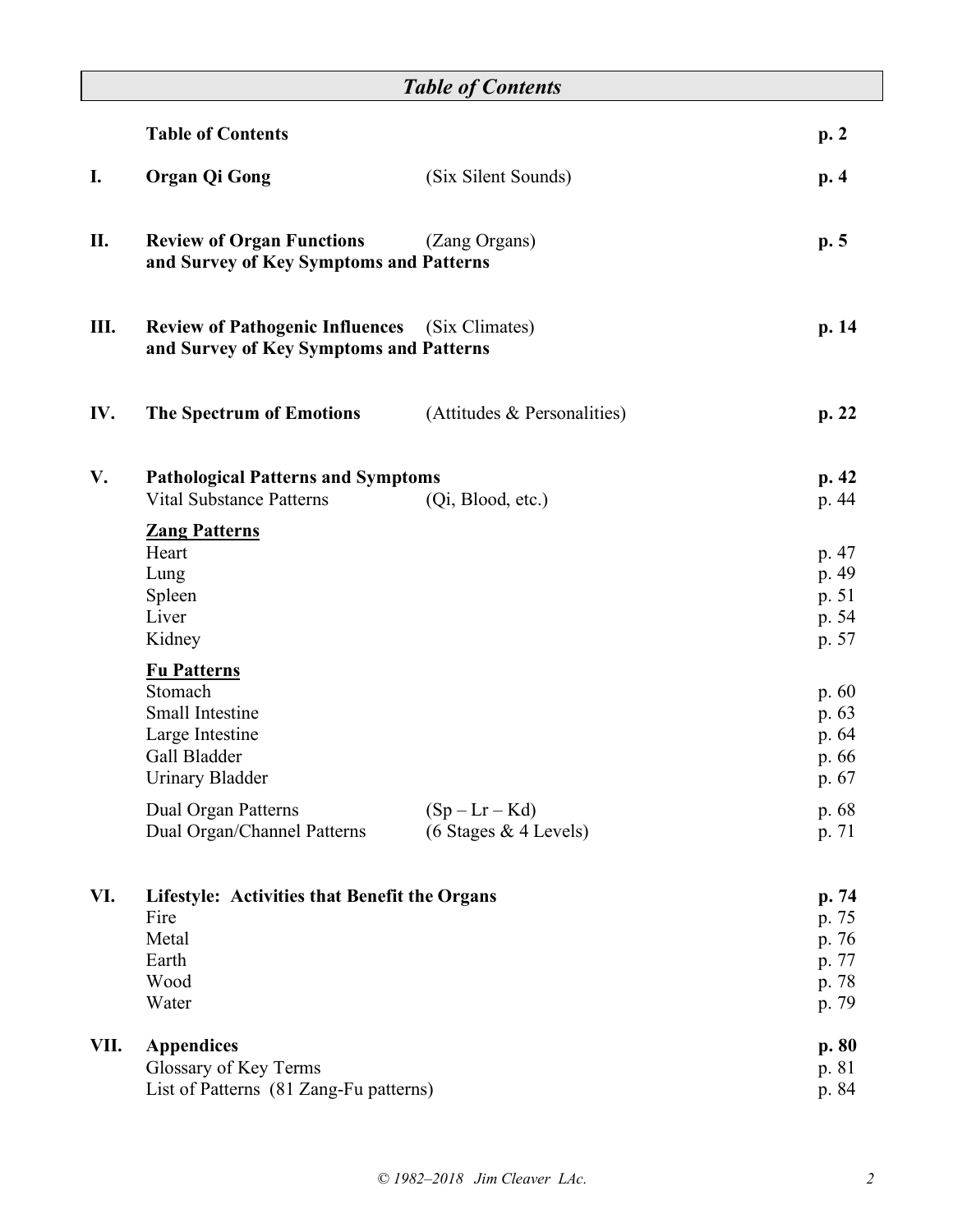# *Part B*

# *Pathology & Assessment of Imbalance in Chinese Medicine*

*Zang-Fu Patterns and the Differentiation of Symptoms*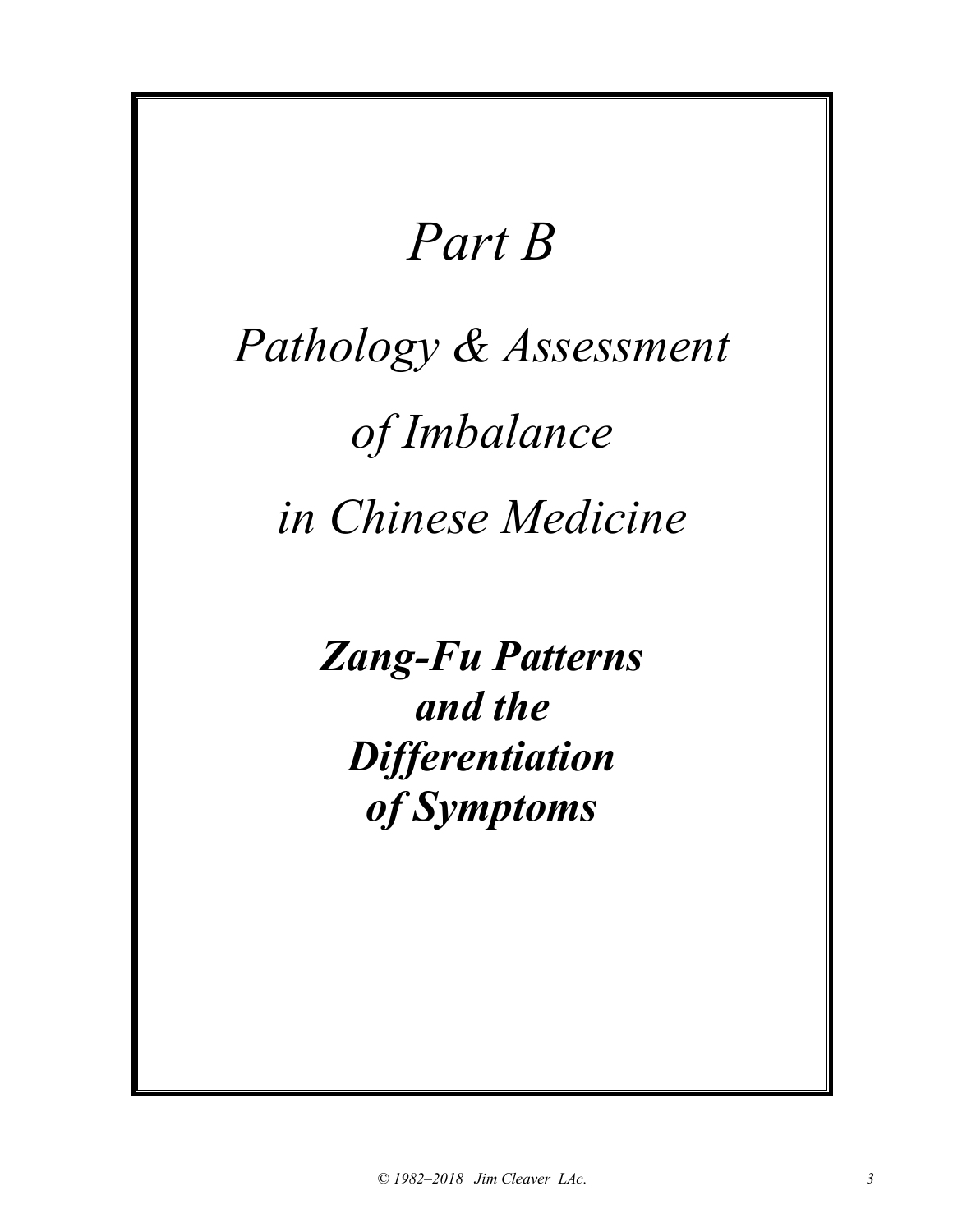# *Organ Qi Gong*

#### **Six Silent Sounds – Organ / Channel Clearing Qi Gong**

| • Maintenance:                                                                                               | concept is like house keeping (best when done every day – stuff accumulates)                                                                                   |                                                                                                             |                                                                                 |                 |                |
|--------------------------------------------------------------------------------------------------------------|----------------------------------------------------------------------------------------------------------------------------------------------------------------|-------------------------------------------------------------------------------------------------------------|---------------------------------------------------------------------------------|-----------------|----------------|
| • Shake:                                                                                                     | start with shaking, stir things up, get things moving                                                                                                          |                                                                                                             |                                                                                 |                 |                |
| • Face Direction:                                                                                            |                                                                                                                                                                | associated with organ (directly or indirectly) $(E, S, SW, W, N, & NE)$                                     |                                                                                 |                 |                |
|                                                                                                              |                                                                                                                                                                | • Channel Pathway: follow with your mind's eye & intention (the general flow of the pathway is good enough) |                                                                                 |                 |                |
| • The Movement:                                                                                              | basically repeat each move six times,<br>then rest for at least six respirations before going on to the next organ.                                            |                                                                                                             | learn the movement, these are easy, and should be done in a very relaxed manner |                 |                |
| • Focus on Digit:<br>channel terminus (big toe, little finger, big toe, thumb, bubbling spring, ring finger) |                                                                                                                                                                |                                                                                                             |                                                                                 |                 |                |
| • Focus on Sensory<br>Orifice:                                                                               | imagine you are breathing out through this orifice<br>(eyes, tongue, lips, nose/sinuses, ears, throat)                                                         |                                                                                                             |                                                                                 |                 |                |
| • Breathing In:                                                                                              | guide qi along the channel (opening and clearing the channel)                                                                                                  |                                                                                                             |                                                                                 |                 |                |
| • Breathing Out:                                                                                             | silently say the sound, the sound resonates and cleanses the organ<br>(releases qi & pathogenic excesses), send the qi out the sensory orifice with the exhale |                                                                                                             |                                                                                 |                 |                |
| <b>Organ</b>                                                                                                 | <b>Sound</b>                                                                                                                                                   |                                                                                                             | <b>Sense</b>                                                                    | <b>Pathogen</b> | <b>Emotion</b> |
| Liver                                                                                                        | $=$ yü                                                                                                                                                         | yew                                                                                                         | eyes                                                                            | wind            | anger          |
| <b>Heart</b>                                                                                                 | $=$ ho                                                                                                                                                         | hoe                                                                                                         | tongue                                                                          | heat            | restlessness   |
| <b>Spleen</b>                                                                                                | $=$ hu                                                                                                                                                         | hoo                                                                                                         | lips                                                                            | damp            | worry          |
| Lungs                                                                                                        | $=$ si                                                                                                                                                         | suh / ssszzz                                                                                                | nose                                                                            | dryness         | grief          |
| <b>Kidney</b>                                                                                                | $=$ chui<br>or chi                                                                                                                                             | chway<br>chrrr                                                                                              | ears                                                                            | cold            | fear           |
| TB                                                                                                           | $=$                                                                                                                                                            | heee                                                                                                        | throat                                                                          | heat            | stress         |

**• Breathe away pathogens that accumulate and afflict each organ**

**• physical pathogens:** (wind, heat, damp, dryness, cold, heat again)

- **emotional pathogens:** (anger, restlessness or negativity, worry, grief, fear, stress)
- **Finish:** focus on relaxing and breathing into the organ restore and rejuvenate the organ with fresh qi from the associated direction, its seasonal energy, and color (best when done outdoors)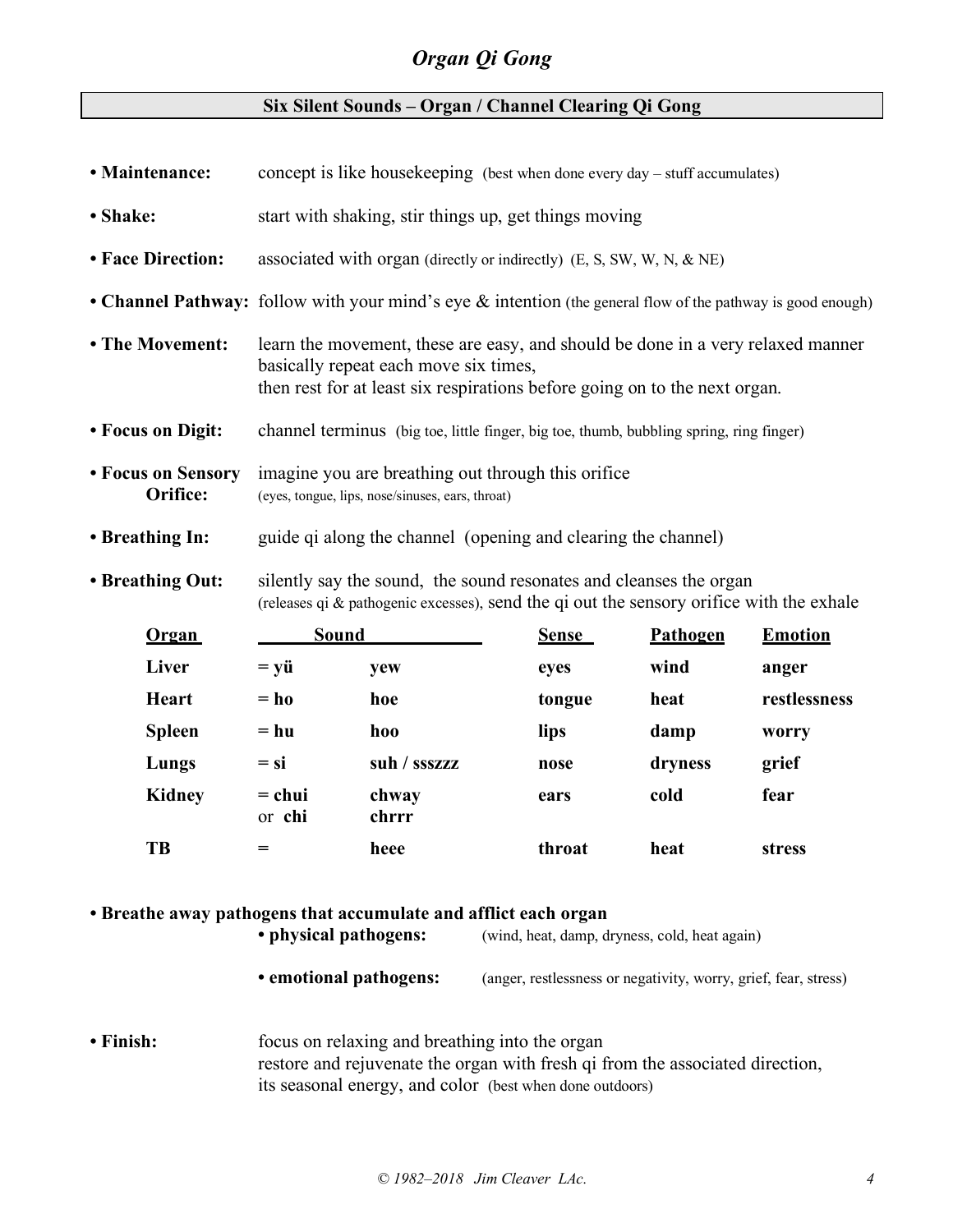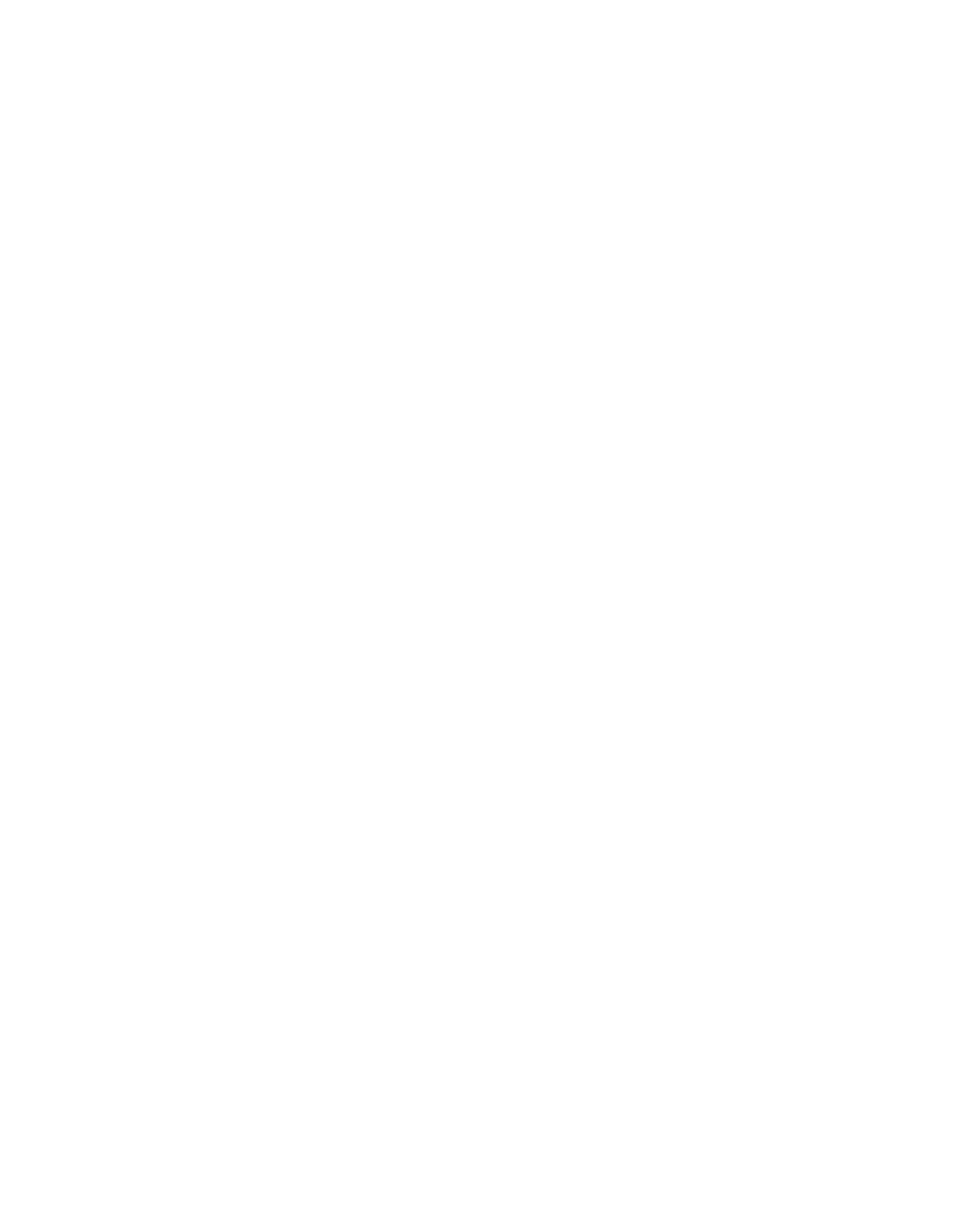# *Review of Functions – Fei/Lungs*

| • Major Functions Review       |                                                                                       |  |  |
|--------------------------------|---------------------------------------------------------------------------------------|--|--|
| 1. Governs Respiration:        | • spec. exhalation<br>(Kd rule inhalation)                                            |  |  |
| 2. Regulates Qi:               | • formation of the body's zhen/true qi                                                |  |  |
|                                | • controls the descent $\&$ diffusion of qi (down, $\&$ out to skin)                  |  |  |
|                                | $\cdot$ cleanses $\&$ purifies the qi (depurative function)                           |  |  |
| 3. Rules the Exterior:         | • surface of the body (controls the skin, opening $\&$ closing of the pores) (wei qi) |  |  |
| 4. Controls the Voice:         | • strength of                                                                         |  |  |
| 5. Regulates the Nose:         | • allows discernment of the 5 odors                                                   |  |  |
| 6. Upper Source of Water:      | • like a cloud, water in the form of vapor, (like a snow capped mt)                   |  |  |
| 7. Houses the spirit known as: | $\cdot$ Po (the yin soul, corporeal soul) (animal/body spirit(s))                     |  |  |
|                                | (in charge of instinct, survival, and physique)                                       |  |  |

# **The Following Section is For Review and Reference:**

|                           | • Key Problem Areas & Symptoms                                                                                                                                                                          |                                           |
|---------------------------|---------------------------------------------------------------------------------------------------------------------------------------------------------------------------------------------------------|-------------------------------------------|
| 1. Energy:                | · fatigue, lethargy; easily catch colds                                                                                                                                                                 | (low resistance)                          |
| 2. Respiration:<br>airway | • difficult breathing (dyspnea)<br>• shortness of breath - wheezing - labored breathing etc.                                                                                                            |                                           |
| 3. Chest discomfort:      | • chest fullness, stifling sensations, pressure, congestion                                                                                                                                             |                                           |
| 4. Coughing:              | • acute or chronic coughs (dry or productive)                                                                                                                                                           |                                           |
| 5. Voice:                 | • weak voice, hoarse, changes in the voice                                                                                                                                                              | (sudden or progressive)                   |
| 6. Nose & Sinuses:        | • sneezing, runny or dry nose, sinus congestion<br>• change in sense of smell, epistaxis                                                                                                                | (acute or chronic)<br>(airborn allergies) |
| 7. Skin:                  | · lusterless, dry, flaky, itchy skin, esp. chronic,                                                                                                                                                     | (also body hair)                          |
| 8. Abnormal sweating:     | • i.e. no obvious reason<br>$(d$ aytime = qi xu                                                                                                                                                         | $night = yin xu$                          |
| 9. Fluid Retention:       | · facial edema, urinary retention or incontinence                                                                                                                                                       |                                           |
| 10. Psycho-emotional:     | • unremitting grief, melancholia, state of bereavement<br>(recent) serious loss, can't cry, or can't stop crying<br>stuck, unable to let go<br>lonely or a loner, hypercritical, hypersensitive; purist |                                           |

| • Primary Patterns            |                                                                                           |
|-------------------------------|-------------------------------------------------------------------------------------------|
| Xu Patterns                   | <b>Key Sx of Pattern</b>                                                                  |
| 1. Lu Qi Xu                   | • weak cough, voice; fatigue, spont sweating; freq colds                                  |
| 2. Lu Yin Xu                  | • dry cough, throat, nose, skin, voice (raspy)<br>night sweats, malar flush, (hemoptysis) |
| Shi Patterns                  |                                                                                           |
| 3. Invasion of Lungs (EPI)    | · sudden onset, chills & fever                                                            |
| 4. Dryness of Lungs           | $\cdot$ dry cough<br>$(d/t)$ exposure: climate or occupation)                             |
| 5. Phlegm Obstructs the Lungs | • difficult breathing w/ productive cough                                                 |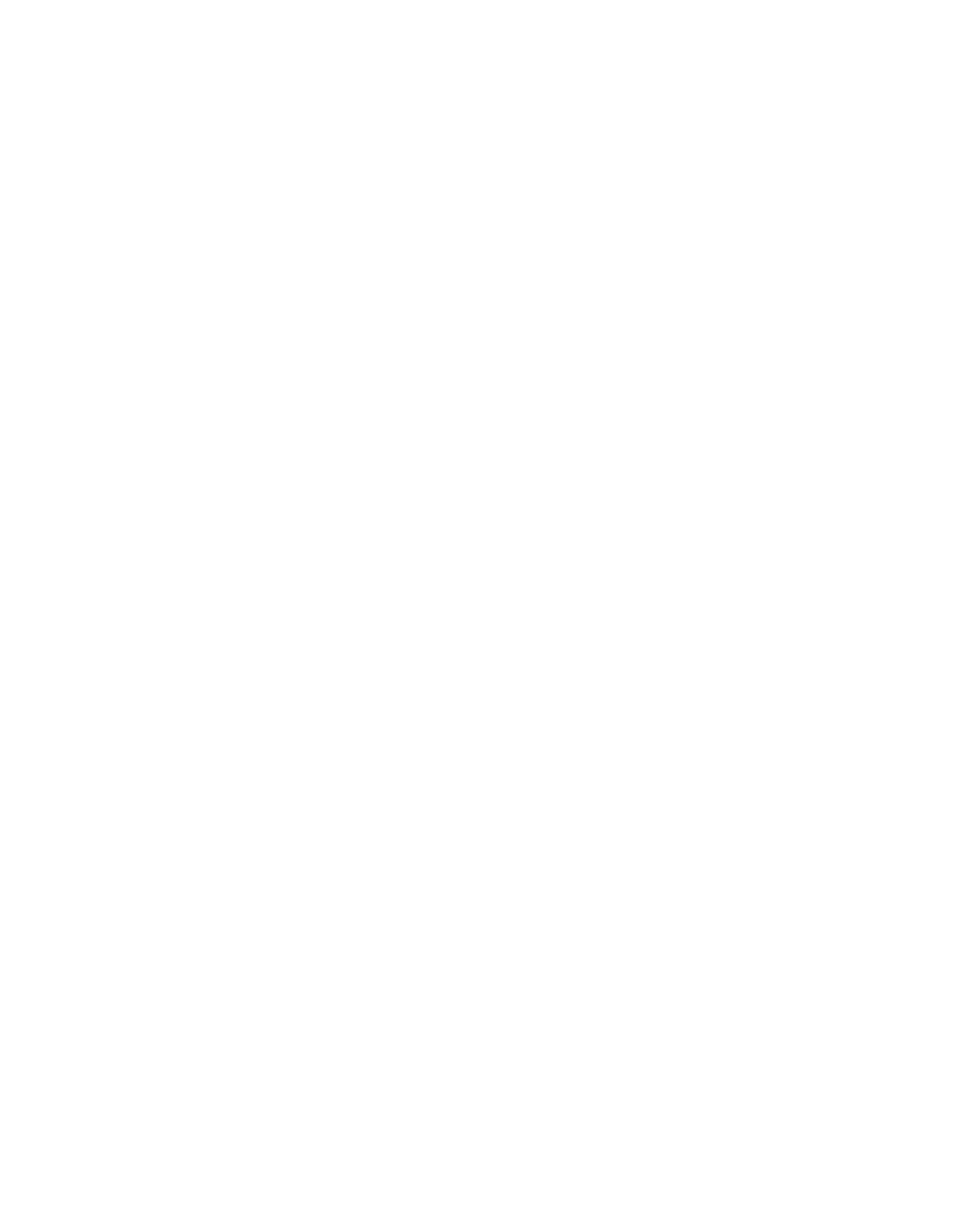# *Review of Functions – Xin/Heart*

| <b>· Major Functions Review</b> |                                                                                                |  |
|---------------------------------|------------------------------------------------------------------------------------------------|--|
| 1. The Sovereign:               | • of the Body-Mind-Spirit                                                                      |  |
| 2. Houses the spirit known as:  | · Shen Mind or Consciousness                                                                   |  |
| 3. Regulates Blood & Vessels:   | • patency of vascular/circulatory system and pulse                                             |  |
| 4. Controls Tongue & Speech:    | · ability to articulate                                                                        |  |
| 5. Controls Perspiration:       | • sweating dissipates excessive heat that can injure the heart                                 |  |
|                                 |                                                                                                |  |
|                                 | <b>· Key Problem Areas &amp; Symptoms</b>                                                      |  |
| 1. Restlessness/Agitation:      | $\cdot$ physical $\&$ /or mental restlessness                                                  |  |
| 2. Sleep disturbances:          | • esp. insomnia, vivid dreams (sleep disturbing dreams)                                        |  |
| 3. Mental state:                | · all psycho-emotional distress, irrational behavior, panic<br>(ADD)                           |  |
| 4. Changes of consciousness:    | • LOC, coma, confusion, stupor; delirium, insanity, (epilepsy)                                 |  |
|                                 |                                                                                                |  |
| 5. Palpitations:                | · all arrhythmias & heart rate abnormalities                                                   |  |
| 6. Chest Pain:                  | • angina & shortness of breath                                                                 |  |
| 7. Circulatory &                | • ruddy complexion, heart dz. (CAD)                                                            |  |
| Vascular problems:              | • cold hands (feet), numbness or tingling                                                      |  |
| 8. Abnormal sweating:           | · esp. armpit, chest & face; often profuse with minimal exertion                               |  |
|                                 | · fevers; axillary swellings                                                                   |  |
|                                 |                                                                                                |  |
| 9. Speech pathology:            | · fast talking, loquacious, excessive laughter; stuttering<br>(entertainers)                   |  |
|                                 | • delirious, incoherent speech, difficulty articulating<br>(aphasia)                           |  |
|                                 | · muddled, slurred speech (suggests phlegm)<br>(these are different from voice changes for Lu) |  |
| 10. Tongue problems:            | • tongue sores/ulcers (esp. the tip), stiff tongue                                             |  |
| 11. Psycho-emotional:           | • emotions & feelings associated with any/all of the above                                     |  |
|                                 | · nervousness, anxiety, apprehension                                                           |  |
|                                 | • overexcitement, hyperactivity, hysteria; sadness (no pleasure in life)                       |  |
|                                 | • difficulty communicating (can't say what think or feel), can't relate                        |  |

# • **Primary Patterns**

| *Key Sx is palps = any disturbance of heart rate or rhythm, or any awareness of heart activity |                                                                      |  |
|------------------------------------------------------------------------------------------------|----------------------------------------------------------------------|--|
| Depletion/Xu Patterns                                                                          | <b>Key Sx of Pattern</b>                                             |  |
| 1. Ht Qi Xu                                                                                    | · palps, arrhythmias, bradycardia, spont sweats, SOB, fatigue        |  |
| 2. Ht Yang Xu                                                                                  | · palps, cold sweats, cold extremities                               |  |
| 3. Ht Blood Xu                                                                                 | · palps, pallor, insomnia, forgetfulness, numb/tingling arms         |  |
| 4. Ht Yin Xu                                                                                   | · palps, not so pale, insomnia, vivid dreams, night sweats           |  |
|                                                                                                | restlessness, chest heat (also hands/palms)                          |  |
| <b>Repletion/Shi Patterns</b>                                                                  |                                                                      |  |
| 5. Ht Fire Blazing                                                                             | • agitation, insomnia, red complexion, fever, sweating, tongue sores |  |
| • mental confusion, bewildered, muttering<br>6. Cold-Phlegm Confuses the Ht/Mind               |                                                                      |  |
| Hot-Phlegm Agitates the Ht/Mind                                                                | · extreme agitation, bizarre behavior, ranting                       |  |
| 7. Ht Blood Stasis                                                                             | • heart pain, stabbing chest pains, apprehension/panic<br>(angina)   |  |
|                                                                                                |                                                                      |  |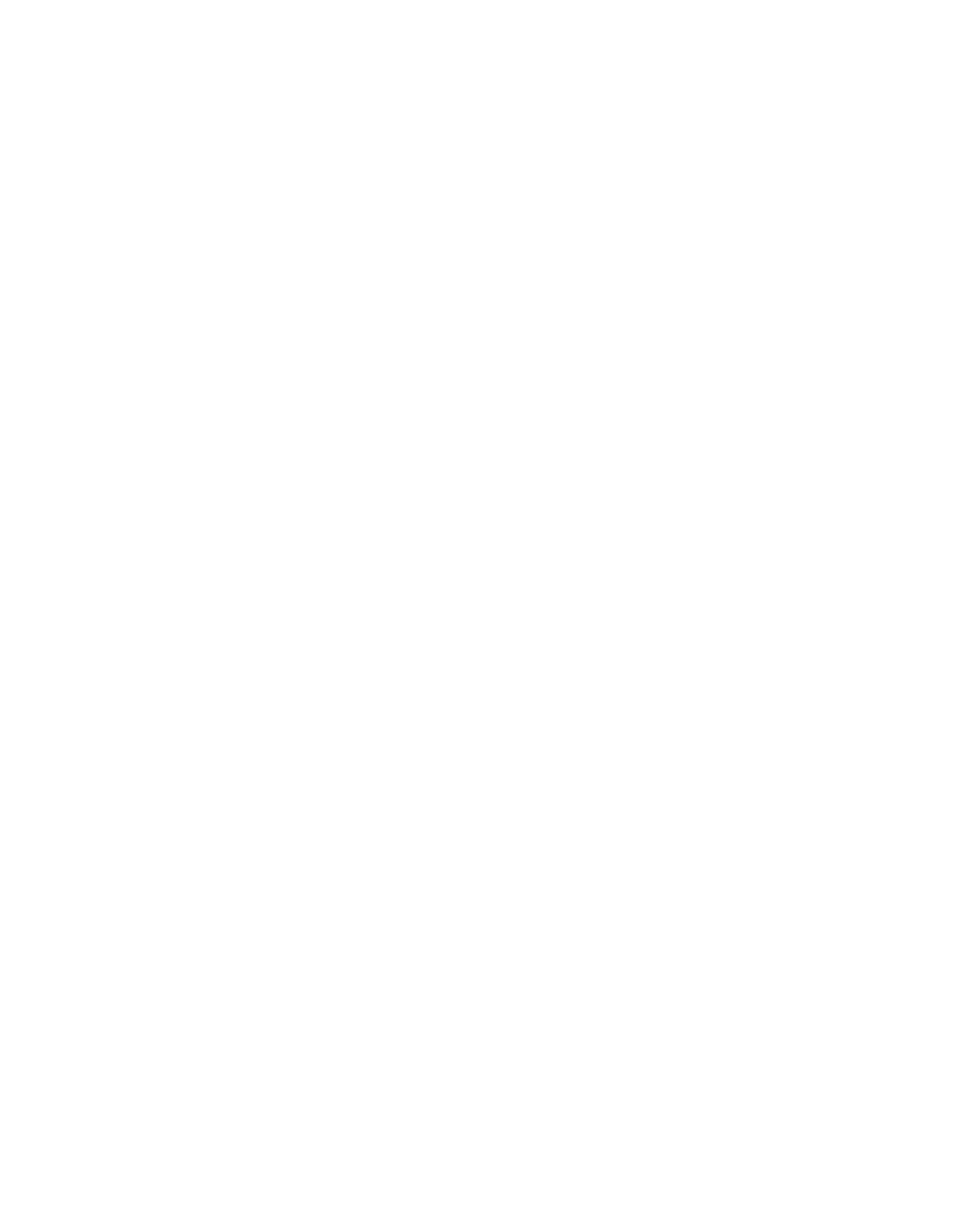| <b>• Major Functions Review</b>                                                      |                                                                                                   |  |
|--------------------------------------------------------------------------------------|---------------------------------------------------------------------------------------------------|--|
| 1. Transformation of Qi:                                                             | · extracts food essence; Governs Digestion & Assimilation                                         |  |
| 1a. Transportation of Qi:                                                            | · distribution of nutrients & fluids (Earth derived Qi)                                           |  |
| foundation of post-natal Qi                                                          | • hou-tian qi                                                                                     |  |
| 2. Produces Blood:                                                                   | • extraction of earthly essence produces material substance                                       |  |
| 3. Regulates Blood:                                                                  | · literally wraps the blood & keeps it circulating within the vessels                             |  |
| 4. Rules the Flesh:                                                                  | • nourishes the muscles and four limbs                                                            |  |
|                                                                                      | 5. Houses the spirit known as: $\cdot$ Yi (thoughts-ideas-memory), ability to focus & concentrate |  |
|                                                                                      | <b>· Key Problem Areas &amp; Symptoms</b>                                                         |  |
| 1. Digestive problems:                                                               | · indigestion, esp. loose stools (unformed, excessively frequent)                                 |  |
| 2. Appetite disturbances:                                                            | • changes to the appetite, esp. loss of appetite                                                  |  |
|                                                                                      | mal-absorption, eating disorders, wt. problems (gain or loss)                                     |  |
| 3. Oral Cavity: Mouth,                                                               | · change in sense of taste; esp. diminished, bland/tasteless                                      |  |
| Tongue, Gums, Lips:                                                                  | · pale, dry, blotchy lips; bleeding gums                                                          |  |
|                                                                                      | • excessive or diminished salivation, sugar cravings, sweet taste                                 |  |
| 4. Abd. discomfort:                                                                  | • esp. distention and bloating; gas, belching                                                     |  |
| 5. Edema:                                                                            | • esp. in the abdomen and/or limbs                                                                |  |
| 6. Energy:                                                                           | • tired, lassitude-lethargic (esp. after eating); chronic fatigue                                 |  |
|                                                                                      | · foggy, thick-headed feeling, can't think clearly; sallow complexion                             |  |
| 7. Muscle/Flesh sx:                                                                  | · poor muscle tone; weak, sluggish; heavy limbs; spongy fleshiness                                |  |
| 8. Prolapses:                                                                        | · esp. digestive organs, uterine or ano-rectal prolapse                                           |  |
|                                                                                      | (sinking, pressing, or bearing down sensations in abd. &/or hypogastrium)                         |  |
| 9. GYN problems:                                                                     | • menstrual problems & vaginal discharges (esp. chronic)                                          |  |
| 10. Bleeding:                                                                        | • chronic minor bleeding (esp. uterine, gums, subcutaneous) bruising                              |  |
|                                                                                      |                                                                                                   |  |
| 11. Psycho-emotional: think too much, constant worry; preoccupied, brooding, pensive |                                                                                                   |  |
|                                                                                      | · obsessing; obsessive-compulsive disorders (esp. related to eating)                              |  |
|                                                                                      | · inability to focus, can't concentrate                                                           |  |
|                                                                                      | • overly dependent or excessive caregiver                                                         |  |

| • Primary Patterns                                                      |                                                   |  |
|-------------------------------------------------------------------------|---------------------------------------------------|--|
| Xu Patterns                                                             | Key Sx of Pattern                                 |  |
| 1. Sp Qi Xu                                                             | · sallow complexion, lethargy, loose stools       |  |
| Sp Qi Sinking                                                           | • prolapse; bearing down/sinking feelings in abd. |  |
| Qi xu leads to blood xu                                                 | $\cdot$ pallor & low energy                       |  |
| Sp Not Containing the Blood $\cdot$ bleeding $\&$ bruising easily       |                                                   |  |
| 2. Sp Yang Xu                                                           | $\cdot$ watery stools – w/ undigested food        |  |
| Shi Patterns                                                            |                                                   |  |
| 3. Dampness Encumbers the Spleen • heavy, edematous limbs, loose stools |                                                   |  |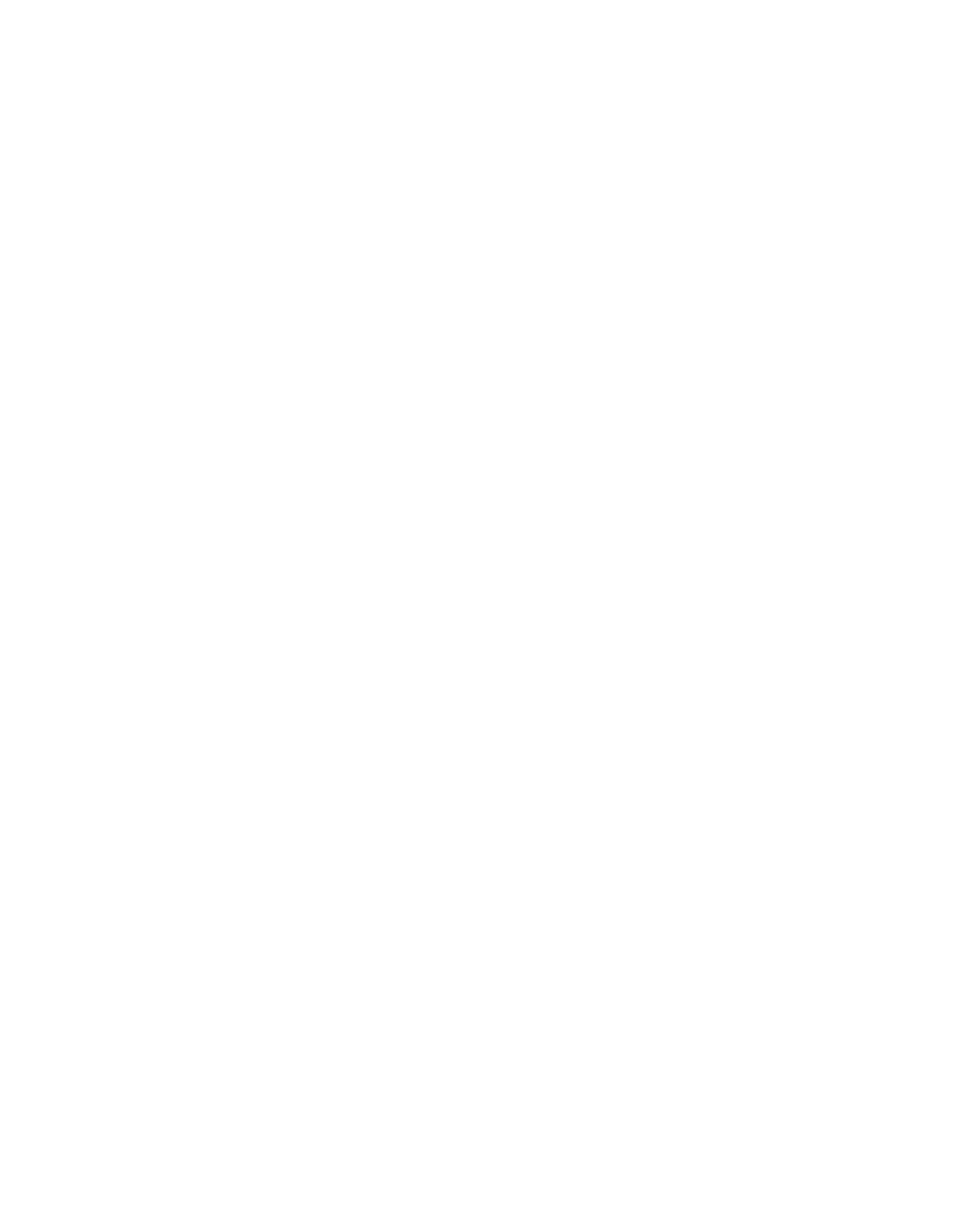# *Review of Functions – Gan/Liver*

| <b>• Major Functions Review</b> |                                                                                |  |
|---------------------------------|--------------------------------------------------------------------------------|--|
| 1. Regulates Qi:                | • harmonious distribution of Qi throughout the body                            |  |
| apportions qi                   | • distributes qi as needed for normal functioning of all body systems          |  |
| courses qi                      | $\cdot$ even flow $\&$ uniform spreading of qi                                 |  |
| physical:                       | • smooth, coordinated motor fx                                                 |  |
| emotional:                      | $\cdot$ Regulates the Emotions (flow & expression of)                          |  |
| 2. Stores Blood:                | $\cdot$ controls menses $\&$ menstrual flow                                    |  |
| 3. Governs Sinews:              | • Regulates Motor System – nerve, muscle, tendon, ligaments, joint             |  |
|                                 | $\cdot$ regulates normal movement (internally $\&$ externally)                 |  |
| 4. Controls the Eyes:           | • eyes, eyesight, & tears/lacrimation                                          |  |
| also                            | $\cdot$ vision, planning $\&$ outlook (are a function of well regulated liver) |  |
| 5. Secretes Bile:               | $\cdot$ digestive role (esp. fats) (strong influence on Sp & ST)               |  |
| 6. Rules Genitals:              | $\cdot$ external genitalia $\&$ inguinal area                                  |  |
| 7. Houses the spirit known as:  | $\cdot$ Hun (yang/ethereal soul – the persona, psyche, ego)                    |  |

# • **Key Problem Areas & Symptoms**

| 1. Motor problems:                               | Wood should be strong, but pliable $-\text{flexible}$ , eleastic, resilient (body & mind should be supple)<br>· muscle tension, stiffness, pain; inflexible, rigid                                                       |
|--------------------------------------------------|--------------------------------------------------------------------------------------------------------------------------------------------------------------------------------------------------------------------------|
|                                                  | · uncoordinated, clumsy; trembling, shaking, twitching<br>· cramps, contracture, spasms, seizures, convulsions                                                                                                           |
| nail problems:                                   | • deviation/distortion, paralysis, flaccidity & atrophy<br>· chipped, cracked, brittle, ridged; discolored                                                                                                               |
| 2. Eye/Vision problems:                          | · esp. acute inflammatory conditions [red, bloodshot] (conjuctivitis)<br>• exc. or diminished tearing; blurry vision<br>• focusing problems, nystagmus                                                                   |
|                                                  | $\cdot$ photophobia $\&$ light sensitivity<br>(night blindness)                                                                                                                                                          |
| 3. Headaches, Dizziness,<br>Tinnitus, Syncope:   | • tension or vascular headaches (migraines)<br>· high/low blood pressure (hypertension)                                                                                                                                  |
| 4. GYN problems:                                 | • menstrual prob., esp. irreg. menses, [exc. or diminished bleeding]<br>· dysmenorrhea; PMS, breast pain & distention (polycystic)<br>· abd/uterine masses (fibroids)                                                    |
| 5. Genital problems:                             | • (ext. genitalia) itching, pain $\&$ swelling (inguinal $\&$ testicular hernias)                                                                                                                                        |
| 6. Digestive problems:                           | · indigestion (esp. of fats), abd pain & fullness<br>• bowel movements alternate betw loose & constipated<br>• bitter taste; jaundice; vomiting/spitting up blood or bile                                                |
| 7. Chest Fullness &<br><b>Costal Distention:</b> | • hypochondrial discomfort, stifling sensations<br>• freq. sighing, throat clearing, and "plum-pit" sensation                                                                                                            |
| 8. Psycho-emotional:                             | • mood swings, irritability, frustration; rigid, controlling; (manic-depr dz)<br>• depression, hopelessness, apathy, low esteem, no confidence<br>• impatient, temper tantrums, pissy/bitchy, volatile-violent outbursts |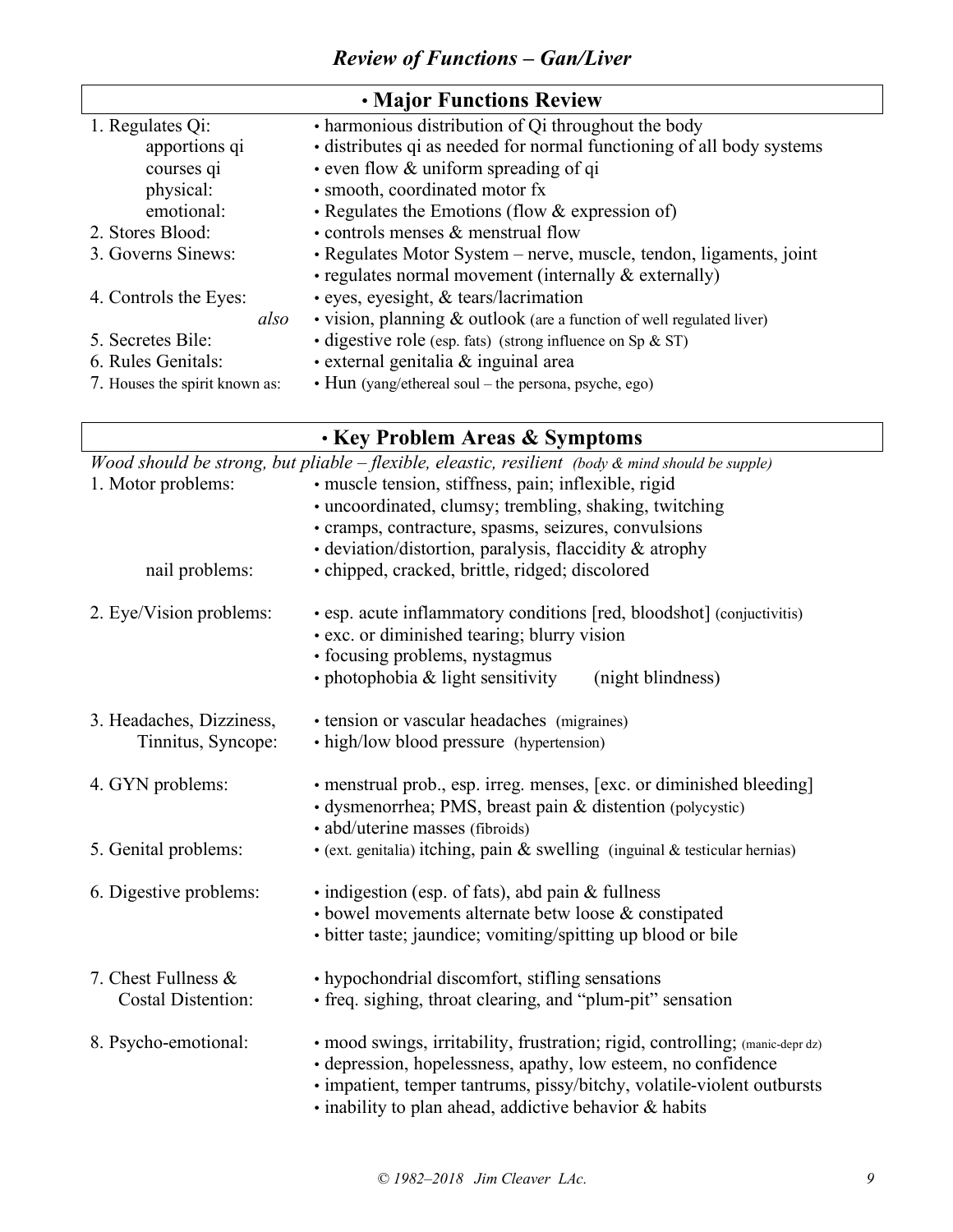# • **Primary Patterns Key Sx of Pattern** *Shi Patterns* 1. **Liver Qi Constraint** (Stagnation) • mood swings (irritability & depression), impatient • breast/chest distention, plum pit sensation • irreg menses a. Liver qi invading the Sp • indigestion w/ abd dist; alternating bowel pattern b. Liver qi invading the ST • stomach ache, epigastric pain; heartburn 2. **Liver Blood Stasis** • dysmenorrhea, heavy clotting; amenorrhea 3. **Liver Fire** (Blazing Upward) • red face & eyes, bitter taste, significant thirst • violent hdaches & volatile emotions a. Liver Fire Scorches the Lungs • persistent, dry cough 4. **Damp-Heat in the Liver/GB** • jaundice, bitter taste 5. Cold Stagnates in Liver Channel • cold sensations/numbness in thighs, genitals & low abd 6. **Liver Wind** (Stirring Internally) • involuntary/uncontrollable movement a.  $d/t$ : Fire • Fever, seizures & convulsions b.  $d/t$ : Yin xu • HBP, syncope – paralysis c. d/t: Blood xu • dizziness, tics & tremors, blurry vision *Xu Patterns* 7. **Liver Blood Xu** • pale face, eyes, nails; late periods & scant menses • tendons undernourished, stiff & inflexible • vertex hdaches

*Mixed Patterns*

8. **Liver** (Yin Xu) **Yang Rising** • irrit., headaches; tinnitus, (HBP, hypertensive dz)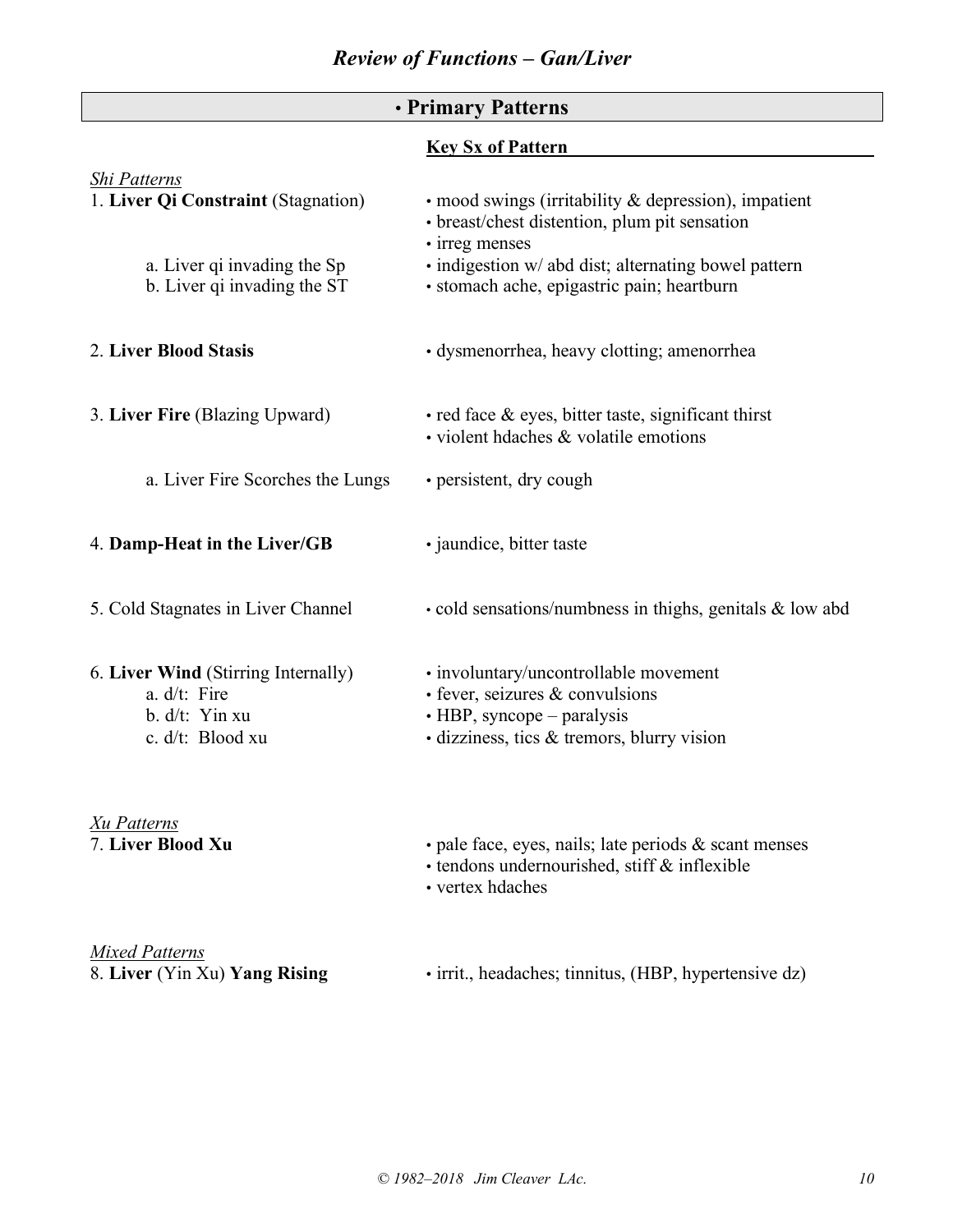|                                  | <b>• Major Functions Review</b>                                        |
|----------------------------------|------------------------------------------------------------------------|
| 1. The Root of Life:             | • controls entire life process (birth-growth-maturation-aging & death) |
| 2. Foundation of Yin & Yang:     | $\cdot$ cooling $\&$ moistening / warming $\&$ drying principles       |
| 3. Stores Jing (Essence/DNA):    | • pre-natal (inherited/constitutional) <i>original</i>                 |
|                                  | • post-natal (acquired)<br>operational                                 |
|                                  | $\cdot$ root of all bodily processes, healing $\&$ regeneration        |
| 4. Grasps & Roots the Qi:        | • controls inhalation                                                  |
| 5. Rules the Bones:              | • proper formation $&$ strength of                                     |
| 6. Produces Marrow:              | $\cdot$ sui = bone marrow, brain and CSF                               |
| 7. Governs Reproduction          | • internal reproductive organs                                         |
| & Sexuality:                     | • sexual function (libido)                                             |
| 8. Controls Hearing              | • auditory acuity                                                      |
| & Head Hair:                     | • hair quantity, color, texture                                        |
| 9. Controls the two lower yin:   | $\cdot$ ureter & anus (BL & LI)                                        |
| 10. Lower Source of Water        | $\cdot$ controls drainage (elimination & discharge of)                 |
| 11. Houses the spirit known as:  | • Zhi (the will, willfulness)                                          |
| 12. Its <i>Official</i> role is: | • the Laborer/Craftsman (works diligently – in charge of skillfulness) |

| <b>· Key Problem Areas &amp; Symptoms</b>                                             |                                                                                                                                                                                                                                  |  |  |
|---------------------------------------------------------------------------------------|----------------------------------------------------------------------------------------------------------------------------------------------------------------------------------------------------------------------------------|--|--|
| 1. Low Back problems:                                                                 | $\cdot$ lumbo-sacral aches $\&$ pains, stiffness etc. (from waist to pelvic floor)                                                                                                                                               |  |  |
| bones & spine: • pain, degeneration, spurs, osteoporosis, stiff back/spine, scoliosis |                                                                                                                                                                                                                                  |  |  |
| knees:                                                                                | $\cdot$ knee pain $\&$ /or weakness                                                                                                                                                                                              |  |  |
| teeth:                                                                                | · lots of cavities, dark teeth, teeth separated or crooked, feel weird                                                                                                                                                           |  |  |
| 2. Reproductive prob:                                                                 | $\cdot$ impotence $\&$ infertility                                                                                                                                                                                               |  |  |
|                                                                                       | • problems associated w/ menarche (esp. late) or                                                                                                                                                                                 |  |  |
|                                                                                       | • problems associated w/ menopause (esp. early), hot flashes                                                                                                                                                                     |  |  |
| Sexual dysfunction:                                                                   | · excessive or decreased libido etc.                                                                                                                                                                                             |  |  |
| 3. Urination:<br>Incontinence<br>loose stools:<br>vaginal discharge:                  | • frequency/polyuria (esp at night/nocturia), discomfort/dysuria<br>• (urinary, seminal, fecal); prostate problems<br>· esp. chronic, esp. in early morning, undigested food in stool<br>• esp. chronic, (white, not malodorous) |  |  |
| 4. Edema:                                                                             | • esp. facial, puffy eyes, or lower body                                                                                                                                                                                         |  |  |
| 5. Temperature regulation:                                                            | • Sweating:<br>afternoon/eve heat, night sweats<br>$\bullet$ Cold:<br>cold sweats, always cold, overdressed                                                                                                                      |  |  |
| 6. Hearing problems:                                                                  | · gradual deafness, tinnitus (high pitch, intermittent, worse when tired)                                                                                                                                                        |  |  |
| 7. Head Hair:<br>• thin, dry, brittle, lusterless, straw-like hair                    |                                                                                                                                                                                                                                  |  |  |
| • wheezing, asthmatic breathing, difficulty inhaling<br>8. Respiratory problems:      |                                                                                                                                                                                                                                  |  |  |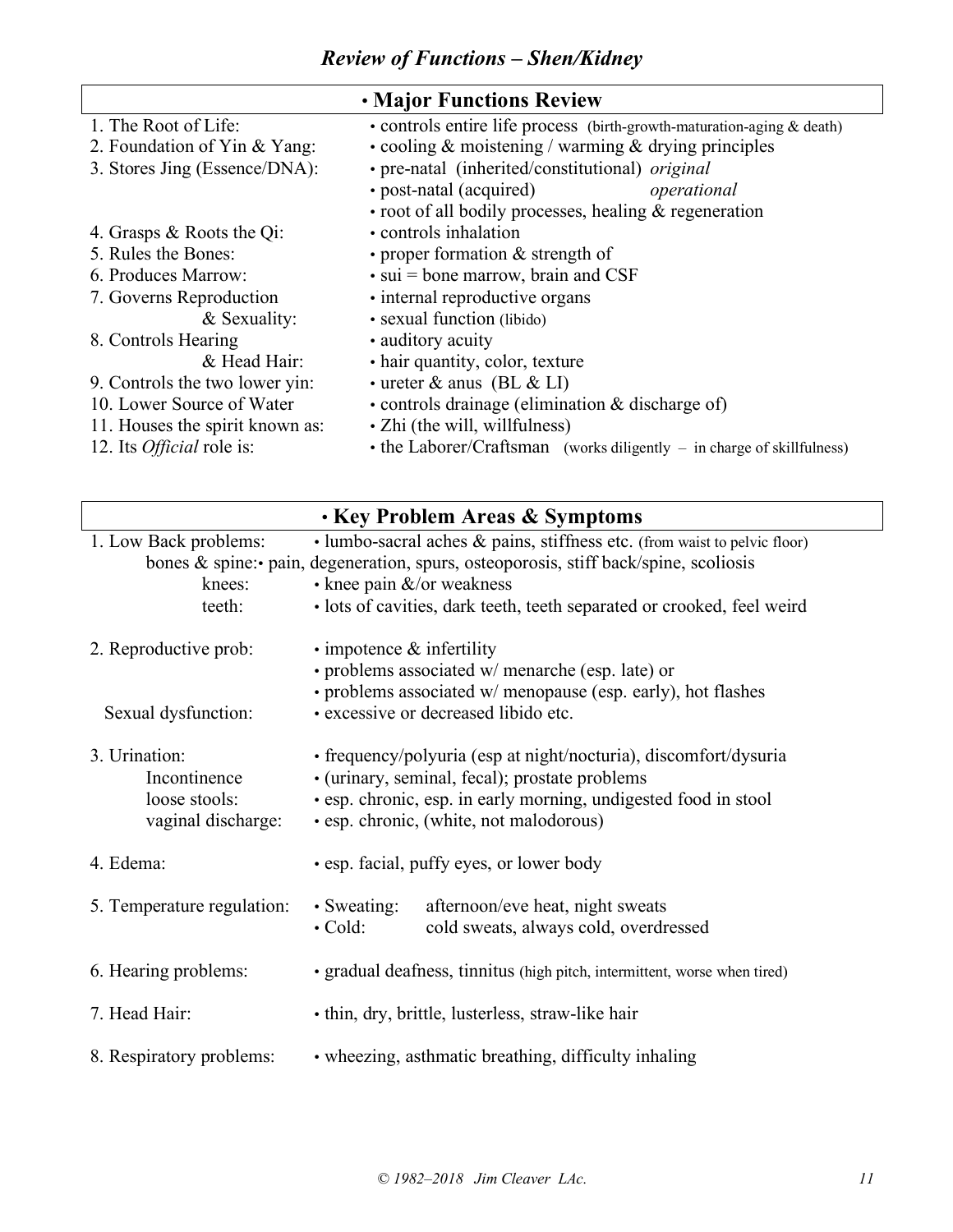# *Review of Functions – Shen/Kidney*

| 9. Problems of Growth:<br>& Development: | $\cdot$ physical $\&$ mental, bones, brain (thru puberty)<br>· genetic/hereditary disorders                                                                                                                                                                                                             |
|------------------------------------------|---------------------------------------------------------------------------------------------------------------------------------------------------------------------------------------------------------------------------------------------------------------------------------------------------------|
| 10. Signs of Aging:                      | withering $&$ drying up (wrinkled skin, dry mouth $&$ throat)<br>• premature hair loss $\&$ /or graying<br>• senility & memory loss, general decline of mental acuity<br>• loss of auditory and visual acuity<br>· osteoporosis (weak, fragile bones)<br>• loose teeth, early loss of teeth (bad teeth) |
| 11. Dz that Age:                         | • chronic degenerative processes (TB, diabetes etc.)                                                                                                                                                                                                                                                    |
| 12. Exhaustion:                          | • overwork: physically, mentally, sexually                                                                                                                                                                                                                                                              |
|                                          |                                                                                                                                                                                                                                                                                                         |

13. Psycho-emotional:• often feel overwhelmed, fearful, lack of will, motivation &/or direction, easily discouraged, insecure, fear as MO, phobias

#### • **Primary Patterns**

*any/all Kd patterns tend to exhibit weakness &/or soreness of the low back & knees these sx are usually chronic, with an insidious onset*

| 1. Kidney Qi Xu                                   | <b>Key Sx of Pattern</b>                                                                                                                                                                                                                                                                                                                       |  |  |  |
|---------------------------------------------------|------------------------------------------------------------------------------------------------------------------------------------------------------------------------------------------------------------------------------------------------------------------------------------------------------------------------------------------------|--|--|--|
| a. Kidney Qi Insecure                             | · nocturia, polyuria, incontinence (urinary or fecal), enuresis                                                                                                                                                                                                                                                                                |  |  |  |
|                                                   | · leukorrhea, seminal incontinence                                                                                                                                                                                                                                                                                                             |  |  |  |
| b. Failure to Grasp & Root Qi                     | • SOB, difficult inhalation (asthma, emphysema, etc.)                                                                                                                                                                                                                                                                                          |  |  |  |
| 2. Kidney Yang Xu                                 | (warming & drying principle) insufficiency yields cold & wet sx esp. during day<br>• hard to keep warm (tend to overdress), cold sweats<br>• low vitality, somnolence<br>· decreased libido, impotence/infertility<br>· polyuria: long, clear voidings                                                                                         |  |  |  |
| a. Water Overflows,                               | · scant urine, edema                                                                                                                                                                                                                                                                                                                           |  |  |  |
| Floods heart $&\&/$ or lungs                      | $\cdot$ palps / sputum<br>(congestive heart dz)                                                                                                                                                                                                                                                                                                |  |  |  |
| 3. Kidney Yin Xu<br>(Empty Fire)                  | (cooling & moistening principle) insufficiency yields hot & dry sx esp. at night<br>• thin build, loss of wt., shriveled appearance, dry skin, wrinkled<br>· malar flush, intermittent fevers, night sweats, lite sleeper<br>• thirsty (but don't drink much), dry mouth & throat<br>· increased libido, premature ejaculation, noct. emission |  |  |  |
| 4. Kidney Jing Xu<br>a. in children<br>b. puberty | (neutral temp) • problems related to bones/teeth, brain, ears, hair<br>• slow development (physical $\&$ /or mental), (bones, brain), congenital dz<br>· late onset, scoliosis                                                                                                                                                                 |  |  |  |
| c. in adults                                      | · signs of premature aging<br>(graying, balding, senility/memory loss, teeth, osteoporosis, decline of sensory acuity)<br>• tinnitus (intermittent, high pitch, low volume, worse when tired)                                                                                                                                                  |  |  |  |
| <i>etiol</i> : in men                             | · excessive sex/ejaculation, masturbation                                                                                                                                                                                                                                                                                                      |  |  |  |
| in women                                          | • excessive childbirths, miscarriages, abortions; chronic leukorrhea                                                                                                                                                                                                                                                                           |  |  |  |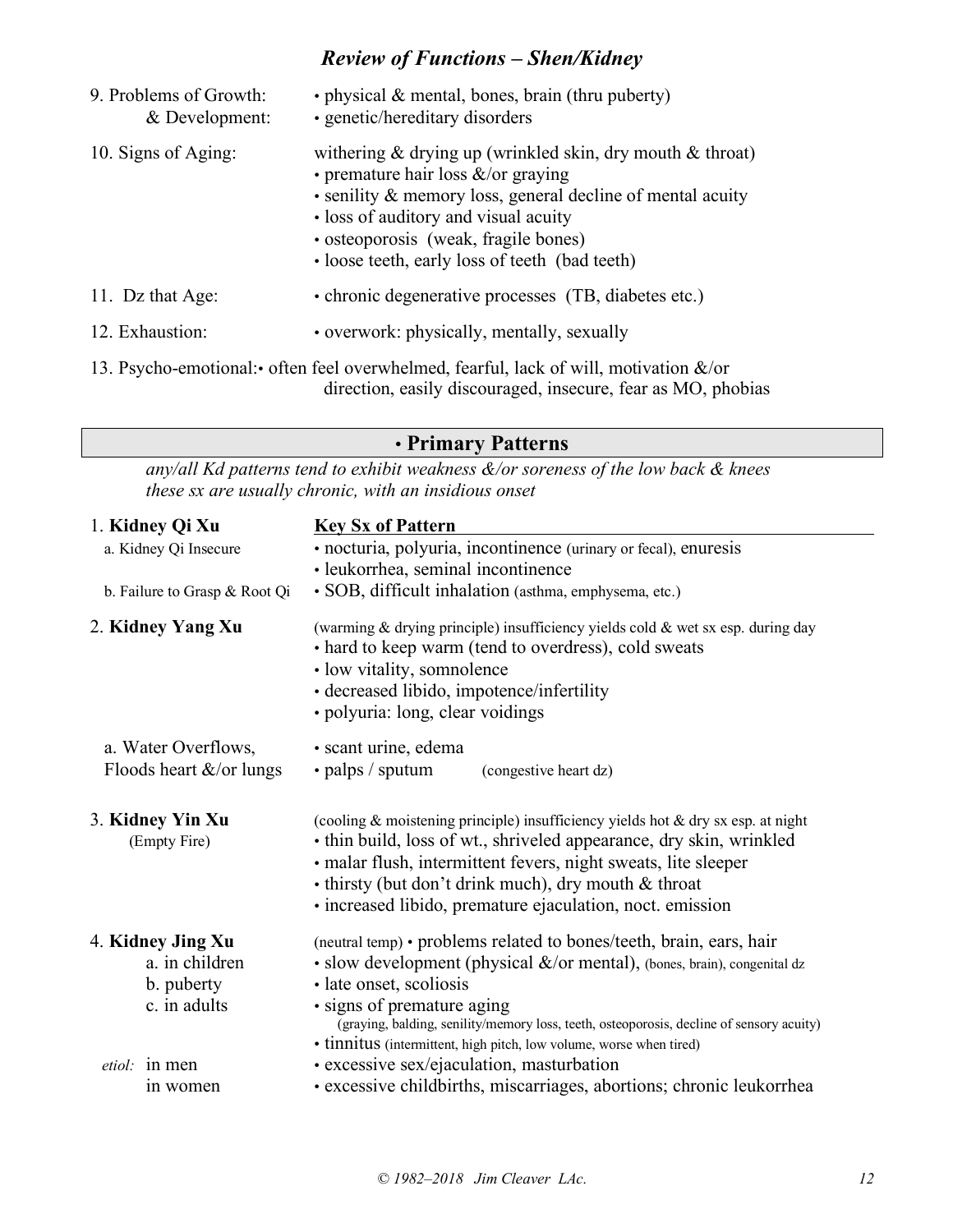#### • **Major Functions Review**

- 1. To protect the Heart allows opening  $&$  closing of the heart 2. To serve the heart • with absolute loyalty  $\&$  faithfulness 3. Its "Official" role is: • the <u>Minister</u> (who insulates, screens  $\&$  protects) • the Ambassador (who is the emissary of the heart/ruler)
	- ability to go out into the world, to relate & form relationships

| <b>· Key Problem Areas &amp; Symptoms</b> |                                                                                                                                                                                                                                                                                                                          |  |  |
|-------------------------------------------|--------------------------------------------------------------------------------------------------------------------------------------------------------------------------------------------------------------------------------------------------------------------------------------------------------------------------|--|--|
| 1. heart problems:                        | • palpitations, irregular, fast or slow heart rate<br>· insomnia<br>• abn. sweating                                                                                                                                                                                                                                      |  |  |
| 2. chest pain:                            | • discomfort, tightness, stifling sensations; apprehension/panic                                                                                                                                                                                                                                                         |  |  |
| 3. high fevers:<br>red rashes             | • pericarditis, scarlet fever, rheumatic heart dz<br>$\cdot$ pox<br>$\cdot$ boils (esp. axilla)<br>• hemorrhagic bleeding                                                                                                                                                                                                |  |  |
| 4. psycho-emotional:                      | $\cdot$ delirium – LOC – coma<br>• easily startled, surprised, frightened<br>• emotionally exuberant (hysterical) or shut down (closed)<br>• vivid dreams<br>• loquacious, fast talker, giggly<br>• high stress<br>• inability to form quality relationships (in timacy issues), scared to try<br>• disappointed in love |  |  |

# • **Primary Patterns**

#### **Key Sx of Pattern**

1. **Invasion of Heat** • fever, rashes

- 
- pericarditis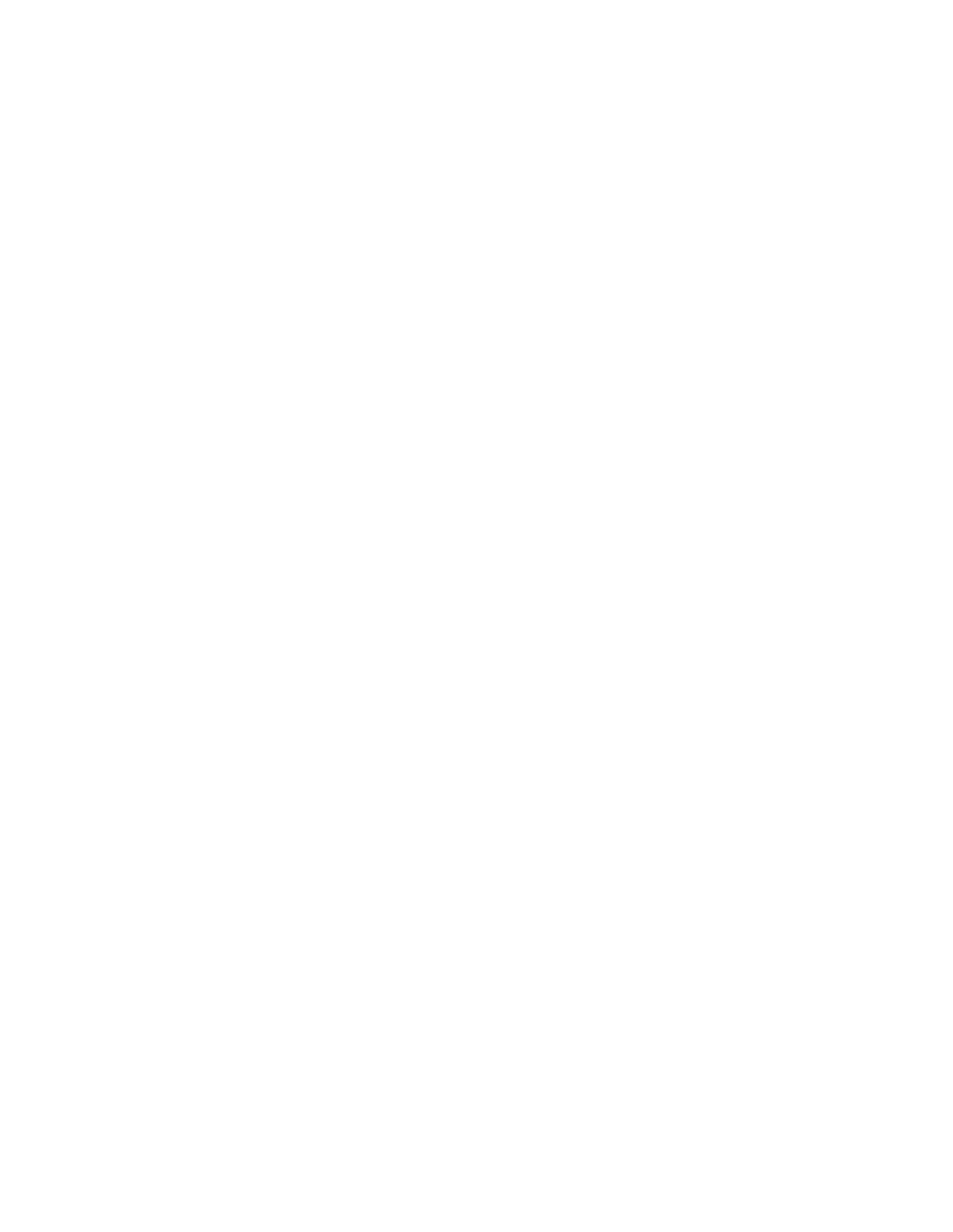# *Review of Pathogenic Influences*

*• Major Characteristics*

*• Key Symptoms*

*• Primary Patterns*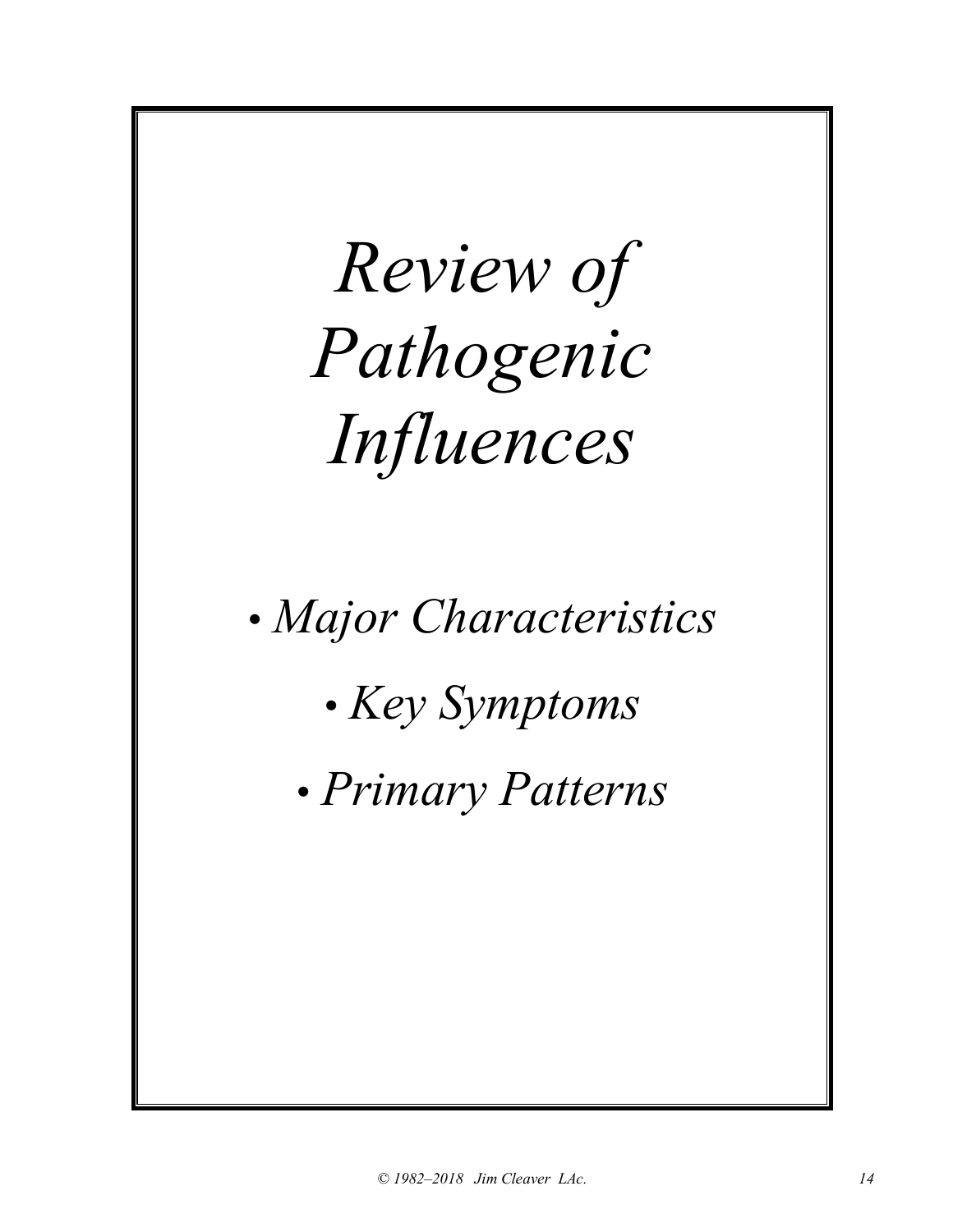#### *Review of Pathogenic Influences*

| <b>Disease Factors:</b> |                  | <b>Review of Part A</b>                 | (see also p. 24)                                                    |  |
|-------------------------|------------------|-----------------------------------------|---------------------------------------------------------------------|--|
| 1. Exogenous Factors:   |                  | <b>Environmental Factors</b>            | $(EPI = exogenous/external pathogenic influence)$                   |  |
| <b>Six Climates:</b>    |                  | (the weather – meteorological excesses) | $\bullet$ if contracted = external $\bullet$ if produced = internal |  |
| 風                       | $\cdot$ fēng $=$ |                                         |                                                                     |  |
| 寒                       | $\cdot$ hán =    |                                         |                                                                     |  |
| 熱                       | ∙ rè             | $=$                                     |                                                                     |  |
| 燥                       | $\cdot$ zào =    |                                         |                                                                     |  |
| 濕                       | $\cdot$ shī =    |                                         |                                                                     |  |
| 暑                       | • shǔ            |                                         |                                                                     |  |

#### **2. Endogenous Factors:** (the Emotions – internal weather)

 **Five Feelings** / Seven Sentiments: **(**i.e. the full range of human emotion)

怒 • **nǜ** = 喜 • **xǐ** = 思 • **sī** = 憂 • yōu = 悲 • **bēi** = 恐 • **kǒng** = 驚 • jīng =

#### **3. Miscellaneous Factors:** includes all other possibilities. I also divide them into Endogenous & Exogenous

- a. **Endog**. = Lifestyle: diet, work / exercise, rest, sexual behavior, hygiene, & heredity (things over which we have control, except heredity which is arguable, but is obviously endogenous)
- b. **Exog**. = Circumstances: acts of nature / trauma, wounds, burns, bites, stings, poison, parasites, epidemics (things over which we don't have much control, except being careful) *"the slings and arrows of outrageous fortune"*
- c. **Stasis**: (lack of circulation + accumulation in reciprocal relationship, each breeds the other)
	- *5 Stagnations: =*

 *6 depressions: (Liù Yù) =*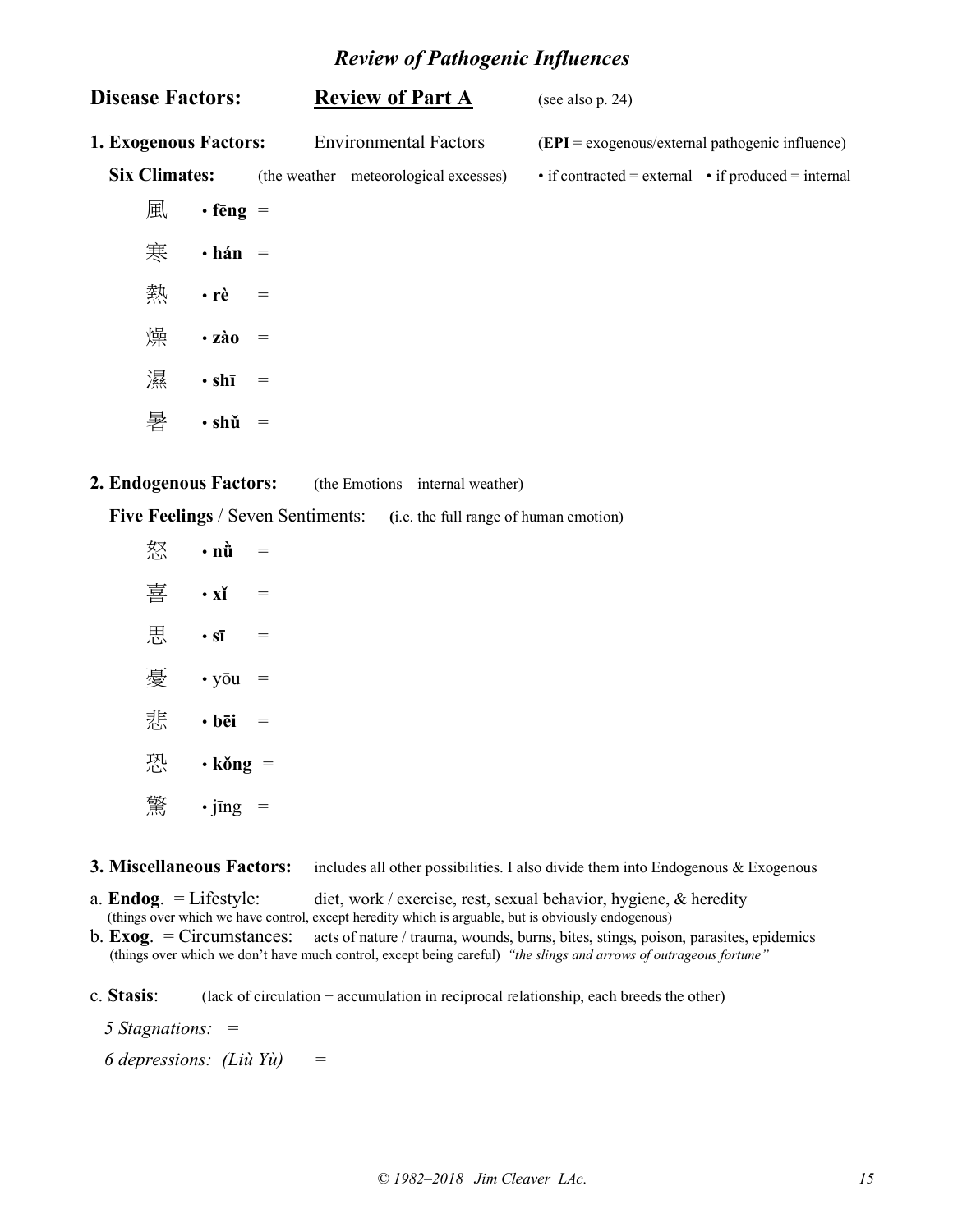#### *Instructions: In the Title Box below Fill in the translation for the Chinese after the equal sign*

#### **General Associations**

- Wind is yang in nature and therefore tends to injure the body's yin aspects
- comes from the east and associated with springtime
- its the heavenly breath that returns life in spring and initiates sprouting
- has special affinity for the wood organs (Lr/GB) also the Lu as the organ most in contact with the environment, smt called the vulnerable/sensitive organ
- called the "spearhead of a hundred diseases"; meaning it easily penetrates the body's defenses and is the vehicle that carries disease and other pathogenic influences into the body; thus it is frequently present in combination with other factors

#### **General Characteristics**

- by definition wind is moving and constantly changing
- often cooling or chill producing (wind-chill factor)
- can also be very drying (clothes on a line)

#### **General Body Responses**

- sx that: move around, or come and go, alternate, or oscillate
- all abnormalities of movement
- involuntary / erratic shaking, tremors, tics, spasms, convulsions, seizures
- immobility, stiffness, paralysis, atrophy, and loss of motor control (CVA = wind strike)
- sudden onset or disappearance of sx.
- migratory and intermittent sx.
- **pain** tends to be achy, stiffness, muscle tension, but can be intense
- wind tends to effect the upper body (esp. the head, neck, shoulders upper back and chest)
- wind effects the skin, pores and superficial musculature (wei qi) sx. of itching and rashes, aching and stiffness
- wind effects the emotions usu. volatile emotional outbursts (more subtle = mood swings)

#### **Examples of diseases** often attributed to wind

 headaches, torticollis; common colds & flu; epilepsy, stroke, Bell's palsy; urticaria; dizziness & vertigo; some types of insanity

#### **Diagnostic Patterns and Etiology**

- **External wind** (wai feng) exposure: to wide variety of natural and artificial sources mostly effects the Lungs (the Lung, incl. the nose, throat, voice and airway) (also skin, eyes & ears) obstructs the Lungs descending  $\&$  dispersing functions (headache/body ache, lack of sweat) sneezing & coughing result and reflect the nature of wind
	- by definition external invasion is a shi/excess condition
		- **Pulse**: floating
- **Internal wind** (nei feng) mostly results from Liver disharmony,
	- the Pulse is typically wiry Tongue: may be stiff or shrunken esp. after a stroke **shi conditions**:

| a. Liver yang or fire rising, creates draft | (hypertension) |
|---------------------------------------------|----------------|
| <b>xu</b> conditions:                       |                |
| b. insufficient blood, as in a vacuum       | (dizziness)    |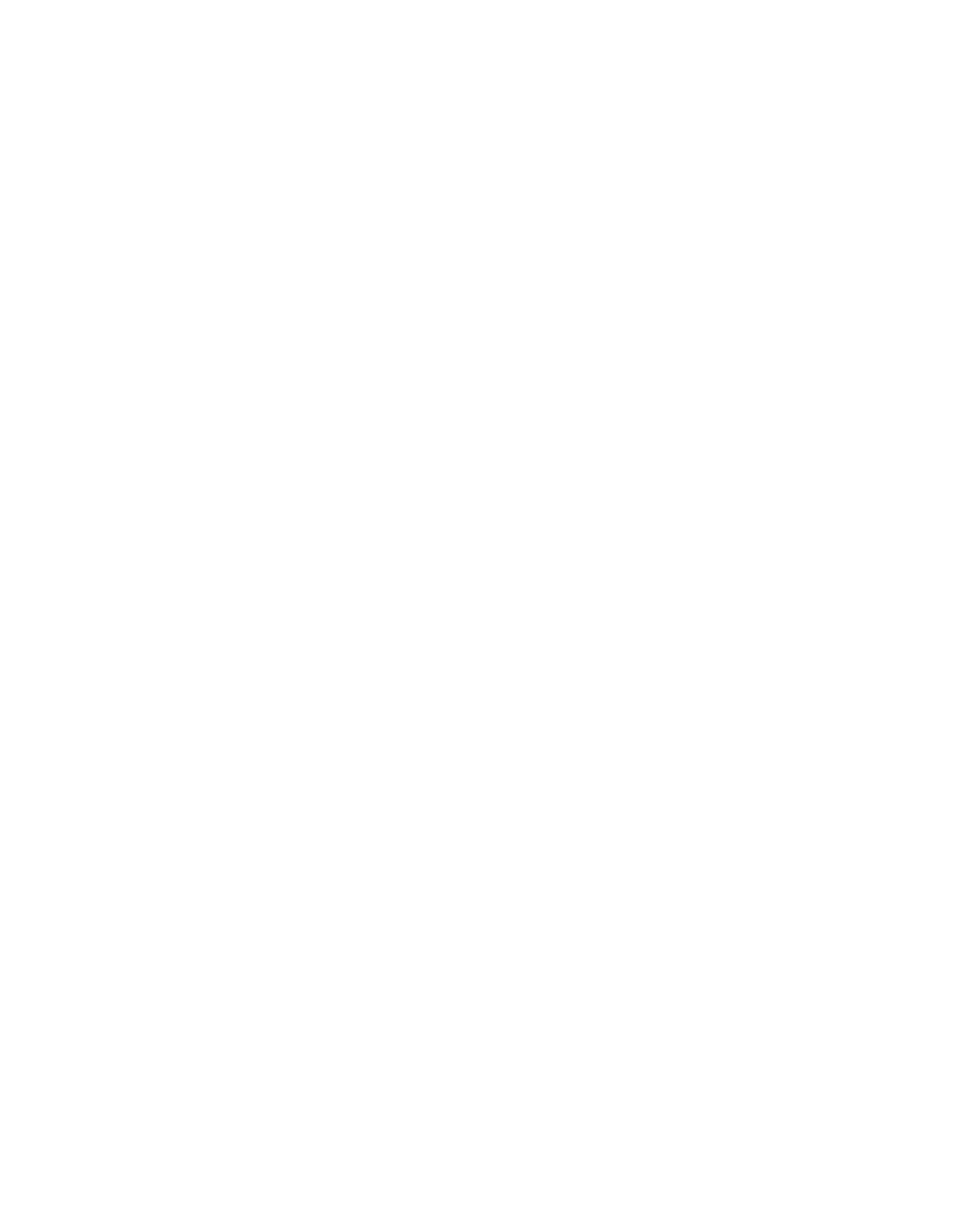#### 寒 **Hán =**

#### **General Associations**

- cold is a yin pathogen and therefore tends to damage the body's yang
- it comes from the northerly direction and is assoc. w/ winter the time when light and warmth are at their minimum
- it tends to injure the metal and water organs (Lu & Kd)
- earth and water are both yin archetypes and relatively cold in nature

#### **General Characteristics**

- Cold is contracting, hardening, & tightening
- cold slows things down, retards movement
- cold consumes yang/warmth
- cold congeals fluids, creating stasis
- cold also tends to sink

#### **General Body Response**

- under activity and hypo function
- slow, restricted movements
- **pain**, is relatively severe, precise and localized
- the person looks and feels cold
	- absence of color, white to gray (blue)
- tends to seek warmth avoids or has aversion to cold
	- warmth alleviates cold type pain
- characterized by frequent, copious, watery (clear or white) eliminations urine, stool, vomit, nasal discharges, sputum, vaginal discharges, exudates none of which have much odor
- absence of sweating even if feverish • **Tongue**: pale with clear or white fur
- 
- **Pulse**: slow, tight

#### **Diagnostic Patterns and Etiology**

#### • **External cold**:

exposure to drafty, cold, damp environs

many working conditions outdoors, refrigeration & air conditioning exposure mainly effects the Lu and/or the channels frostbite and hypothermia would be considered Misc. factors

#### • **Internal cold**:

**shi type**: cold food and drink **xu type**: yang deficiency esp. of the Kd and/or Sp fear: freezes one and can behave much like cold

\* **Direct attack of Cold to the Interior**: (ingesting cold/iced liquids or foods) sharp abdominal pain, vomiting, diarrhea, sweating & shivering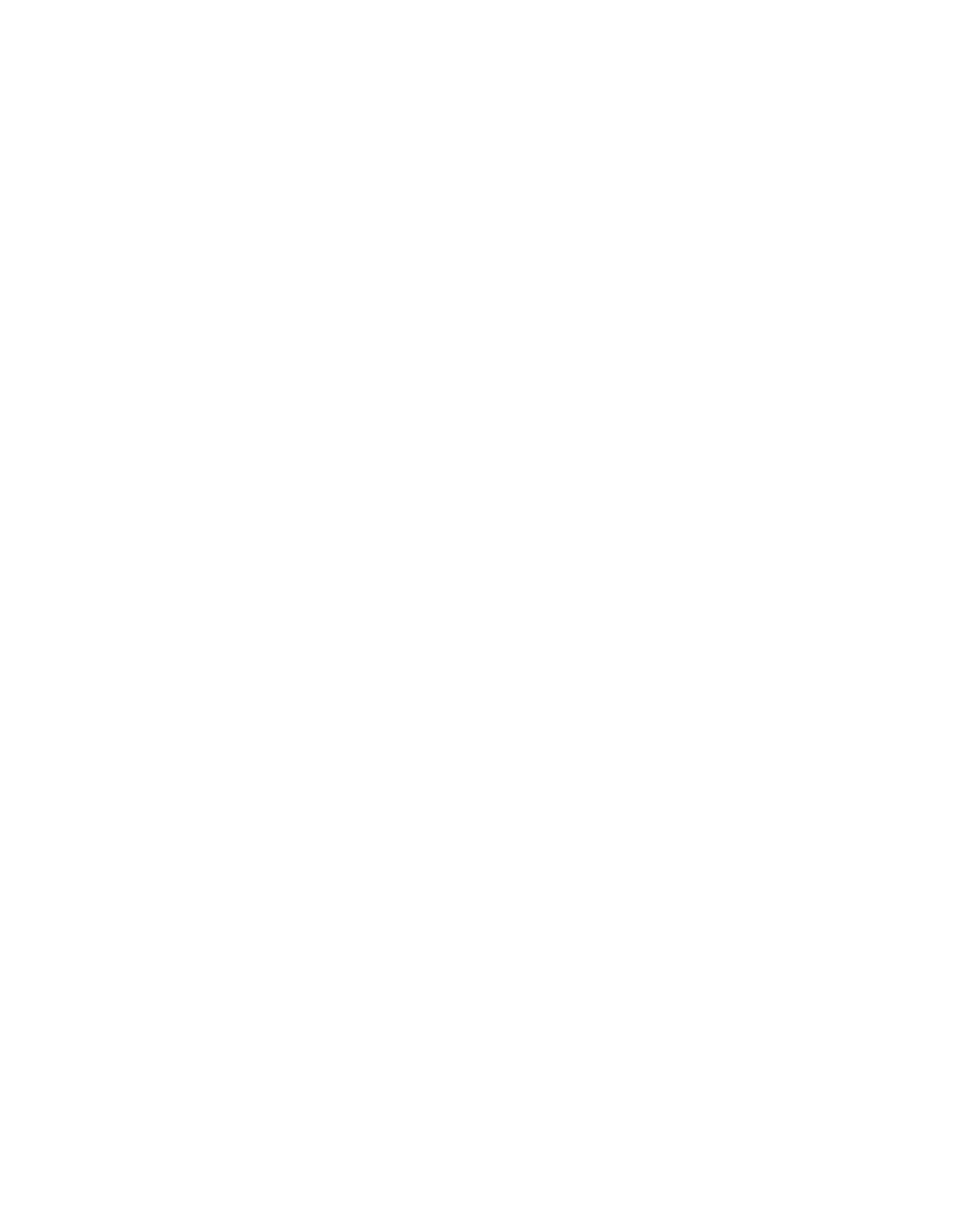#### **熱 Rè = 火 Huǒ = General Associations** • heat is a yang pathogen and tends to damage the yin aspect (esp. blood and fluids) • heat comes from the south and is correlated with summer (but can occur anytime) • is the sensation or perception of heat (subjective or objective), measurable or not • heat can effect any organ, though it has special affinity for the fire organs (Ht and Pc) • stifled/repressed, intense emotions can create fire **General Characteristics** • heat incites movement, quickens, (speeds things up), and expands • heat rises • heat produces redness and increases temperature **General Body Responses** • increased temp can be local (inflammation) or systemic (fever, febrile disease) • hyperactivity and/or hyper function • **pain** is burning, searing • person looks, feels and acts hot • restless and agitated • red face, eyes, skin, tongue (flushing, vasodilatation, erythema) • seeks cooling (shade, breeze, water, ice, removes clothing etc.) • thirsty • sweaty • body fluids and secretions are diminished and less frequent they are concentrated, dark, yellowish, and malodorous (urine, stool, vomit, nasal discharges, sputum and vaginal discharges) (& may have blood in them) • bleeding (reckless blood) fire = hemorrhage • severe sore throats (red and swollen) • agitation, confused speech and delirium occur when the Ht and shen are overheated • red skin lesions, esp. raised and painful (burning) (rashes, boils/carbuncles, ulcerations pox) • **4 signs of inflammation**: red, hot, swollen and painful • **Tongue**: red with yellow fur • **Pulse**: rapid **Diagnostic Patterns and Etiology** • **External heat**:  $direct exposure =  $shift$  heat$ working conditions; outdoors esp. in direct sun, also high heat or fire related jobs • **Internal heat**: • **shi types**: other pathogens can transform into heat or fire heat in any organ (if severe or particularly intense its called fire) fire toxin (skin eruptions, infections or blood poisoning) heat or fire can generate internal wind heat in the blood can cause itching, skin lesions and bleeding

#### • **xu types**:

called deficient heat or deficiency fire result from insufficient yin mostly involve the Kd, Ht and Lu its a weak fire with sx. such as low grade fever, malar flush and night sweats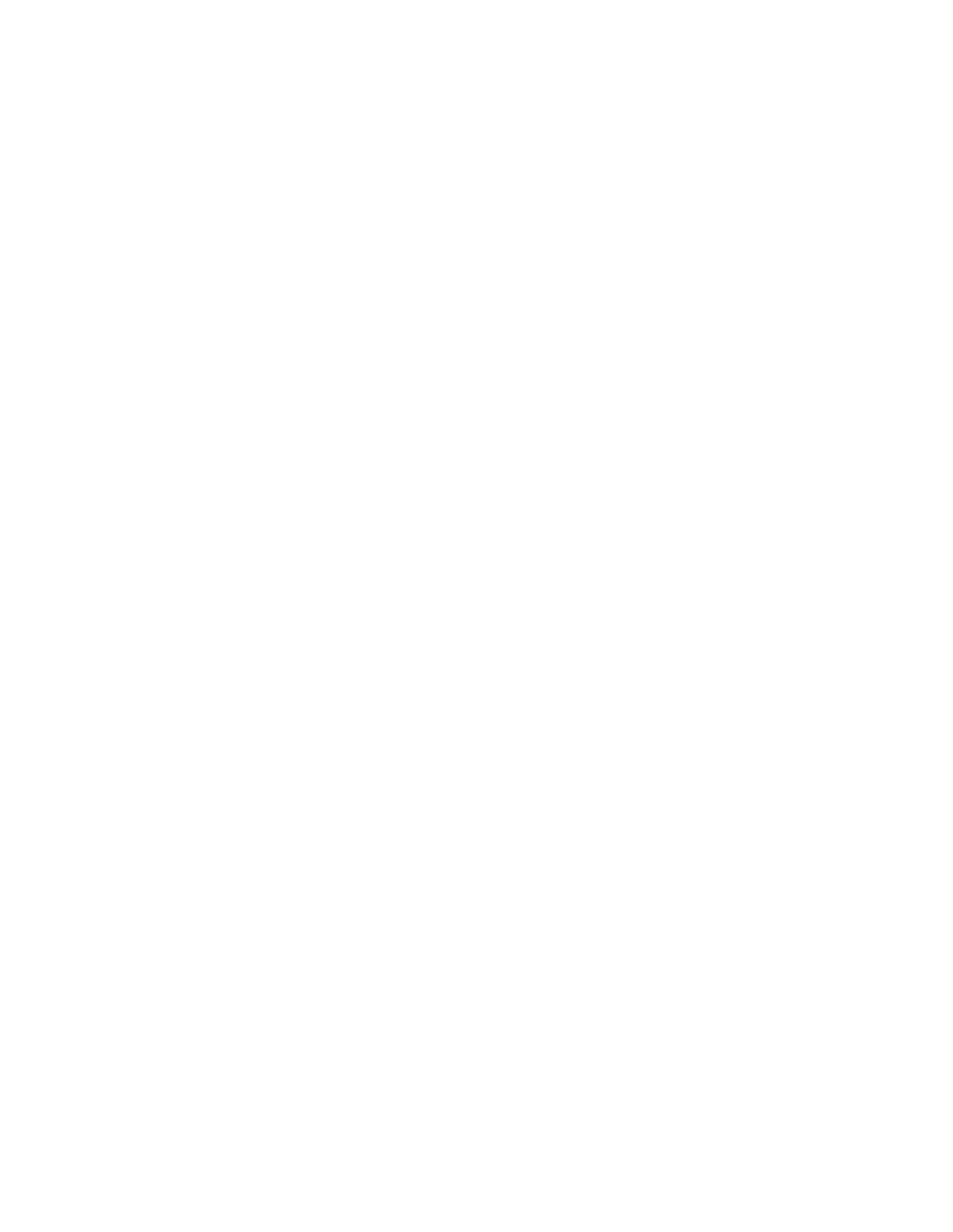燥 **Zào =** 

#### **General Associations**

- dryness is a yang pathogen which primarily exhausts the body's fluids
- it comes from the west and is a phenomenon of fall associated with desert, high elevations, certain occupational conditions
- however it is closely associated with heat, wind, and cold and may accompany any of them its effects are mostly felt by the metal and water organs (Lu, LI, & Kd)

#### **General Characteristics**

• drying, withering, toughening, cracking

#### **General Body Responses**

- dehydration, thirst
- dryness especially effects the skin and mucus membranes
	- dry skin and loss of luster
		- dry nose, lips, mouth, tongue, eyes etc.
		- chapping, chafing, flaking, cracking (parched)
			- if severe can lead to bleeding (blood vessels crack open)
- aging in general, wrinkles
- dry itching skin, scratchy throat
- dry, non-productive cough
- dry, hard stools, (constipation) (not particularly bad smell)
- infrequent, short, concentrated urination
- decreased saliva and digestive secretions
- **Tongue**: dry and possibly cracked
- **Pulse**: usu. thin or wiry and have a brittle character, may be rough or choppy

#### **Diagnostic Patterns and Etiology**

- **External dryness**: injures Lu & LI
- *Shi types:* exposure to:
	- very low humidity
		- excess heat and/or wind injures the fluids by evaporation consider work environs and activities

#### • **Internal Dryness**: challenges Kd & TB

- *Xu types:* insufficiencies of:
	- deficient fluids (jin-ye), or excessive loss of body fluids
		- following fever, excessive sweating, (aerobic activities), vomiting, diarrhea
	- deficient blood, or loss of blood (hemorrhage, heavy menses)
	- deficient yin (esp. of Kd, Lr, and Lu)
	- improper diet (can damage ST)
		- excess salt intake the salty flavor withers the blood excess alcohol and caffeine (both are diuretics) not enough fluid intake herbs: hot, acrid substances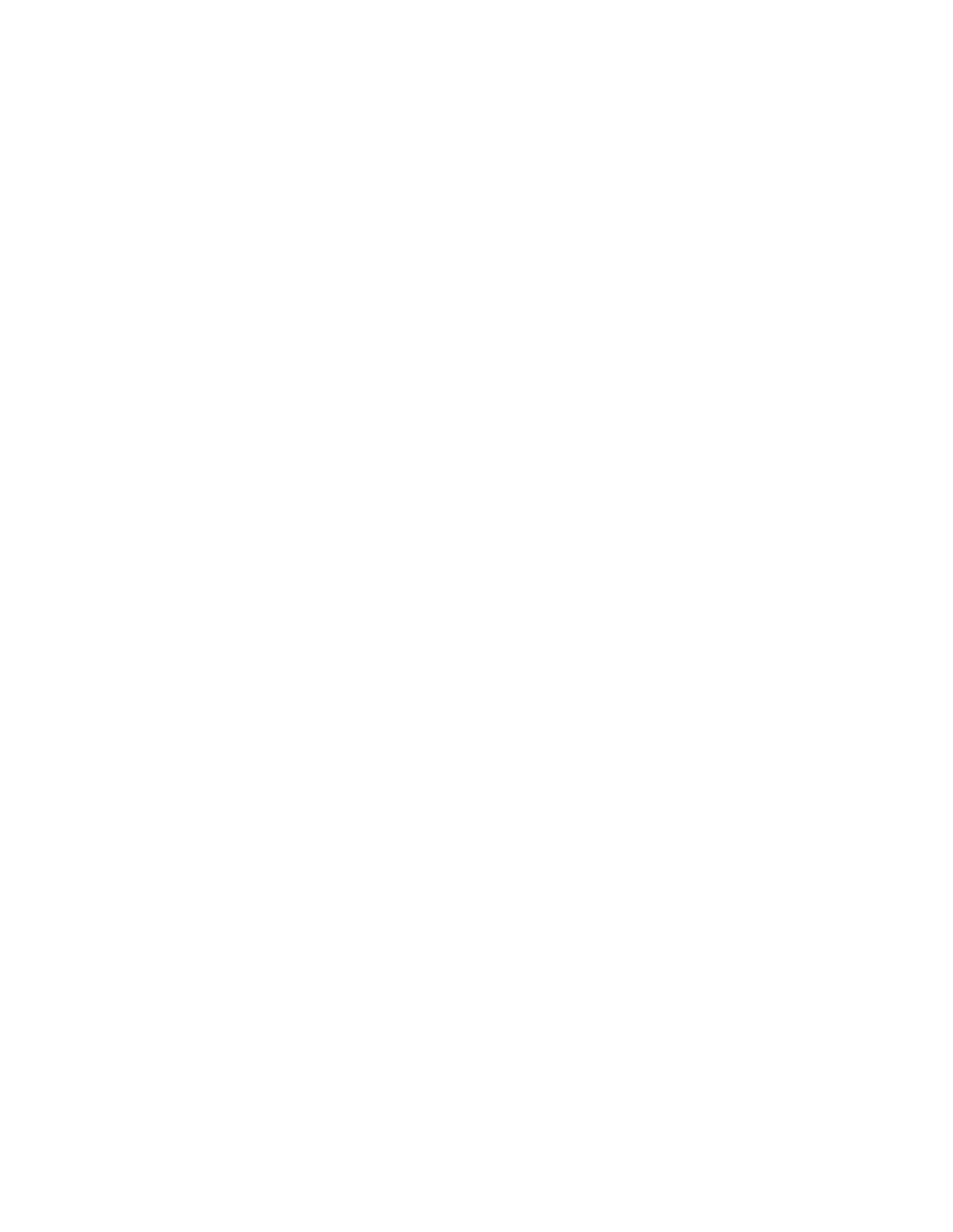### 濕 **Shī =**

#### **General Associations**

- dampness is a yin pathogen which chiefly hampers the yang
- it corresponds to the humid, wet or rainy season
- and primarily effects the Spleen

#### **General Characteristics**

- damp is not so much water as something wet and soggy, water-logged (heavy)
- something saturated is heavy and tends to swell
- dampness is congesting and obstructive, slow to change or move (viscous)
- tendency to rot and decay
- being related to water, damp tends to sink and/or flow out, leak or drip

#### **General Body Responses**

- swelling and edema; tissues gets soft and mushy
- body or limbs feel heavy and difficult to move (sluggish)
- tends to effect the lower body and lower jiao
- head feels heavy or full and senses are muddled, dull
- sx. that are chronic, lingering and protracted
- **pain** is fixed and constant, but relatively dull or yields numbness
- sores that are slow to heal and tend to weep or ooze, often becoming purulent (pus)
- excretions/discharges that are continual, thick, sticky, cloudy, turbid (vaginal discharges)
- sometimes profuse sweating, but without much thirst
- productive cough w/ copious sputum
- **Tongue**: wet or greasy **Pulse**: slippery, rolling

#### **Diagnostic Patterns and Etiology**

#### • **External Dampness**:

exposure: living and working in damp/wet surroundings (high humidity, ground, home, clothes)

#### • **Internal Dampness**:

• Dampness is a shi condition (accumulated moisture)

but in many cases the presence of dampness also indicates a Sp xu condition

• Diet: overeating:

 raw food, sweets, alcohol (fire-water), oily or fried foods, seeds and nuts, (p.butter) dairy products (milk, cheese & yogurt)

• Emotions can hinder the spleen, esp. pensive worrying and obsess sing

#### **Relationship to Phlegm/Tan**

Phlegm is always a shi condition continuum from damp to Phlegm - Phlegm is dampness "congealed" it is thicker and more stagnant and therefore more obstructive tends to be more chronic, lingering and difficult to resolve forms lumps (instead of edema) • Phlegm absorbs and holds water, prevents its circulation and thus can create dryness

#### **Two Types of Phlegm**

| substantial/tangible:     | has physical manifestation (lump, sputum etc)                              |
|---------------------------|----------------------------------------------------------------------------|
| insubstantial/intangible: | acts like Phlegm but has no obvious manifestation (many mental conditions) |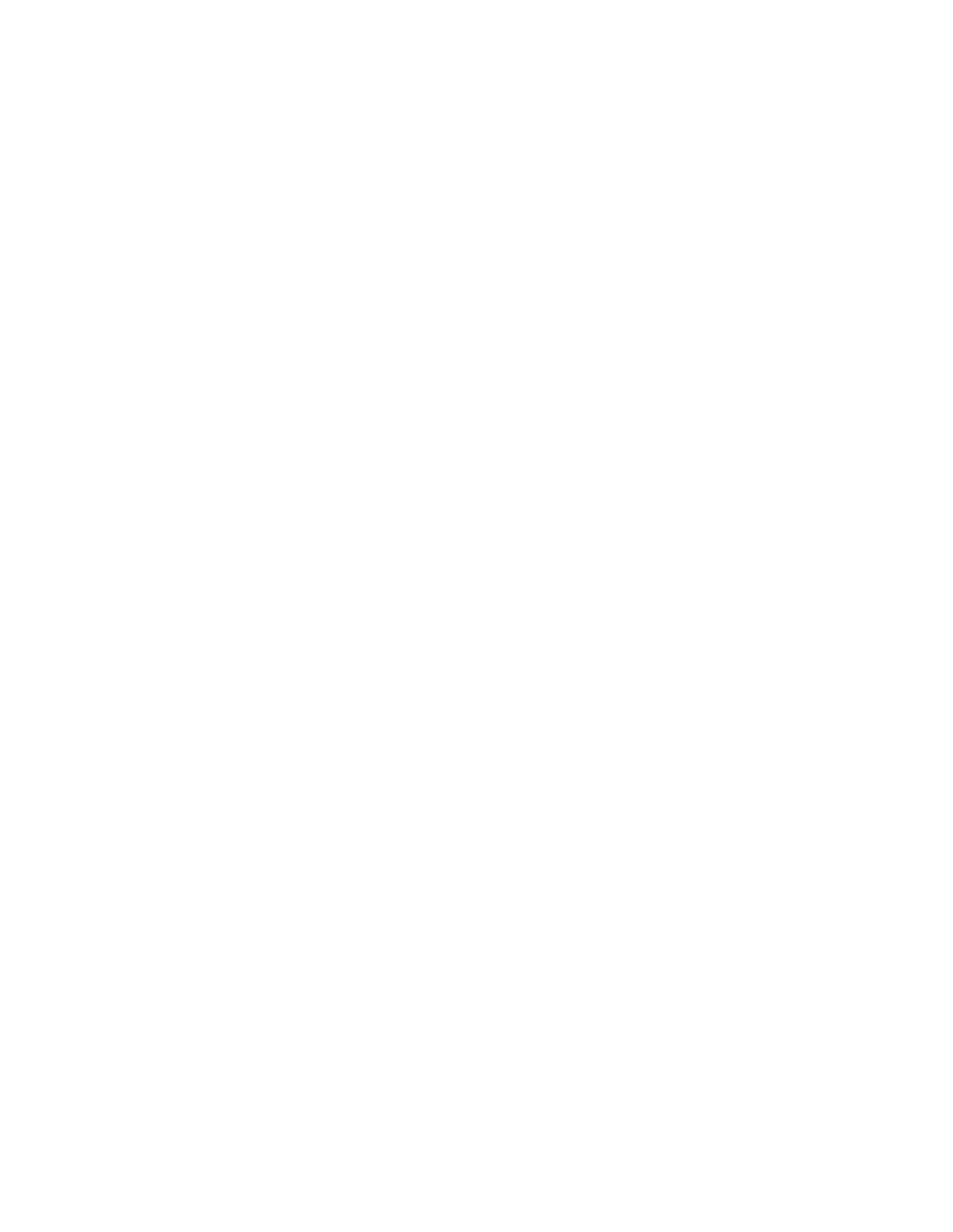### 暑 **Shǔ =**

#### **General Associations**

- is considered to be a yang pathogen, it damages the body's yin
- strictly a phenomenon of summer, whereas heat could occur anytime
- effects the Ht/Pc and Sp

#### **General Characteristics**

- overbearing, oppressive humid heat; tropical heat
- hot and sticky

#### **General Body Responses**

- expends the qi causing exhaustion
- depletes the body fluids
- confuses the spirit/mind/senses
- high fever & heavy sweating
- parched mouth and strong thirst
- loss of appetite
- sallow complexion
- headaches
- heavy, labored breathing, possible palpitations
- dazed feelings and/or muddled thoughts and speech
- reduced urination (volume & frequency) and defecation
- fainting or collapse

#### **Diagnostic Patterns and Etiology**

#### • **External only**:

exposure: to high temp and high humidity as in a tropical climate

- Mild: sweaty, thirsty, dizzy, fatigue, no appetite, restless  $\&$  uncomfortable, chest feels full
- **Severe**: high fever, profuse sweating, intense thirst, confusion, syncope
- examples: sunstroke, heatstroke
- predominance of Heat
- predominance of Damp

#### \* **the internal equivalent** to summer-heat is damp-heat

primarily effects the intestines, bladder, gall bladder  $\&$  spleen in diseases like dysentery, UTI, hepatitis, vaginitis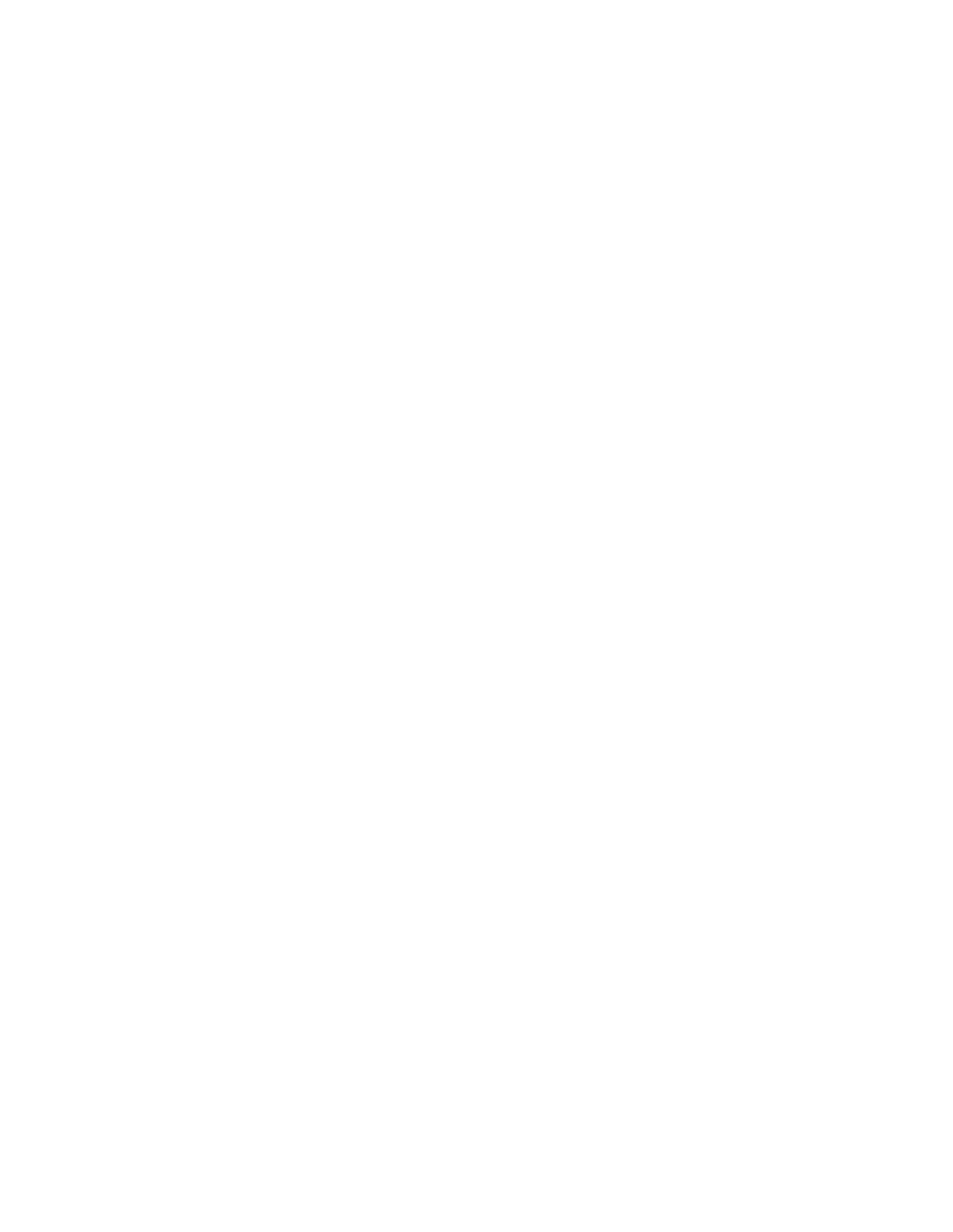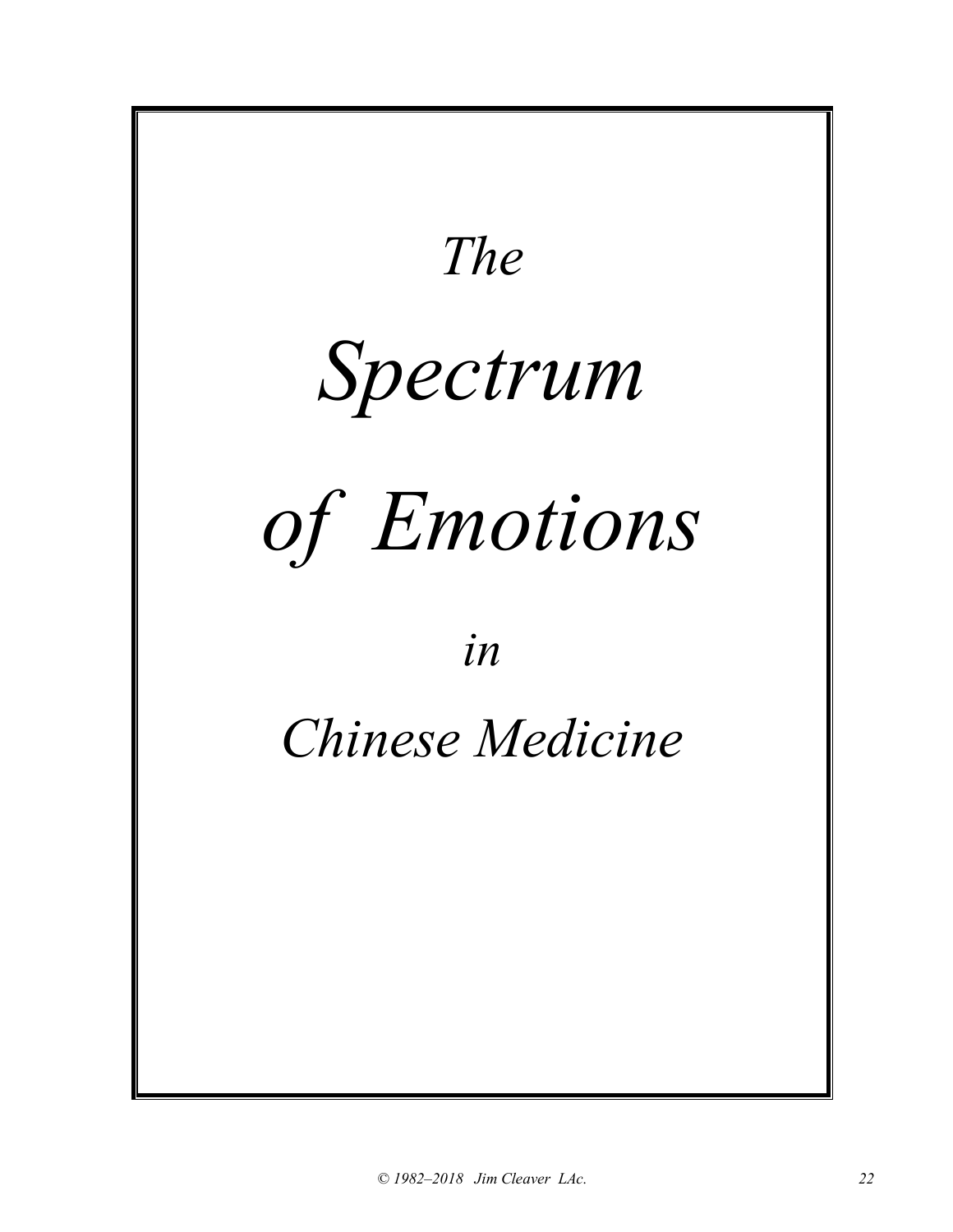# *Spectrum of Emotions*

# *General 5 Phase Correlations*

| <b>Phase</b> | <b>Seasonal influence:</b>                       | Human development:                                    | <b>Relationship to:</b>                           |
|--------------|--------------------------------------------------|-------------------------------------------------------|---------------------------------------------------|
| <b>Wood</b>  | rooting & sprouting<br>beginnings<br>foundations | childhood to puberty<br>[to be(come)]                 | self, parents,<br>other children                  |
| Fire         | growth & development                             | adolescence to adulthood<br>[to feel, be passionate]  | inter-relationship<br>intimacy, lovers            |
| <b>Soil</b>  | maturation & fruition                            | parenthood &<br>middle years<br>[to be responsible]   | form mature<br>relationships<br>family, community |
| <b>Metal</b> | decline & withering                              | fulfillment & retirement<br>[to reflect, contemplate] | spirit, self-cultivation<br>mind, consciousness   |
| Water        | storage & death                                  | elder years & death<br>[to mentor & surrender]        | cosmos, universe                                  |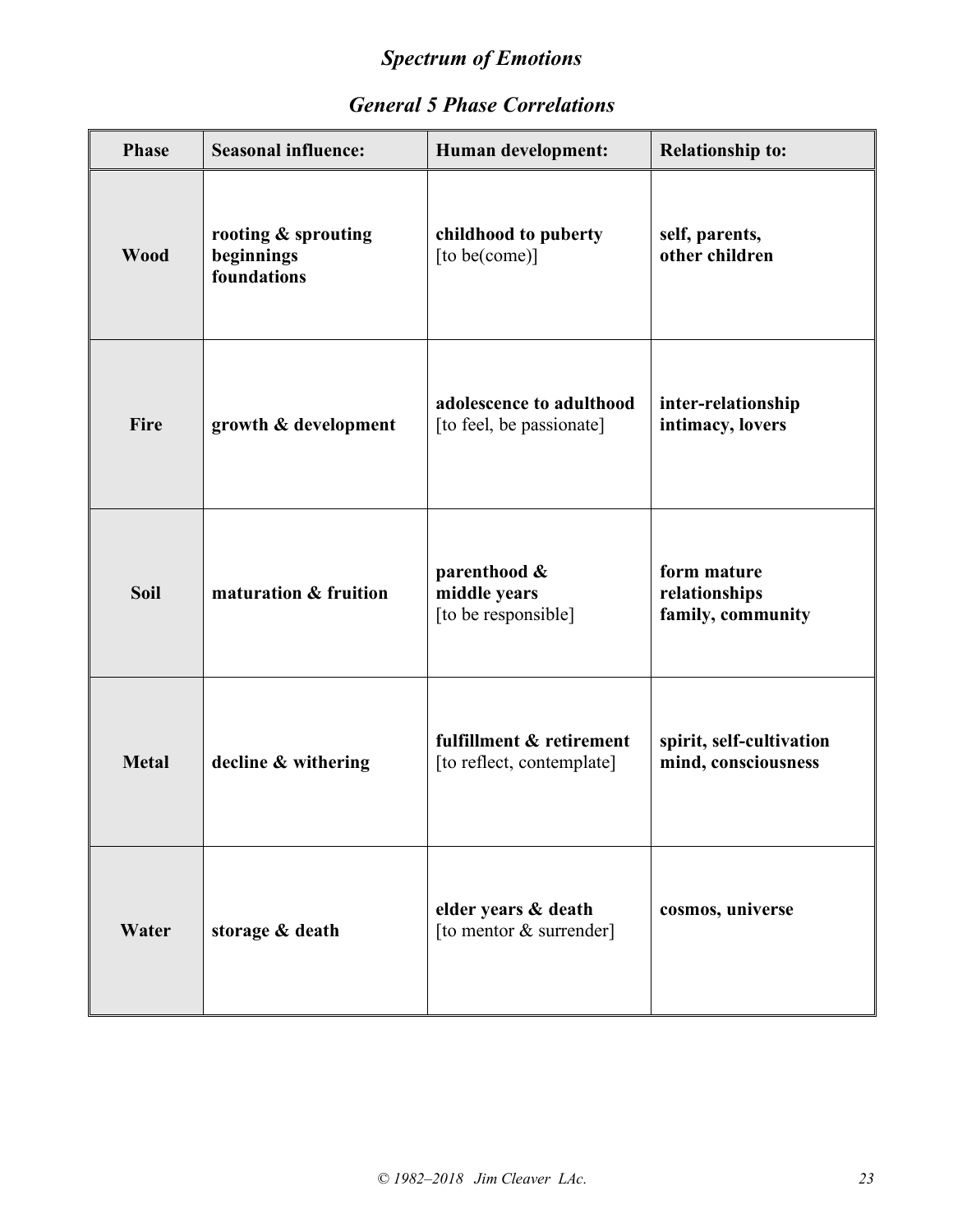|    |                                                                                                           | 因<br>Nèi Yīn = Endogenous Etiologies / Causes                                                                                                   |  |  |  |
|----|-----------------------------------------------------------------------------------------------------------|-------------------------------------------------------------------------------------------------------------------------------------------------|--|--|--|
| 五志 |                                                                                                           | Wǔ Zhì<br>$=$ 5 Feelings; will, ambition, aspiration, mind; personalities                                                                       |  |  |  |
| 七情 |                                                                                                           | Qī Qíng<br>= Seven Sentiments; feelings, affects, emotions, moods                                                                               |  |  |  |
|    | 情志<br>qíng zhì<br>= affect-mind (mental disposition/predisposition) state of mind, attitude, the emotions |                                                                                                                                                 |  |  |  |
| 怒  | nù                                                                                                        | $=$ rage, anger, wrath, fury, irritability, frustration<br>(also sprouting energy, the energy of springtime is assertive and can be aggressive) |  |  |  |
| 喜  | xĭ                                                                                                        | $=$ joy, happiness, pleasure, elation, excitement<br>(can lead to overexcitement, restlessness, agitation, hysteria, panic, and delirium)       |  |  |  |
| 思  | $S\overline{I}$                                                                                           | = to think, deliberate – contemplate/concentrate - reflect - reminisce - worry<br>preoccupation - obsession - pensiveness - brooding            |  |  |  |
|    | yōu                                                                                                       | $=$ anxiety, insecurity, apprehension                                                                                                           |  |  |  |
| 悲  | bēi                                                                                                       | = to lament, grieve, sorrow/sadness, be despondent, melancholic                                                                                 |  |  |  |
| 恐  |                                                                                                           | $k\delta ng$ = fear, extreme apprehension, dread, terror                                                                                        |  |  |  |
| 驚  | jīng                                                                                                      | $=$ frighten, startle, surprise, alarm, shock<br>(Su Wen attributes fright to Lr)                                                               |  |  |  |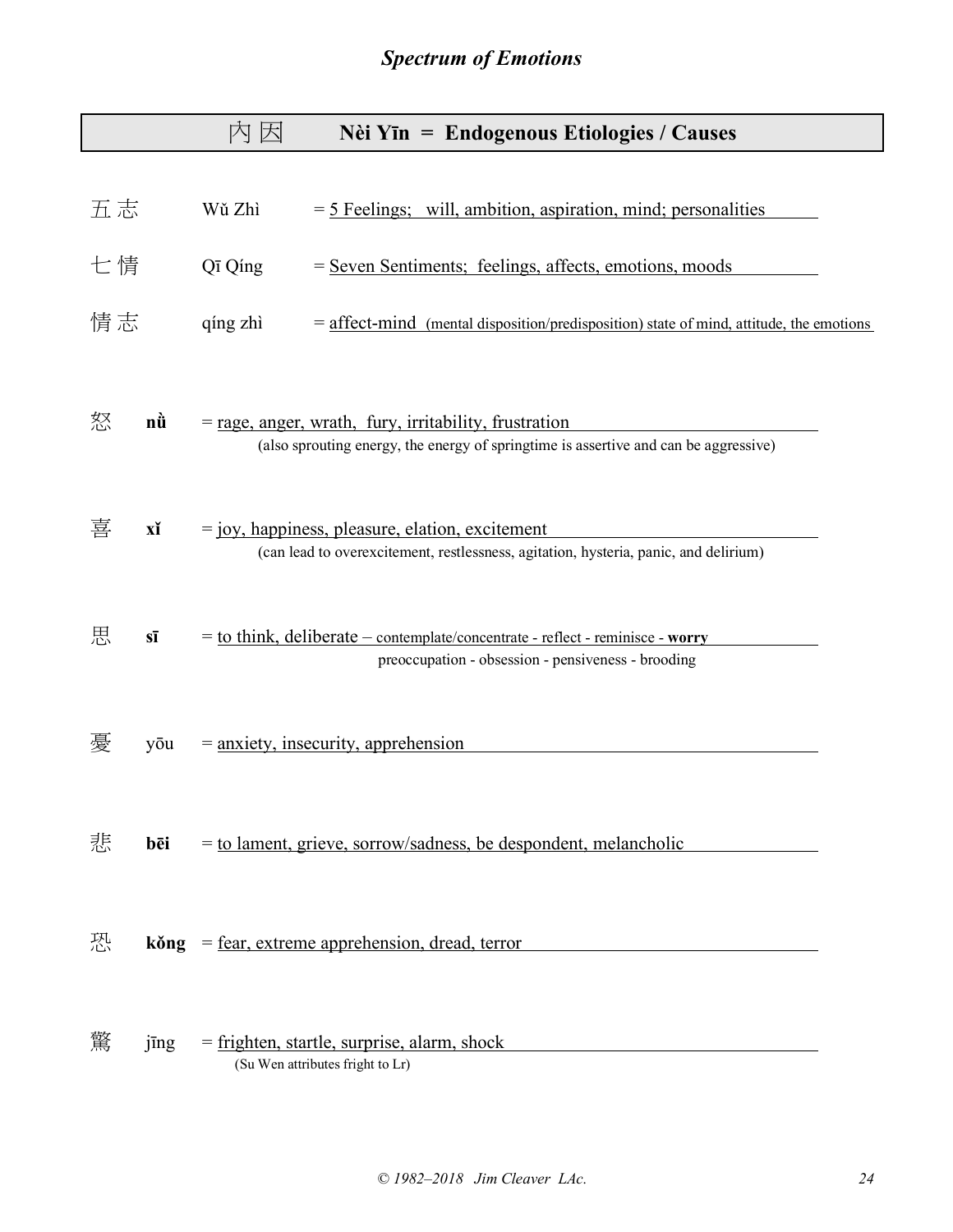# *Spectrum of Emotions*

#### **Organs: their Spirits, Aspects of Mind, Consciousness, and Emotions**

The organ, its spirit, the emotions it engenders, and their effect on qi.

Excessive or suppressed expression can injure or harm, and has specified effect on the qi, (esp. of that organ)

| Organ         | <b>Spirit</b>                                                                                             | <b>Emotion</b>                               | <b>Effect on Qi</b>                |
|---------------|-----------------------------------------------------------------------------------------------------------|----------------------------------------------|------------------------------------|
| 肝<br>Gān      | 魂<br>$hún = yang soul,$<br>ethereal spirit;<br>persona, ego                                               | 怒<br>nǜ =                                    | makes qi shàng $\pm$               |
| 心<br>$X$ īn   | 神<br>shén = spirit,<br>mind, consciousness                                                                | 喜<br>$x\check{i} =$<br>樂<br>$l\grave{e} =$   | makes qi huǎn 緩                    |
| 脾<br>Pí       | 意<br>$yi = intellect,$<br>thoughts & ideas;<br>memory                                                     | 思<br>$s\overline{1}$ =<br>憂<br>$y\bar{0}u =$ | makes qi jié $\text{S}^{\pm}$      |
| 肺<br>Fèi      | 魄<br>$\mathbf{p}\hat{\mathbf{o}}$ = yin soul, animal<br>soul,<br>corporeal spirit;<br>instinct & survival | 憂<br>$y\bar{o}u =$<br>悲<br>$b\bar{e}$ i =    | makes qi <b>xiao</b> $\mathcal{H}$ |
| 腎<br>Shèn     | 志<br>$\mathbf{z}$ hì = will, ambition<br>affect, feeling, emotion                                         | 恐<br>$k\delta$ ng =                          | makes qi <b>xià</b> $\top$         |
| 心胞<br>Xīn Bāo |                                                                                                           | 驚<br>$j\bar{m}g =$                           | makes qi luàn $\tilde{\mathbb{g}}$ |

**Class Prep:** \*Fill in the organs \* Fill in the emotions \* **In class** fill in the effect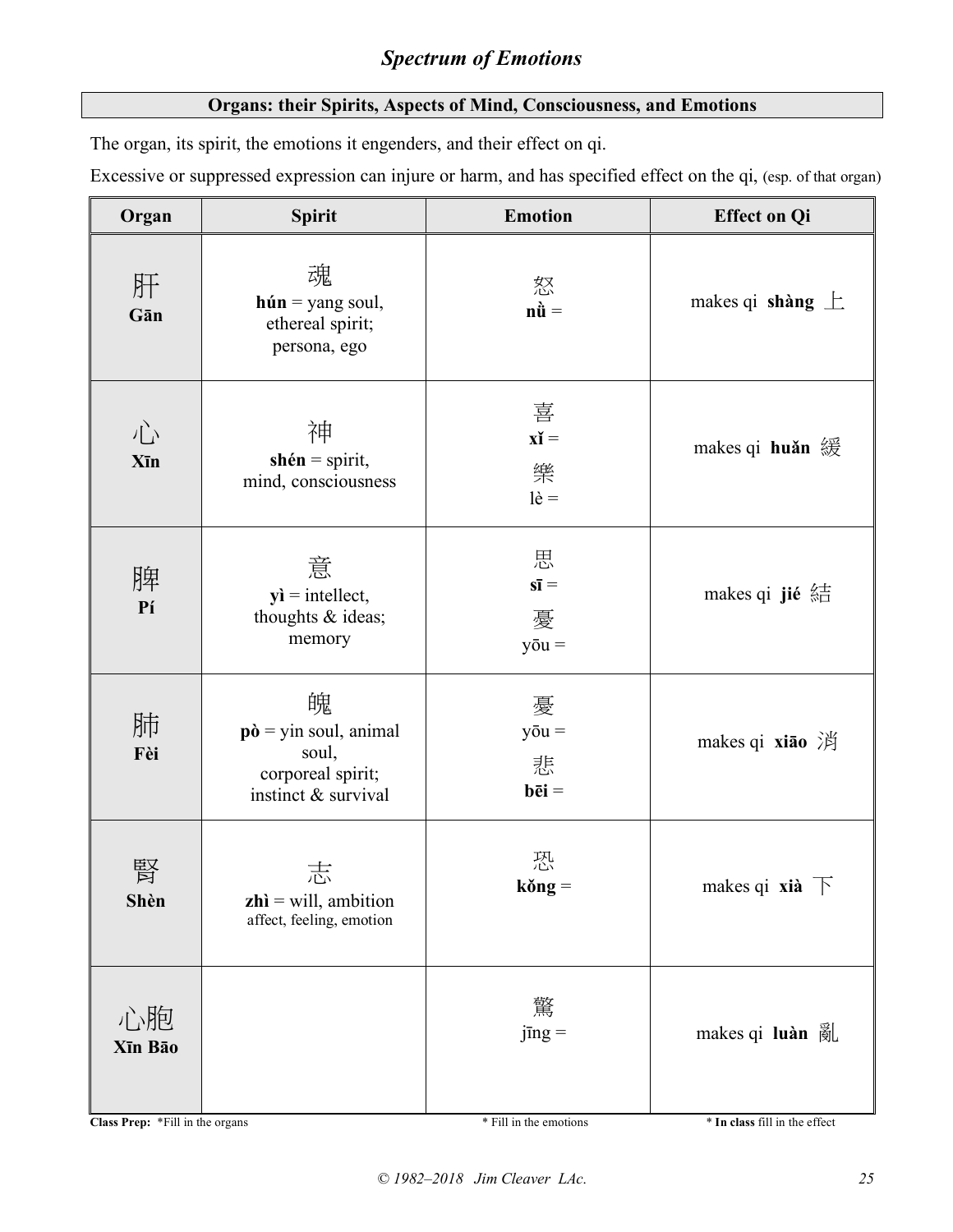### **The Spectrum of Emotions – Key to Tables**

• The spectrum of emotions each organ is responsible for: (i.e. generates, controls, & is injured by). Pathology in the psycho-emotional realm is essentially feeling  $\&$ /or expressing too much or too little, esp. in one emotional range, (i.e. stuck in that psychological rut, issues remain unresolved).

• When understood from a CCM perspective, psychological disorders and imbalances are readily treated through an organ network using acupuncture and herbs, as well as lifestyle.

• Without a sense of the middle-ground (center column) one doesn't understand what healthy emotional expression is, or what the outcome of successful treatment should look like. This, middle, i.e. balanced, appreciation of a healthy organ is not clear from the one word correspondences typically listed in 5 Element tables and organ descriptions.

• Xu & Shi can be thought of in several ways: over or under generation or expression 1) a deficiency or excess of the healthy emotion (remember suppression/repression is not deficiency, but stagnation)

2) what a xu or shi person will tend to exhibit or act like.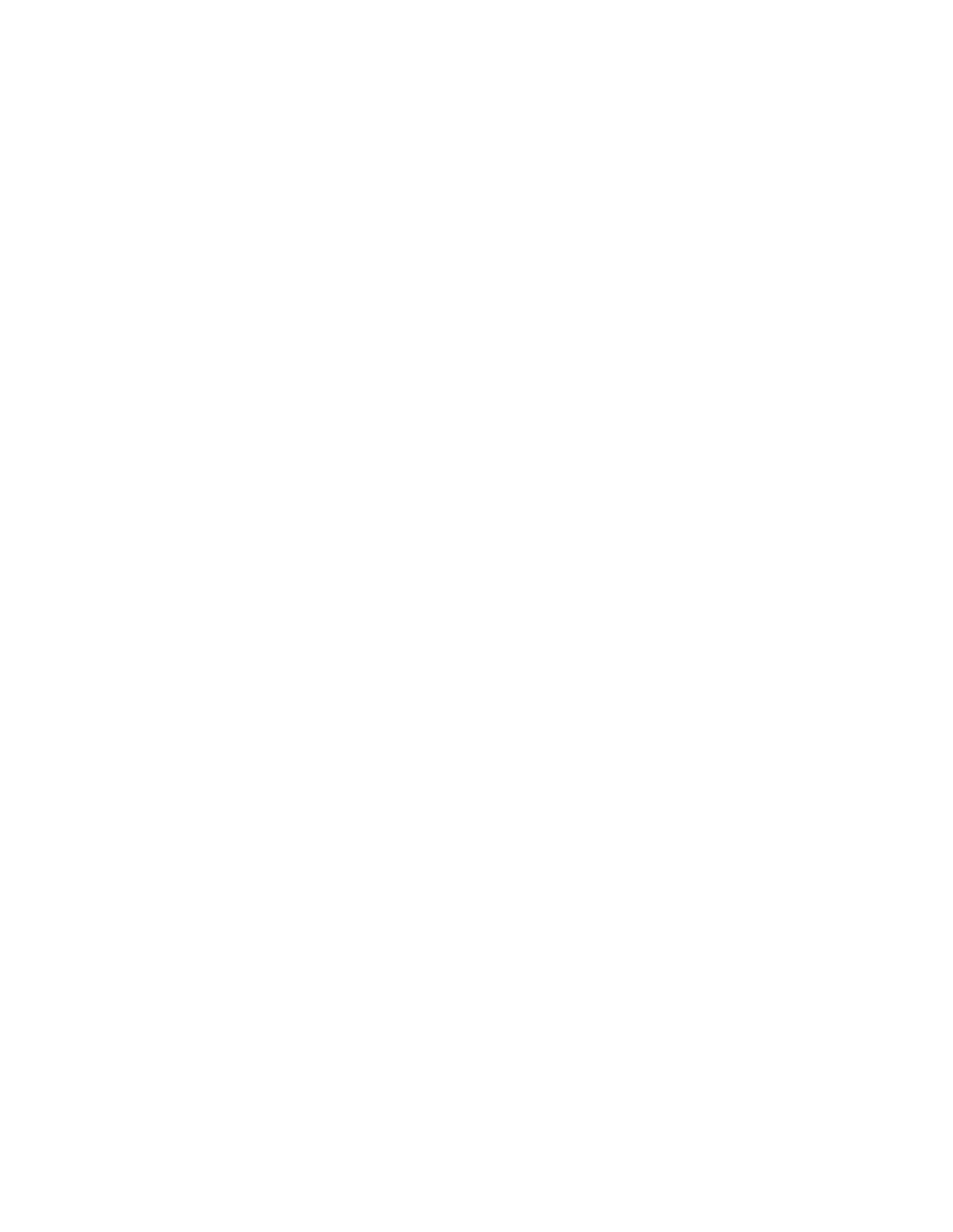# *Spectrum of Emotions – Liver/GB – Particulars*

| Lr                                                           | Xu | raoles lo oe anael sloou ooin nor lonaaly ee verneamy and animalely spirally<br>Healthy expression,<br>Ability to feel: | Shi |
|--------------------------------------------------------------|----|-------------------------------------------------------------------------------------------------------------------------|-----|
| <b>Wood</b><br>beginnings<br>sprouting                       |    |                                                                                                                         |     |
|                                                              |    |                                                                                                                         |     |
| $Run$<br>(ethereal<br>soul<br>personality)                   |    |                                                                                                                         |     |
|                                                              |    |                                                                                                                         |     |
| <b>Trigrams</b><br>Zhen<br>thunder<br>arousing<br>initiating |    |                                                                                                                         |     |
| Xun<br>wind<br>penetrates                                    |    |                                                                                                                         |     |
| Lunar<br>Hexagram<br>$19$ Lin<br>${\large \bf Approach}$     |    |                                                                                                                         |     |
| <b>Animals</b><br>$GB = Rat$<br>$Lr = Ox$                    |    |                                                                                                                         |     |

*Tables to be understood both horizontally & vertically and ultimately spirally*

**Symbol Referents**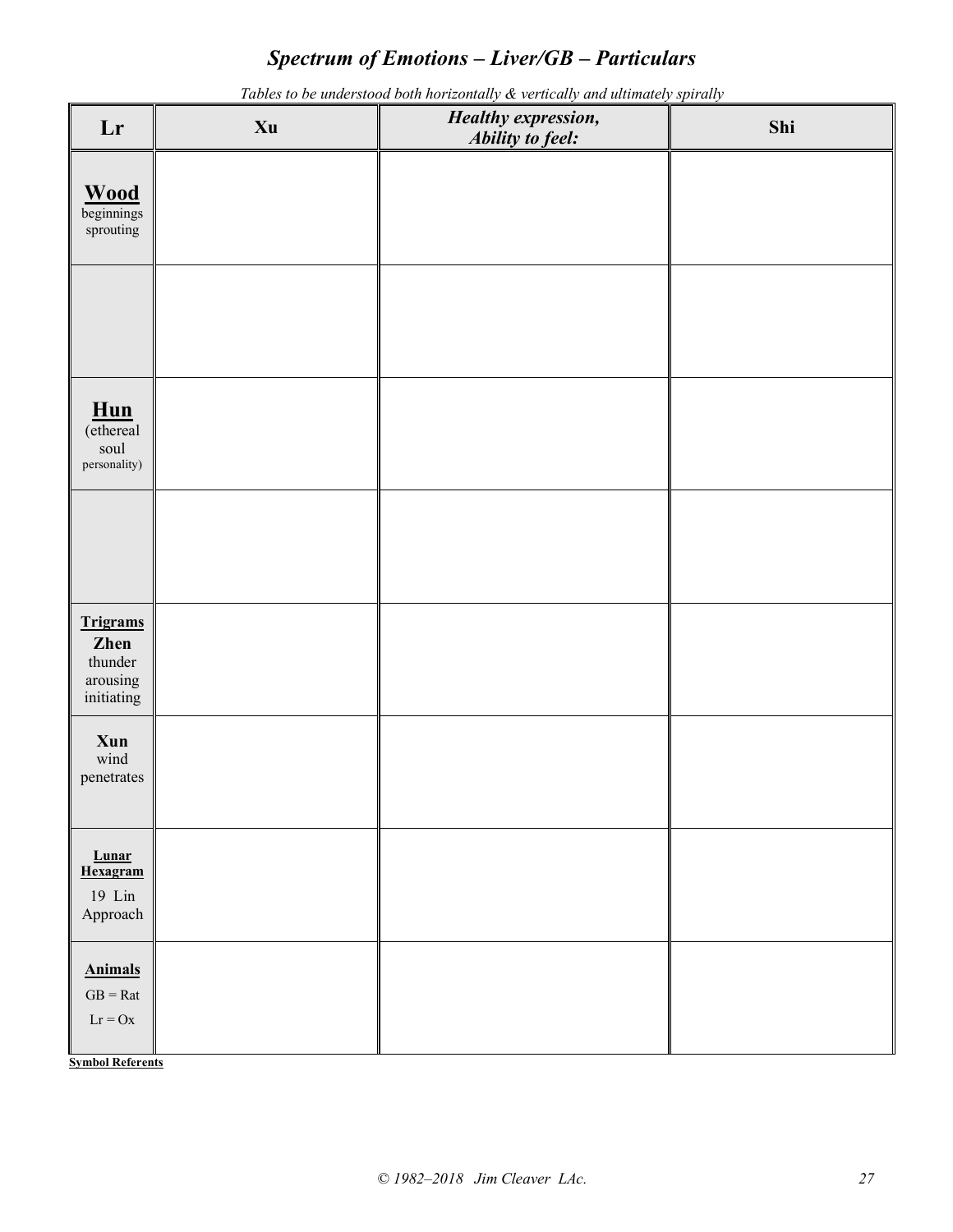# *Spectrum of Emotions – Liver/GB – Particulars*

**Lr Xu** *Healthy expression, Healthy expression, Healthy expression, Ability to feel:* **Shi**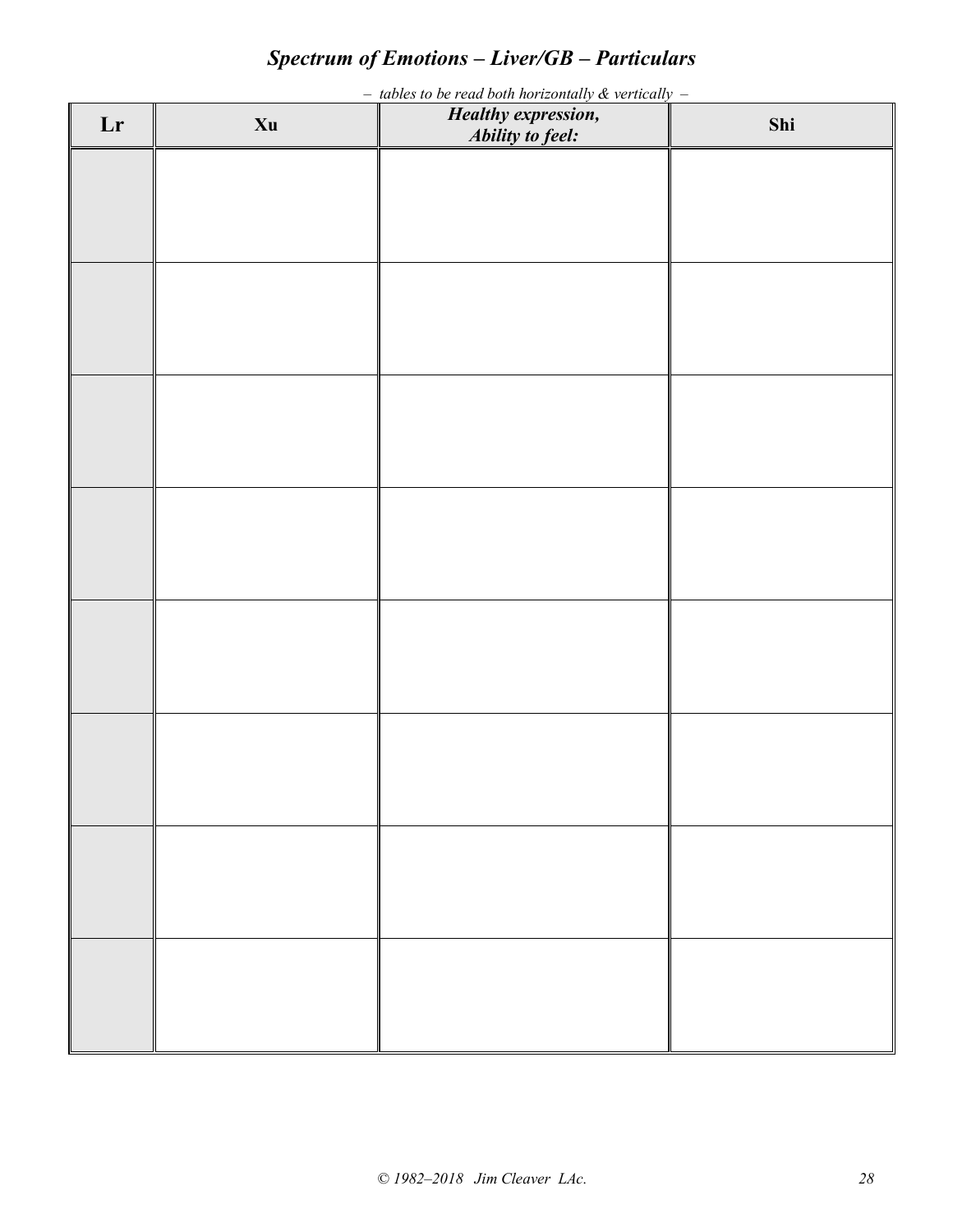# *Spectrum of Emotions – Heart/SI – Particulars*

 *– Tables to be read both horizontally & vertically –*

| <b>Ht</b>                                                         | Xu | Healthy expression,<br>Ability to feel: | Shi |
|-------------------------------------------------------------------|----|-----------------------------------------|-----|
| <b>Fire</b><br>$\frac{$ growth $\&$ developmt<br>light            |    |                                         |     |
|                                                                   |    |                                         |     |
| <b>Shen</b><br>$\overline{\text{(mind,)}}$<br>conscious-<br>ness) |    |                                         |     |
|                                                                   |    |                                         |     |
| Trigram<br>$\rm Li$<br>(mental<br>clarity)                        |    |                                         |     |
| Lunar<br>Hexagram<br>44 Gou<br>Inter-<br>course                   |    |                                         |     |
|                                                                   |    |                                         |     |
| <b>Animals</b><br>$Ht = Horse$<br>$SI = G$ oat                    |    |                                         |     |

**Symbol Referents**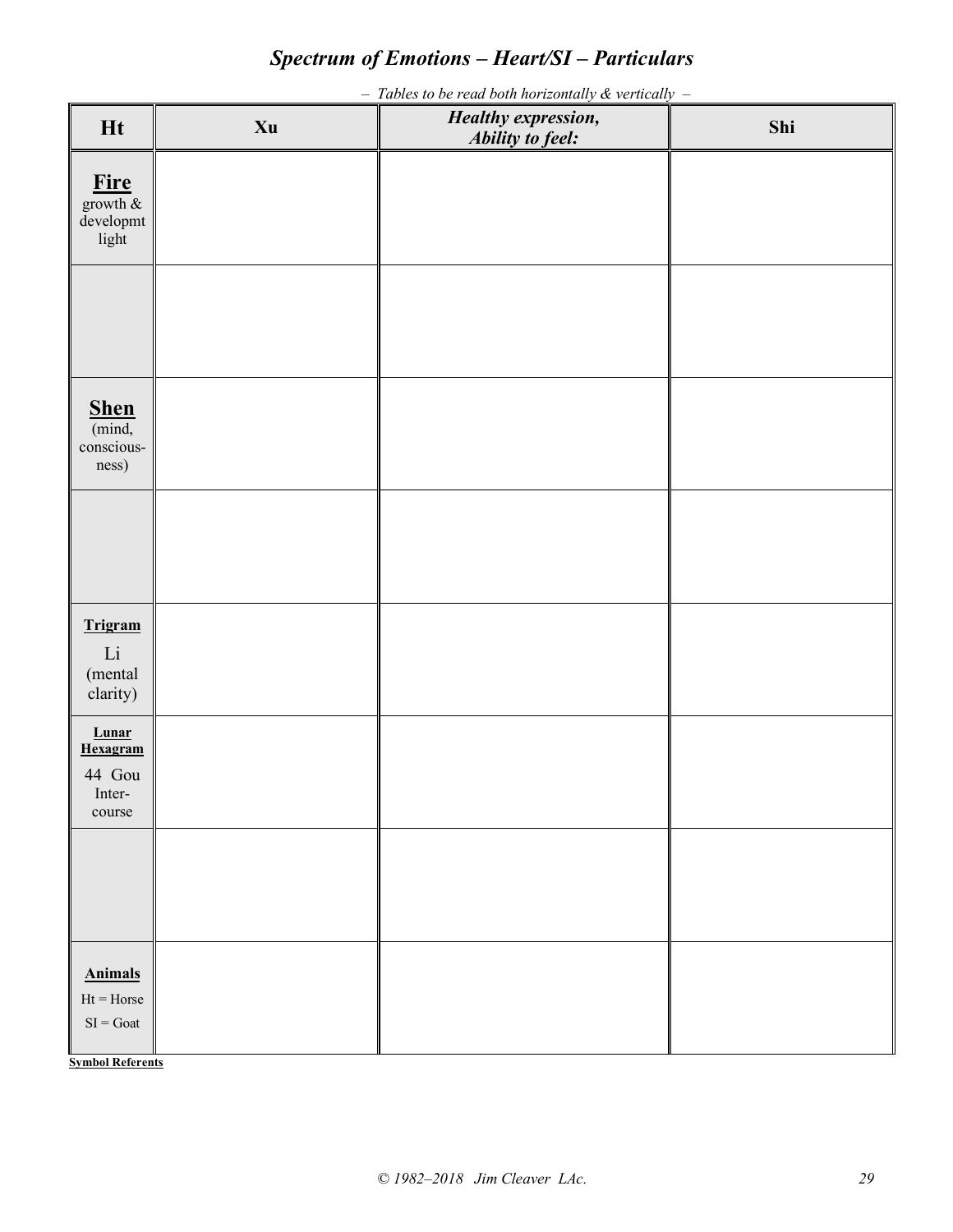# *Spectrum of Emotions – Heart/SI – Particulars*

**Ht Xu** *Healthy expression, Healthy expression, Healthy expression, Ability to feel:* **Shi**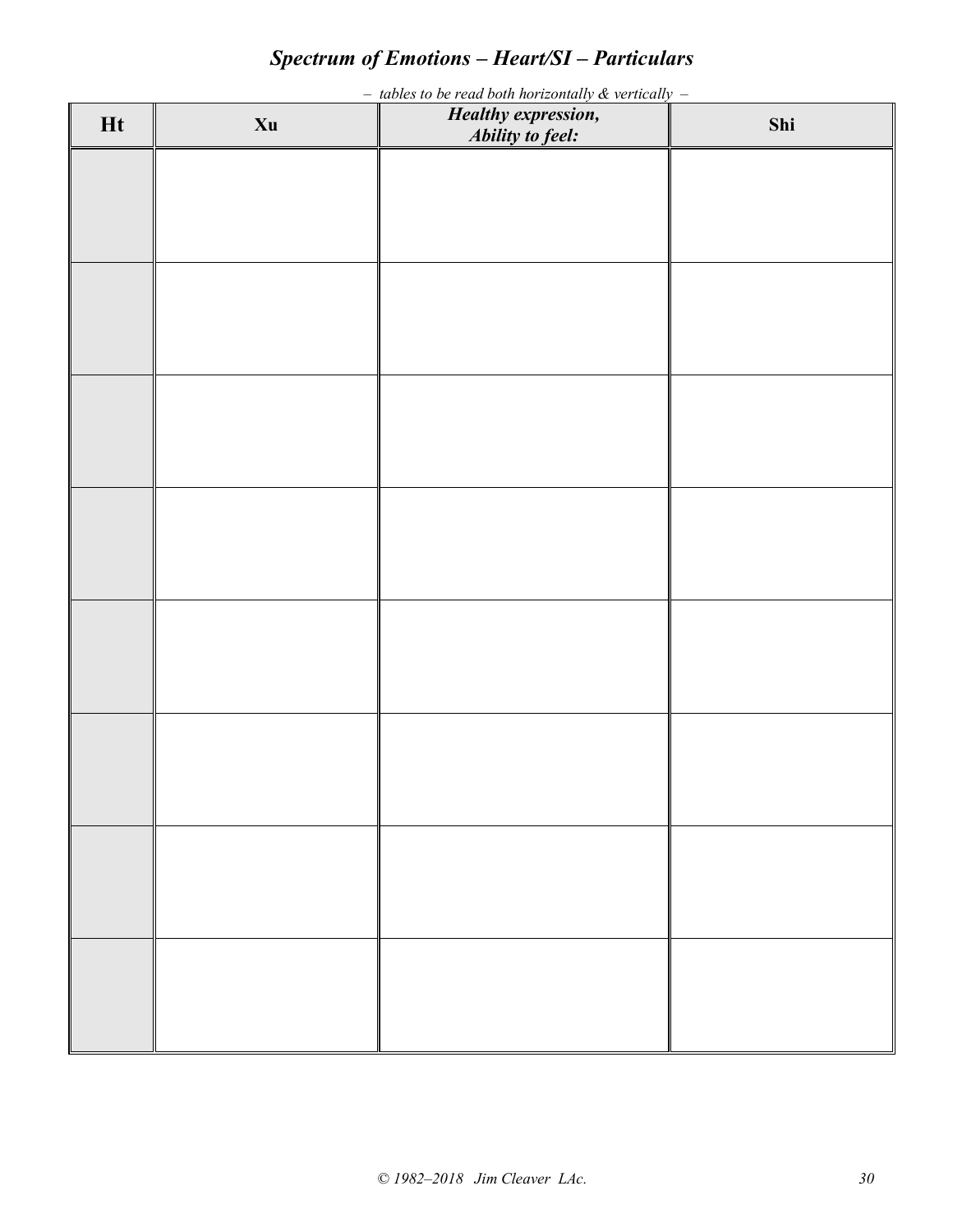## *Spectrum of Emotions – Spleen/ST – Particulars*

**Sp Xu** *Healthy expression, Healthy expression, Healthy expression, Ability to feel:* **Shi Earth** (maturity transformation) **Yi** (intellect thinking remember) **Trigrams** Kun Earth productive Gen Mt. lofty stillness **Lunar Hexagram** 1 Qian Vigorous Creative **Animals** ST = Dragon Sp = Snake

 *– Tables to be read both horizontally & vertically –*

**Symbol Referents**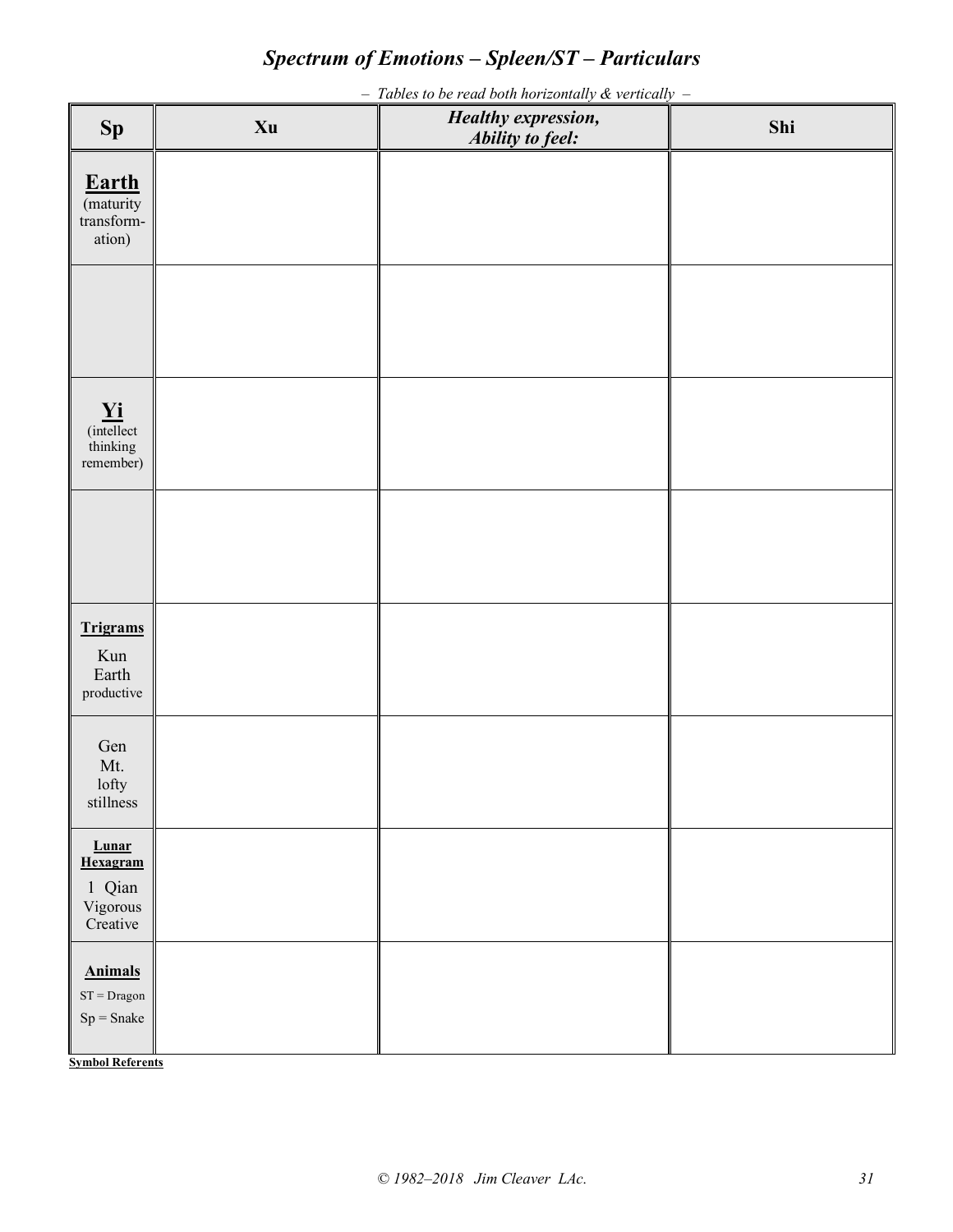# *Spectrum of Emotions – Spleen/ST – Particulars*

| $\mathbf{Sp}$ | Xu | Healthy expression,<br>Ability to feel: | Shi |
|---------------|----|-----------------------------------------|-----|
|               |    |                                         |     |
|               |    |                                         |     |
|               |    |                                         |     |
|               |    |                                         |     |
|               |    |                                         |     |
|               |    |                                         |     |
|               |    |                                         |     |
|               |    |                                         |     |
|               |    |                                         |     |
|               |    |                                         |     |
|               |    |                                         |     |
|               |    |                                         |     |
|               |    |                                         |     |
|               |    |                                         |     |
|               |    |                                         |     |
|               |    |                                         |     |
|               |    |                                         |     |
|               |    |                                         |     |
|               |    |                                         |     |
|               |    |                                         |     |

 *– tables to be read both horizontally & vertically –*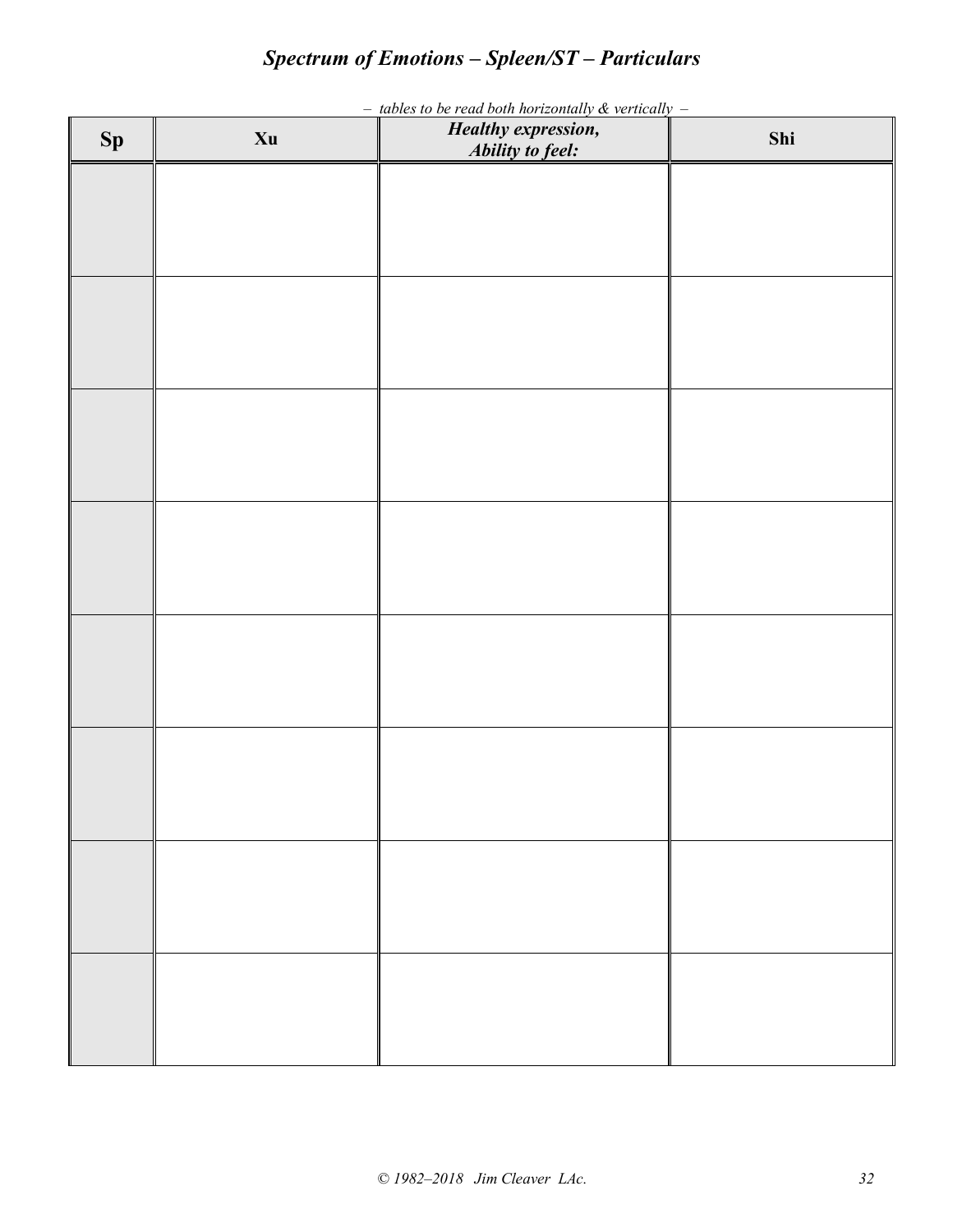# *Spectrum of Emotions – Spleen/ST – Particulars*

| $\mathbf{Sp}$ | Xu | Healthy expression,<br>Ability to feel: | Shi |
|---------------|----|-----------------------------------------|-----|
|               |    |                                         |     |
|               |    |                                         |     |
|               |    |                                         |     |
|               |    |                                         |     |
|               |    |                                         |     |
|               |    |                                         |     |
|               |    |                                         |     |
|               |    |                                         |     |
|               |    |                                         |     |
|               |    |                                         |     |
|               |    |                                         |     |
|               |    |                                         |     |
|               |    |                                         |     |
|               |    |                                         |     |
|               |    |                                         |     |
|               |    |                                         |     |
|               |    |                                         |     |
|               |    |                                         |     |
|               |    |                                         |     |

 *– tables to be read both horizontally & vertically –*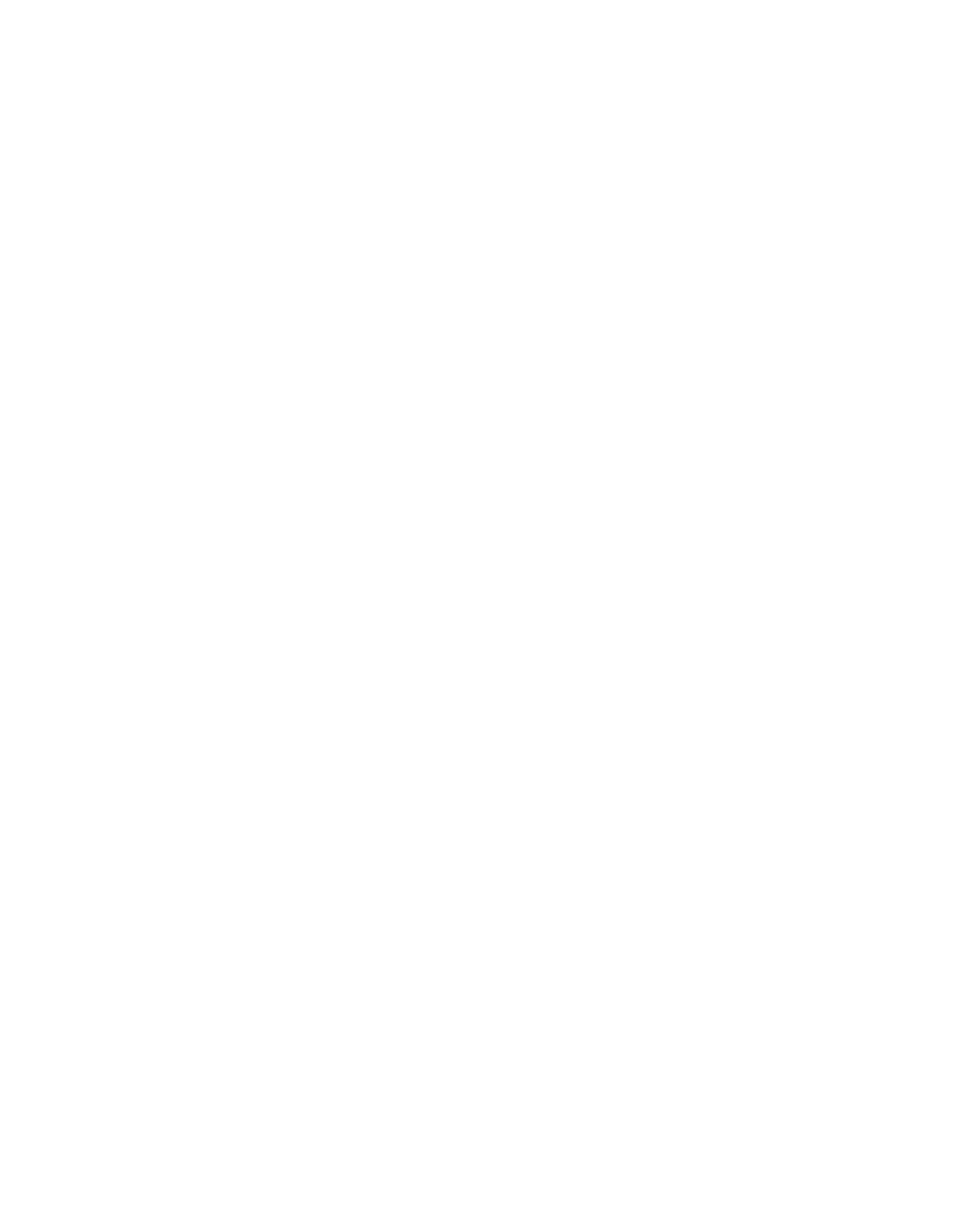# *Spectrum of Emotions – Lung/LI – Particulars*

 *– Tables to be read both horizontally & vertically –*

| Lu                                                                              | Xu | Healthy expression,<br>Ability to feel: | Shi |
|---------------------------------------------------------------------------------|----|-----------------------------------------|-----|
| $\underbrace{\textbf{Meta}}_{\textbf{decline}}$                                 |    |                                         |     |
|                                                                                 |    |                                         |     |
| $\underline{\mathbf{Po}}$<br>corporeal<br>soul<br>body,<br>instinct<br>survival |    |                                         |     |
|                                                                                 |    |                                         |     |
| <b>Trigrams</b><br>Qian<br>Heaven<br>creative                                   |    |                                         |     |
| Dui<br>${\rm Lake}$<br>Tranquil<br>Reflective                                   |    |                                         |     |
| Lunar<br>Hexagram<br>$11$ Tai<br>Peaceful<br>Flowing                            |    |                                         |     |
| <b>Animals</b><br>$Lu = Tiger$<br>$LI = Hare$                                   |    |                                         |     |

**Symbol Referents**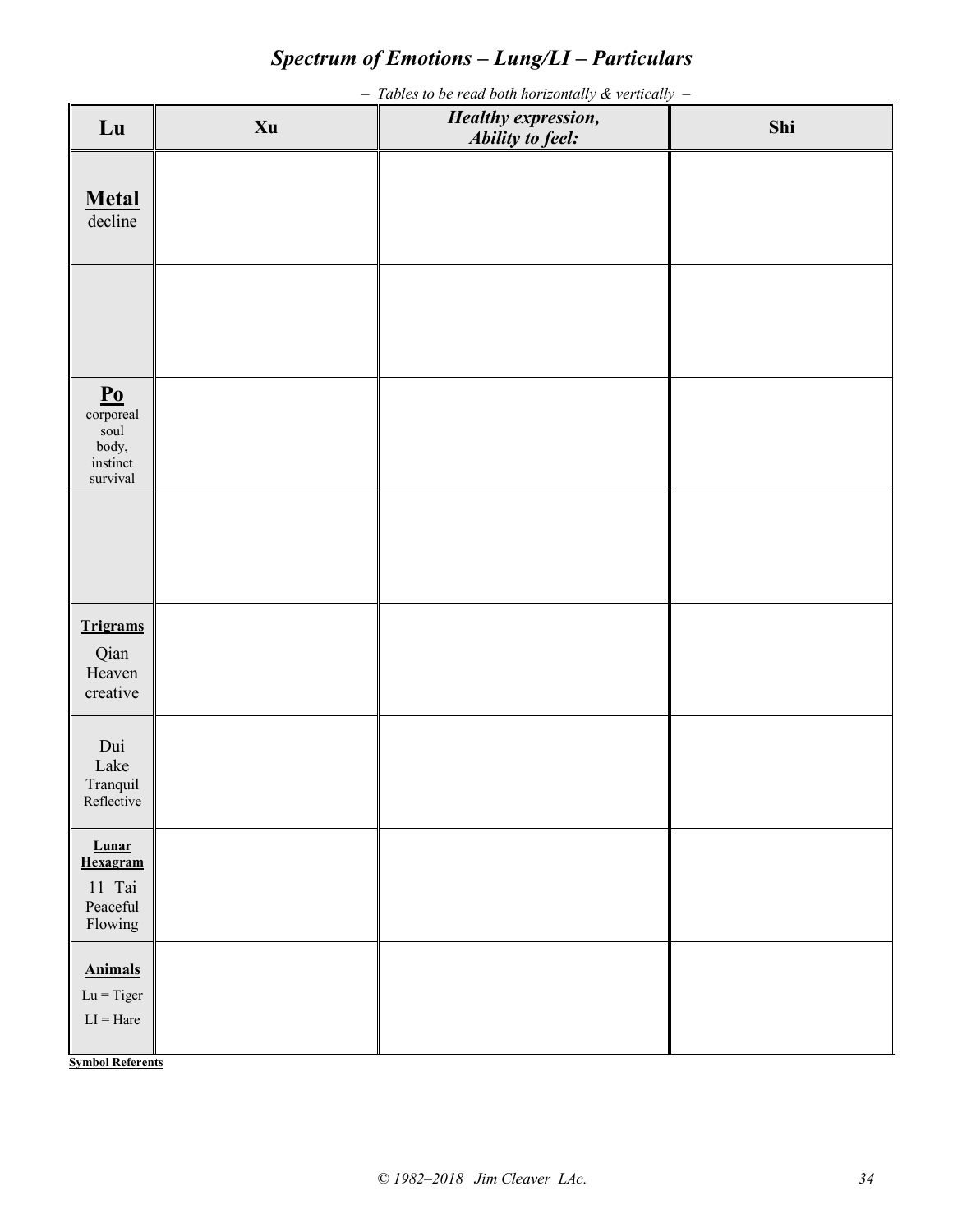# *Spectrum of Emotions – Lung/LI – Particulars*

| Lu | Xu | Healthy expression,<br>Ability to feel: | Shi |
|----|----|-----------------------------------------|-----|
|    |    |                                         |     |
|    |    |                                         |     |
|    |    |                                         |     |
|    |    |                                         |     |
|    |    |                                         |     |
|    |    |                                         |     |
|    |    |                                         |     |
|    |    |                                         |     |
|    |    |                                         |     |
|    |    |                                         |     |
|    |    |                                         |     |
|    |    |                                         |     |
|    |    |                                         |     |
|    |    |                                         |     |
|    |    |                                         |     |
|    |    |                                         |     |
|    |    |                                         |     |
|    |    |                                         |     |
|    |    |                                         |     |
|    |    |                                         |     |

 *– tables to be read both horizontally & vertically –*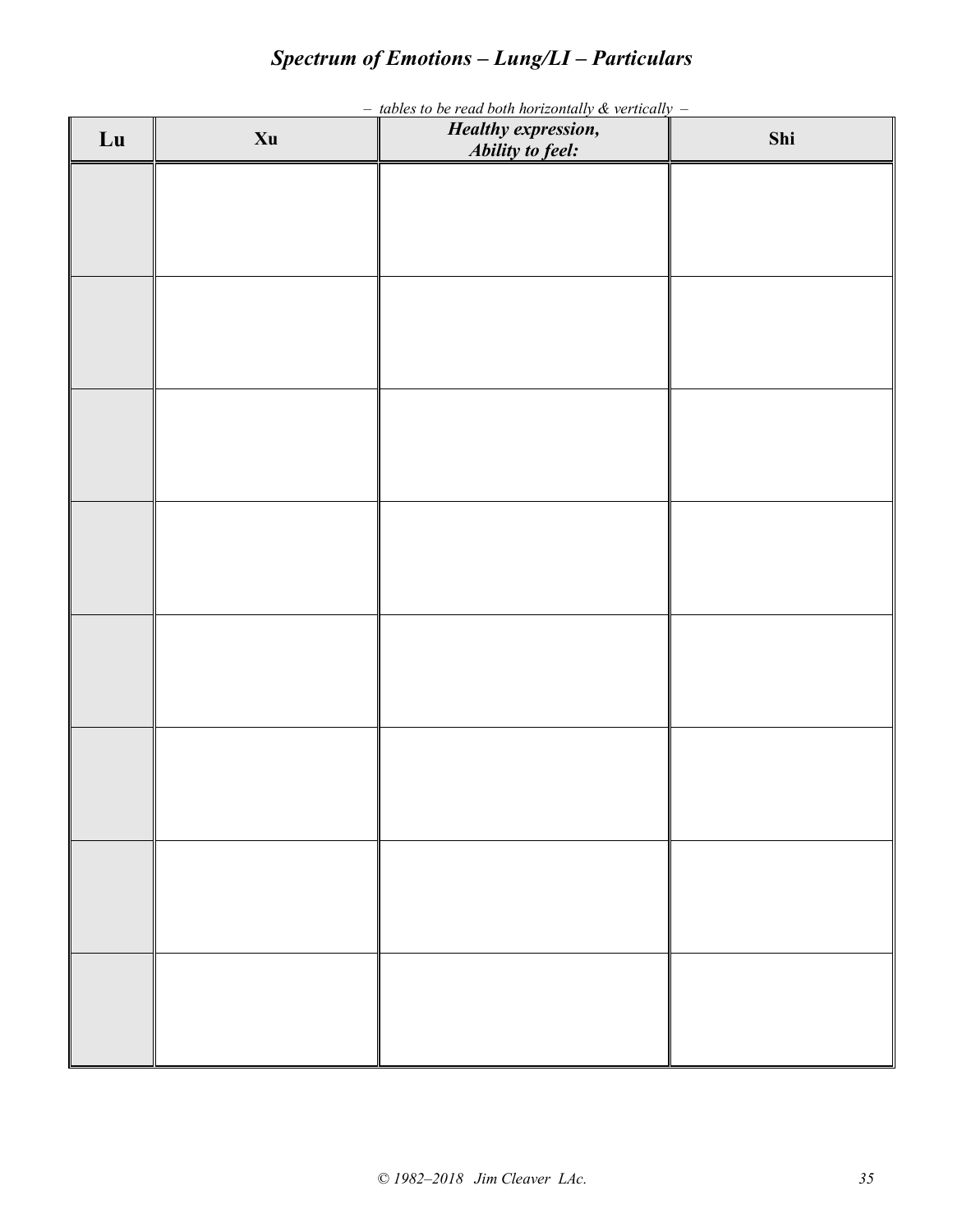# *Spectrum of Emotions – Kidney/BL – Particulars*

 *– Tables to be read both horizontally & vertically –*

| Kd                                                                                | Xu | Healthy expression,<br>Ability to feel: | Shi |
|-----------------------------------------------------------------------------------|----|-----------------------------------------|-----|
| <b>Water</b><br>dormancy<br>death<br>storage                                      |    |                                         |     |
|                                                                                   |    |                                         |     |
| Trigram<br>Kan<br>water<br>$\rm{pitfalls}$<br>danger<br>mystery                   |    |                                         |     |
|                                                                                   |    |                                         |     |
| Lunar<br>Hexagram<br>20 Guan<br>Observe<br>$\label{eq:cont} \text{Contemplative}$ |    |                                         |     |
|                                                                                   |    |                                         |     |
| $\frac{\mathbf{Zhi}}{\text{will}}$                                                |    |                                         |     |
| <b>Animals</b><br>$BL =$ Monkey<br>$Kd =$ Rooster                                 |    |                                         |     |

**Symbol Referents**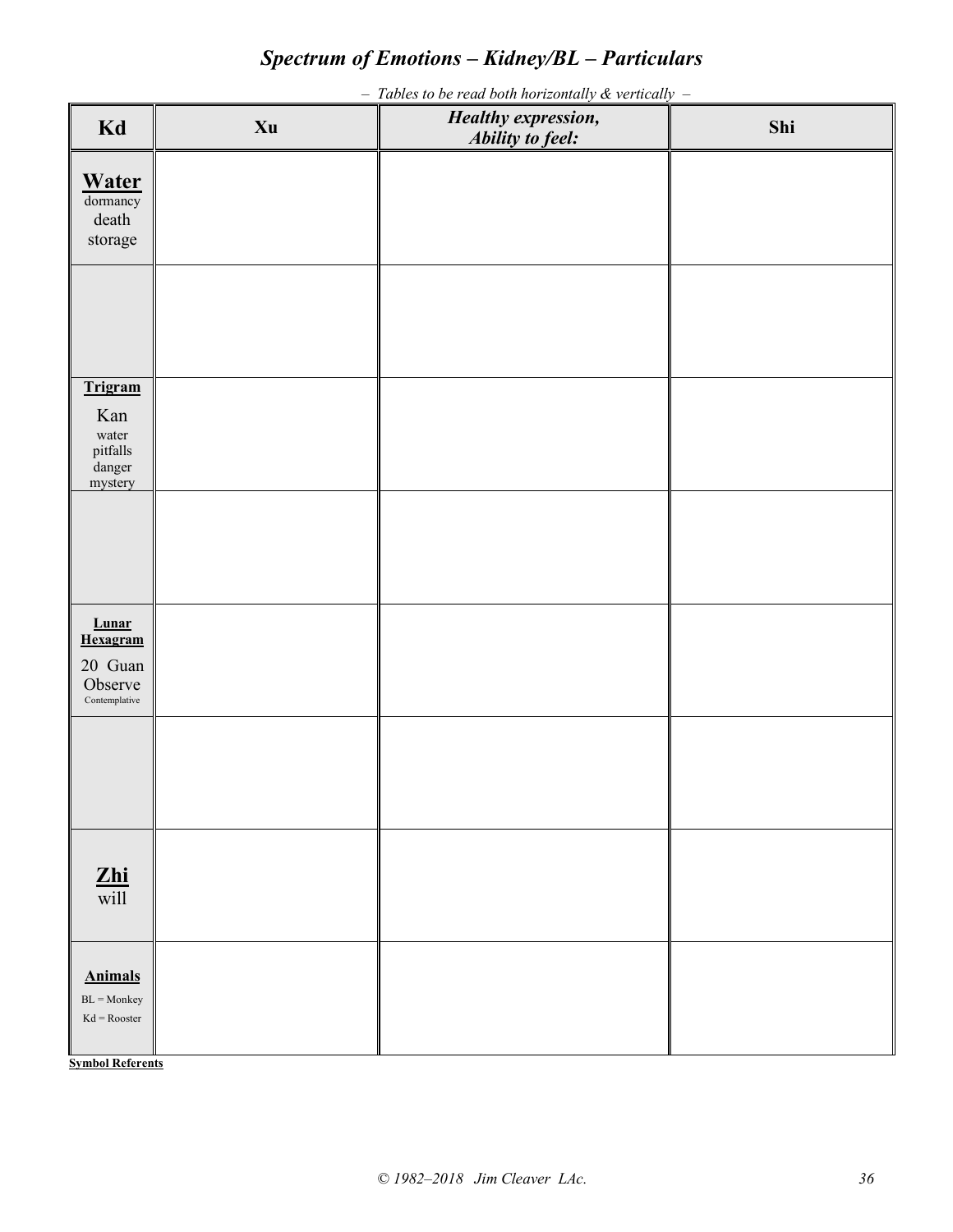# *Spectrum of Emotions – Kidney/BL – Particulars*

| Kd | Xu | ** **** **** * <b>**</b> *******<br>Healthy expression,<br>Ability to feel: | Shi |
|----|----|-----------------------------------------------------------------------------|-----|
|    |    |                                                                             |     |
|    |    |                                                                             |     |
|    |    |                                                                             |     |
|    |    |                                                                             |     |
|    |    |                                                                             |     |
|    |    |                                                                             |     |
|    |    |                                                                             |     |
|    |    |                                                                             |     |
|    |    |                                                                             |     |
|    |    |                                                                             |     |
|    |    |                                                                             |     |
|    |    |                                                                             |     |
|    |    |                                                                             |     |
|    |    |                                                                             |     |
|    |    |                                                                             |     |
|    |    |                                                                             |     |
|    |    |                                                                             |     |
|    |    |                                                                             |     |
|    |    |                                                                             |     |
|    |    |                                                                             |     |
|    |    |                                                                             |     |

 *– tables to be read both horizontally & vertically –*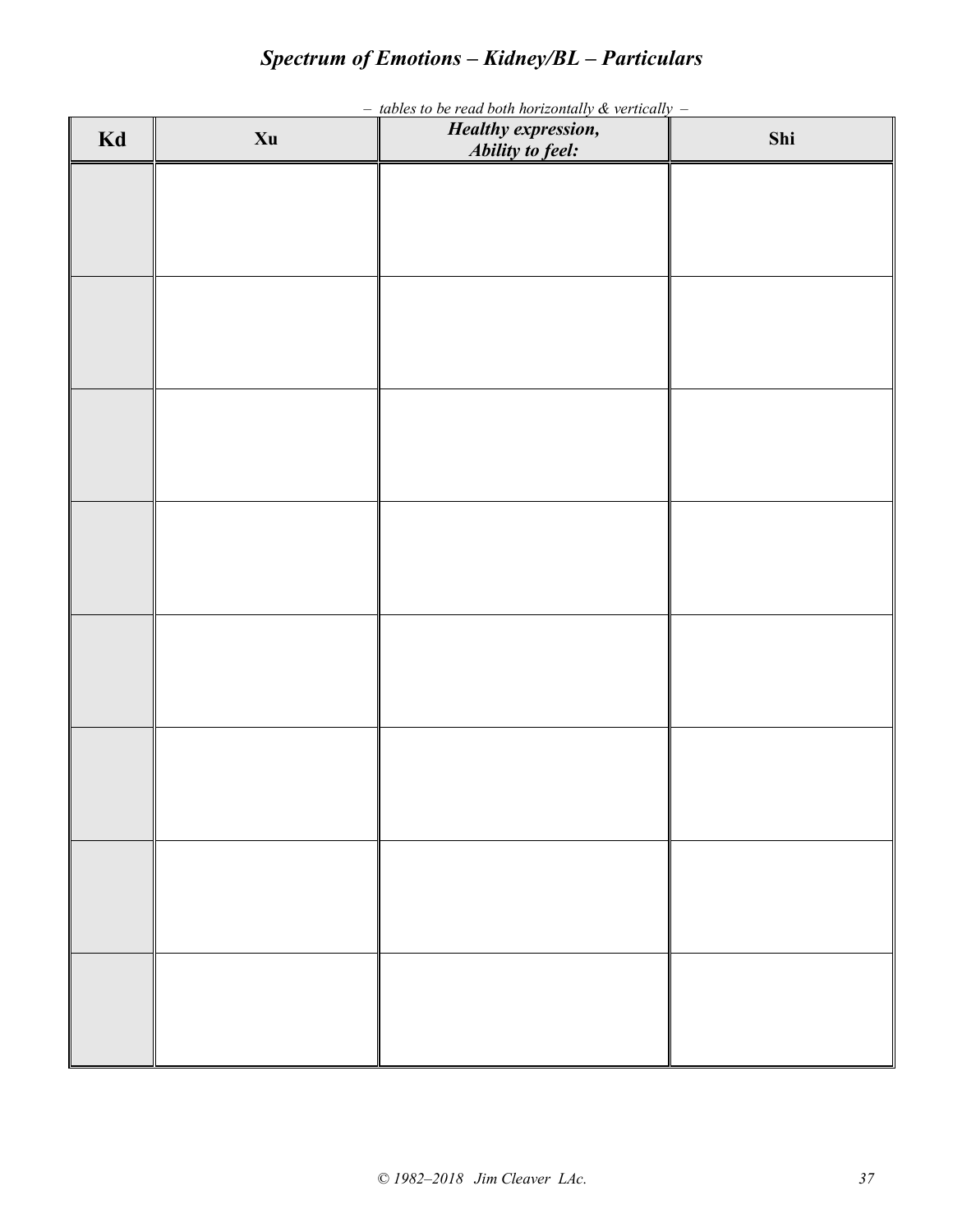# *Spectrum of Emotions – Synopsis*

*Synopsis of Spectrum: a healthy middle ground & too much or too little production or expression yields:*

|           | xu<br>(too little)                                              | neutral, balanced, moderate                                                                  | shi<br>(too much)                                          |
|-----------|-----------------------------------------------------------------|----------------------------------------------------------------------------------------------|------------------------------------------------------------|
|           | never feel,<br>never comes up,<br>outside of experience         | healthy expression of,<br>ability to feel                                                    | stuck, stuck in,<br>suppress, deny,<br>bottle up           |
| Lr        | low self esteem,<br>hopeless,<br>depressed                      | healthy sense of self,<br>solid sense of self worth<br>self confident, capable               | arrogant,<br>frustrated,<br>irritable                      |
| <b>Ht</b> | negativity,<br>sadness                                          | joi de vivre,<br>ability to feel,<br>pleasure $(\&$ pain)                                    | overexcitement,<br>restlessness<br>(mentally & physically) |
| Sp        | spacey, unfocused,<br>can't concentrate,<br>or remember         | ability to think clearly,<br>concentrate & focus,<br>cares                                   | worry,<br>preoccupation,<br>obsession                      |
| Lu        | holding on,<br>attachment,<br>anticipation of loss,<br>insecure | healthy sense of loss,<br>ability to let go,<br>grieve & cry                                 | despondent,<br>melancholic<br>anxious                      |
| Kd        | $\sin$ fear =<br>paralysis, frozen<br>superstitious             | awe & wonder,<br>respect for nature & naturally<br>occurring dangers,<br>appropriate caution | yang fear $=$<br>fight or flight<br>phobias<br>bravado     |
| Pc        | timid,<br>shy,<br>withdrawn                                     | open &<br>un-afraid                                                                          | easily frightened,<br>startled,<br>hysterical              |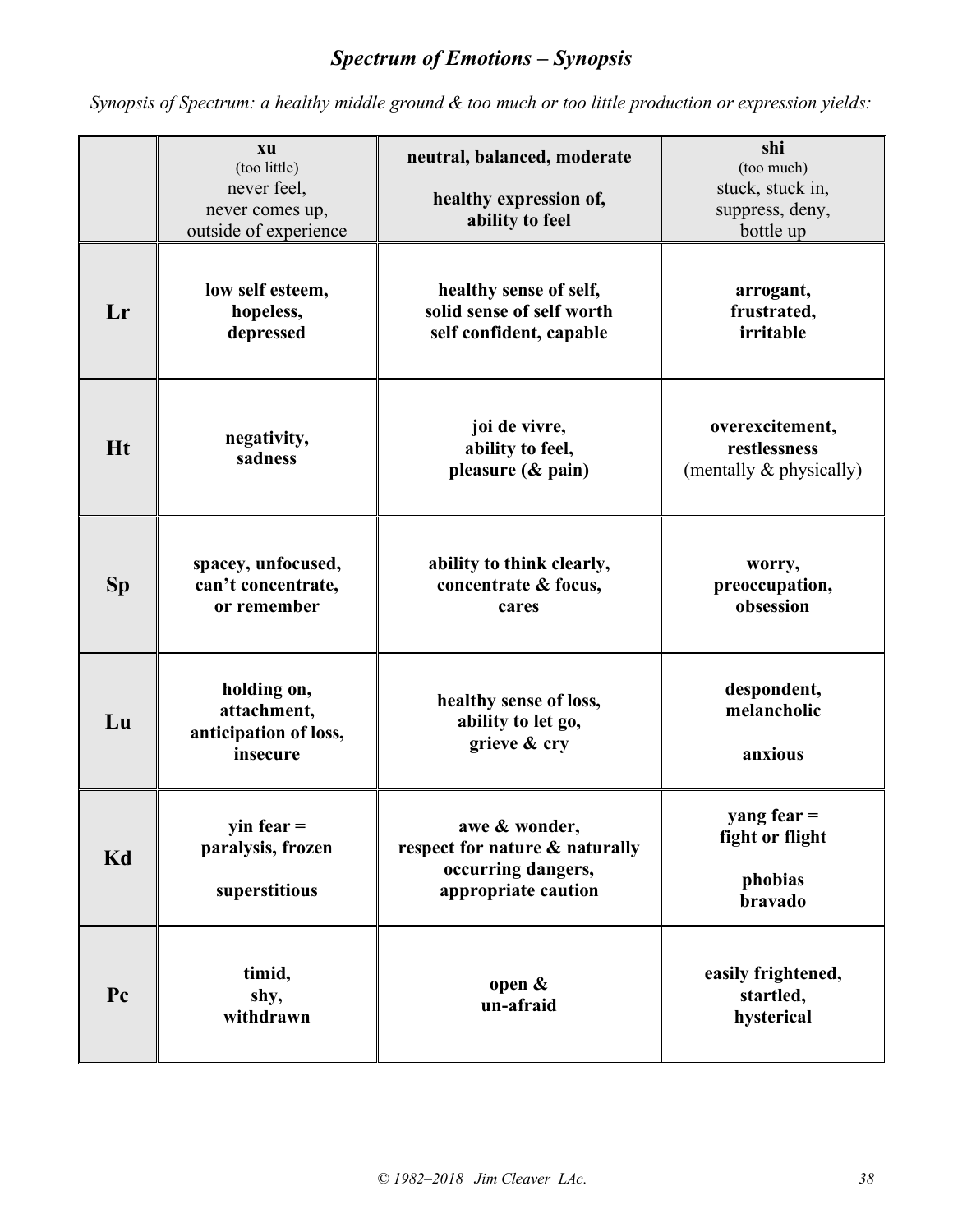# *Spectrum of Emotions – Synopsis*

| <b>Constitutional Type</b> | <b>Life Concern</b>                                                  | <b>Learning Style</b>       |
|----------------------------|----------------------------------------------------------------------|-----------------------------|
| Wood                       | action, get things done<br>achievement (of goal)                     | visual (need to see)        |
| <b>Fire</b>                | how things feel $\&$ /or look                                        | sensorial                   |
| Earth                      | practical (accomplishment)<br>but with values                        | kinesthetic (by doing)      |
| <b>Metal</b>               | meaning, what does it mean<br>big picture - how it all fits together | mental, idea, ideal         |
| Water                      | is it safe (need assurance)                                          | auditory (need explanation) |

| <b>Constitution</b>                                                              | <b>Fundamental Need</b>                                                                                       |
|----------------------------------------------------------------------------------|---------------------------------------------------------------------------------------------------------------|
| Water                                                                            | safety                                                                                                        |
| $freedom -$ dignity – autonomy (rights assured)<br>Wood                          |                                                                                                               |
| love – peace (to live in a time of peace is extreme good fortune)<br><b>Fire</b> |                                                                                                               |
| Earth                                                                            | to belong<br>nourishment – health (food, goods $\&$ services are ample $\&$ accessible)                       |
| <b>Metal</b>                                                                     | $respect - privacy$<br>(infrastructure intact $\&$ functional/systems work)<br>justice system works & is fair |

| <b>Phase</b> | <b>Treatment Philosophy/Style (How one obtains compliance)</b>                          |
|--------------|-----------------------------------------------------------------------------------------|
|              | What kind of client one attracts and is most successful with                            |
|              | directive, discipline, regimented – uses systems, force, control, manipulation          |
| Wood         | twist their arm, overpower - focus on their vulnerability                               |
|              | attracts those who like to be told what to do, need to be directed                      |
|              | very client centered, supportive, all heart, focus is pleasing you, big on advertising, |
| Fire         | fancy office $-$ appeal to vanity                                                       |
|              | focus on aesthetics (cosmetics facelift, liposuction) (Dr. Darm)                        |
|              | often target opposite gender, but smt. same                                             |
|              | being nice, comforting – very accommodating – understanding $\&$ approving              |
| Earth        | mothering – focus on kids (pediatrics) and/or end of life care (hospice)                |
|              | convince with education, provide information                                            |
|              | impress and mystify, talk into, convince, cajole, power of persuasion                   |
| <b>Metal</b> | prove with data, use of elaborate procedures, impress with your intelligence            |
|              | sagely, wise, paternal, strict                                                          |
|              | strict adherence to proper way/protocol                                                 |
| Water        | scare into compliance, strike fear into them to get them to do the right thing          |
|              | warn, threaten with worse case scenarios                                                |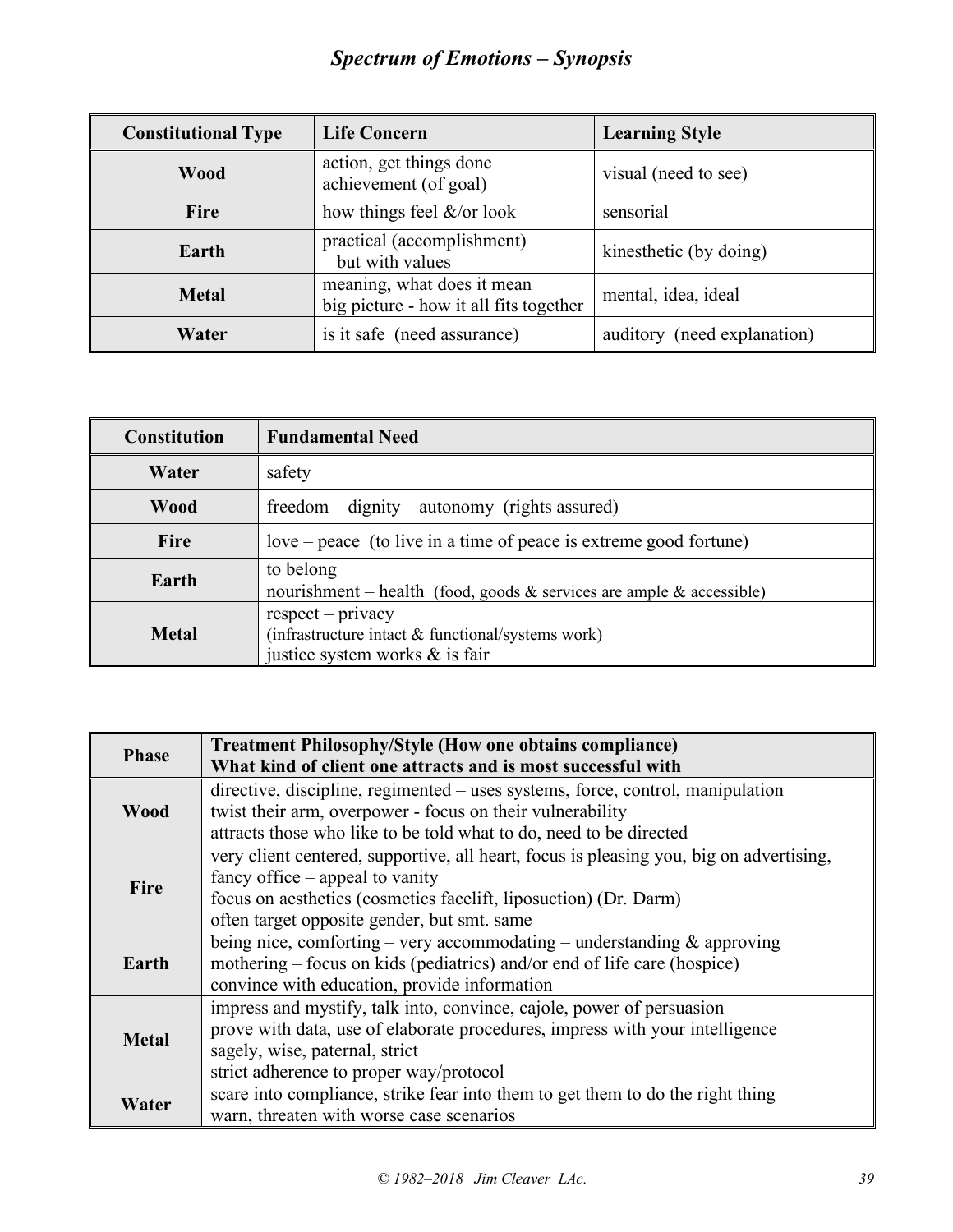| <b>Phase/Season</b> | Action                                         | Aspect      |
|---------------------|------------------------------------------------|-------------|
| <b>Wood/Spring</b>  | discharge & release                            | physically  |
| <b>Fire/Summer</b>  | supplement $\&$ nourish<br>conserve & protect: | yin         |
| soil/Late Summer    | balance & harmonize                            | all aspects |
| <b>Metal/Fall</b>   | discharge & release                            | emotionally |
| <b>Water/Winter</b> | supplement $\&$ nourish<br>conserve & protect: | yang        |

 **• 5 Phase Correlations & Seasonally Appropriate Actions**

## **• Organ/Channel Clearing Qi Gong**

| Organ/Channel | Sound<br>on exhale                       | pathogens<br>to dispel / clear | emotions/feelings<br>to let go of                                                                                 |
|---------------|------------------------------------------|--------------------------------|-------------------------------------------------------------------------------------------------------------------|
| Liver         | $y\ddot{u} = yew$<br>$x\ddot{u} = h$ suu | wind                           | anger $&$ frustration                                                                                             |
| <b>Heart</b>  | $ho = hoe$<br>$he = huh$                 | heat                           | $(ioy) = over-excitement$<br>restlessness, agitation<br>sadness $\&$ negativity<br>disappointment $&$ disillusion |
| <b>Spleen</b> | $hu = hoo$                               | damp                           | worries, anxieties                                                                                                |
| Lung          | $si/zi = ssszzzz$                        | dryness                        | sorrows, losses, attachments<br>being right, or our mistakes                                                      |
| Kidney        | $chui = chway$<br>$chi = chr$            | cold                           | fears & insecurities                                                                                              |
| San Jiao      | hee<br>$xi = h$ see                      | heat                           | stress; obstacles, limitations                                                                                    |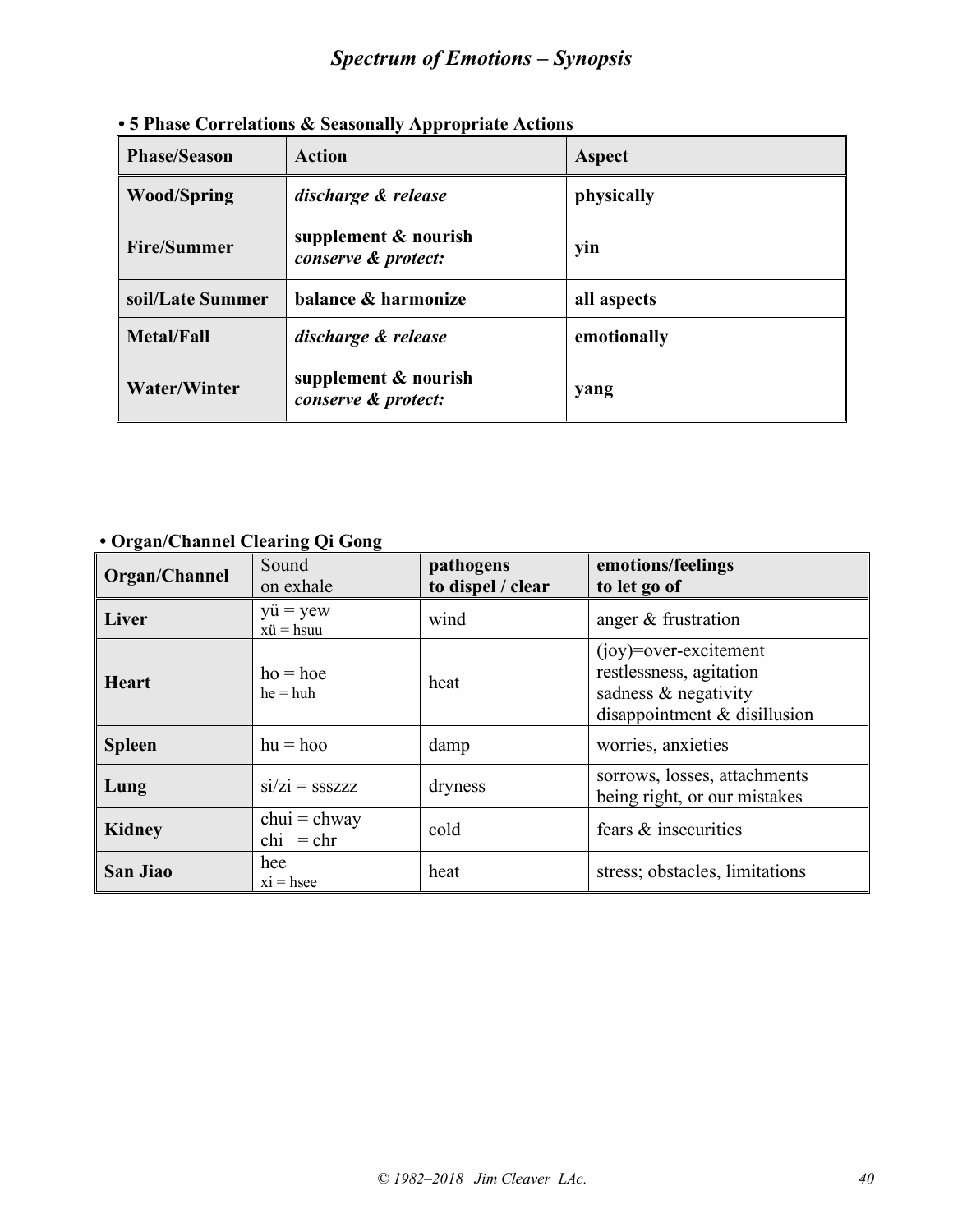## *Spectrum of Emotions – Synopsis*

In a general way, an emotion tends to self perpetuate, anger leads to more anger. Likewise, approach someone in anger, you tend to get an angry response. Love begets love, force begets resistance, etc. etc... It is easy to see how an organ becomes excessive in this manner.

Another view is that one emotion produces or generates another according to the sheng cycle. Following a fit of anger, one gets in touch with one's compassion, or at least feels the joy of release. Pleasure produces empathy, or excitement/restlessness engenders worry.

Worry produces anxiety which comes to grief.

Grief produces apprehension and fear.

Fear can easily lead to anger (lashing out)

### *Using Ke Cycle to Reign-in (Control) Excessive/Runaway Emotions*

| <b>Action to Counter</b>     | <b>Explanation</b>   |
|------------------------------|----------------------|
| slap-scare reduces           | water controls fire  |
| sorrow/regret rectifies      | metal controls wood  |
| laughter disperses           | fire controls metal  |
| anger moves stuck-ness       | wood controls earth  |
| reflection gives perspective | earth controls water |
|                              |                      |

*Organs naturally/instinctually clear themselves through spontaneous expression of:*

- Lr by getting angry and shouting
- Ht through laughter
- Sp through expression of tenderness (soothing, cooing, singing)

Lu through crying

Kd/Pc by screaming (in fear, or fright)

The five **Confucian Virtues** cultivate an aspirational level for each organ, both in order to heal itself and to develop to our full human potential (i.e. the human organ is not the same as the animal organ) *Simple / Trad.*

|   |   |                  | Rén: human kindness, humane behavior, compassion, benevolence, kindness   |  |
|---|---|------------------|---------------------------------------------------------------------------|--|
| 礻 | 禮 | Lĭ:              | propriety, ritual (behavior appropriate to sacred acts)                   |  |
|   |   |                  | manners, etiquette, ceremonial courtesy; protocol                         |  |
|   |   |                  | to be principled, reverential, honorable, have integrity                  |  |
|   | 智 | $\mathbf{Z}$ hì: | wisdom, intelligence; wise, knowledgeable, learned                        |  |
|   | 義 | Yì:              | right, righteousness, just, justice, integrity                            |  |
|   | 信 | $X$ ìn:          | honesty, trust, trustworthiness; faith, good faith, faithfulness, loyalty |  |
|   |   |                  | confidence, reliability                                                   |  |
|   | 德 | De:              | virtue, virtuous behavior                                                 |  |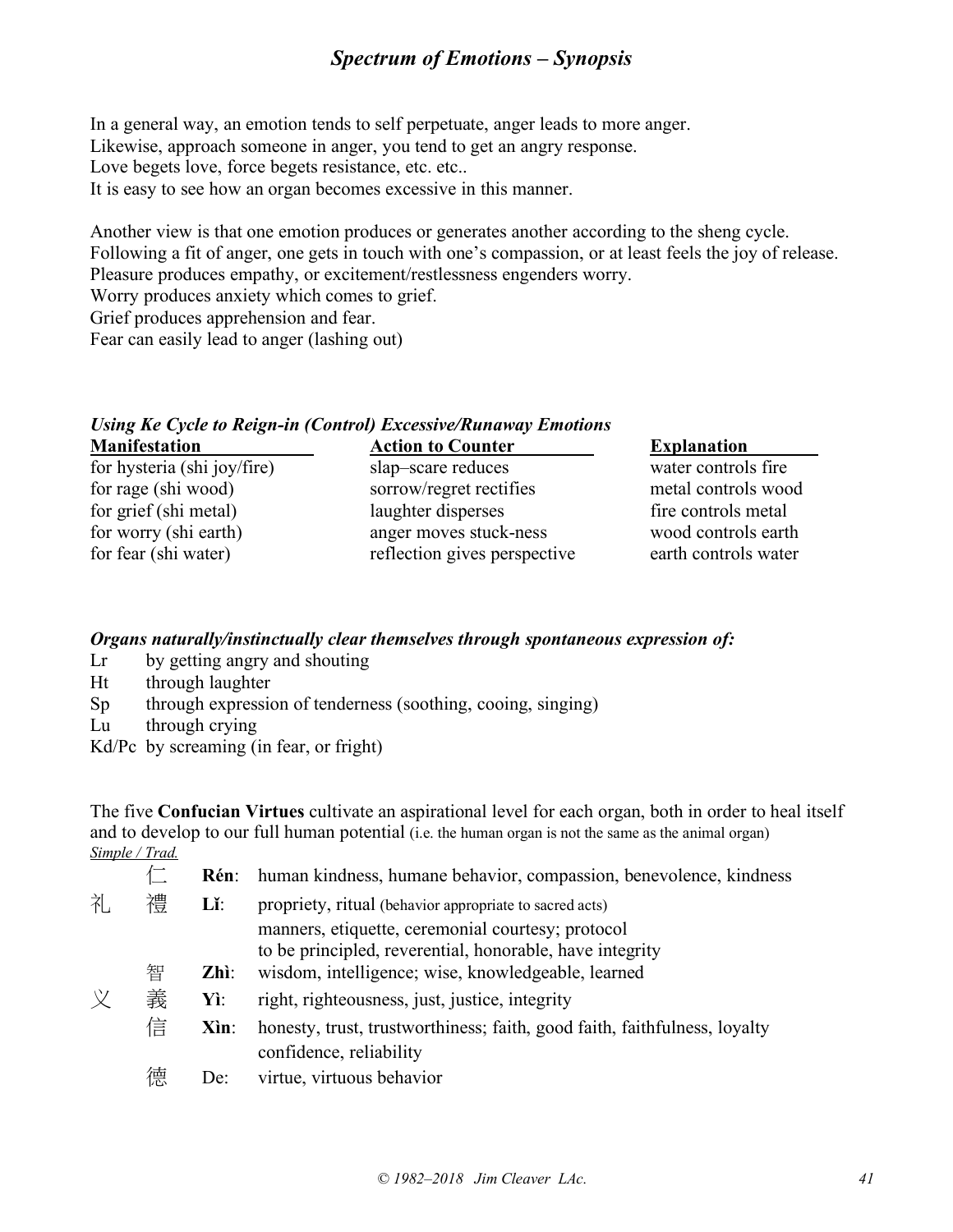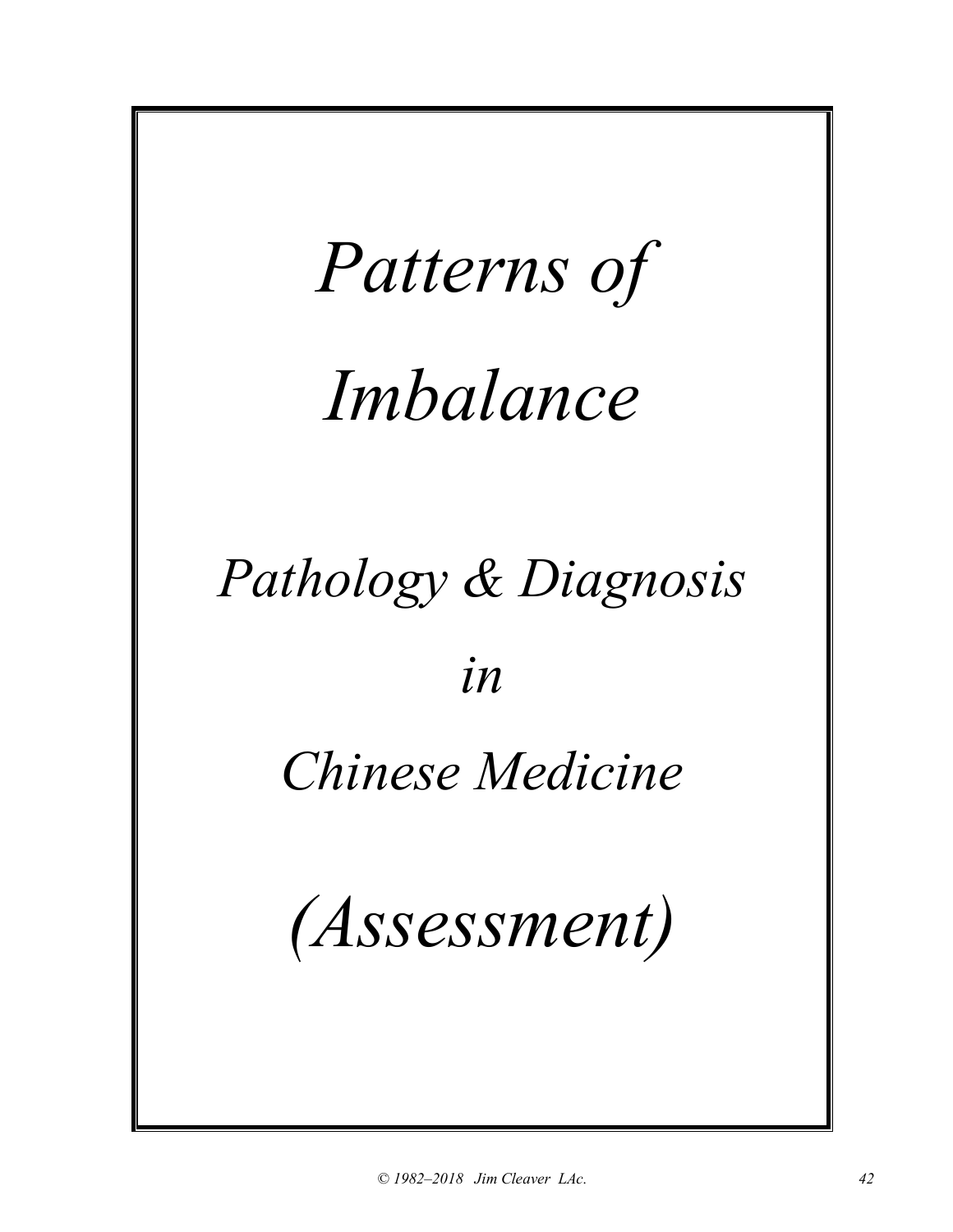## **Diagnosis/Assessment = Naming the Pattern (of Imbalance)**

Think in terms of a series of questions you must answer:

- I. Which organ is out of balance?
- II. In which direction is it out of balance?

III. If xu: What is insufficient?

If shi: What is excessive?

or

The answers to these questions are found by reading the signs and symptoms.

*Examples:* • **Spleen Qi Xu** =

• **Dampness** is **Hindering** the **Sp**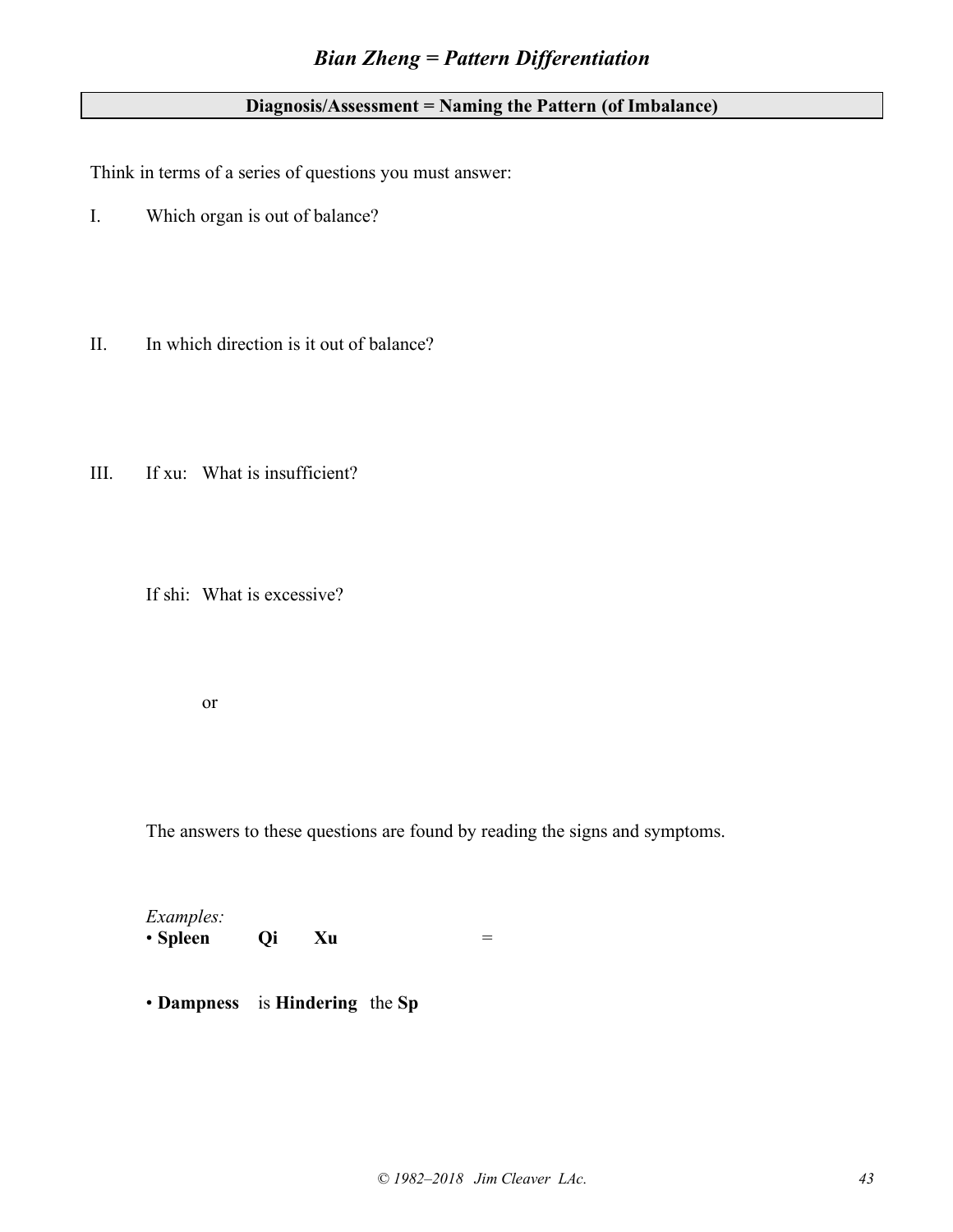## *Vital Substance Patterns*

|                                                                                                                                                                             |                             | 氣証                                                                                                                                   | <i><b>Qi</b></i> Patterns                                                                                                                                                                                                                                                                            |     |
|-----------------------------------------------------------------------------------------------------------------------------------------------------------------------------|-----------------------------|--------------------------------------------------------------------------------------------------------------------------------------|------------------------------------------------------------------------------------------------------------------------------------------------------------------------------------------------------------------------------------------------------------------------------------------------------|-----|
|                                                                                                                                                                             |                             |                                                                                                                                      | * Five Functions of Qi: movement, transformation, protection, containment, (warming=yang)                                                                                                                                                                                                            |     |
| 1. Qi Stagnation                                                                                                                                                            |                             | Qì Zhì                                                                                                                               |                                                                                                                                                                                                                                                                                                      | 氣滯  |
| · pain & distention<br>Key sx:<br>· pain is relatively dull, achy & intermittent<br>may be migratory, or radiates<br>• aggravated by pressure<br>· masses are soft & mobile |                             |                                                                                                                                      | • temporary relief from belching, passing gas, bowel movement, sighing etc.<br>• emotional, moody (moods swing from irritable to depressed)                                                                                                                                                          |     |
|                                                                                                                                                                             | $\cdot$ Tongue:<br>· Pulse: | is taut to wiry                                                                                                                      | is normal pink to slightly lavender/dusky<br>may have some unilateral distortion/distention                                                                                                                                                                                                          |     |
| 2. Qi Deficiency<br>Key sx:                                                                                                                                                 |                             |                                                                                                                                      | $Q$ ì Xū (empty / insufficient / depleted)<br>$\cdot$ lethargy $\&$ fatigue, spontaneous perspiration<br>• complexion pale, but bright (has sheen, luster)<br>· shallow breathing, shortness of breath, weak voice<br>· diminished functions, weak constitution, frequent colds (lowered resistance) | 氣虛  |
|                                                                                                                                                                             | $\cdot$ Tongue:<br>· Pulse: | is weak/empty, forceless                                                                                                             | is slightly pale $\&$ puffy with dental impressions on sides                                                                                                                                                                                                                                         |     |
| 3. Qi Counterflow                                                                                                                                                           |                             | Qì Nì                                                                                                                                | aka Rebellious Qi                                                                                                                                                                                                                                                                                    |     |
| Key sx:                                                                                                                                                                     |                             | $(\text{esp. ST qi})$<br>· hiccups, belching, nausea/vomiting<br>• coughing, wheezing, dizziness<br>· diarrhea, prolapse (see below) | i.e. qi moving opposite to normal direction (esp. upward)<br>(usu. shi type of counterflow)                                                                                                                                                                                                          |     |
|                                                                                                                                                                             | • Pulse:                    | is superficial                                                                                                                       |                                                                                                                                                                                                                                                                                                      |     |
| 4. Qi Sinking<br>Key sx:                                                                                                                                                    |                             | Qì Xiàn<br>$(\text{esp. Sp qi})$<br>• pressing/pulling/bearing down sensations                                                       | qi sinks downward<br>(xu type counterflow)<br>· organ prolapses (esp. rectum/anus, uterus/vagina)<br>· chronic diarrhea, chronic vaginal discharge                                                                                                                                                   | 氣 陷 |
|                                                                                                                                                                             | • Pulse:                    | is deep                                                                                                                              |                                                                                                                                                                                                                                                                                                      |     |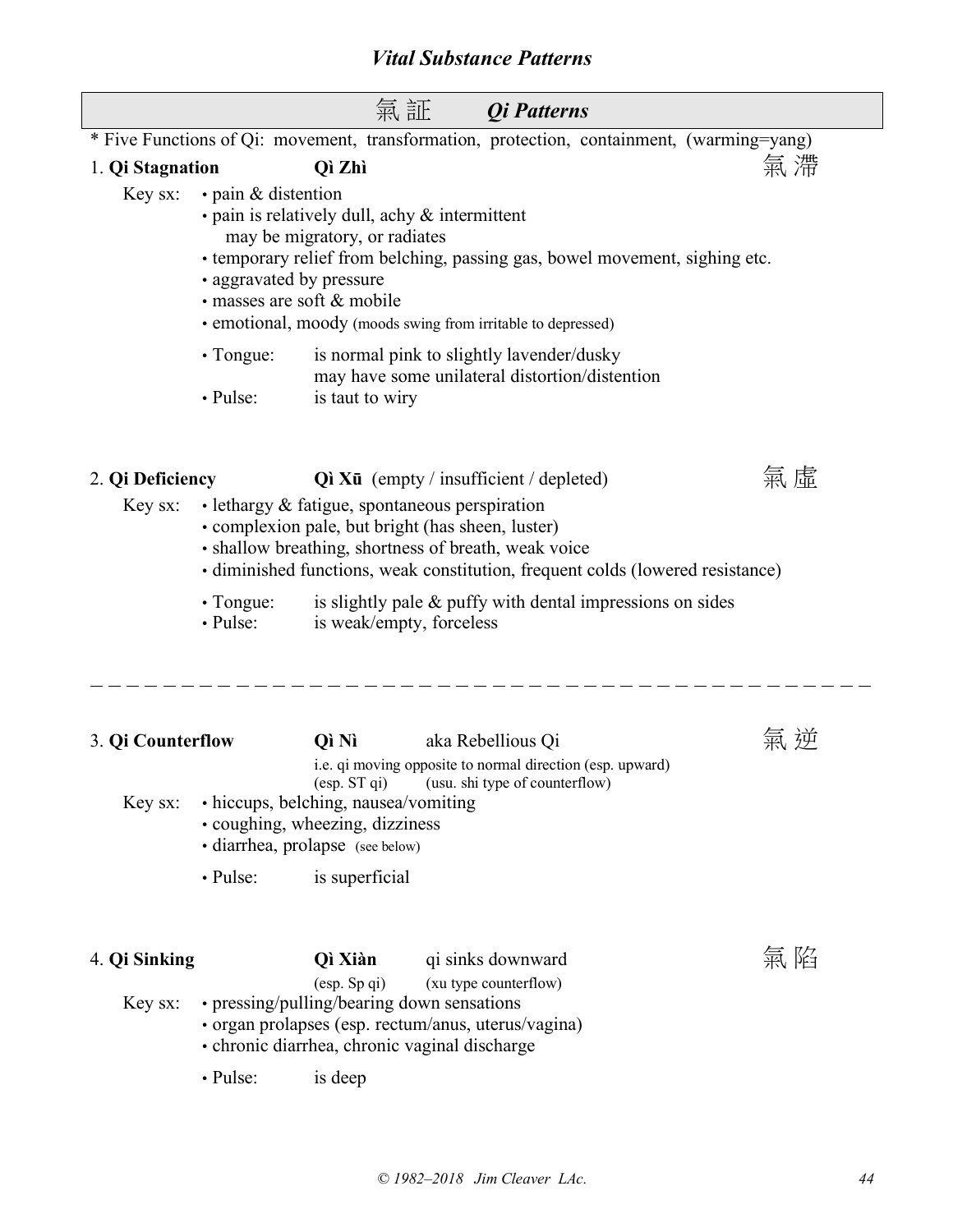|                          |                                                                                                 | 血証                                                                                                       | <b>Blood Patterns</b>                                                                                                                                                                                                                      |     |  |
|--------------------------|-------------------------------------------------------------------------------------------------|----------------------------------------------------------------------------------------------------------|--------------------------------------------------------------------------------------------------------------------------------------------------------------------------------------------------------------------------------------------|-----|--|
|                          | * Major Functions of Xue: nourishment, moistening, storage (cooling=yin)                        |                                                                                                          |                                                                                                                                                                                                                                            |     |  |
| 1. Blood Stasis          |                                                                                                 | Xuè Yū                                                                                                   |                                                                                                                                                                                                                                            | 血 瘀 |  |
| Key sx:                  | · discoloration or darkening                                                                    | · dysmenorrhea, dark menstrual blood w/ purple clots                                                     | $\cdot$ pain that is sharp w/ a fixed location & constant (usu. swollen too)<br>(locally: bruises<br>systemically: complexion, tongue, lips, nailbeds)<br>• masses that are hard & immobile (usu. abdominal or pelvic i.e. MJiao or LJiao) |     |  |
|                          | $\cdot$ Tongue:<br>• Pulse:                                                                     | is rough $&$ choppy                                                                                      | is purple with dark/purple spots; veins dark $&$ contorted/engorged                                                                                                                                                                        |     |  |
|                          |                                                                                                 | trauma / extravasated: hemorrhage, bruises, petechia                                                     | Etiol: qi stagnation, qi deficiency, blood deficiency, blood heat, interior cold, trauma                                                                                                                                                   |     |  |
| 2. Blood Deficiency      |                                                                                                 | <b>Xuè Xū</b> (empty / insufficient / depleted)                                                          |                                                                                                                                                                                                                                            | 血虛  |  |
| Key sx:                  | • tired & fatigued<br>· dizziness, blurred vision<br>· insomnia, poor memory<br>$\cdot$ Tongue: | • complexion pale and lusterless<br>is pale                                                              | (also eyes, nails)<br>(LBP, hypovolemia)<br>· diminished menstrual flow, irreg/erratic menses, amenorrhea<br>• Pulse: is thin/thready/fine, maybe rough & choppy (irreg.)                                                                  |     |  |
| 3. Blood Heat<br>Key sx: |                                                                                                 | Xuè Rè<br>(i.e. heat in the blood, or at the blood level)<br>• excessive menstrual bleeding (hemorrhage) | · fever/heat sensations, red rashes/eruptions/pox, itching, abscesses<br>(blood is bright red)                                                                                                                                             | 血 熱 |  |
|                          | $\cdot$ Tongue:<br>· Pulse: is rapid                                                            | is red (bright red)                                                                                      |                                                                                                                                                                                                                                            |     |  |
| 4. Reckless Blood        |                                                                                                 | <b>Xuè Wàng Xíng</b><br><b>Blood Recklessly Moves</b>                                                    |                                                                                                                                                                                                                                            | 血妄行 |  |
| Key sx:<br>shi:<br>XU:   | • bleeding<br>• acute, heavy bleeding<br>• chronic but minor bleeding                           |                                                                                                          | (nose, gums, skin, lungs, stomach/GI, menstrual, urine, stool, anus)<br>(usu. due to heat, or stasis)<br>(usu. due to deficiency)                                                                                                          |     |  |

*Etiol: blood heat, blood stasis, qi deficiency, yin deficiency/dryness*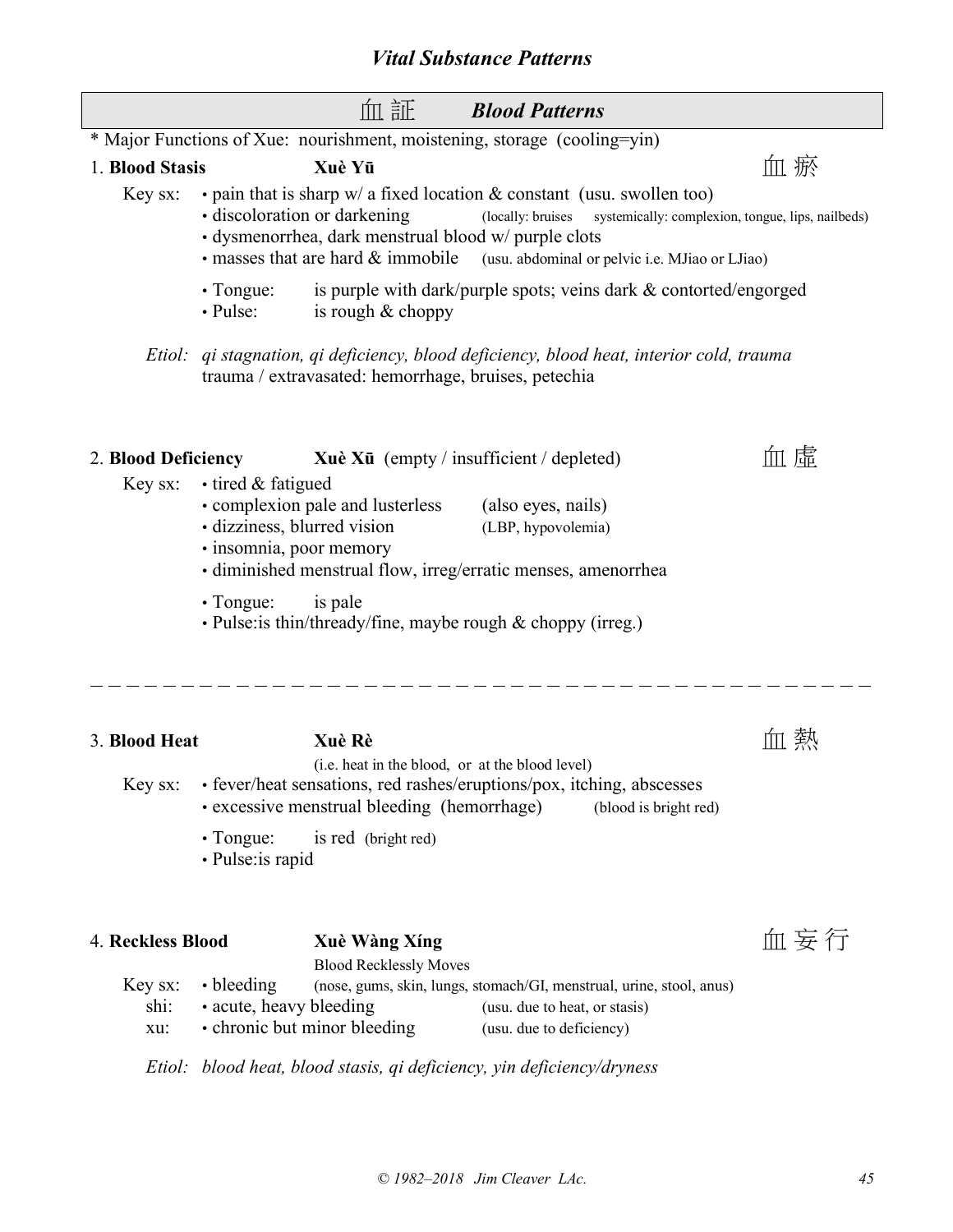## *Vital Substance Patterns*

### • **Jīn-Yè / Fluid patterns:**

| a. Excess: | • fluid accumulations, swelling and edema                        |
|------------|------------------------------------------------------------------|
| Etiol:     | these are usu. caused by deficiencies of $Sp$ , Lu, Kid, $\&$ TB |

- b. Deficiency: insufficient fluids (i.e. reduced secretions & lubrication) yields dryness
	- dry eyes, nose, tongue/mouth/throat, skin, colon etc.
	- dry cough, dry stools/constipation, scant urine
	- *Etiol: prolonged or excessive loss of fluids – sweating, vomiting, diarrhea*
- **Tán / Phlegm:** congealed fluids

a. substantial: • i.e. tangible – observable, palpable, audible

- sputum, skin lumps & swollen lymph nodes
- b. insubstantial: presence is inferred
	- mental sx, cloudy thinking, inability to concentrate, mental illness, epilepsy, coma
	- nausea, dizziness, numbness, plum-pit sensation, wheezing

| • Jīng / Essence patterns: | • deficiency: genetic, hereditary, constitutional problems |
|----------------------------|------------------------------------------------------------|
| a. childhood:              | $\cdot$ problems associated with growth $\&$ development   |
| b. old age:                | • problems associated with aging and esp. premature aging  |

| • Shén / Spirit patterns: | • disturbances of consciousness, mentation, cognition, speech, sleep |
|---------------------------|----------------------------------------------------------------------|
| Etiol:                    | shen disturbances may be caused by xu or shi factors                 |
|                           | • shi factors: usually heat $\&$ /or phlegm                          |

*• xu factors: typically blood or yin deficiencies, but any deficiency may induce*

### • **Yīn patterns:**

- a. xu/deficiency patterns:  $\cdot$  insufficiency of yin (i.e. cooling & moistening principle) • yields heat & dryness signs (heat is relatively weak compared to shi type) b. shi/excess patterns: • presence of yin pathogens (like cold  $\&$  damp, esp. if  $d/t$  organ def.) • **Yáng patterns:**
	- a. shi/excess patterns: presence of pathogens (esp. yang pathogens like heat & wind) b. xu/deficiency patterns: • insufficiency of yang (i.e. warming & drying principle) • *yields* cold & damp/wet signs (cold is relatively weak compared to shi type)
- **Collapse or Desertion of Yin or Yang:** *severe deficiencies of yin or yang lead to collapse of the other* Key sx: • profuse sweat, literal collapse & loss of consciousness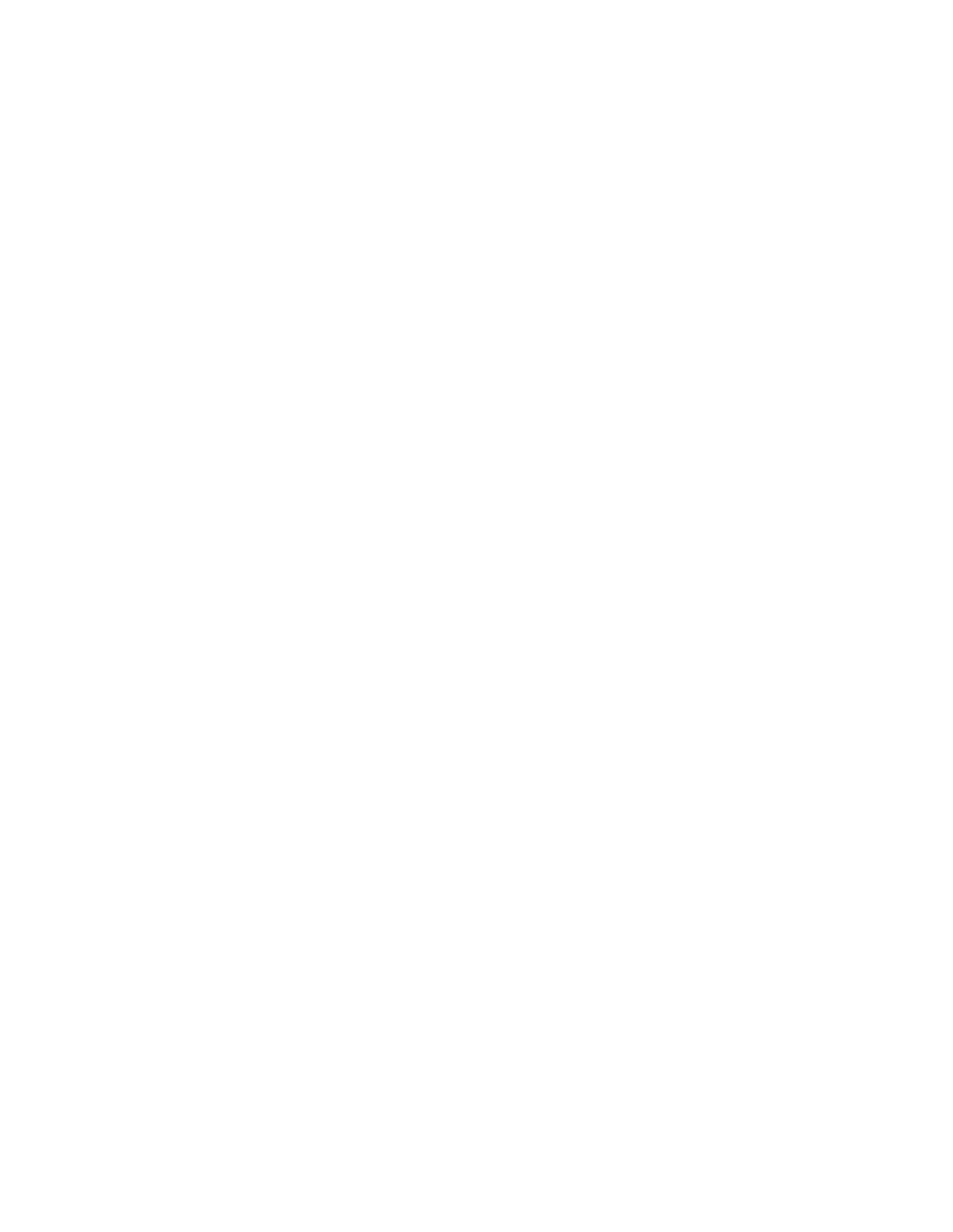## 心 証 **Xīn Zhèng = Heart Patterns**

## 虛 証 */* 虛 证 *Xū Zhèng = Depletion/Insufficiency/Hypofunctioning Patterns*

## 1. **Heart Blood Xu**  $X\overline{\iota}$  *Xīn Xuè X* $\overline{\iota}$   $\iota$   $\iota$   $\iota$   $\iota$   $\iota$   $\iota$   $\iota$   $\iota$   $\iota$   $\iota$   $\iota$   $\iota$   $\iota$   $\iota$   $\iota$   $\iota$   $\iota$   $\iota$   $\iota$   $\iota$   $\iota$   $\iota$   $\iota$   $\iota$   $\iota$   $\iota$   $\iota$   $\iota$

- Main: palpitations, insomnia, poor memory, dizziness (esp. upon standing)
- Aux:  $\cdot$  (difficulty falling asleep, but once asleep tends to stay asleep, & sleep long hrs), fatigue
- Psych: anxious, easily startled/frightened, timid
- Exam: pale lips (smt. dry & cracked), pale & dull complexion
- T: pale (may also be curled under or indented at the tip)
- P: thready & rough

## 2. **Heart Yin Xu**  $\qquad \qquad \text{X}$ *īn Yīn Xū* () () 哈 虛

Main: • palpitations, mentally/physically restless

- insomnia (restless sleep, frequently wake, (lite sleeper), sleep is disturbed by dreams)
- Aux: low grade fever, heat sensations (esp. in evening/nite), nite sweats
	- dry mouth/throat  $&$  lips, heat in the 5 'hearts' (chest, palms  $&$  soles)
- Psych: uneasy, restless, fidgety; poor memory/forgetful
- Exam:  $\cdot$  thin build, red cheeks/malar flush, lips are cracked ( $\&$  red)
- T:  $\cdot$  red (esp. tip), red prickles, thin & narrow, pointed (tip may be misshapen)
	- dry, no coat/peeled, cracked (long, thin, crack extending to tip–starts in LJ)
- P: thready & rapid

## 3. **Heart Qi Xu**  $\qquad \qquad \text{X\bar{u}}$  Qì Xu  $\qquad \qquad \text{X\bar{u}}$  Qì Xu  $\qquad \qquad \text{X\bar{u}}$   $\qquad \qquad \text{X\bar{u}}$

- Main:  $\cdot$  palpitations (rate & rhythm problems) (usu. mild & occasional)
	- fatigue, shortness of breath (esp. on exertion)
- Aux: spontaneous perspiration
- Psych: listless, but prone to periodic panic
- Exam: pale, but bright complexion
- T: normal to somewhat pale
- P: empty, weak (forceless)

## 4. **Heart Yang Xu** *Xīn Yáng Xū* 心 陽 虛

- Main:  $\cdot$  Ht qi xu sx + cold signs/sx
- Aux: cold sweat, chest oppression/stuffiness/stifling sensation
- Psych: exhaustion, severe anxiety & apprehension, panic
- Exam: pale, but bright complexion, cold extremities (esp. hands)
- T: pale, wet, swollen
- P: deep, weak or knotted (slow & irreg)
- + if yang collapses profuse cold sweat, cyanosis, coma, weak, shallow breathing pulse may be hidden, minute, knotted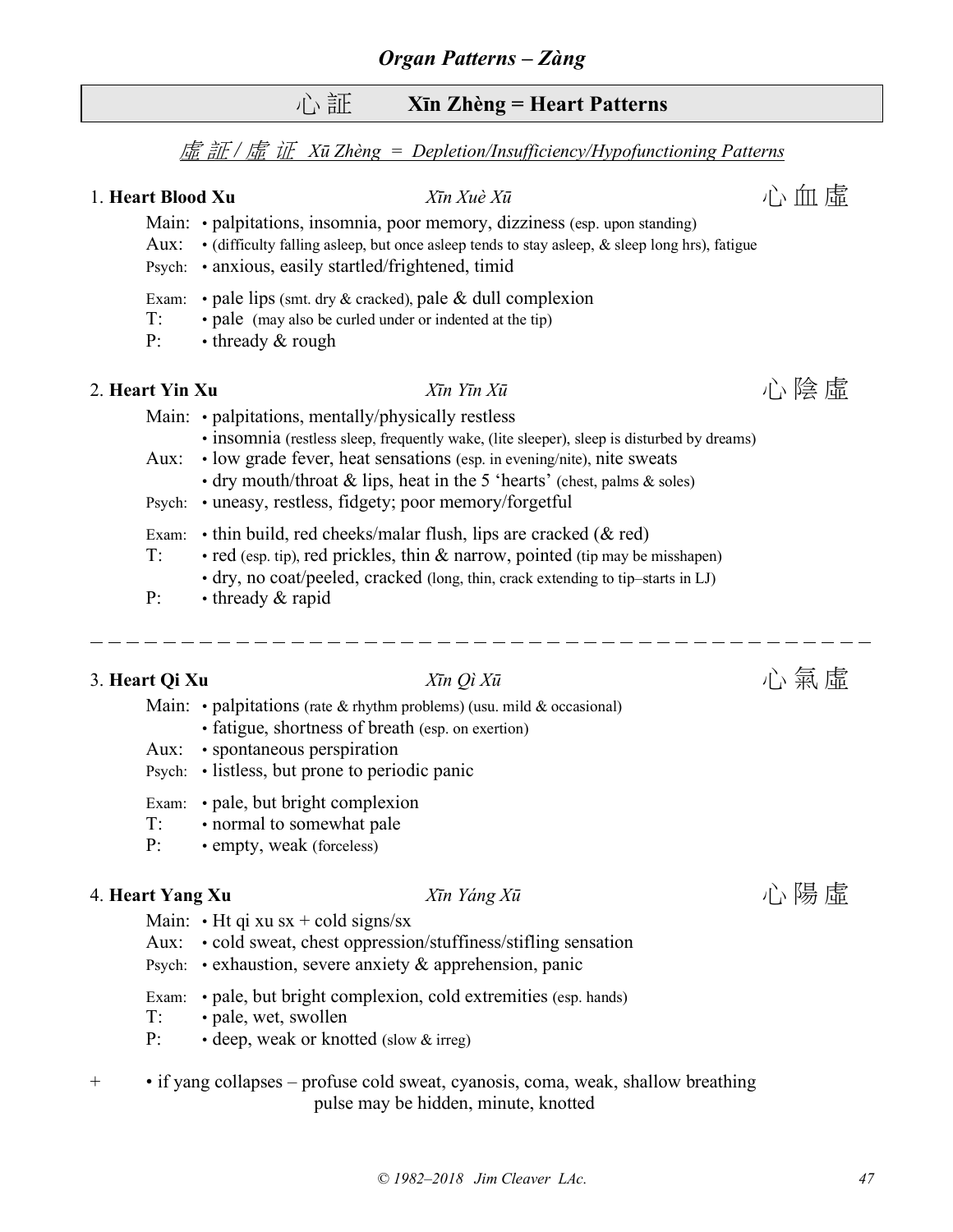## *Organ Patterns – Zàng*

### 實 証 */* 实 证 *Shí Zhèng = Repletion/Excess/Hyper-functioning Patterns*

| 5. Heart Blood Stasis<br>Aux: | (usu. secondary to other Ht patterns)<br>Psych: • pent up, wrought up | Xīn Xuè Yù<br>Main: • palps, chest pain (angina, may radiate to shoulder/arm)<br>• feelings of constriction in the chest, cold hands                                                                                 |                                                                                                                                                                     |      |
|-------------------------------|-----------------------------------------------------------------------|----------------------------------------------------------------------------------------------------------------------------------------------------------------------------------------------------------------------|---------------------------------------------------------------------------------------------------------------------------------------------------------------------|------|
| $T$ :<br>P:                   | Exam: • purple lips                                                   | · purple (dark & contorted sublingual veins)                                                                                                                                                                         | • choppy or knotted (irreg & slow) (atherosclerotic plaques)                                                                                                        |      |
| Aux:<br>Psych:<br>$T$ :<br>P: | · slippery                                                            | 6. Phlegm Confuses the Heart Portals / Mind<br>Main: • muddled, unclear thinking; stupor, unconsciousness<br>Exam: • drooling/slobbering, more likely to be overweight<br>· flabby, with thick, sticky/slippery coat | Tán Mí Xīn Qiào<br>· garbled speech, gurgling sounds (in throat) (possible retching) (aphasia)<br>• withdrawn, mental confusion, confused speech, muttering to self | 痰迷心竅 |
| Aux:<br>T:<br>P:              | Exam: • red face, wild expression<br>• full, rapid & slippery         | 7. Phlegm & Fire Harass/Agitate the Heart<br>Main: • pronounced agitation; bizarre, unpredictable behavior<br>· palps, insomnia (wild dreams), bitter taste<br>· red w/ greasy yellow coat; hyper-mobile             | Tán Huŏ Răo Xīn<br>Psych: $\cdot$ uncontrolled laughing & crying, tendency to lash out at others, ranting                                                           | 痰火擾心 |
|                               | 8. Exuberant Heart Fire                                               |                                                                                                                                                                                                                      | Xīn Huǒ Shèng                                                                                                                                                       | 心火盛  |

- Main: palpitations & tachycardia, insomnia (may sleep very little), tongue sores, thirst
- Aux: feels overheated, bitter taste (usu. only in morning or after poor sleep) febrile dz leading to delirium
- Psych: restless agitation, impulsive, manic behavior
- Exam: bright red face
- T: long, dry, red, even redder tip, which is also enlarged, red prickles, yellow coat
- P: rapid, overflowing, may be hasty (rapid & irreg)
- + if also have burning urination, w/ dark, concentrated urine & possibly hematuria = **Heart Fire Passing down to the Small Intestine**
- \* All heart patterns can/will disturb the shen/mind effecting mental-emotional changes. esp. characterized by restlessness (physical  $\&$  mental), (less obvious in xu patterns)
	- shen disturbance typically presents with a quivering tongue.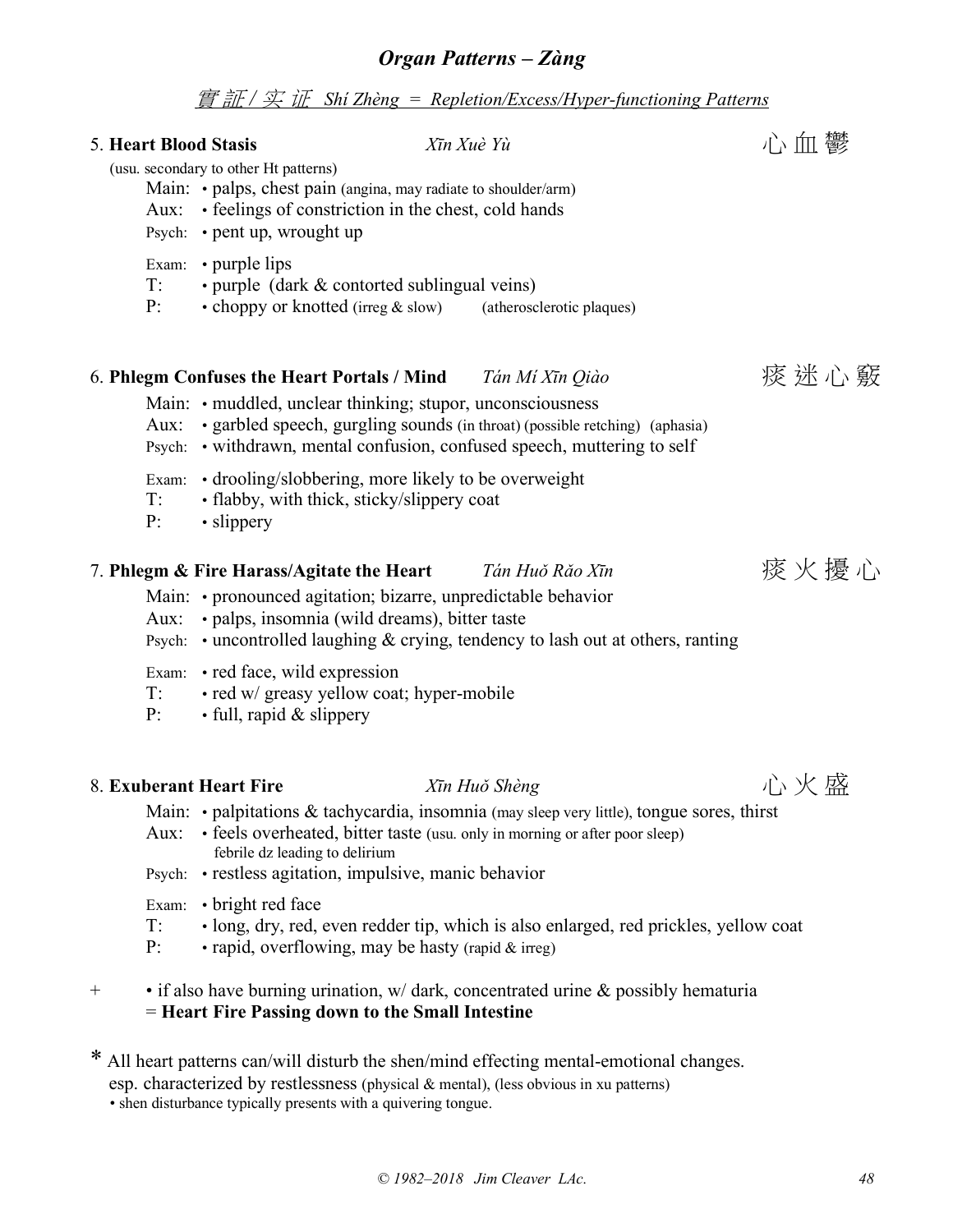# 肺 証 **Fèi Zhèng = Lung Patterns**

## 虛 証 */* 虛 证 *Xū Zhèng = Depletion/Insufficiency/Hypofunctioning Patterns*

# 1a. Lung Yang Xu *Fèi Yáng Xū* 肺 陽 虛

1. **Lung Qi Xu** *Fèi Qì Xū* **<b>heach heach f** *Fèi Qì Xū* **heach heach heach heach heach heach heach heach** 

- Main: fatigue, weak cough, weak voice, spontaneous/daytime sweating • weak, shallow respiration, shortness of breath after even minor exertion
- Aux: easily catches colds, and/or does not recover quickly
	- skin is cold & dislikes (sensitive to) cold & drafts
	- avoids talking; thin, watery sputum
- Psych: may have suffered a significant loss
- Exam: pale or white complexion, but bright, stooped posture (less than robust constit.)
- T: normal or pale, smt. scalloped
- P: weak, empty (esp. R cun position)

Main: • dry unproductive cough (small amounts of sputum, difficult to expectorate, may have blood)

2. Lung Yin Xu  $F$ èi Yīn Xū  $F \cong \mathbb{R}$ 

- dry mouth & throat, dry skin, dry nose, thirst (but drinks little)
- low grade fever or sensations of heat in late afternoon, evening or night
- Aux: night sweats, five hearts hot, dry/hoarse (husky) voice
	- insomnia (awakens easily, often due to dreams, overheating or sweating)
- Psych: fidgety
- Exam: thin build, red cheeks/malar flush
- T: red & patchy or peeled coat, dry and cracked (esp. front 1/3, usu. transverse cracks)
- P: weak, thin/thready/fine & rapid

## 實 証 */* 实 证 *Shí Zhèng = Repletion/Excess/Hyper-functioning Patterns*

3. Lung Dryness *Fèi Zào* 肺 燥

- a. exogenous invasion of dryness (stronger presentation of dryness than yin xu)
	- associated with climate or dry season (Fall)
	- indoor living and forced air heating
	- occupational conditions, excessive aerobic activity, drugs/medications

b. aftermath of a fever/internal heat damaging the body fluids (precursor to a yin deficiency)

- \* main differences from yin xu are: real thirst
- T: tongue is mainly dry, not necessarily red, and coat is still intact
- 4. Lung Heat *Fèi Rè* 肺 熱
	- a. this is either an exogenous invasion that begins as, or turns into heat
	- in any case the pathogens are no longer on the surface, but really into the lung itself b. the lungs are overheated by excessive heat in/from other organs
	- Main:  $\cdot$  dry, unproductive cough, definite thirst w/desire for cold liquids
	- T:  $\cdot$  is red & dry, yellow coat (not particularly thick or greasy)
	- P: is rapid & full, but not slippery

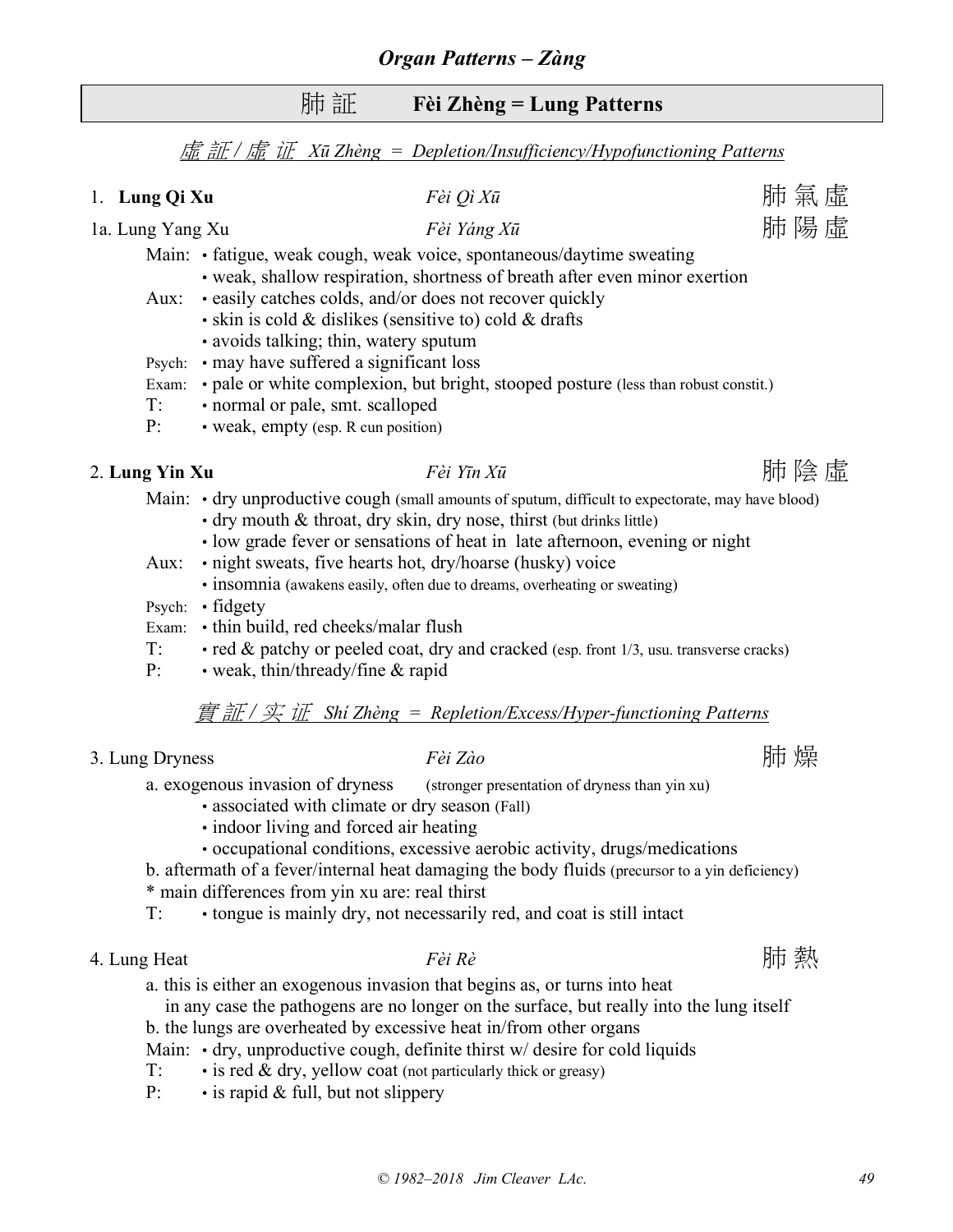### *© 1982–2018 Jim Cleaver LAc. 50*

### *Organ Patterns – Zàng*

*Lung Shi patterns (cont.)*

## 5. **Wind & Heat Invade the Lungs** *Fēng Rè Fàn Fèi* 風 熱 犯 肺

- Main: common cold sx: sudden onset, sneezing, nasal congestion w/ yellow snivel
	- sore throat, definite thirst, higher fever, still chills, smt sweating
- Aux: cough, headache, body ache, urine dark & decreased
- Exam: throat red & swollen
- T: minor changes, thin white or yellow coat, some reddening (in Lu area)
- P: floating & rapid

## 6. **Wind & Cold Invade the Lungs** *Fēng Hán Fàn Fèi* 風 寒 犯 肺

- Main: common cold sx: sudden onset, esp. sneezing, runny nose w/ clear, watery snivel • stiff neck, headache (occipital), body ache, slight fever, definite chills
	- aversion to drafts & cold, no sweating
- Aux: scratchy throat, cough, not especially thirsty, urine may increase  $\&$  is clear
- Exam: throat not particularly red or swollen
- T: no change, thin white coat
- P: floating & tight
- Wind-Cold & Damp Invade the Lungs *Fēng Hán Shī Fàn Fèi* 風 寒 濕 犯 肺
	- Main: sudden onset swelling/edema of face or eyes, lips/mouth/tongue
		- aversion to wind/drafts, sneezing, itchy eyes, cough or dyspnea
	- Aux: edema may gradually spread to entire body; scant, pale urine
	- Exam: bright-shiny complexion
	- T: white slippery/wet coat
	- P: floating & slippery or soggy

7. **Phlegm & Dampness Obstruct the Lungs** *Tán Shī Zǔ Fèi* 痰 濕 阻 肺

Main: • chronic cough productive w/ copious white sputum, comes in bouts • chest feels full & congested, dyspnea, aggravated by lying down

Aux:

- Exam: white pasty complexion
- T: thick white greasy coat
- P: slippery or soggy

### 8. **Phlegm & Heat Obstruct the Lungs** *Tán Rè Zǔ Fèi* 痰 熱 阻 肺

Main: • loud/barking cough, productive w/ copious yellow or green, foul smelling sputum Aux: • wheezy/asthmatic breathing, tight chest (smoker, bronchitis, emphysema)

- - - - - - - -

- Exam: red puffy face
- $T:$  red w/ thick yellow greasy coat (may also be dry)
- P: rapid & slippery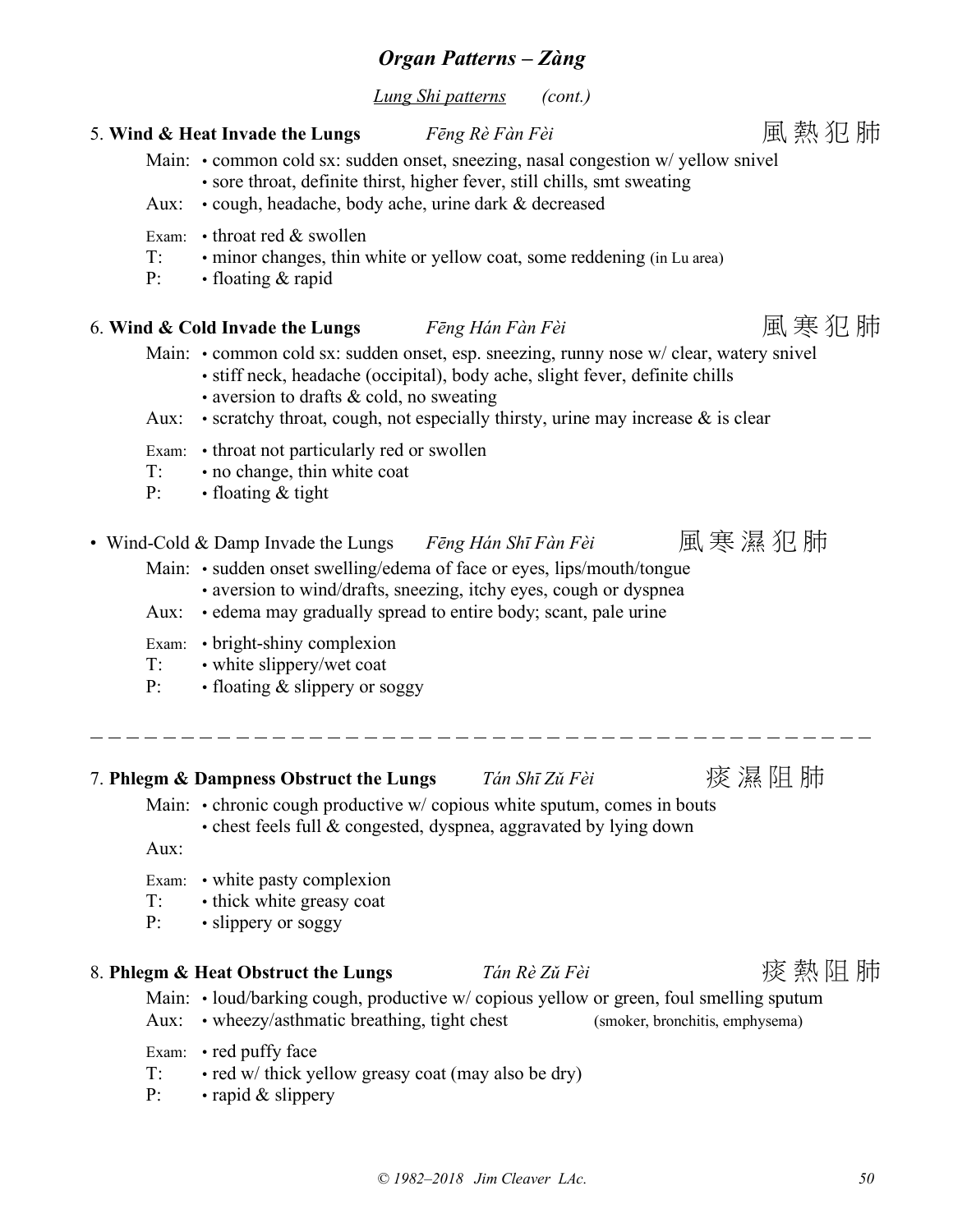## 脾 証 **Pí Zhèng = Spleen Patterns**

虛 証 */* 虛 证 *Xū Zhèng = Depletion/Insufficiency/Hypofunctioning Patterns*

### 1. **Spleen (Qi) Xu** *Pí Qì Xū* 脾 氣 虛

- *\* Clear Qi Below means Sp is xu and clear qi sinks down instead of rising as it should.* Main: • lassitude, diminished/poor appetite, bloating & abd distention, tired after eating
	- loose/poorly formed &/or frequent stools
- Aux:  $\cdot$  belching  $\&$ /or flatulence, food seems tasteless or unappealing, gravitate to sweets • bland taste in the mouth, excess salivation; weak, spindly limbs
- Psych: picky/fussy about food/diet, compulsive eater
	- inability to concentrate
- Exam: sallow complexion
- T: normal to pale w/ dental impressions on edges
- P: empty, weak (esp. R guan position)

**BioMed**: GI: decreased gastric & pancreatic secretions; decr. SI absorbtion rates; decr. GI motility

ANS: imbalance, decreased sympathetic & increased parasympathetic activity

Immune: decreased cellular immunity, hypoactivity of circulating lymphocytes

### 1a. **+ Dampness**:

Main: • feelings of heaviness esp. head or limbs, sluggish/torpid movements;

- sense of stuffiness in chest or abdomen; nausea,
- edema, extra weight
- Psych: mental sluggishness, head feels like in a fog
- T: enlarged, puffy, slippery-wet (exc. saliva)
- P: soggy

### 2. Spleen Yang Xu  $P$ *i Yáng Xū*  $\qquad \qquad$  |軍陽 虛

Main:  $\cdot$  Sp qi xu sx, only worse  $\&$ /or more chronic, more edema

- + cold sx: cold limbs and general chilliness, dislike of cold and damp
	- consistently has undigested food in the stools,
	- stools more diarrhea-like, but not foul smelling (more fishy)
- Psych: more spacey
- Exam: more sallow (more gray)
- T: pale, swollen, wet
- P: deep & slow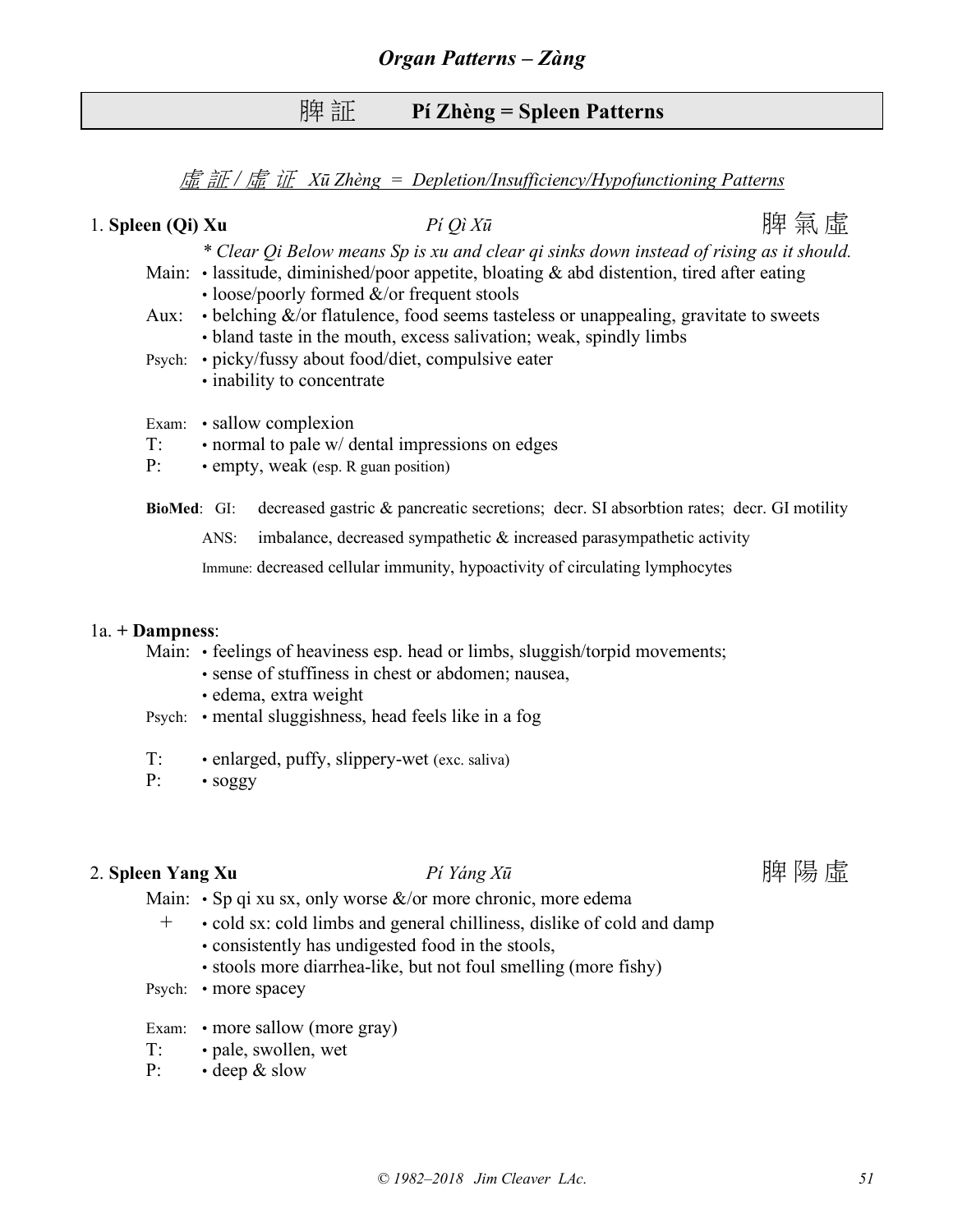## *Organ Patterns – Zàng*

*Spleen Xu patterns continued:*

## 3. **Spleen Qi Sinking** *Pí Qì Xiàn* 脾 氣 陷

Main: • *Sp qi xu sx*

- + pressing/pulling/bearing down sensations in the abdomen
	- organ prolapses: esp. stomach, uterus/vaginal, anus/rectum (include hemorrhoids & varicose veins)
	- chronic diarrhea, frequent & smt urgent urination

Exam: • sallow

- T: pale
- P: empty, weak

# 4. **Spleen Not-Controlling Blood** *Pí Bù-Tǒng Xuè* 脾 不 統 血

Main: • *Sp qi xu sx*

- + bleeding: bruising easily, petechia, purpura, bleeding gums, epistaxis
	- blood in urine, stool; menorrhagia, metrorraghia

Exam: • sallow

T: • pale

P: • thin/thready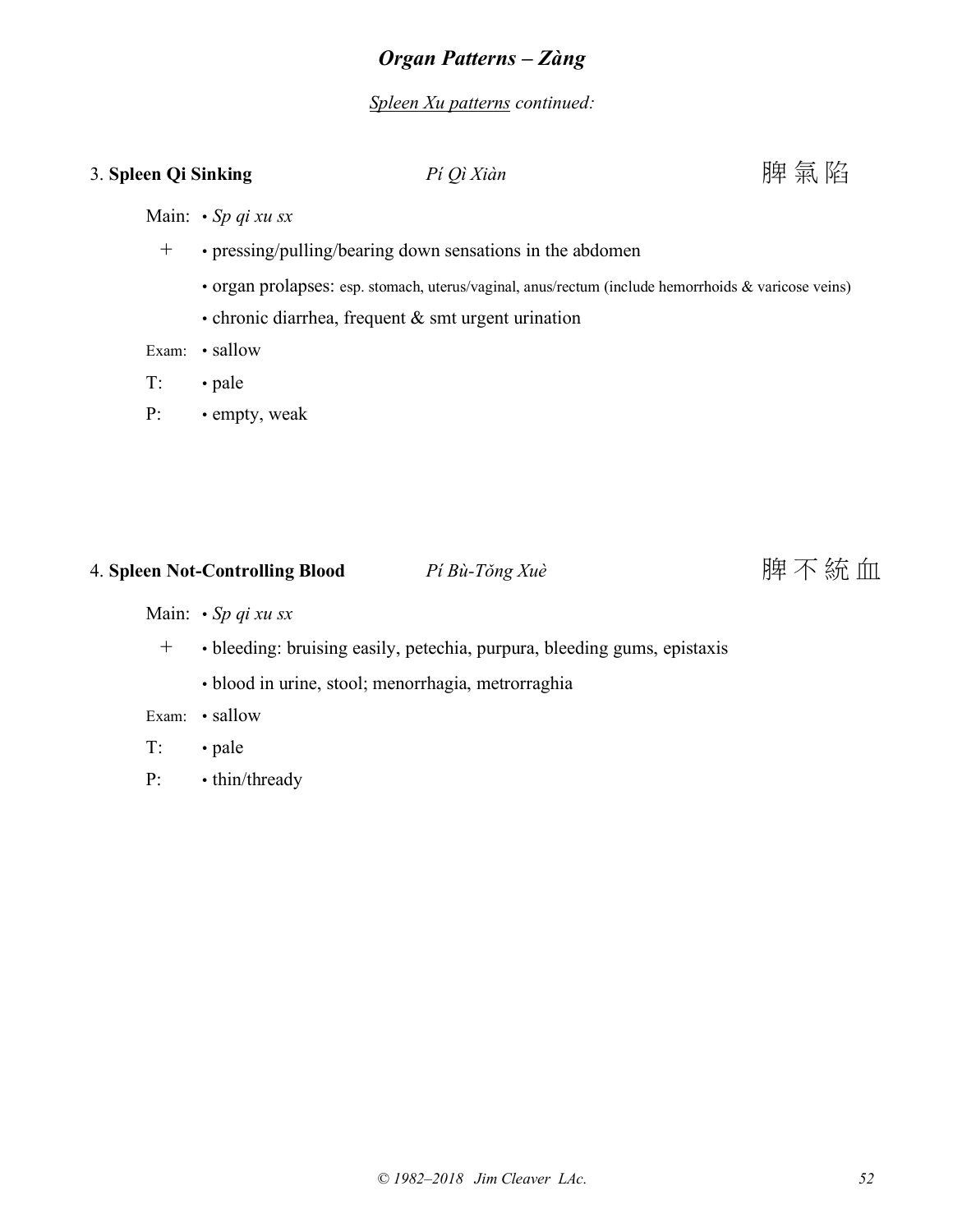## *Organ Patterns – Zàng*

實 証 */* 实 证 *Shí Zhèng = Repletion/Excess/Hyper-functioning Patterns*

These patterns result from environmental exposure to the pathogens, which overwhelm the body's defenses, or internal dysfunction that produces them.

## 5. **Cold & Damp Encumber the Spleen** *Hán Shī Kùn Pí* 寒 濕 困 脾

Main:  $\cdot$  stuffy chest  $\&$  epigastrium, cold abdomen relieved by warmth

- Aux: severe lethargy, heavy head, headache, dizziness, nausea, maybe vomiting
	- loss of appetite, loss of taste or sweet taste in mouth
		- no thirst or little desire to drink
		- loose, thin stools
		- pale, but turbid/cloudy urine
		- vaginal discharge: white, chronic, little or fishy odor
- Psych: foggy, unclear thinking, can't focus/concentrate; spacey, stuporific
- Exam: sallow (more gray)
- T: pale w/ thick sticky/greasy white coat
- P: slow & slippery

### 6. **Damp-Heat Encumbers the Spleen** *Shī Rè Kùn Pí* 濕 熱 困 脾

- Main: bloated  $\&/$  or painful upper  $&$  lower abdomen; low grade fever (all day)
- Aux: lethargy, heavy head, headache, dizziness, nausea, maybe vomiting
	- loss of appetite
	- no thirst or drinks only small sips
	- loose, malodorous stools, burning anus
	- scant, dark turbid/cloudy urine
	- vaginal discharge: yellow, chronic and foul smelling
- Psych: foggy, unclear thinking, can't focus/concentrate; but more hyper, frenetic
- Exam: sallow (more yellow), icteric
- T: pale or red w/ thick sticky/greasy yellow coat
- P: slippery & rapid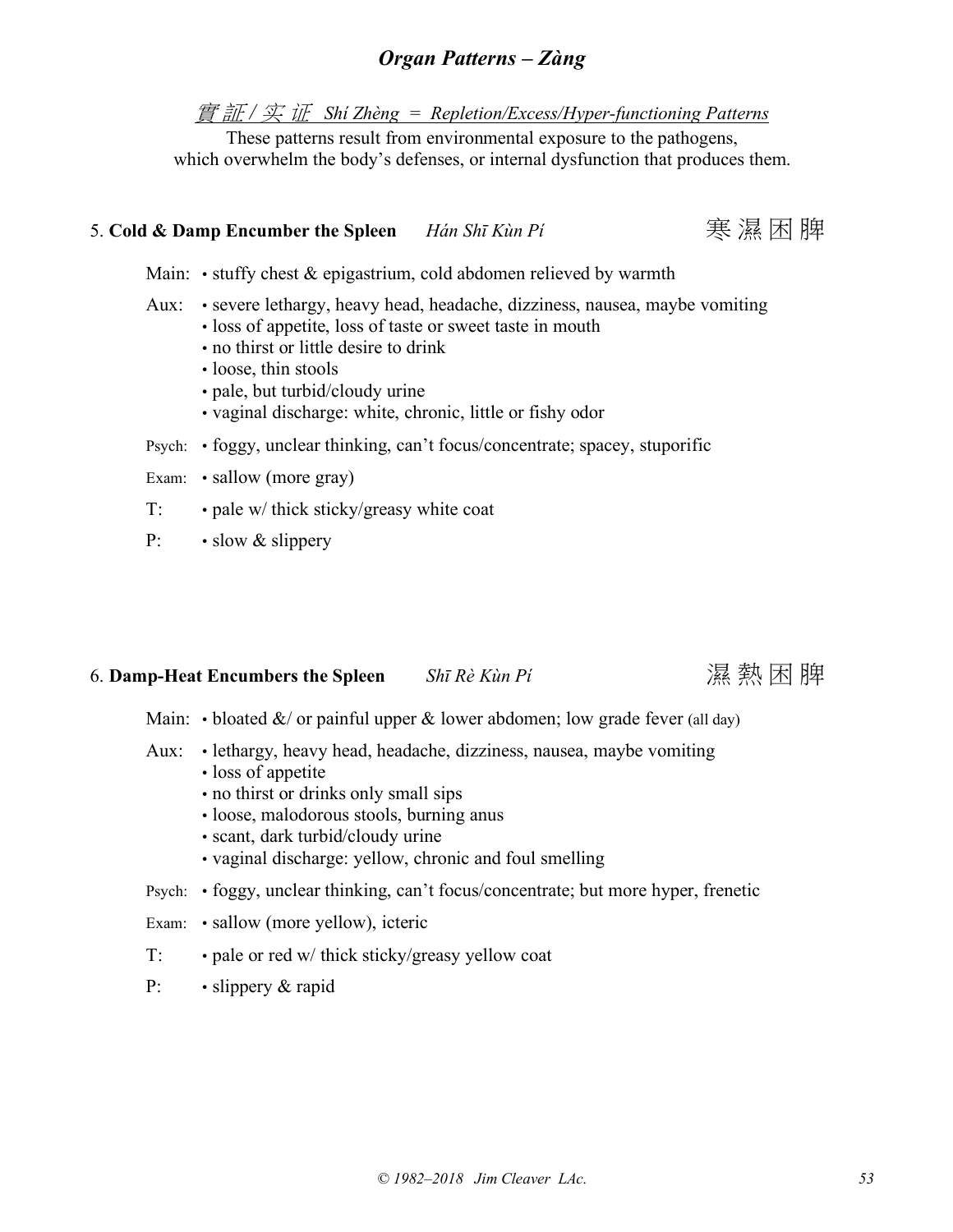# 肝 証 **Gān Zhèng = Liver Patterns**

### 實 証 */* 实 证 *Shí Zhèng = Repletion/Excess/Hyper-functioning Patterns*

| (pent up $\&$ knotted)                                        | (stuck)                                                                                                                                                                                                                   | simplified characters } | 肝气郁结 |
|---------------------------------------------------------------|---------------------------------------------------------------------------------------------------------------------------------------------------------------------------------------------------------------------------|-------------------------|------|
|                                                               | 1. Constrained Liver Qi / Liver Qi Stagnation                                                                                                                                                                             | Gān Qì Yù Jié           | 肝氣鬱結 |
|                                                               | Main: • feelings of fullness or stuffiness in the chest, sides or infracostal regions;<br>restricted breathing, frequent sighing or clearing of the throat, or perhaps feeling<br>as if something is stuck in the throat. |                         |      |
| • Indigestion with abdominal or epigastric discomfort<br>Aux: |                                                                                                                                                                                                                           |                         |      |
|                                                               | • Irregular bowel movements (vacillate between "normal" and constipated or loose)                                                                                                                                         |                         |      |
|                                                               | • Irregular menses, premenstrual breast distention, cramping (esp. before period begins)                                                                                                                                  |                         |      |
|                                                               | • Tendency toward headaches (stress $&$ tension)                                                                                                                                                                          |                         |      |
|                                                               | • Dry, sensitive eyes (sensitive to light)                                                                                                                                                                                |                         |      |

- Psych: mood swings, tendency to get depressed and doubt oneself, feeling hopeless, impatient, or easily frustrated, impatient/irritable, bitchy, fly off the handle, yell/shout, violent outbursts, easily burst into tears, feeling out of control
	- Inflexible physically and mental/emotionally, high need for order and control, may be "addicted to" exercise, work, coffee or chocolate, alcohol or drugs
- Exam: greenish complexion esp. around the mouth  $&$  chin
- T:  $\cdot$  often appears normal, smt edges are red  $\&$ /or swollen
- P: taut, wiry quality to the pulse

## 2. Liver Blood Stasis *Gān Xuè Yù* Thing The Theory of The Theory of The Theory of The Theory of The Theory of The Theory of The Theory of The Theory of The Theory of The Theory of The Theory of The Theory of The Theory o

Main: • Liver qi stagnation sx

- + delayed/irreg menses, dysmenorrhea, dark/purple blood w/ clots • abdominal masses
- Aux: hematemesis, epistaxis
- Psych: mood swings more erratic & extreme
- Exam: dark purple-green complexion
- T: purple, may have stasis spots on edges, veins dark & contorted
- P: wiry & rough/choppy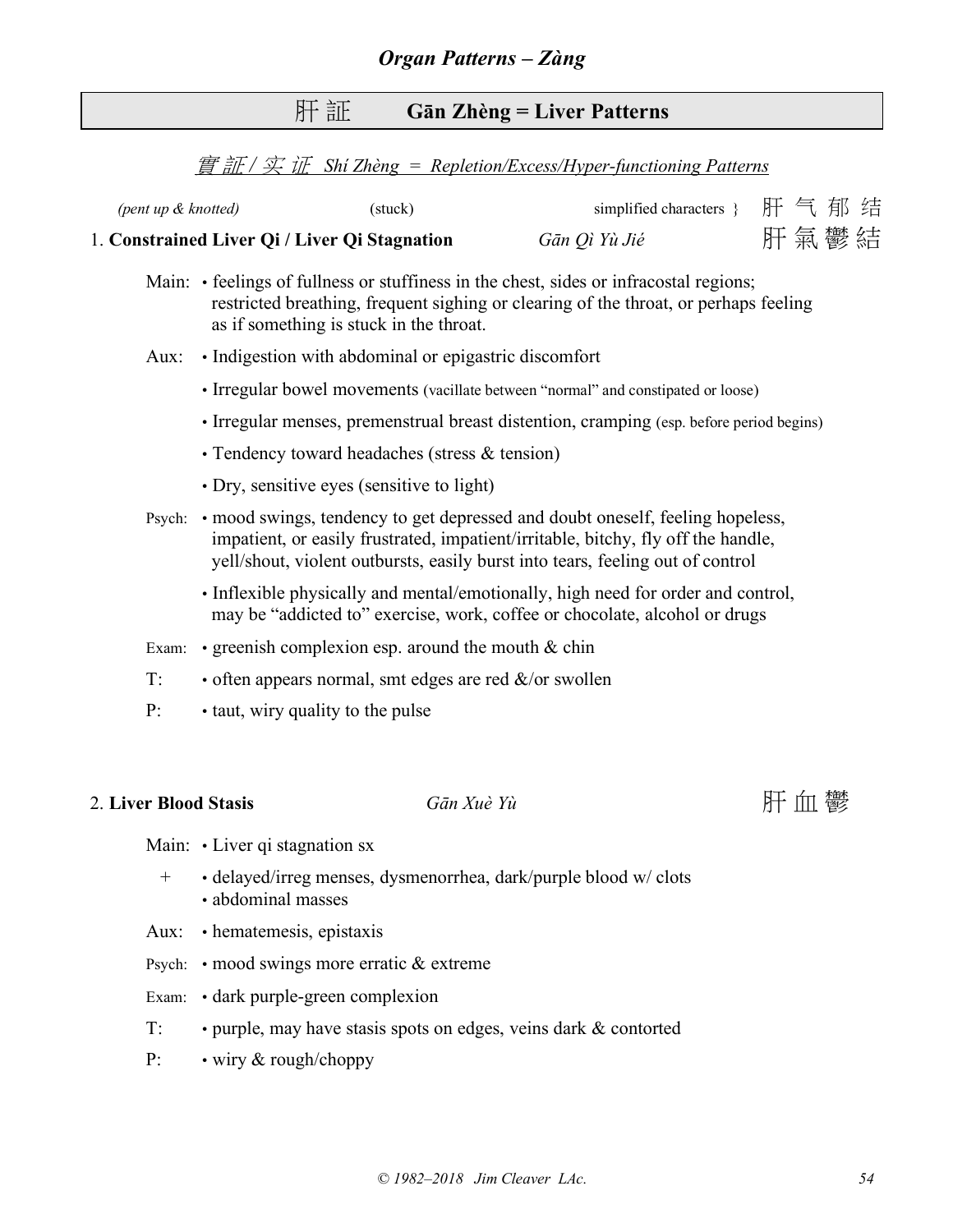## 3. **Liver Fire** (Upward Blazing/Flaming) *Gān Huǒ Shàng Yán* 肝 火 上 炎

### Main:  $\cdot$  Liver qi stagnation sx (mostly upper body sx)

- + intense headaches (throbbing, usu temporal or eye)
	- insomnia (can't rest, light sleep, easily awakened, dreaming is vivid, hun is disturbed))
	- dizziness/vertigo, tinnitus (sudden onset, loud & constant), or sudden deafness
	- eyes red (bloodshot), dry  $\&$  painful; photophobic (eyes more red than dry)
	- usu. feel hot, thirsty (prefers ice cold), bitter taste (constant)
	- constipation/dry stools, dark, concentrated urine
	- chest or flank (burning) pain, tendency to baldness
- Aux: side pain, epistaxis, coughing or spitting up blood
- Psych: greater irritability  $\&$  volatility, marked impatience, fits of anger (more  $\&$  more frequent)
- Exam: red face & eyes, hypochondrial discomfort
- T:  $\cdot$  red (esp. sides), w/ dry, yellow coat
- P: full-wiry & rapid

### *simplified characters }* 肝 胆 湿 热

## 4. **Liver & GB Damp-Heat** *Gān Dǎn Shī Rè* 肝 膽 濕 熱

Main: • jaundice, nausea/vomiting, bitter taste, LOA

- Aux: fever, scant, dark urine, fullness & pain in chest & hypochondrium
	- genital itching, pain, redness, swelling,  $\&$ /or discharge (herpes, STD's, shingles)
		- may be constipated or burning diarrhea
- Psych: easily angered, (often there is excessive alcohol intake)
- Exam: yellow eyes &/or skin
- T: red w/ greasy yellow coat
- P: slippery-wiry & rapid

## 5. **Cold Stagnating in the Liver Channel/Vessel** *Hán Zhì Gān Mài* 寒 滯 肝 脈

Main:  $\cdot$  aches & strange sensations in the lower abdomen, genitals and/or inside of thigh

- Aux:  $\cdot$  shan qi (hernia = painful swellings), (alleviated by warmth)
	- long, clear urination
- Psych: aversion to cold, preference for warmth

Exam:

- T: pale, wet/white coat
- P: wiry, deep & slow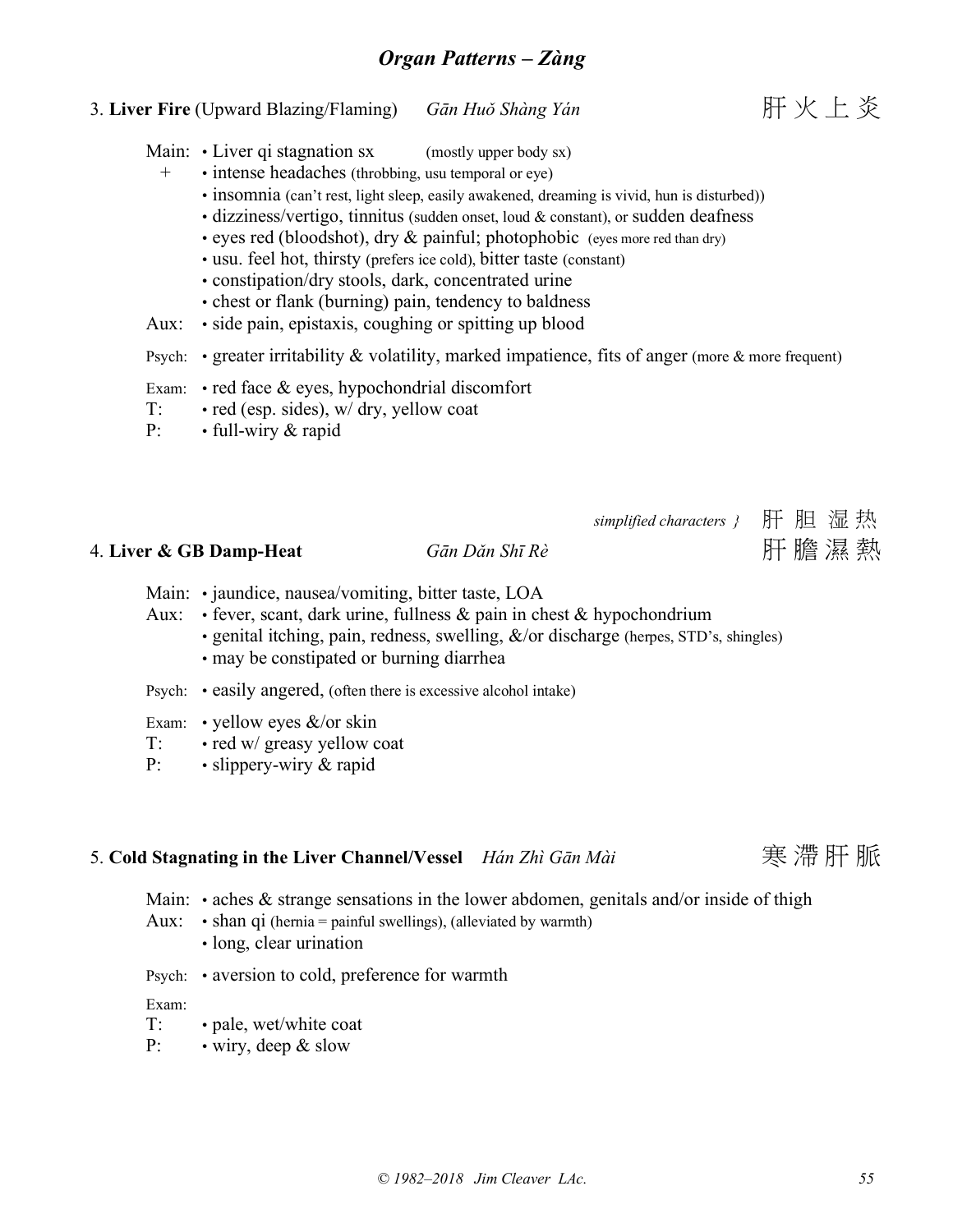虛 証 */* 虛 证 *Xū Zhèng = Depletion/Insufficiency/Hypofunctioning Patterns*

|                          | 6. Liver Blood Xu                                               | Gān Xuè Xū                                                                                                                                                                                                                                                                                                                                                                                                                                                                                                                                                                                                      | 肝 血 虛                   |
|--------------------------|-----------------------------------------------------------------|-----------------------------------------------------------------------------------------------------------------------------------------------------------------------------------------------------------------------------------------------------------------------------------------------------------------------------------------------------------------------------------------------------------------------------------------------------------------------------------------------------------------------------------------------------------------------------------------------------------------|-------------------------|
| (Ren & Chong Xu)<br>Aux: | • headaches (vertex),                                           | Main: • pallor, dizziness & blurry vision (floaters, esp. at nite), fainting spells (hypovolemia)<br>$\cdot$ insomnia (difficulty falling asleep $\&$ awaken early)<br>. elongated cycle w/ decreased menstrual flow, blood light colored, even watery;<br>cramping occurs at end or after menses or amenorrhea<br>· numbness & tingling of the extremities, limbs easily fall asleep,<br>$\cdot$ tendons & muscles stiff, tight & inflexible, muscles twitch, cramp, & spasm<br>• dry skin, nails brittle & dull; deform, crack or split<br>Psych: $\cdot$ quite tired during and after period & all sx worsen |                         |
| $T$ :<br>P:              | · pale & dry<br>• thin/thready/fine or rough/choppy             | Exam: $\cdot$ pale, lusterless complexion, pale lips, nailbeds, & eyes                                                                                                                                                                                                                                                                                                                                                                                                                                                                                                                                          |                         |
|                          |                                                                 | Mixed Xu / Shi patterns                                                                                                                                                                                                                                                                                                                                                                                                                                                                                                                                                                                         |                         |
|                          | 7. (Arrogant) Liver Yang Rising<br>$sub-partern = Liver$ Yin Xu | Gān Yáng Shàng Kàng                                                                                                                                                                                                                                                                                                                                                                                                                                                                                                                                                                                             | 肝陽上亢<br>肝陰虛             |
|                          |                                                                 | Main: • headaches (usu unilateral), dizziness, tinnitus, irritability (hypertension)                                                                                                                                                                                                                                                                                                                                                                                                                                                                                                                            |                         |
| Aux:                     | • dry mouth & throat, sudden deafness                           | • dry eyes, heat sensations in upper body, bitter taste<br>· insomnia (awakens early in morning, dreaming is vivid, hun is disturbed)<br>• may have weak or sore lower back, and stumble easily (uncoordinated feet)<br>Psych: $\cdot$ irritable and impatient, prone to angry outbursts, yelling & shouting                                                                                                                                                                                                                                                                                                    |                         |
| $T$ :<br>P:              | · red esp. sides, but smt pale<br>• wiry, but smt thready       | Exam: • eyes red, tendency to baldness (eyes more dry than red)                                                                                                                                                                                                                                                                                                                                                                                                                                                                                                                                                 |                         |
|                          | 8. Liver Wind (Internally Stirring)                             | Gān Fēng Nèi Dòng                                                                                                                                                                                                                                                                                                                                                                                                                                                                                                                                                                                               | 肝風內動                    |
| Aux:                     |                                                                 | Main: • tics, tremors, involuntary shaking, seizures, stroke, paralysis<br>· headaches, dizziness/vertigo, numbness & tingling<br>$\cdot$ increased ocular $\&$ /or blood pressure (hypertension)<br>· stroke sequela: deviation of eye or mouth, aphasia, hemiplegia                                                                                                                                                                                                                                                                                                                                           | (epilepsy, Parkinson's) |
| $T$ :<br>P:              | • stiff or deviated tongue<br>• wiry                            |                                                                                                                                                                                                                                                                                                                                                                                                                                                                                                                                                                                                                 |                         |
| Due to:                  |                                                                 |                                                                                                                                                                                                                                                                                                                                                                                                                                                                                                                                                                                                                 |                         |
|                          | a. extreme heat:                                                | • high fever leads to convulsions & coma                                                                                                                                                                                                                                                                                                                                                                                                                                                                                                                                                                        |                         |
|                          |                                                                 | b. Liver yin xu w/ yang rising: $\cdot$ excessive exercise, sex, emotional factors & stress<br>lead to exhaustion of yin, separation & ascent of yang                                                                                                                                                                                                                                                                                                                                                                                                                                                           |                         |
|                          | c. Liver blood deficiency:                                      | • vacuity wind, results from insufficient blood to fill the<br>vessels & nourish the sinews                                                                                                                                                                                                                                                                                                                                                                                                                                                                                                                     |                         |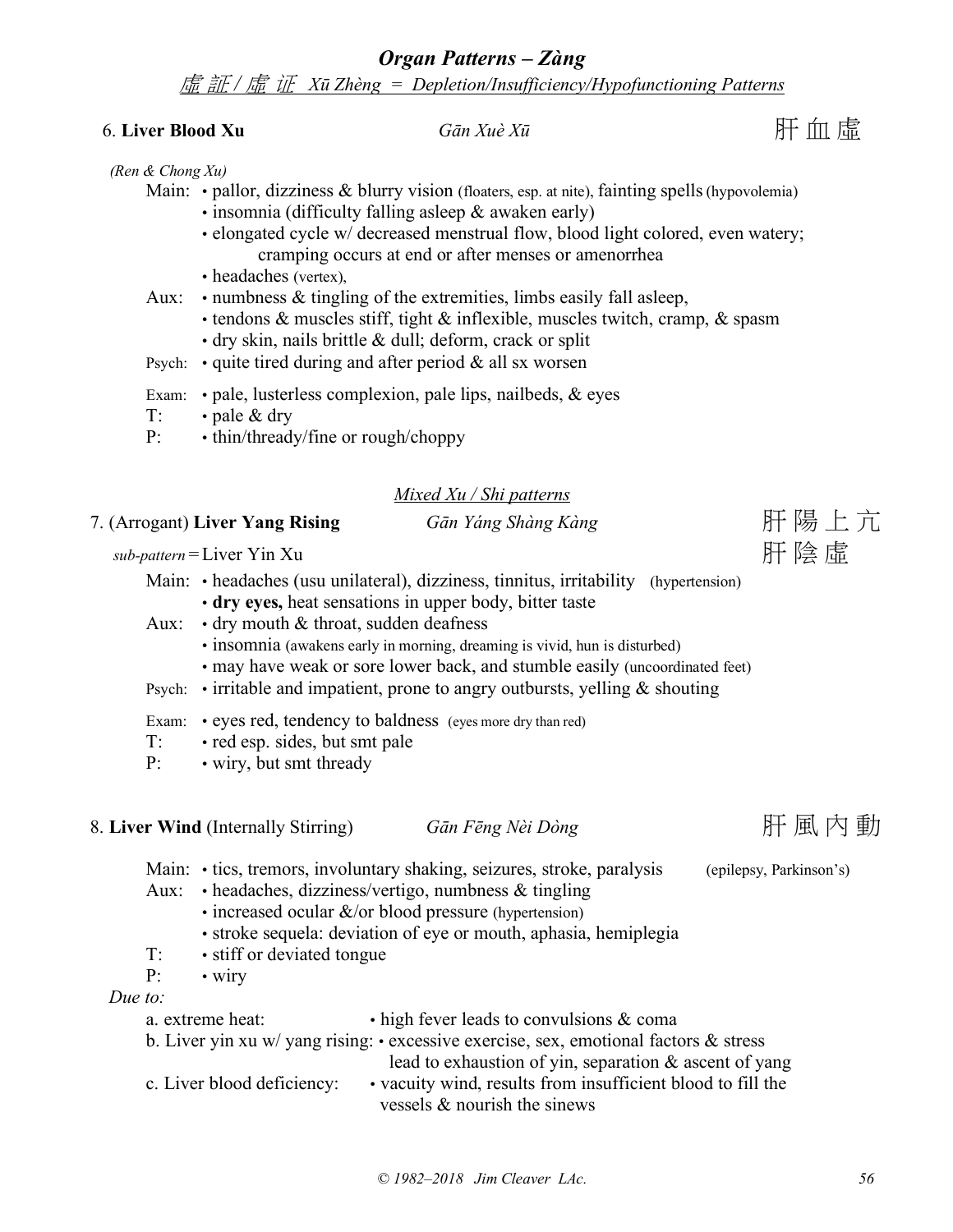# 腎 証 **Shèn Zhèng = Kidney Patterns**

虛 証 */* 虛 证 *Xū Zhèng = Depletion/Insufficiency/Hypofunctioning Patterns often follows or corresponds to a severe or chronic illness*

## 1. **Kidney Qi Xu** *Shèn Qì Xū* 腎 氣 虛

General Sx: • exhaustion, chronic fatigue

- chronic/history of low back ache, sore or weak knees
- tinnitus (intermittent, esp. when tired, usu. bilateral & high pitch)
- hair changing (thinning, graying, loss of luster)
- general or specific decline of body functions
- a. Kidney Qi Not Secure (not securing the lower Yin) *Shèn Qì Bù Gù* **图** 图 氯 不 固
	- Main:  $\cdot$  more frequent  $\&$ /or more copious urination, incontinence or enuresis weak stream, dribbling after urination; nocturia
		- premature ejaculation, nocturnal emission (w/o dreams)
		- chronic vaginal discharge, prolapsed uterus
			- Hx. of miscarriage & premature births (cannot carry to term)
		- chronic diarrhea/loose stools
	- Psych: insecure

Exam:

- T: pale
- P: deep & weak (esp. chi positions)

b. Kidney Not Grasping Qi *Shèn Bù Nà Qì* 图不納氣



- Main: respiratory problems esp. difficulty with inhalation, rapid, shallow breathing
	- chronic asthma, weak cough, or shortness of breath
	- sweats spontaneously or upon mild exertion
- Aux: cold limbs, clear urine
- Psych: mentally listless
- Exam: facial edema
- T: pale
- P: · deep & thin, but tight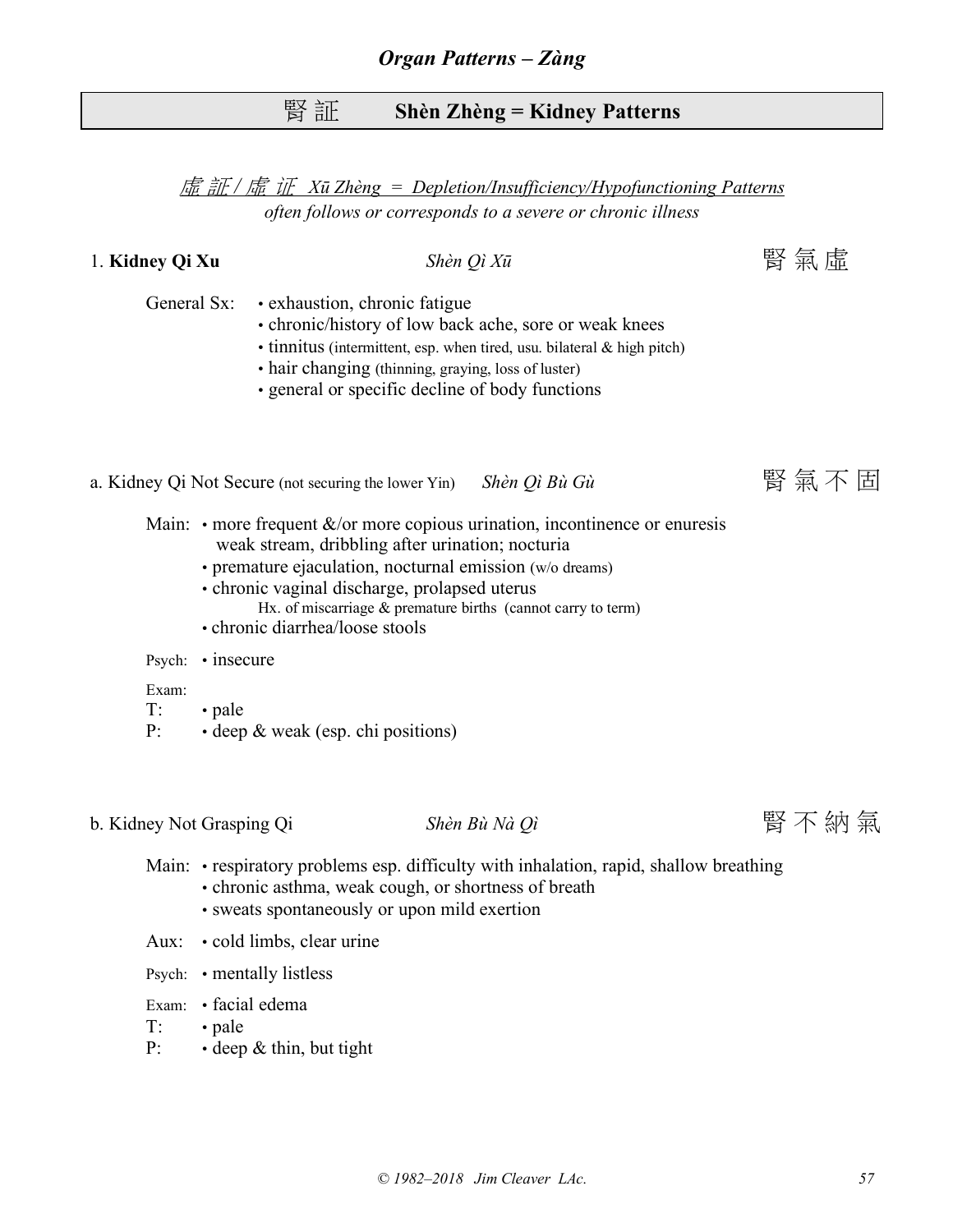## 2. **Kidney Yang Xu Shèn Yáng Xū bho huyết khiển giao khiển khiển khiển khiển khiển khiển khiển khiển khiển khiển khiển khiển khiển khiển khiển khiển khiển khiển khiển khiển khiển khiển khiển khiển khiển khiển khiển kh**

(usu. leads to yang xu in other organs, esp. Sp  $&Ht)$ )

- Main: *qi xu sx worse & more chronic + cold signs*
	- fatigue is more significant, sleeps more hours, but still tired, generally hard to keep warm, overdressed compared to others torso as well as limbs cold, esp. low back and knees
	- cold sweats
	- urine is frequent, long & clear; repeated nocturia, incontinence *or* scant urine w/ edema (legs)
	- early morning watery stools/diarrhea, undigested food particles in stools
	- appetite diminishes, can't eat much, laziness about, even forgetful of food
	- much reduced libido, impotence/infertility, cannot maintain erection
	- breathing shallow, difficult or labored, worse with cold weather, dsypnea/asthma more frequent or severe
- Aux: hx. of excessive sex/masturbation, childbirths, miscarriages/abortions, vaginal disch.
- Psych: mentally listless; apathy, hopelessness or resignation sets in, more dependency
- Exam: feels cold to touch
- T: pale, swollen, wet
- P: deep, weak & thin/fine/thready
- Kidney Yang Xu w/ Water Flooding *Shèn Yáng Xū*, Shuǐ Fàn **胃陽**慮, 水泛
	- General: scant urine, instead of abundant, but clear (vs. yellow/concentrated)
		- **edema** (Kd edema is usually lower body, or facial/eyelids)
		- generally feel cold, back, legs, knees cold to palpation
- a. Water Floods the Lungs *Shuǐ Fàn Fèi* 水 泛 肺 Main: • short of breath; watery, frothy sputum (pulmonary edema)
- b. Water Floods the Heart *Shuǐ Fàn XIn*  $\overline{X}$   $\overline{Y}$   $\overline{Y}$   $\overline{Y}$   $\overline{Y}$

Main: • palpitations, short of breath, frigid hands (congestive heart failure)

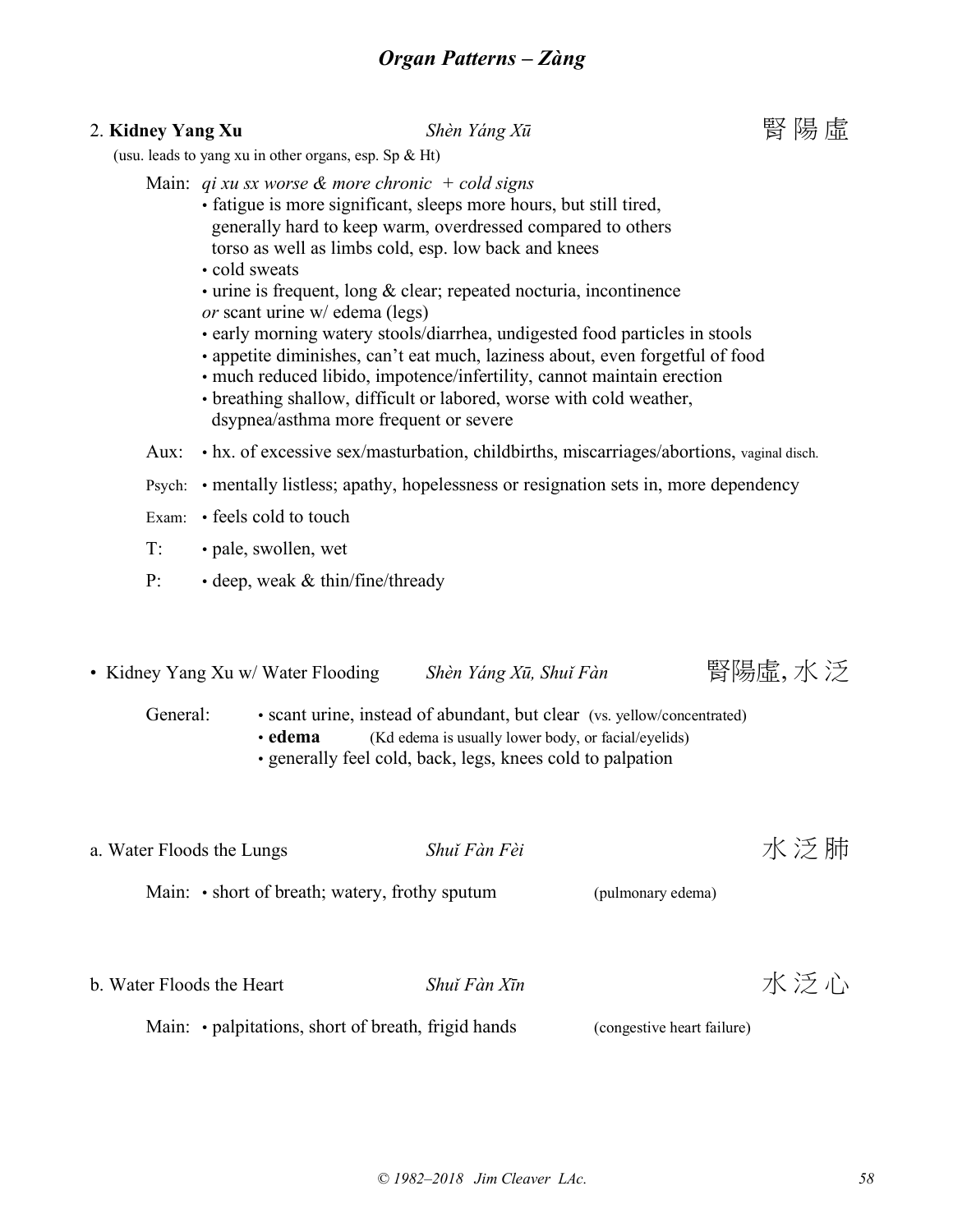### *Organ Patterns – Zàng*

### 3. **Kidney Yin Xu Shèn Yīn Xū bear Yīn Xū bear 11** 【 】 图 陰 虛

- Main: *dryness first, heat signs later*
	- dry mouth & throat (esp. at night)
		- (thirst is variable, but not excessive in spite of apparent heat and dry signs)
	- restless, fidgety
	- afternoon/evening overheating; night sweats
	- insomnia (wakes up easily & frequently, often due to heat, sweats, vivid dreams, wet dreams)
	- premature  $&\&/$  or nocturnal emissions (usu. w/ dreams), vaginal dryness
	- scant urination, dry stools/constipation (dry pellets)
	- sore low back, bones ache, knees creaky (crepitus)
	- dizziness, tinnitus, deafness (declining auditory acuity)
- Aux: dry lusterless hair, split ends
- Psych: poor memory
- Exam: red cheeks/malar flush
- T: dry and may be cracked, no coat or patchy, tip is red
- P: empty-weak & rapid, may float
- Kidney Yin Xu, Fire Flourishes/Exuberant *Shèn Yīn Xū*, *Huǒ Shèng* 腎陰虚, 火 盛



- Main:  $\cdot$  all yin xu signs & sx worse and more chronic
	- + heat in the five hearts (chest, palms, soles)
		- heat seems to steam out, as if from the bones
		- agitation fairly severe

Aux:

- Psych:
- Exam: thin emaciated build
- T: red w/ no coat (peeled off), in extreme a mirror surface
- P: thin & rapid

4. **Kidney Jing Xu** *Shèn Jīng Xū* 腎 精 虛

General: • no particular hot or cold signs Children: • slow/retarded physical, mental & sexual development Infants: 5 Slownesses: standing, walking, teething, hair growth, speaking Pubescence: late (girls: ~14: bovs ~16) late (girls:  $\sim$ 14; boys  $\sim$ 16) • scoliosis Adults: • premature aging (acuity of mind & senses; hair, teeth, bones), (osteoporosis) (weak feet, heel spurs, plantar facitis) • decline of sexual function & libido Etiologies: • inherited (hereditary dz) (check family history) • constitutional weakness • chronic debilitating illnesses, (auto-immune dz) • prolonged hard physical labor, mental stress (soldiers/POW's, slaves; PTSD) • prolonged, excessive sexuality (masturbation, childbirths) (manage excessive libido with sports & creative activities, psychotherapy)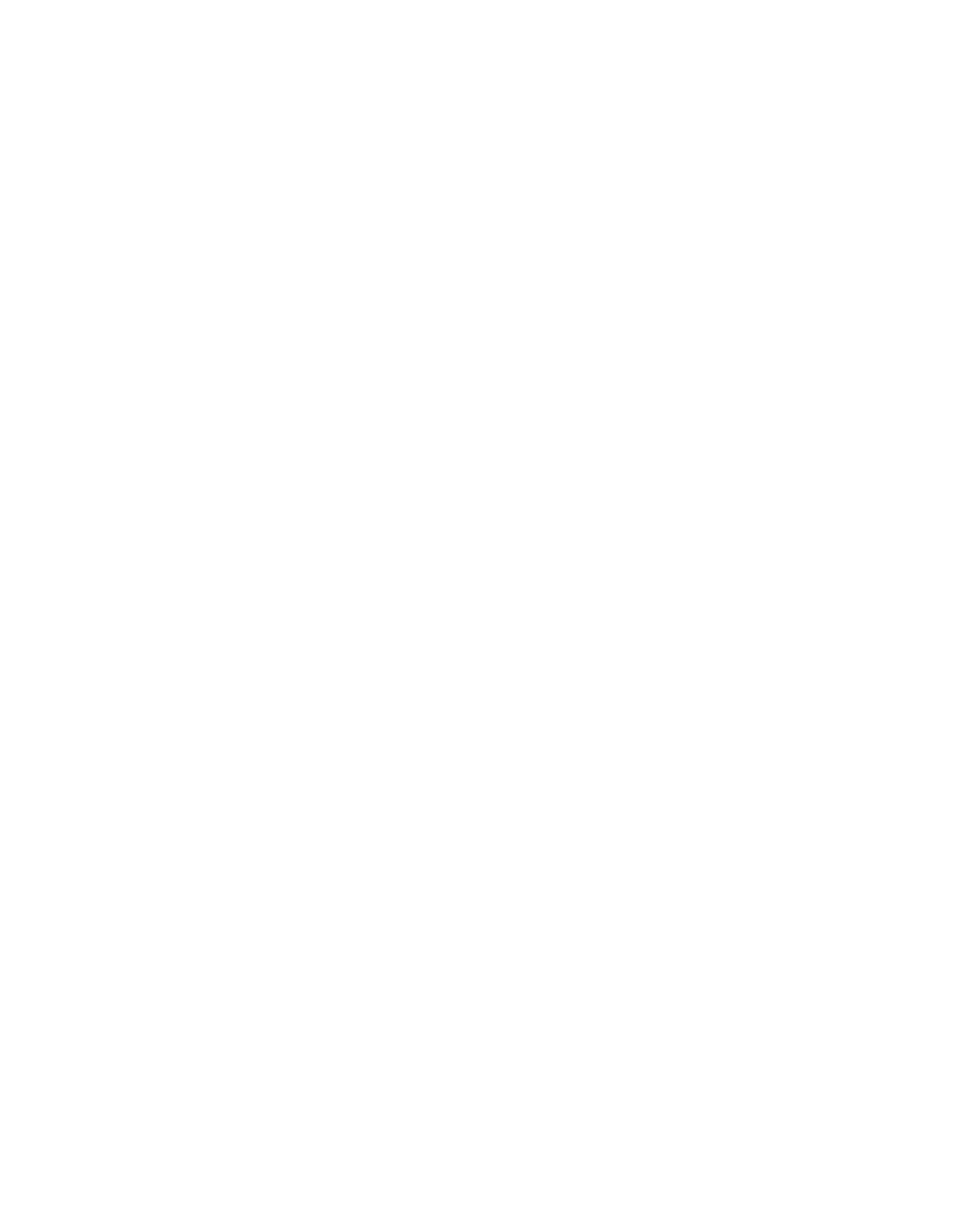# 胃 証 **Wèi Zhèng = Stomach Patterns**

虛 証 */* 虛 证 *Xū Zhèng = Depletion/Insufficiency/Hypofunctioning Patterns*

| 1. Stomach Qi Xu  |                                                                                                                                                                             | Wèi Qì $X\bar{u}$ |                                     | 胃 氣 虛                                         |
|-------------------|-----------------------------------------------------------------------------------------------------------------------------------------------------------------------------|-------------------|-------------------------------------|-----------------------------------------------|
|                   | Main: $\cdot$ vague epigastric discomfort, tired in the morning (7-9am)                                                                                                     |                   |                                     | (skips breakfast, discomfort after breakfast) |
| Aux:              | $\cdot$ diminished appetite $\&$ /or sense of taste, indigestion<br>• loose stools (swill diarrhea=undig. food in stools)                                                   |                   | (qi xu can also cause constipation) |                                               |
| Psych:            | If St qi is injured, one cannot be free of worry<br>(avoid exc. cold $\&$ raw foods, ice water, esp. when yang is also xu)                                                  |                   | (Jing Yue Quan Shu 1624)            |                                               |
| Exam:             | • weak limbs                                                                                                                                                                |                   |                                     |                                               |
| T:                | · pale, little or no coat                                                                                                                                                   |                   |                                     |                                               |
| P:                | • empty-weak (esp. R guan position)                                                                                                                                         |                   |                                     |                                               |
|                   | 2. Stomach Cold & Xu (Yang Xu)<br>Main: • epigastric discomfort (improved by eating, pressure, or warmth, worse after BM)<br>· cold limbs, preference for hot food & drinks | Wèi Hán Xū        |                                     | 峎 寒 虛                                         |
| Aux:              |                                                                                                                                                                             |                   |                                     |                                               |
| Psych:            | • no appetite, vomiting (clear & watery, not smelly), loose stools, tired                                                                                                   |                   |                                     |                                               |
| Exam:             |                                                                                                                                                                             |                   |                                     |                                               |
| $T$ :             | $\cdot$ pale, puffy                                                                                                                                                         |                   |                                     |                                               |
| P:                | • deep & weak (esp. R guan position)                                                                                                                                        |                   |                                     |                                               |
| 3. Stomach Yin Xu |                                                                                                                                                                             | Wèi Yīn Xū        |                                     |                                               |

Main: • epigastric pain, dry mouth & throat (esp. in afternoon)

(but little desire to drink, or only sips, even drinks warm liquids)

• no appetite, (feels full after eating only small amount of food)

- dry stools/constipation
- Aux: low grade/afternoon fever

Etiol: • irreg. dietary habits, esp. eating at night; febrile dz. (importance of breakfast) Exam:

- T: red & peeled in center or unrooted coat
- P: R guan position is empty & may float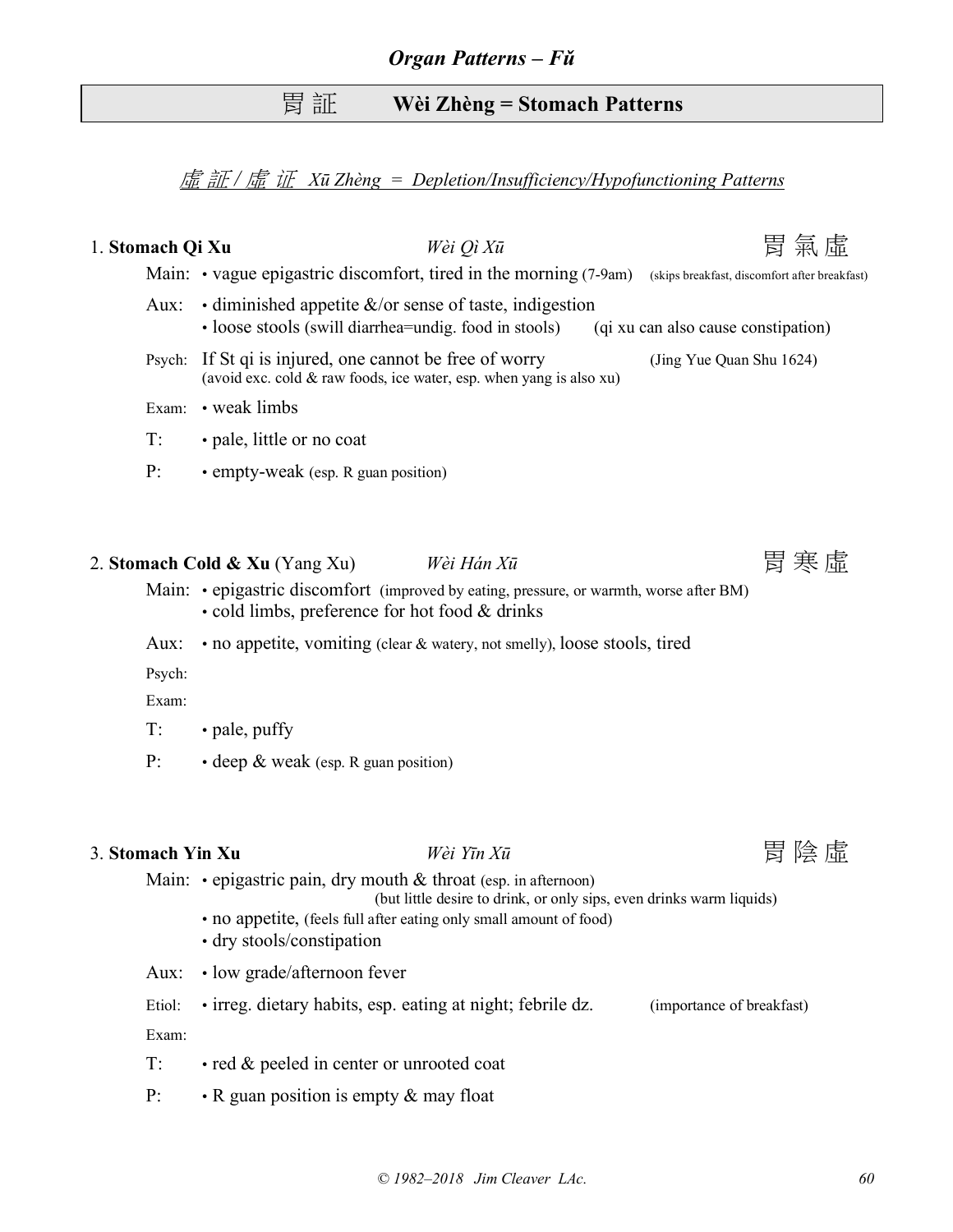### *Organ Patterns – Fǔ*

實 証 */* 实 证 *Shí Zhèng = Repletion/Excess/Hyper-functioning Patterns*

### 4. **Stomach Fire** *Wèi Huǒ* 胃 火

- Main: burning pain in epigastrium, thirst (w/desire for cold liquids)
	- constant hunger & large appetite
	- foul belching, bad breath
	- painful, bleeding gums (periodontal dz.)
	- constipation
- Aux: n/v (vomitus burns)(usu. shortly after eating), insomnia
- Psych: wild behavior (likes to go naked, climb up on things)
- Exam: red, swollen gums
- T: red w/ thick, dry yellow coat
- P: full & rapid
- Phlegm & Fire *Wèi Tán Huǒ w* The *Wèi Tán Huǒ* **冒痰火**

Main: • more epigastric fullness, less thirst, more nausea, may have mucus in stools

Psych: • even more bizarre behavior (maybe psychotic)

Exam:

- T: red w/ thick, greasy yellow coat
- P: slippery & rapid

### 5. Cold Invades Stomach *Hán Fàn Wèi* **entraires and 实犯冒**

- Main: sudden, sharp epigastric pain, worsens w/ ingestion of cold food or drink • vomiting (clear watery fluids, immediately after ingestion)
- Aux: feels cold & prefers warmth, constipation

Psych:

Exam:

- T: thick white coat
- P: · deep, slow & tight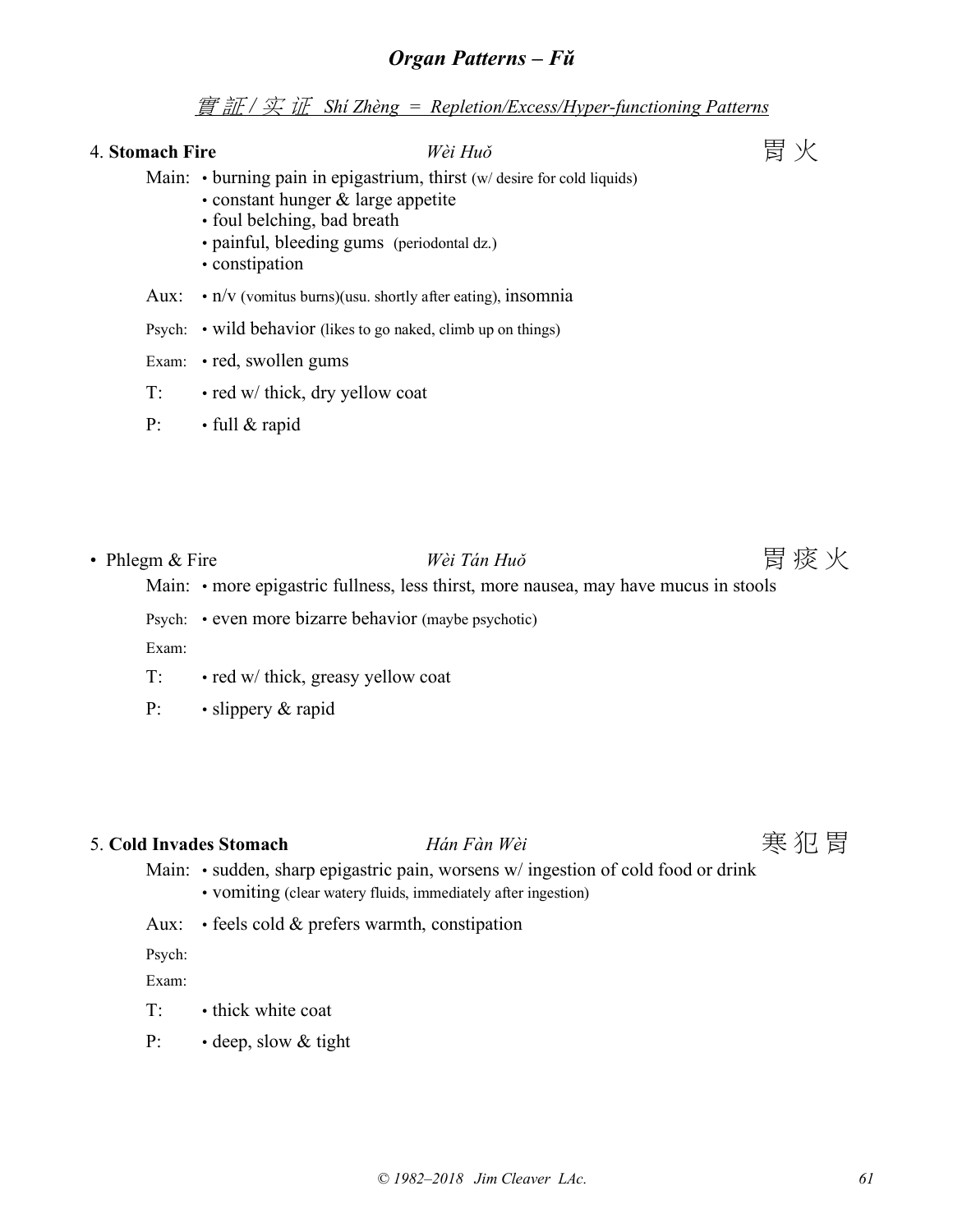### *Organ Patterns – Fǔ*

*Stomach Shi patterns (cont.)*

### 6. Stomach Qi Counterflow *Wèi Qì Ni* **Electronic Strategy** 最远

Main: • nausea, belching, regurgitation, vomiting; hiccups

## 7. **Food Retention/Stagnation** (in Stomach) *Shí Zhì* (3) **comage of the community of the community of the community of the community of the community of the community of the community of the community of the community of**

*\* This includes 'food poisoning' and 'hangovers'*

- Main: epigastric fullness & distention (belching temporarily relieves)
	- vomiting (vomit is foul & contains undigested food)
	- no appetite (idea of food is nauseating), constipation
	- sour belching  $&$  regurgitation, foul breath  $&$  /or gas
- Aux: insomnia

Psych:

Exam:

- T: thick coat (can be white or yellow) (can be hot or cold types)
- P: full & slippery

| 8. Stomach Blood Stasis                                                                           | Wèi Xuè Yū                                                                                                                                                           |                                  |
|---------------------------------------------------------------------------------------------------|----------------------------------------------------------------------------------------------------------------------------------------------------------------------|----------------------------------|
| aggravated by eating                                                                              | Main: $\cdot$ sharp, stabbing/boring pains in epigastrium (worse w/heat & pressure)<br>• vomiting (dark blood) $\&$ /or black(like lacquer) tarry stools<br>(ulcers) |                                  |
| Aux:                                                                                              |                                                                                                                                                                      |                                  |
| Psych:                                                                                            |                                                                                                                                                                      |                                  |
| Exam:<br>$T$ :<br>$\cdot$ purple w/ purple spots esp. in center<br>$\cdot$ wiry &/or choppy<br>P: |                                                                                                                                                                      |                                  |
| • Stagnant Stomach Qi                                                                             | Wèi Qì Zhì                                                                                                                                                           | 胃 氣 滯                            |
| Constrained Liver Invades ST                                                                      | Gān Yù Fàn Wèi                                                                                                                                                       | 胃<br>鬱<br>$\partial \mathcal{F}$ |

Main:  $\cdot$  epigastric pain + Liver s/sx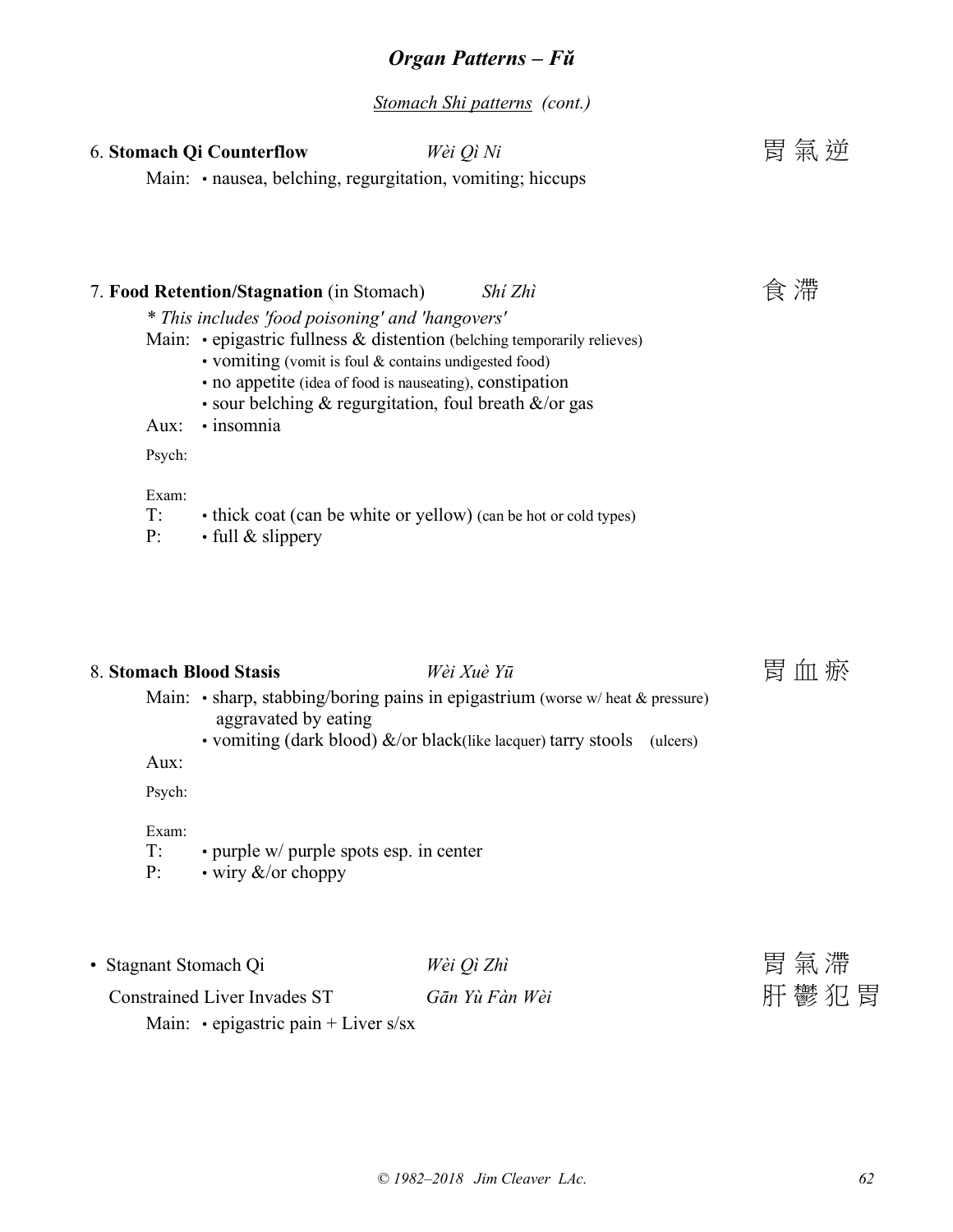# 小 腸 証 **Xiǎo Cháng Zhèng = Small Intestine Patterns**

虛 証 */* 虛 证 *Xū Zhèng = Depletion/Insufficiency/Hypofunctioning Patterns*

|                      | 1. Sm. Intestine Xu & Cold<br>(Sp/ST Yang Xu)                                        | Xiǎo Cháng Xū Hán                                                                                                                                                                                                                                                                                                   | 小腸虛寒                          |
|----------------------|--------------------------------------------------------------------------------------|---------------------------------------------------------------------------------------------------------------------------------------------------------------------------------------------------------------------------------------------------------------------------------------------------------------------|-------------------------------|
| Aux:<br>Psych:       | · gas, cold/sloppy diarrhea, copious clear urine                                     | Main: $\cdot$ abdominal pain & borborygmus, (better with warmth & pressure)                                                                                                                                                                                                                                         | (Crohn's)                     |
| Exam:<br>T:<br>P:    | • pale w/ white coat<br>• deep, slow & weak                                          |                                                                                                                                                                                                                                                                                                                     |                               |
|                      |                                                                                      | $\frac{f}{f}$ $\frac{f}{f}$ $\frac{f}{f}$ $\frac{f}{f}$ $\frac{f}{f}$ $\frac{f}{f}$ $\frac{f}{f}$ $\frac{f}{f}$ $\frac{f}{f}$ $\frac{f}{f}$ $\frac{f}{f}$ $\frac{f}{f}$ $\frac{f}{f}$ $\frac{f}{f}$ $\frac{f}{f}$ $\frac{f}{f}$ $\frac{f}{f}$ $\frac{f}{f}$ $\frac{f}{f}$ $\frac{f}{f}$ $\frac{f}{f}$ $\frac{f}{f}$ |                               |
|                      | 2. Full Heat in Sm. Intestine                                                        | Xiăo Cháng Shí Rè                                                                                                                                                                                                                                                                                                   | 小腸實熱                          |
|                      | Heart Passes Heat to the SI                                                          | (Xīn Yi Rè Yú Xiǎo Cháng)                                                                                                                                                                                                                                                                                           | 心移熱于小腸                        |
|                      | Psych: • mental restlessness                                                         | Main: • abdominal pain, thirst, scant, dark, painful/burning urine (w/possible blood)<br>Aux: • sore throat, sudden deafness, mouth/tongue ulcers, chest heat                                                                                                                                                       |                               |
| Exam:<br>$T$ :<br>P: | $\cdot$ rapid & overflowing                                                          | $\cdot$ red w/ yellow coat (tip redder & swollen indicates Ht Fire)                                                                                                                                                                                                                                                 |                               |
|                      | 3. Sm. Intestine Qi Stagnation                                                       | Xiǎo Cháng Qì Zhì                                                                                                                                                                                                                                                                                                   | 小腸氣滯                          |
|                      | (Cold Congealing Liver Channel) Hán Ning Gān Mài                                     |                                                                                                                                                                                                                                                                                                                     | 寒凝肝脈                          |
|                      | (pain is temporarily relieved by passing gas)                                        | Main: • twisting pain in hypogastrium, abdominal distention, borborygmus & flatulence                                                                                                                                                                                                                               |                               |
| Aux:<br>Psych:       |                                                                                      | • pain in or radiates to scrotum or testes (shan qi (hernia)                                                                                                                                                                                                                                                        | Cold in Lr & SI (clock pairs) |
| Exam:<br>$T$ :<br>P: | • white coat<br>$\cdot$ deep $\&$ wiry (esp. in chi positions)                       |                                                                                                                                                                                                                                                                                                                     |                               |
|                      | • Sm. Intestine Qi Obstruction                                                       | Xiǎo Cháng Qì Zǔ                                                                                                                                                                                                                                                                                                    | 小腸氣阻                          |
|                      | a. Knotted by Cold                                                                   |                                                                                                                                                                                                                                                                                                                     |                               |
|                      | b. Obstructed by Worms<br>• constipation & flatulence                                | Main: $\cdot$ severe abdominal pain, borborygmus & distention (worse w/ pressure)<br>(if obstruction is complete, all flatus $&$ stool may terminate)<br>(strangulating hernia, appendicitis, parasites)                                                                                                            |                               |
| T:<br>P:             | Exam: • sallow complexion<br>• thick white coat, bad taste in mouth<br>· deep & wiry |                                                                                                                                                                                                                                                                                                                     |                               |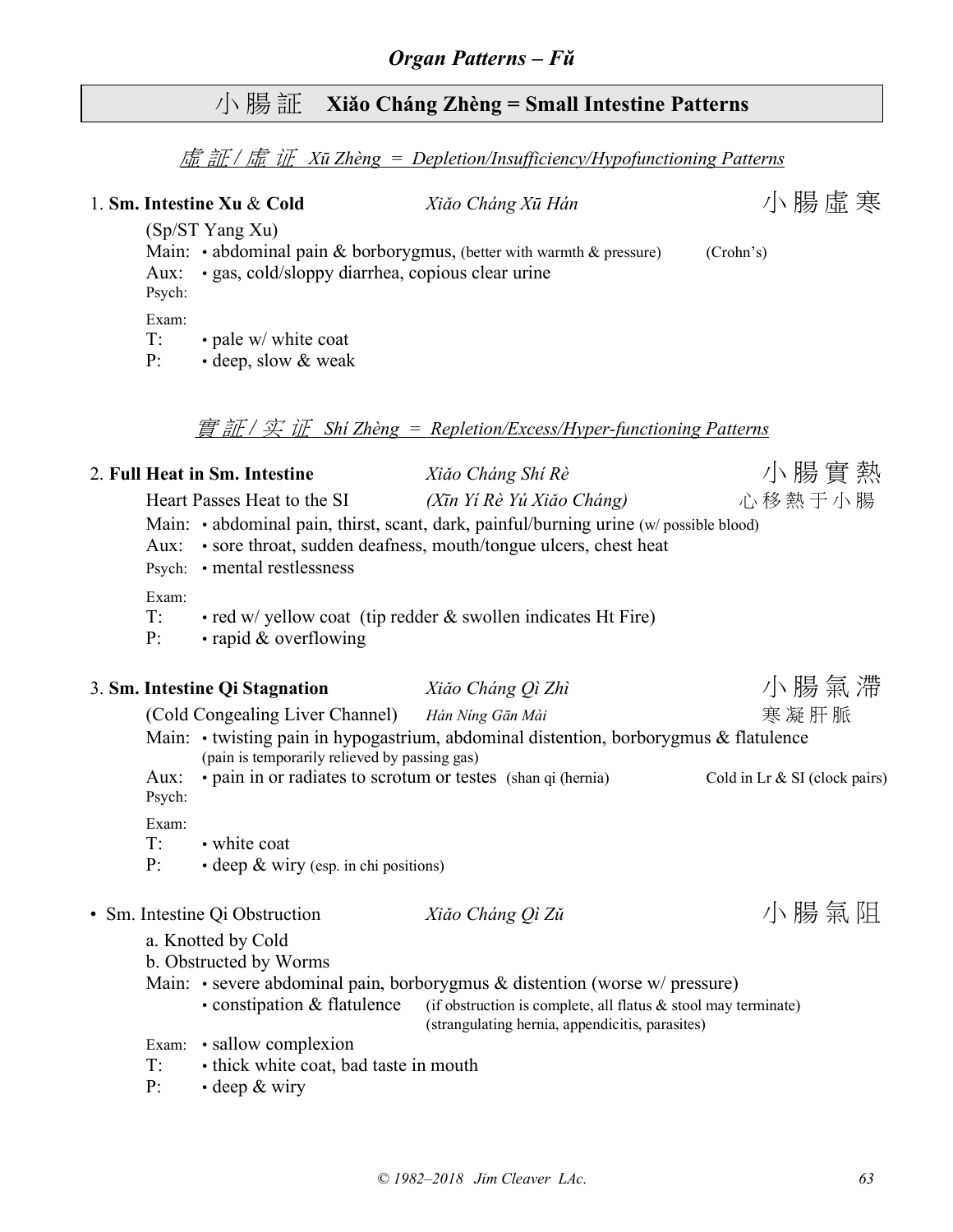#### 實 証 */* 实 证 *Shí Zhèng = Repletion/Excess/Hyper-functioning Patterns*

1. **Lg. Intestine Damp-Heat** *Dà Cháng Shī Rè* 大 腸 濕 熱

Aux: • fever, sweating (which does not break fever), thirst (but little desire to drink)

Main: • abdominal pain, malodorous diarrhea w/ blood & mucus, burning anus, tenesmus (dysentery)

*Organ Patterns – Fǔ*

大 腸 証 **Dà Cháng Zhèng = Large Intestine Patterns**

## • scant, dark urine, body & limbs feel heavy, chest & epigastrium full Psych: Exam: T: • red w/ sticky, yellow coat P: • slippery & rapid 2. **Lg. Intestine Heat** *Dà Cháng Rè* 大 腸 熱 Main: • constipation w/ dry stools, burning, distended anus Aux:  $\cdot$  scant, dark urine, dry mouth & tongue, thirst Psych: Exam: T: • thick dry yellow/brown/black coat P: • full & rapid • Lg. Intestine Heat Bind *Dà Cháng Rè Jié* 大 腸 熱 結 aka Yang Ming Bowel Pattern Main: • as above, but more extreme and accompanies febrile dz. • 4 "bigs" = high fever, profuse sweating, great thirst  $\&$  big pulse Aux: • abdominal distention & pain, worse w/ pressure, vomiting Psych: • delirium Exam: T: • red w/ thick dry yellow/brown/black coat P:  $\cdot$  deep full & big • Intestinal Abscess *Dà Cháng Yōng* The Strain Theory The Strain Theory is the Strain Theory and The Strain Theory is the Strain Theory is the Strain Theory is the Strain Theory is the Strain Theory is the Strain Theory Main: severe/urgent fixed pain in lower abdomen (worse with pressure) Aux: possible fever, usu. constipation, (smt. mild diarrhea), scant yellow urine T: red, with greasy yellow fur P: slippery, rapid, wiry, smt. tight

### 3. Lg. Intestine Attacked by Cold *Dà Cháng Fàn Hán* **han** 大腸犯寒

- Main: sudden, severe abdominal cramping, painful, watery diarrhea (cold can also constipate)
- Aux: cold sensations
- Exam: abdomen feels cold to palpation
- T: thick white coat
- P: · deep & wiry (slow)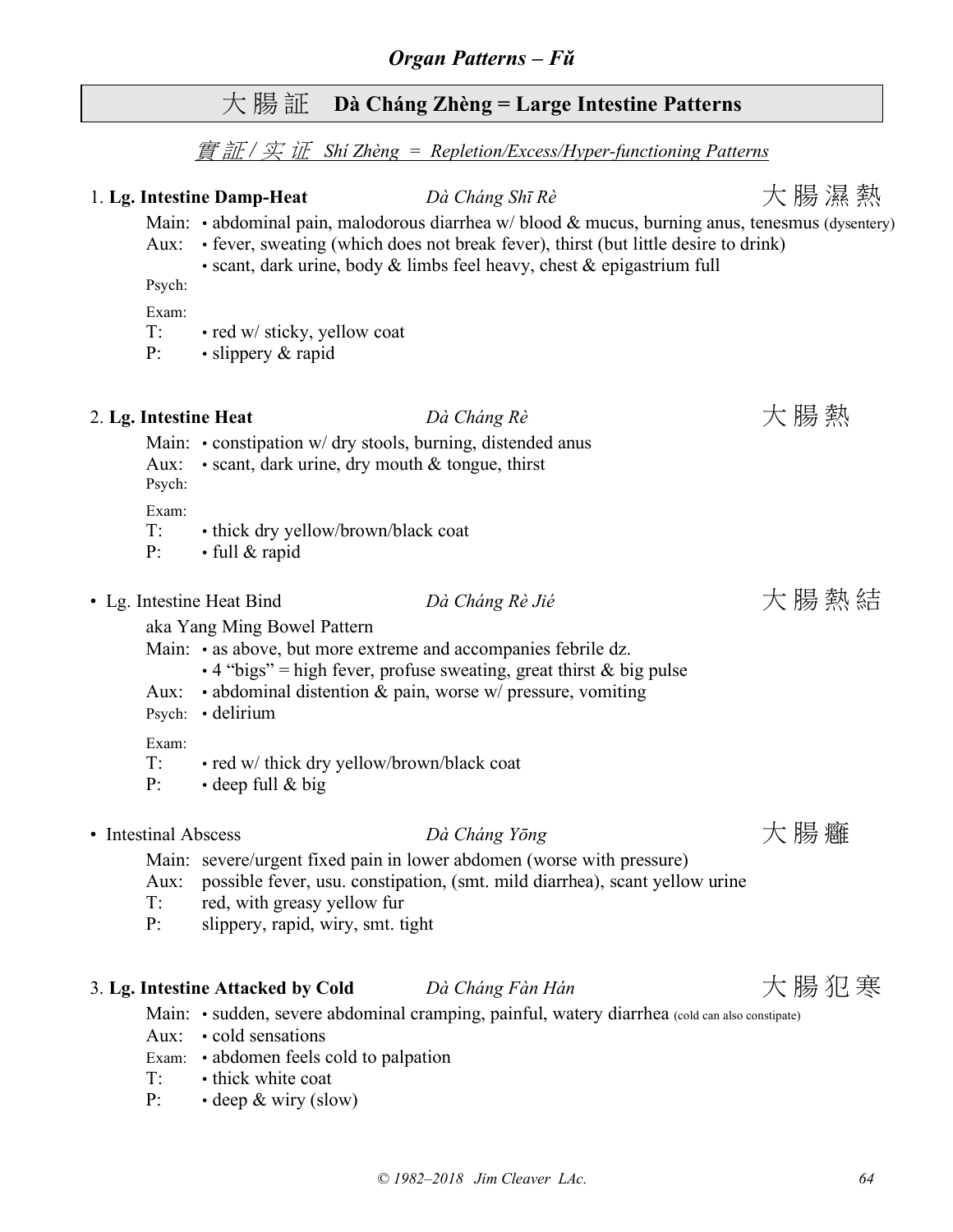## *Organ Patterns – Fǔ*

虛 証 */* 虛 证 *Xū Zhèng = Depletion/Insufficiency/Hypofunctioning Patterns*

| 4. Lg. Intestine Dry       | a. Lg. Intestine Fluid Shortage<br>b. Lg. Intestine Blood Deficiency                                                         | Dà Cháng Zào<br>Dà Cháng Yè Kuī<br>Dà Cháng Xuè Xū | <i>(post partum)</i> | 大腸燥<br>大腸液虧<br>大腸血虛 |
|----------------------------|------------------------------------------------------------------------------------------------------------------------------|----------------------------------------------------|----------------------|---------------------|
| Aux:<br>Psych:<br>Exam:    | Main: • dry stools (pellet-like stools), difficult to evacuate (much straining)<br>$\cdot$ dry mouth $\&$ throat, thin build |                                                    |                      |                     |
| $T$ :<br>P:                | $\cdot$ dry, pale or red w/o coat<br>• thin/thready/fine                                                                     |                                                    |                      |                     |
| 5. Lg. Intestine Xu & Cold |                                                                                                                              | Dà Cháng Xū Hán (elderly)<br>(Sp Qi/Yang Xu)       |                      | 大腸虛寒                |
| Aux:<br>Psych:<br>Exam:    | Main: • loose stools (like duck droppings), dull abdominal pain, borborygmus (IBS)<br>• cold limbs, pale urine               |                                                    |                      |                     |
| $T$ :<br>P:                | • pale<br>• deep, weak, thin/thready/fine                                                                                    |                                                    |                      |                     |
| • Lg. Intestine Qi Xu      | Main: a. constipation: not enough qi to promote adequate peristalsis                                                         | Dà Cháng Qì Xū<br>$(Sp Qi X\bar{u})$               |                      | 大腸氣<br>虚            |
|                            | b. loose stools: watery, unformed, tired after bowel movement                                                                |                                                    |                      |                     |

| • Lg. Intestine Prolapse                                           | Dà Cháng Xiàn                                                            | 大腸陷 |
|--------------------------------------------------------------------|--------------------------------------------------------------------------|-----|
| (Sinking of Sp Oi)                                                 |                                                                          |     |
| Main: • chronic diarrhea, hemorrhoids, prolapsed anus, no appetite |                                                                          |     |
|                                                                    | Aux: • cold limbs, desires warm liquids, abdomen likes pressure & warmth |     |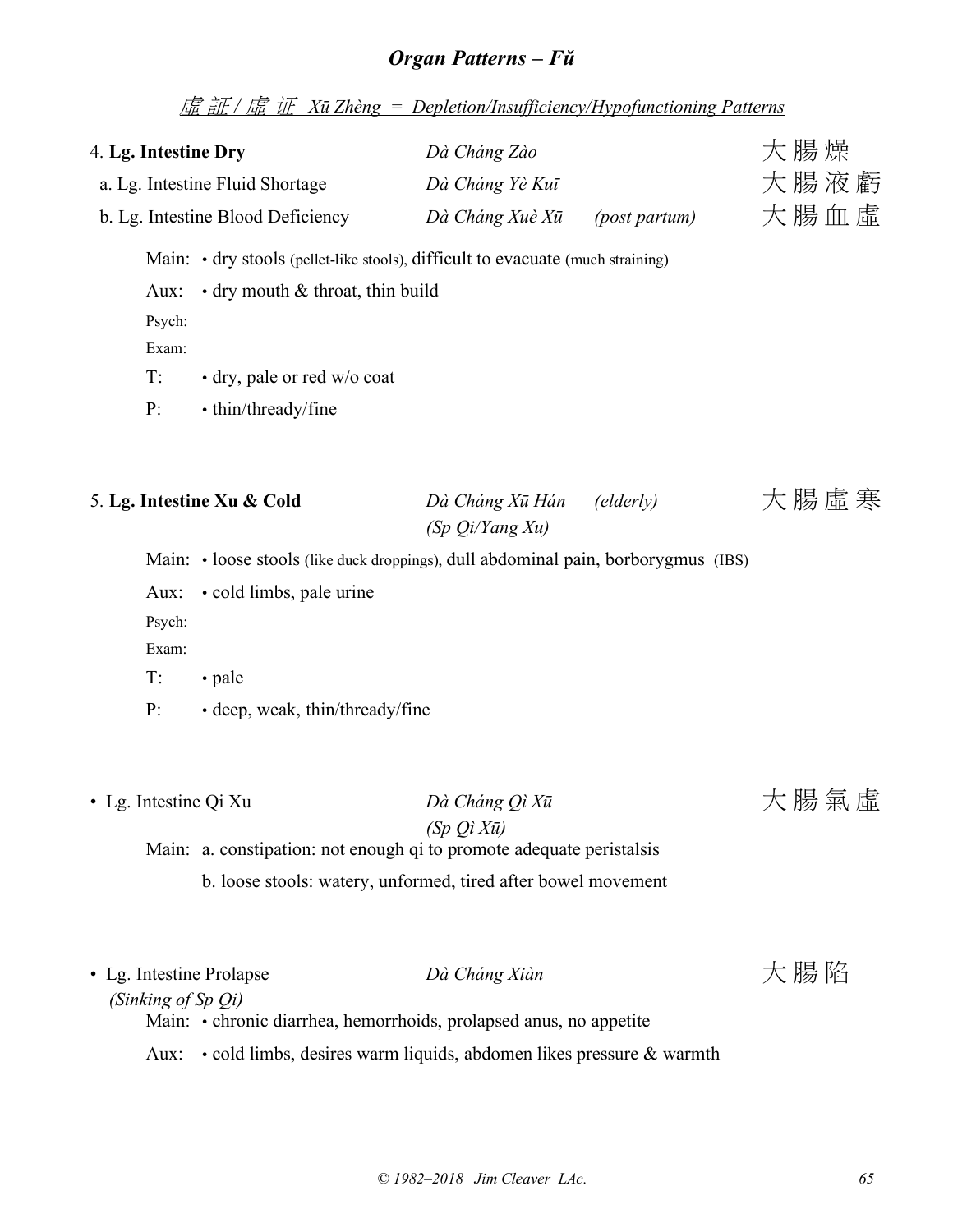## 膽 証 **Dǎn Zhèng = Gall Bladder Patterns**

實 証 */* 实 证 *Shí Zhèng = Repletion/Excess/Hyper-functioning Patterns*

### 1. **Liver/GB Damp-Heat** *Gān Dǎn Shī Rè* 肝 膽 濕 熱

Main: • hypochondriac  $\&$ /or side pain  $\&$  distention; n/v, bitter taste, jaundice (bile is bitter, taste flows to mouth (Sp), n/v reflects distubance to ST; jaundice is bile flowing to skin (Lu) and eyes (Ht)

- Aux: scant yellow urine, yellow mucusy stools; vaginal/penile discharges (yellow & copious) • fever, thirst (w/o desire to drink), LOA & abd dist.
	- unilateral hdaches, ear/hearing problems, deep source nasal congestion

Psych: obstinate, perhaps belligerent (Jim)

- Exam: yellow skin, face, eyes
- T: thick, greasy yellow coat
- P: slippery & wiry

#### 虛 証 */* 虛 证 *Xū Zhèng = Depletion/Insufficiency/Hypofunctioning Patterns*

#### 2. **Gall Bladder Deficiency**  $D\check{a}n X\overline{u}$  **example and**  $\mathbb{I}^{\mathbb{R}}$  (唐 席

- Main:  $\cdot$  nervous timidity, indecisive, easily startled, lack of courage  $\&$  initiative easily disheartened anxiety disorders (panic attacks)(combined fear & apprehension)
- Aux: sighing, dizziness, blurry vision
- T: pale or normal
- P: empty-weak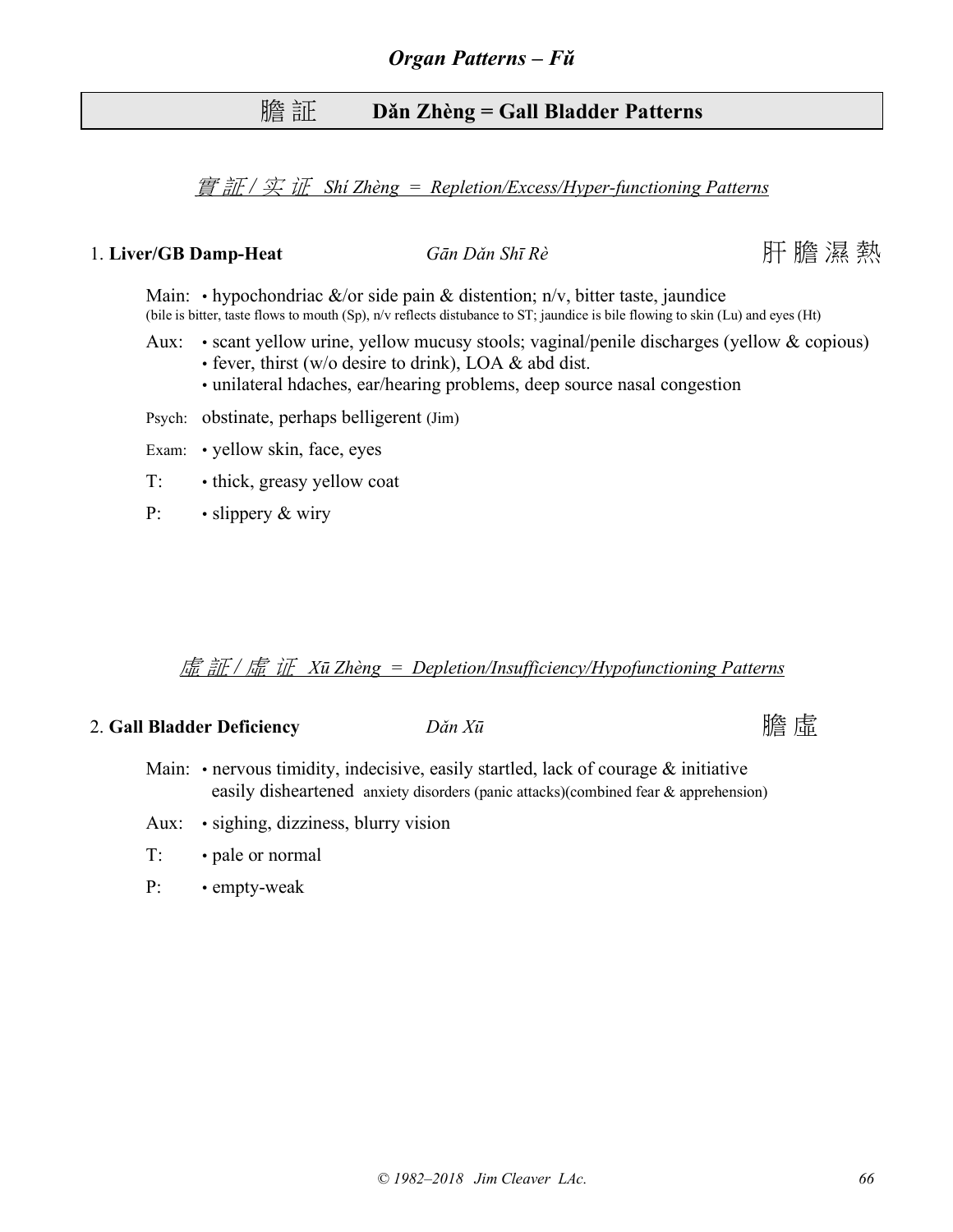# 膀 胱 証 **Páng-Guāng Zhèng = Bladder Patterns**

實 証 */* 实 证 *Shí Zhèng = Repletion/Excess/Hyper-functioning Patterns*

| 1. Bladder Damp-Heat<br>Aux:<br>Psych:<br>Exam:           | Main: • frequent, urgent, painful/burning urination (UTI)<br>difficult urination that is dark yellow $\&$ /or turbid<br>· fever, thirst | Páng-Guāng Shī Rè                                                                                                              | 膀胱濕熱 |
|-----------------------------------------------------------|-----------------------------------------------------------------------------------------------------------------------------------------|--------------------------------------------------------------------------------------------------------------------------------|------|
| T:<br>P:                                                  | • red w/ greasy yellow coat esp. toward the root<br>· rapid & slippery                                                                  |                                                                                                                                |      |
|                                                           | • Damp-Heat Urinating Blood<br>· hematuria                                                                                              | Shī-Rè Niào Xuè<br>(transfer from SI)                                                                                          | 濕熱溺血 |
| P:                                                        | • Damp-Heat Accumulates & Crystallizes Shī Rè Jī Zhì<br>• rapid & slippery, wiry (esp. in L chi position)                               | • urinary calculi (urine is cooked down by the heat, then further congeals to form stones)                                     | 濕熱積滯 |
|                                                           | transform properly. Thus urinary retention may result with any of these patterns.                                                       | * Dysuria implies pain, but also difficulty maintaining a stream of urine. Any faltering represents a failure of bladder qi to |      |
|                                                           |                                                                                                                                         | 虛証/虛证 Xū Zhèng = Depletion/Insufficiency/Hypofunctioning Patterns                                                              |      |
| 2. Bladder Xu & Cold<br>• Bladder Qi Xu<br>Aux:<br>Psych: | (Kidney Qi Insecure / Kidney Yang Xu)<br>• lumbar ache                                                                                  | Páng-Guāng Xū Hán<br>Main: • frequent, copious, pale/clear urine, nocturia; incontinence/enuresis                              | 肝膽虛寒 |
| Exam:<br>T:<br>P:                                         | $\cdot$ pale $\&$ wet<br>· deep & weak                                                                                                  |                                                                                                                                |      |
| • Bladder Cold & Damp<br>Aux:                             | Main: • frequent, copious, cloudy/turbid urine, dysuria<br>$\cdot$ heaviness in hypogastrium $\&$ urethra                               | Páng-Guāng Shī Hán                                                                                                             | 肝膽濕寒 |
| T:<br>P:                                                  | • white, sticky/greasy coat on root<br>· slippery & slow; may be slightly wiry in chi positions                                         |                                                                                                                                |      |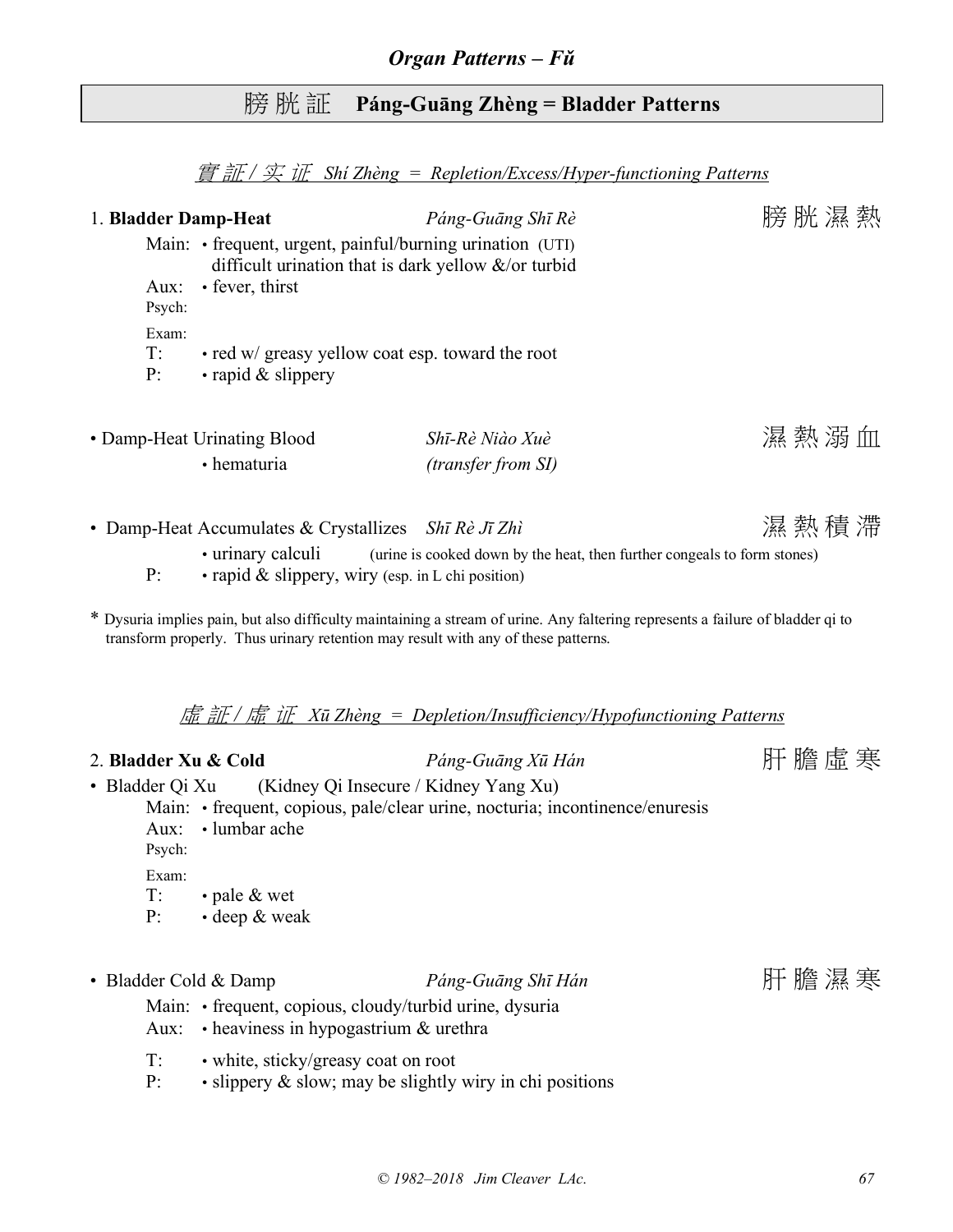## *Dual Organ Patterns: Spleen/Pí*

| 1. Spleen & Lung Qi Xu |                                                                                                                                                                                                      | Pi Fèi Qì Xū                                                                              | 脾肺氣虛       |
|------------------------|------------------------------------------------------------------------------------------------------------------------------------------------------------------------------------------------------|-------------------------------------------------------------------------------------------|------------|
|                        | Main: • tiredness, insufficient energy<br>Aux: • shallow resp. small appetite<br>• weak voice, loose stools<br>· easy to get sick, easily sweat<br>Psych: • needy, "never enough", weak constitution |                                                                                           |            |
| T:<br>P:               | Exam: $\cdot$ pale face & skin<br>• pale<br>• weak, empty (esp. R side)                                                                                                                              | Etiol: $\cdot$ inadequate diet $\&$ insufficient exercise (sedentary work $\&$ lifestyle) |            |
|                        | 2. Spleen & Liver Blood Xu                                                                                                                                                                           | Pi Gān Xuè Xū                                                                             | 脾肝血虛       |
| Psych:                 | Main: • tiredness, dizziness<br>• numbness or tingling sensations                                                                                                                                    | Aux: • blurry vision, diminished appetite, loose stools                                   |            |
| $T$ :<br>P:            | Exam: • pale/sallow, looks anemic<br>• thin, choppy<br>Etiol: • inadequate diet                                                                                                                      | • pale body & noticeably pale edges (possibly orange)                                     |            |
|                        | 3. Spleen Damp & Liver Constraint Pi Shī Gān Yù                                                                                                                                                      |                                                                                           | 脾 濕 肝 鬱(郁) |
|                        | Aux: • general feeling of heaviness, nausea<br>• LOA, loose stools, bitter taste<br>• some thirst, but only drink small amounts<br>Psych: • mentally sluggish, apathetic                             | Main: • epigastric fullness & hypochondrial discomfort                                    |            |
|                        | Exam: • sallow, jaundice                                                                                                                                                                             |                                                                                           |            |

- T: thick, greasy yellow coat<br>P: slippery & wiry
- slippery & wiry
- Etiol: excessive consumption of rich, greasy foods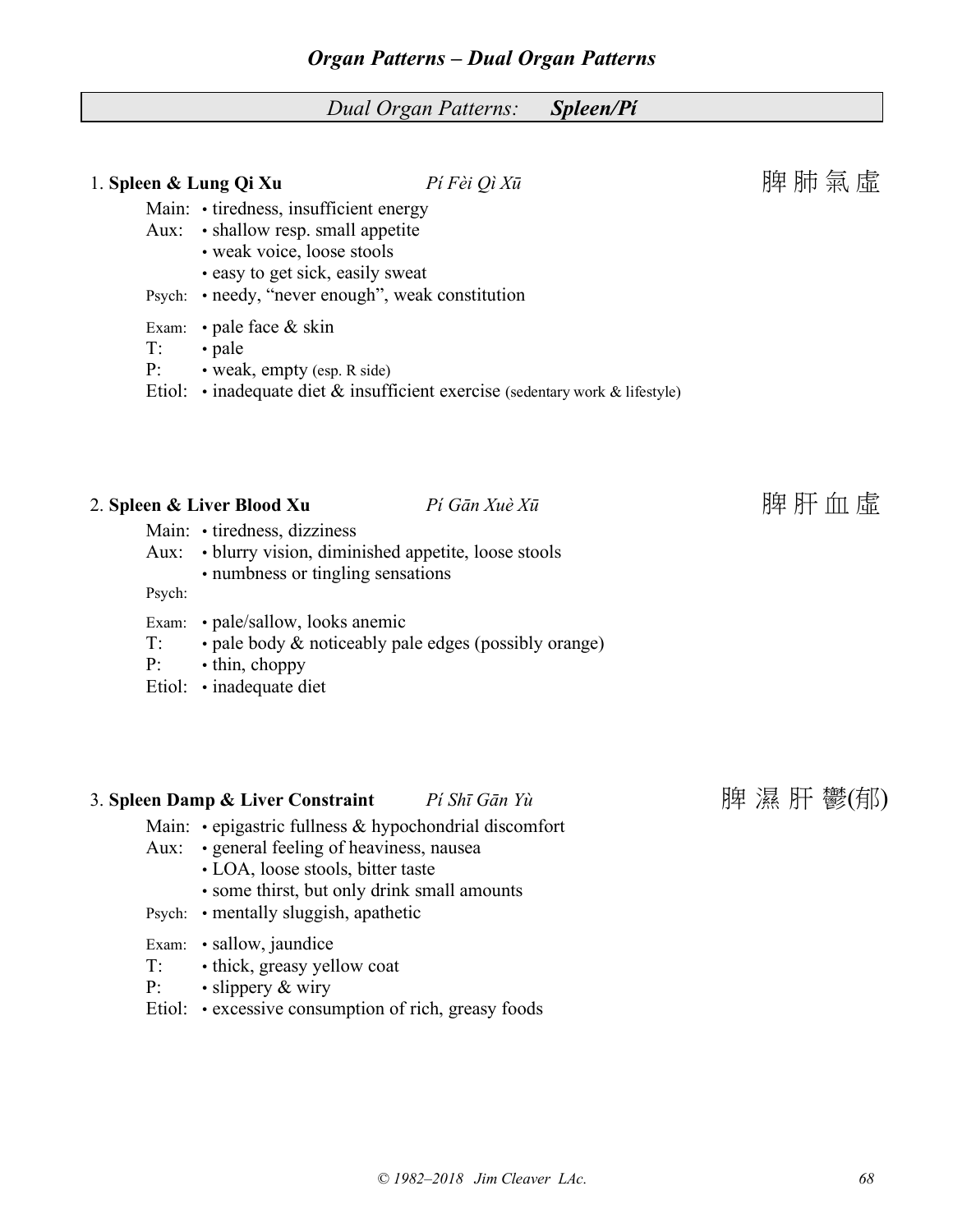|                                                                                |                                                                                                                                 | <b>Dual Organ Patterns:</b> | Liver/Gān                                                                            |         |
|--------------------------------------------------------------------------------|---------------------------------------------------------------------------------------------------------------------------------|-----------------------------|--------------------------------------------------------------------------------------|---------|
| 1. Liver Qi Invades Spleen<br>Aux:                                             | Main: • abdominal discomfort, distention, pain, gas<br>• tired, irritable                                                       | Gān Qì Fàn Pí               | • alternating bowel pattern (difficult to evacuate, dry pieces vs. loose)            | 肝氣犯脾    |
| a. Liver Excess:<br>T:<br>P:                                                   | • dry stools predominate,<br>· gas & distention are pronounced & more uncomfortable<br>· sides are red/orange<br>$\cdot$ L wiry |                             |                                                                                      |         |
| b. Spleen Def:<br>$T$ :<br>P:                                                  | • loose stools predominate, less discomfort;<br>• pale<br>• R weak<br>combined with poor diet & overwork                        |                             | Etiol: • usu. an emotional component (hx. of frustration, anger, stress, resentment) |         |
| 2. Liver Qi Invades Stomach<br>$\cdot$ n/v<br>Aux:<br>Psych: $\cdot$ irritable | Main: $\cdot$ epigastric pain & fullness, hypochondrial tension<br>$\cdot$ belching $\&$ sour reflux                            | Gān Qì Fàn Wèi              |                                                                                      | 肝 氣 犯 胃 |
| T:<br>P:                                                                       | • red sides or general pallor<br>• R weak, L wiry<br>Etiol: $\cdot$ emotional problems combined with irregular diet & overwork  |                             |                                                                                      |         |

## 3. **Liver Fire Invades Lungs** *Gān Huǒ Fàn Fèi* 肝 火 犯 肺

- Main: cough or wheezing (yellow or blood tinged sputum)
- Aux: chest & hypochondrium fullness
	- headache, dizziness, thirst, bitter taste, scant dark urine, constip.
- Exam: red face
- T: red sides, yellow coat
- P: wiry
- Etiol: anger & frustration, combined with alcohol & greasy foods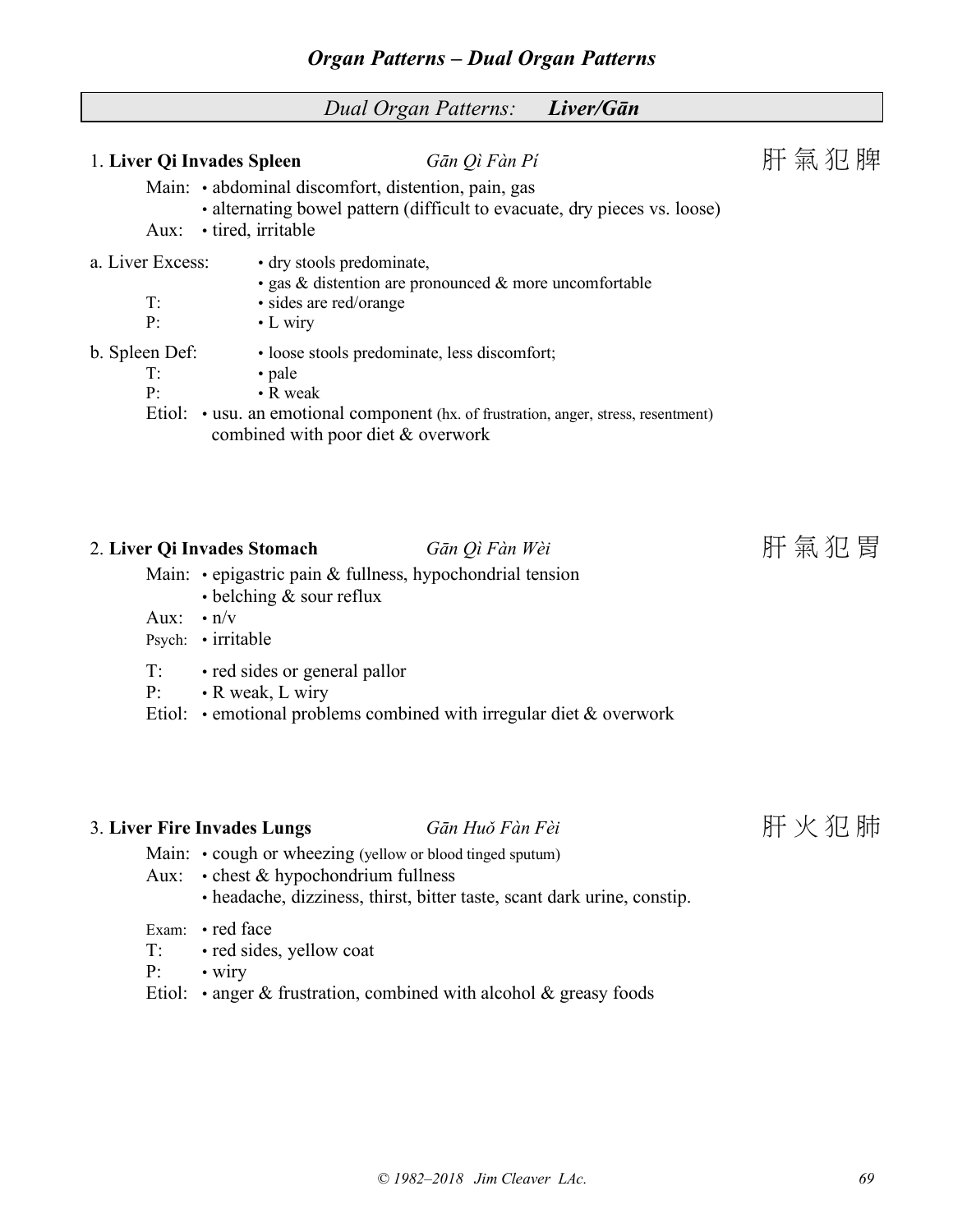#### *Dual Organ Patterns: Kidney/Shèn*

|                | 1. Kidney & Liver Yin Xu                             | Shèn Gān Yīn Xū                                                                                                                                                                                                          | 腎肝陰虛 |
|----------------|------------------------------------------------------|--------------------------------------------------------------------------------------------------------------------------------------------------------------------------------------------------------------------------|------|
|                | Main: $\cdot$ dry eyes & throat, night sweats        | Aux: • insomnia & dream disturbed sleep, nocturnal emission<br>· dizziness & blurry vision, vertex hdaches, tinnitus<br>• lumbar ache, dry stools & difficult BM<br>• delayed or scanty menses (amenorrhea, infertility) |      |
|                | Psych: $\cdot$ restless & easily angered             |                                                                                                                                                                                                                          |      |
| Exam:<br>$T$ : | • malar flush<br>• red, cracked, w/o coat or peeling |                                                                                                                                                                                                                          |      |

P: • thin & rapid, weak, but wiry

## 2. Lung & Kidney Yin Xu *Fèi Shèn Yīn Xū* hong hong hij 腎陰虚

- Main:  $\cdot$  dry cough (worse in evening), dry mouth & throat, night sweats
- Aux: sore low back, palms & soles hot, weak, shallow breathing
	- nocturnal emission
- Exam: thin build
- T: red, peeled, transverse cracks
- P: empty & weak (esp. in cun position)

## 3. **Heart & Kidney Not Interacting** *Xīn Shèn Bù Jiāo* 心 腎 不 交

- Main: palps, insomnia (dream disturbed/noct. emission), night sweats
- Aux: dizziness, tinnitus, deafness, sore low back, scant, dark urine • afternoon heat, "5 hearts hot"
- Psych: mental agitation, poor memory
- Exam: malar flush
- T: red tip, midline crack extending to tip
- P: thin & rapid, weak (esp. chi position)

## 4. Spleen & Kidney Yang Xu *Pí Shèn Yáng Xū* **produk ang yang yang kalip ang yang yang kalip ang yang kalip ang y**

Main: • chronic loose stools/diarrhea (freq. borbor, watery diarrhea esp. in early morn.)

- usually feels cold (esp. low back), avoids cold (tends to overdress)
- Aux: frequent, clear, copious urine, edema (esp. abd & legs)
	- likes to lie down, physical & mental listlessness, poor appetite
- Exam: abd distention, body feels cold to touch
- T: pale, swollen
- P: deep, weak & slow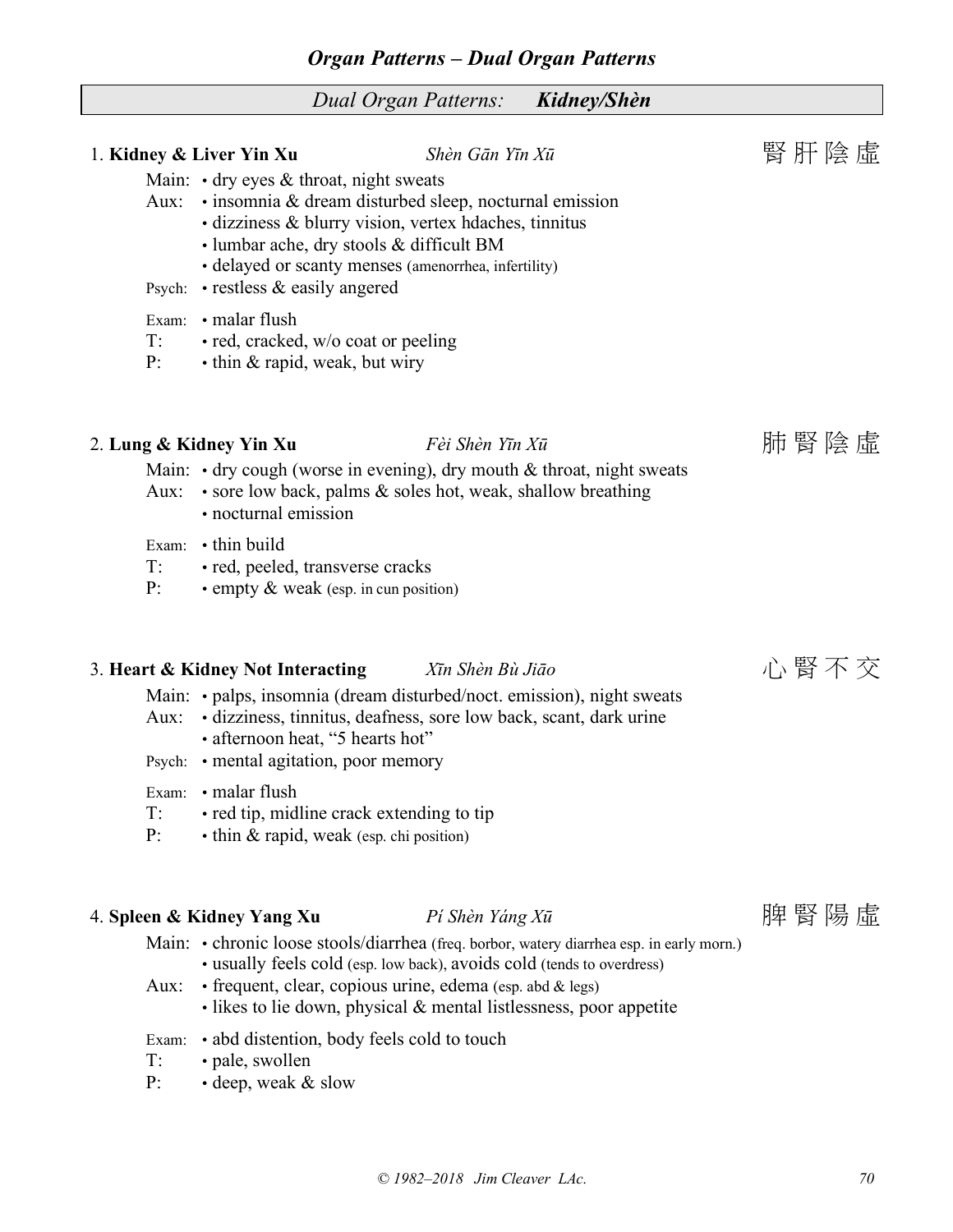| Cold Damage / 6 Stage Patterns |                                                                                                                                                                                                 |           |                                                                                       |                      |  |
|--------------------------------|-------------------------------------------------------------------------------------------------------------------------------------------------------------------------------------------------|-----------|---------------------------------------------------------------------------------------|----------------------|--|
|                                | Shāng Hán – Cold Damage Patterns:                                                                                                                                                               |           | Six Channels (Liù Jīng)                                                               | <b>3 Yang Stages</b> |  |
|                                | 1. Tai-Yang Pattern<br>Main: • acute onset chills & fever<br>Aux: • sneezing, runny nose or nasal congestion<br>Psych: • aversion to wind or cold<br>Exam:                                      | (BL & SI) | no sweat, head/bodyache, stiff neck                                                   | 太陽                   |  |
|                                | T:<br>• no change yet<br>P:<br>• floating or tight                                                                                                                                              |           |                                                                                       |                      |  |
|                                | Key Formula: Ma Huang Tang or Gui Zhi Tang                                                                                                                                                      |           |                                                                                       |                      |  |
|                                | 2. Yang-Ming Pattern                                                                                                                                                                            | (ST &LI)  | Main: $\cdot$ 4 big/strong sx = high fever, great thirst, profuse sweating, big pulse | 陽明                   |  |
| a.                             | <b>Channel Sub-Pattern</b><br>• aversion to heat<br>Aux:<br>Psych: • restless                                                                                                                   |           | Main: • high fever, profuse sweating, very thirsty (with desire for cold fluids)      |                      |  |
|                                | Exam: • red face<br>• red with yellow coat<br>T:<br>• rapid and overflowing<br>P:                                                                                                               |           |                                                                                       |                      |  |
|                                | Key Formula: Bai Hu Tang                                                                                                                                                                        |           |                                                                                       |                      |  |
| $\mathbf b$ .                  | <b>Bowel Sub-Pattern</b><br>Main: $\cdot$ constipation, high fever (worse in afternoon)<br>• great thirst (cold liquids), profuse sweating<br>Aux:<br>Psych: • restless and irritable; delirium |           |                                                                                       |                      |  |
|                                | $\cdot$ abd fullness $\&$ pain (worse with pressure)<br>Exam:<br>T:<br>· red with dry, yellow or blackened coat                                                                                 |           |                                                                                       |                      |  |

P: · deep, full/forceful, and rapid

Key Formula: Da Cheng Qi Tang

## 3. **Shao-Yang Pattern** (GB & TB)  $\mathcal{D} \boxtimes \mathbb{R}$

## Main: • **alternating chills & fever**

- Aux: dry throat, LOA, nausea, vomiting/retching, bitter taste
	- blurry vision (dizzy)
- Psych: irritability
- Exam: fullness of the hypochondrium and sides
- T: one sided white, slippery coat
- P: wiry

Key Formula: Xiao Chai Hu Tang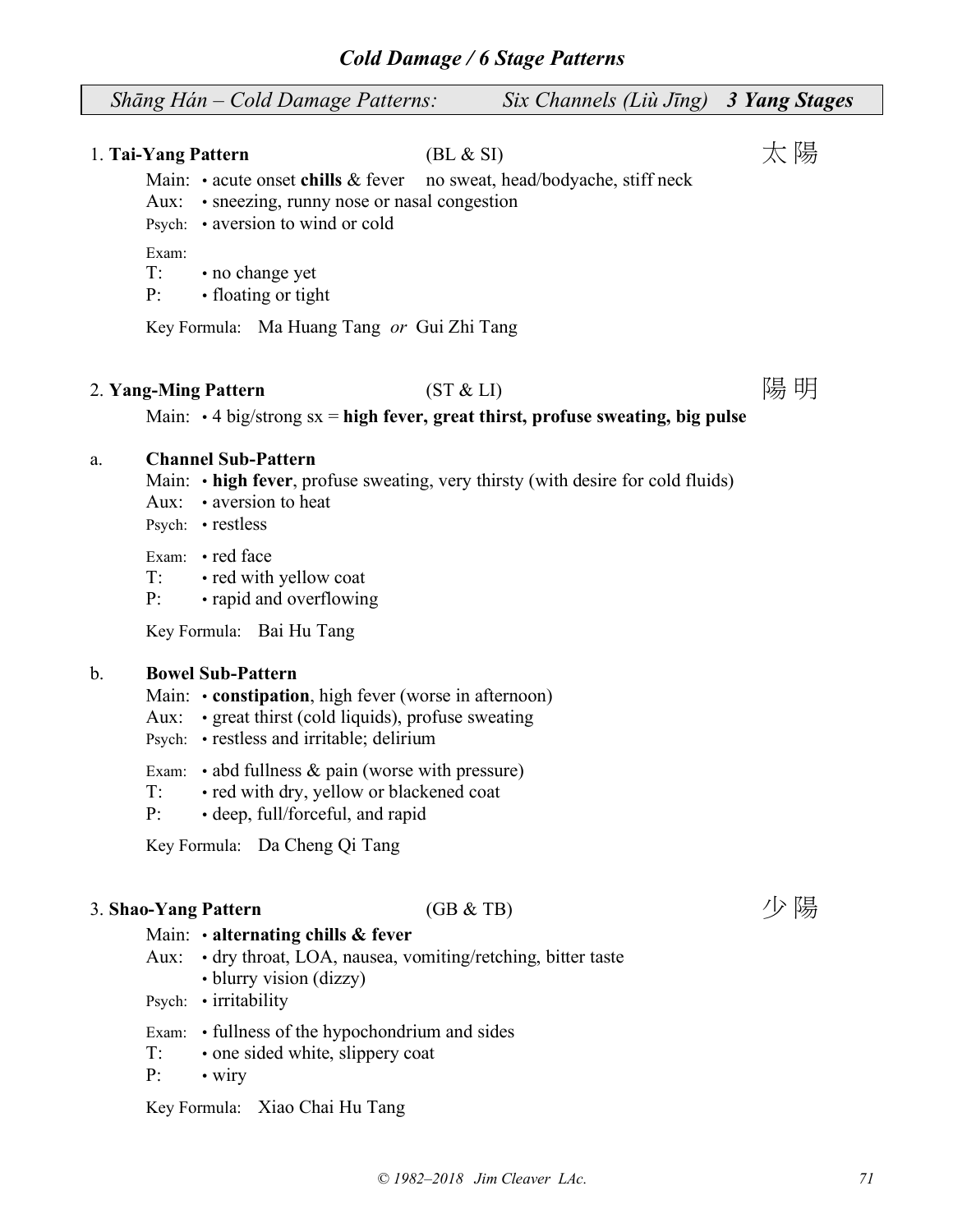| Shāng Hán – Cold Damage Patterns: | Six Channels (Liù Jīng) 3 Yin Stages |  |
|-----------------------------------|--------------------------------------|--|
|                                   |                                      |  |

### 4. **Tai-Yin Pattern** (Sp & Lu) (Sp & Lu) 太 陰

Main: • LOA, abdominal fullness with intermittent pain, loose stools, vomiting, loose stools Aux: • no thirst Psych:

Exam:

T: • pale P: • deep and slow

Key Formula: Li Zhong Wan

## 5. **Shao-Yin Pattern** (Ht & Kd) (Ht & Kd) 少 陰

### a. **Cold Sub-Pattern**

Main:  $\cdot$  cold, cold extremities, listlessness, desires only to sleep (curled-up position) Aux: • no thirst, or desire for warm fluids only; copious pale urine; diarrhea (watery) Psych:

Exam: • cold limbs

T: • pale

P: • deep and thready

Key Formula: Si Ni Tang *or* Zhen Wu Tang

### b. **Heat Sub-Pattern**

- Main: fever
- Aux: insomnia, dry mouth and throat; scanty, dark urine
- Psych: vexation

Exam:

T: • red or crimson w/o coat

P: • rapid and thready

### 6. **Jue-Yin Pattern** (Lr & Pc) 厥 陰

Main: • vomiting & diarrhea (with presence of worms/parasites)

- Aux: thirst, hunger, but no desire to actually eat chest discomfort, feelings of qi rising into the chest
- Psych: vexation in the heart
- Exam: upper body hot, lower body cold; cold limbs

T: P:

Key Formula: Wu Mei Wan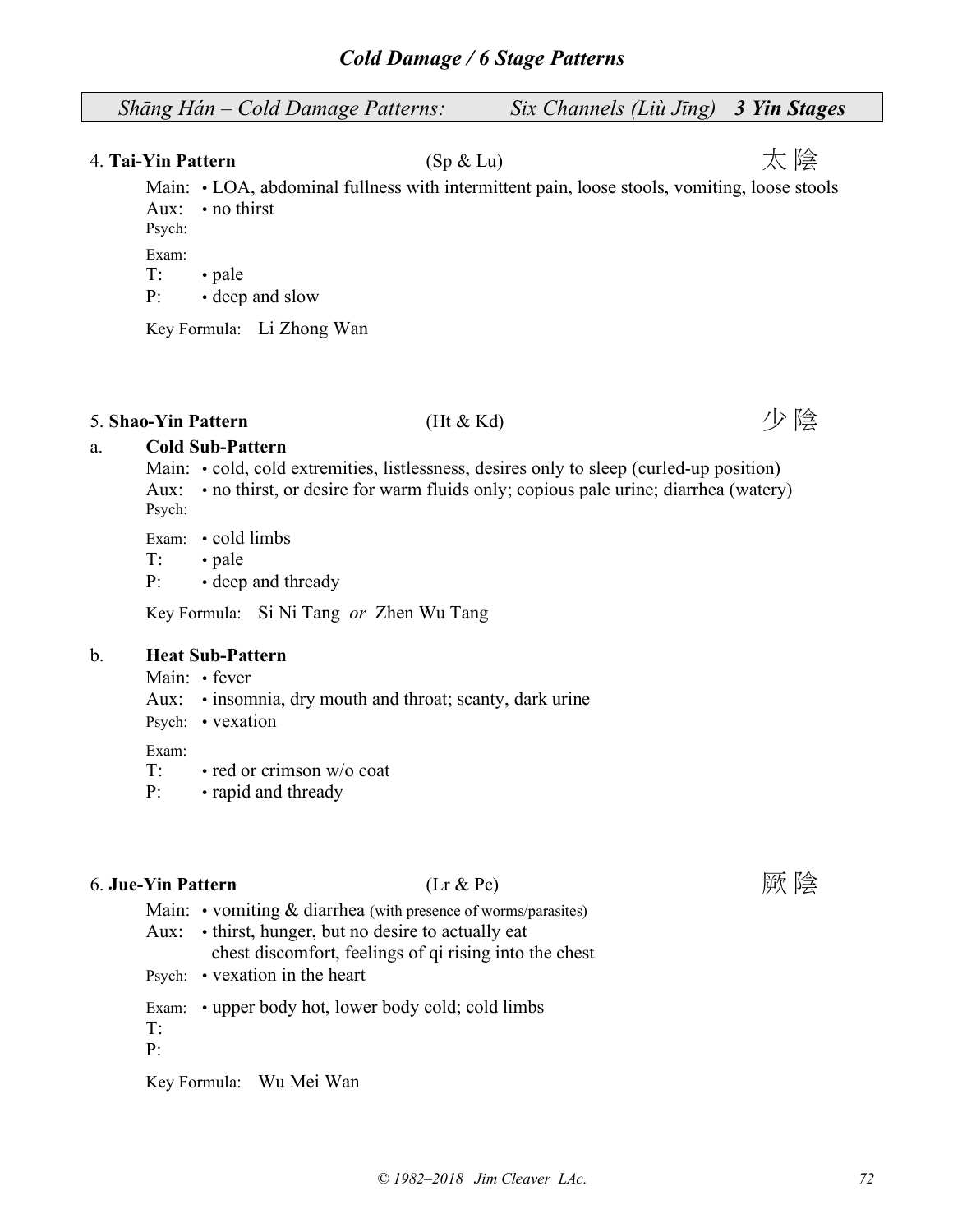|                                    | Wēn Bing – Warm Disease Patterns:<br>4 Levels (Si Fèn)                                                                                                                                     |       |
|------------------------------------|--------------------------------------------------------------------------------------------------------------------------------------------------------------------------------------------|-------|
| 1. Defense Level<br>Aux:<br>Psych: | Wèi Fèn Zhèng<br>Main: • sore throat, fever, with mild sweating, slightly thirsty<br>• headache, runny nose with yellow discharge<br>• aversion to cold                                    | 衛 份 証 |
| T:<br>P:                           | Exam: • red tonsils<br>• red sides or tip<br>• floating and rapid                                                                                                                          |       |
| 2. Qi Level                        | Qì Fèn Zhèng                                                                                                                                                                               | 氣 份 証 |
| Aux:                               | Main: • high fever, definite thirst, bitter taste, diminished urine output that is yellow or reddish<br>• difficulty/coarse breathing, cough with yellow sputum<br>Psych: • averse to heat |       |
| Exam:<br>$T$ :<br>$P$ :            | • red with thick yellow coat<br>• rolling/slippery and rapid                                                                                                                               |       |
| 3. Ying Level<br>Aux:<br>Psych:    | Yíng Fèn Zhèng<br>Main: • night time fever, insomnia<br>• dry mouth but no desire to drink<br>• mental restlessness (vexation), delirious speech, may go into coma                         | 營 份 証 |
| T:<br>P:                           | Exam: • skin rash (poxes appear)<br>· deep red or crimson<br>· rapid, thready                                                                                                              |       |
| 3. Blood Level                     | Xuè Fèn Zhèng                                                                                                                                                                              | 血份証   |
| Aux:                               | Main: • high fever, bleeding (nose, vomitus, stool, urine etc.)<br>• convulsions<br>Psych: • manic delirium                                                                                |       |
| Exam:<br>T:<br>P:                  | • skin eruptions (poxes full blown)<br>• crimson red, with purple spots, no coat (bare and mirror-like)<br>· rapid & wiry                                                                  |       |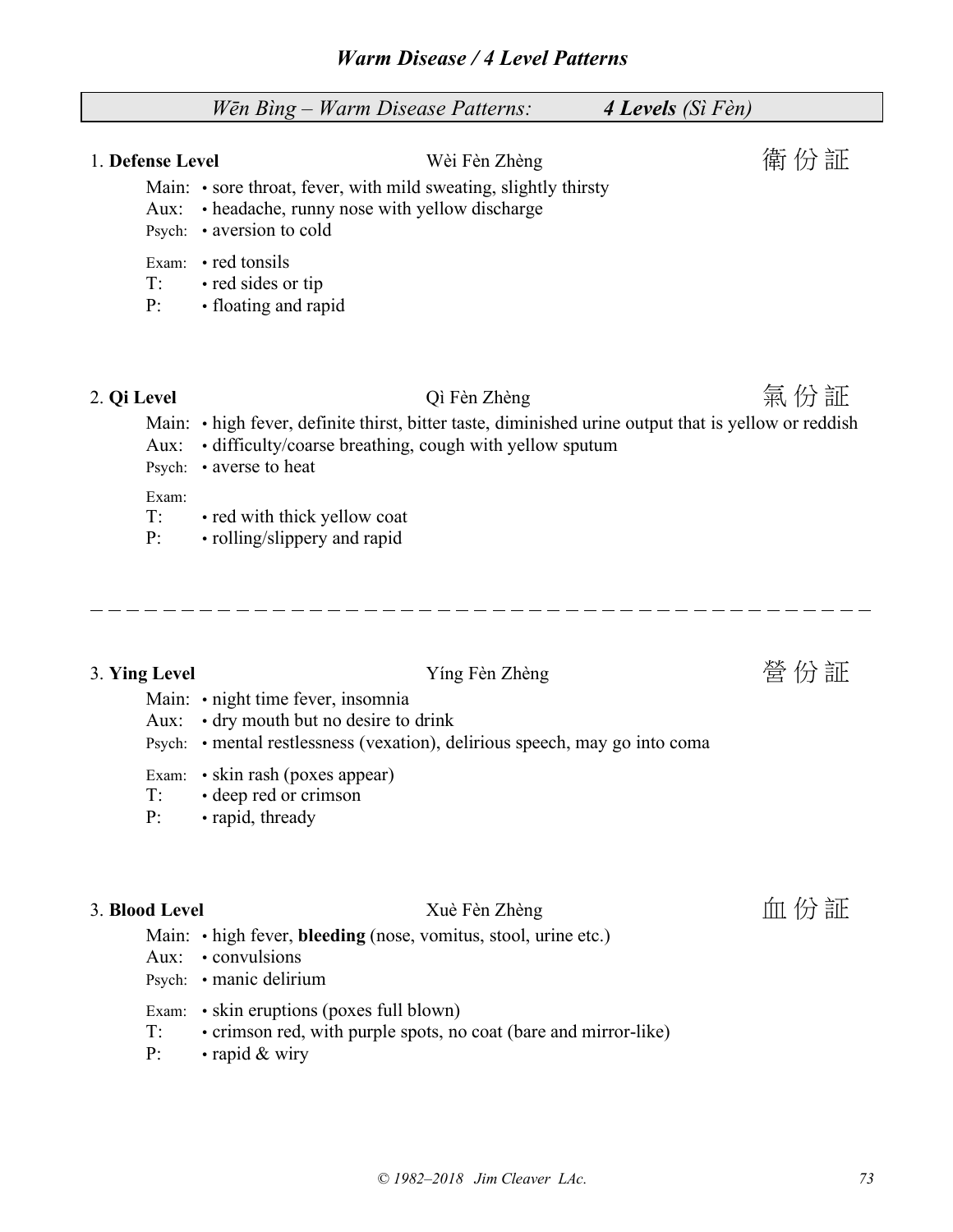

*Cultivating a Healthy Lifestyle*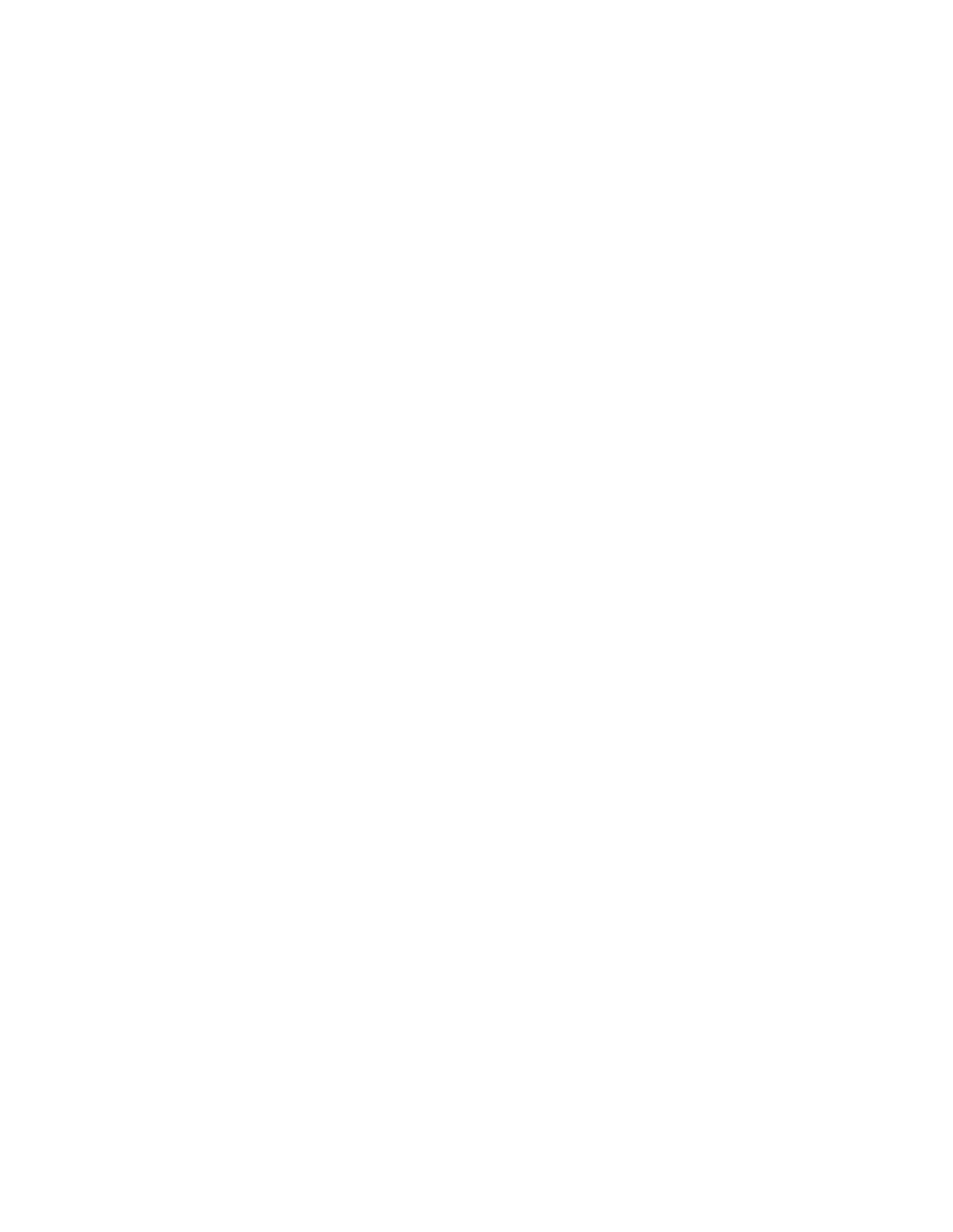# **Activities and Attitudes for the Fire Organs**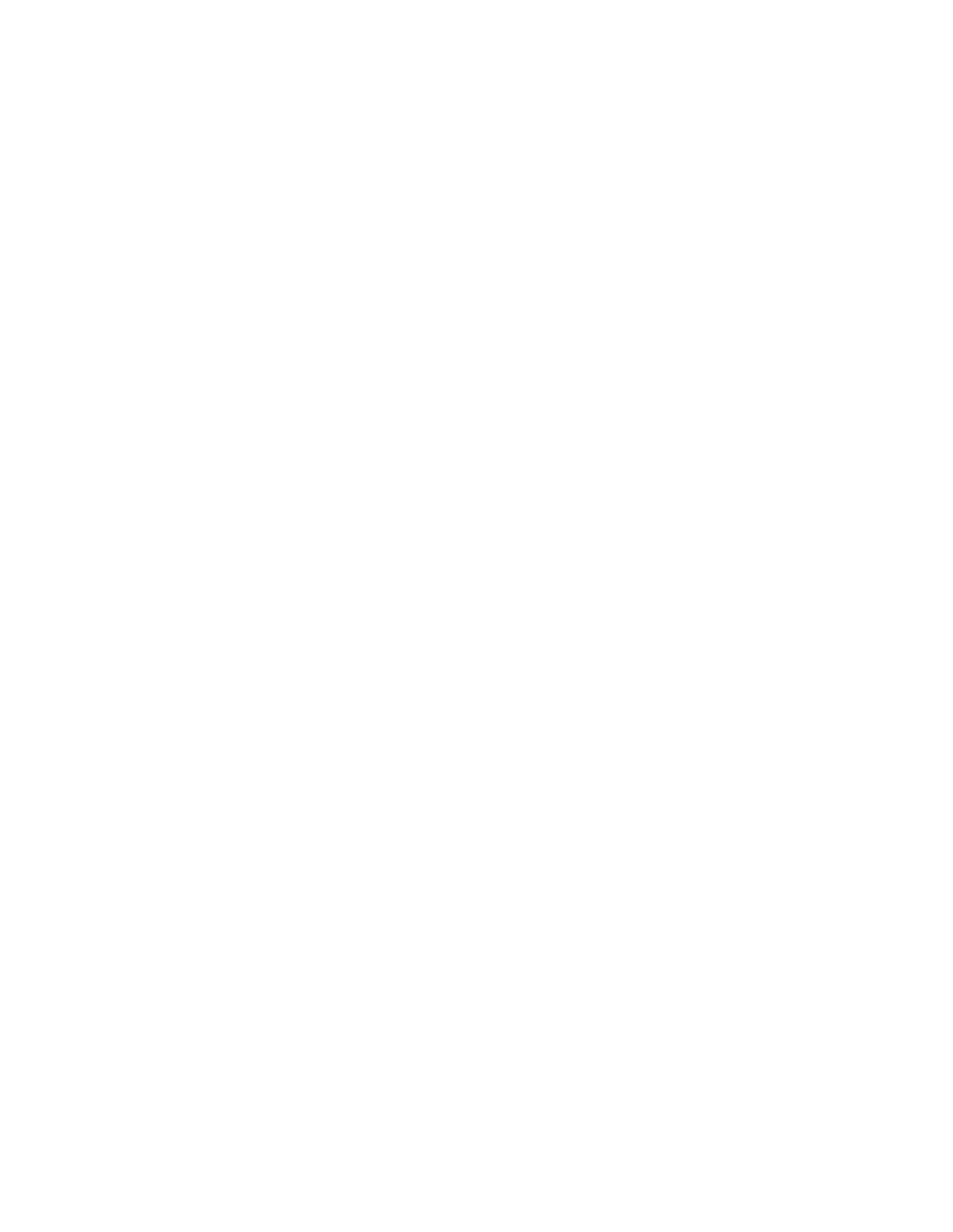# **Activities and Attitudes for the Metal Organs**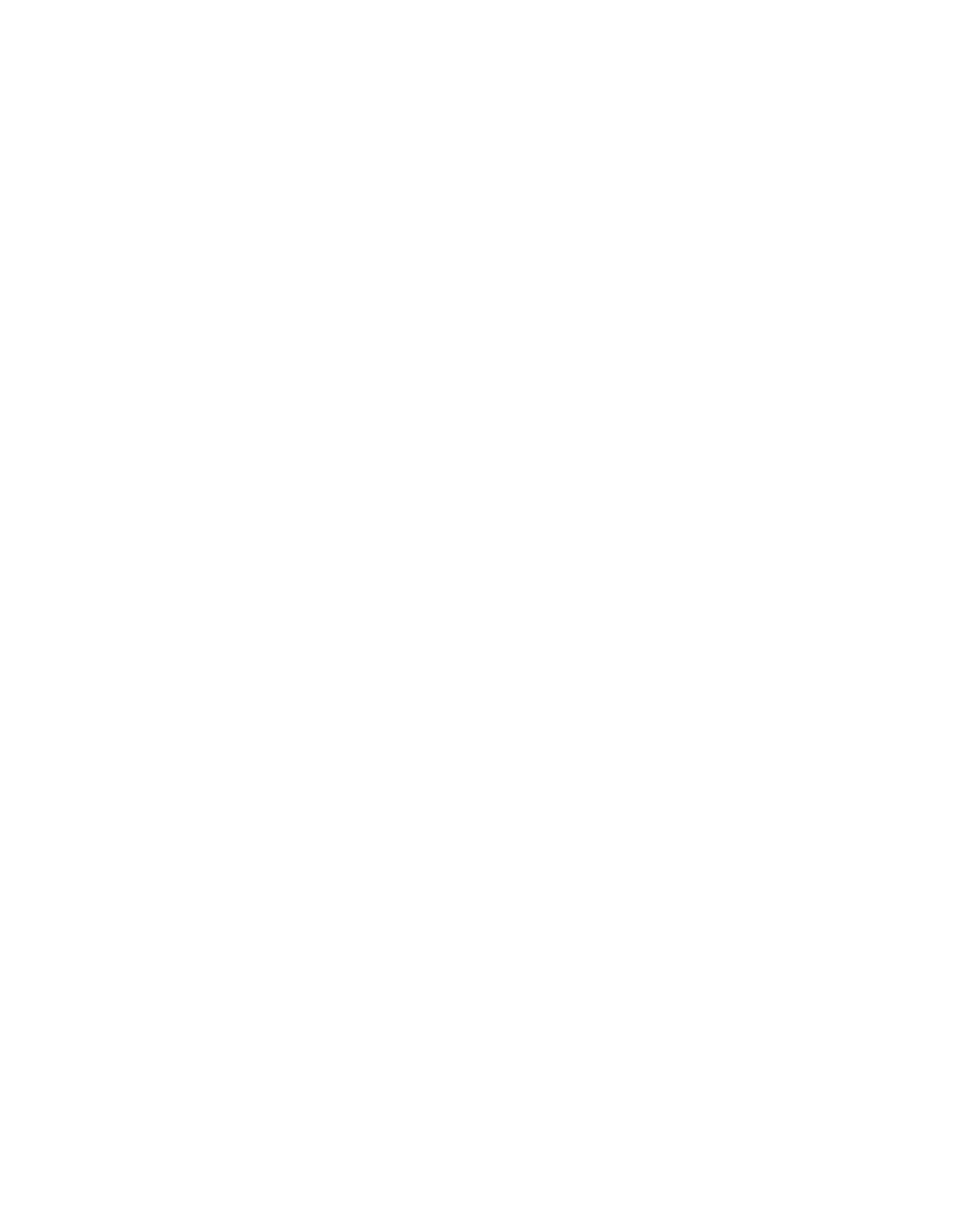# **Activities and Attitudes for the Earth Organs**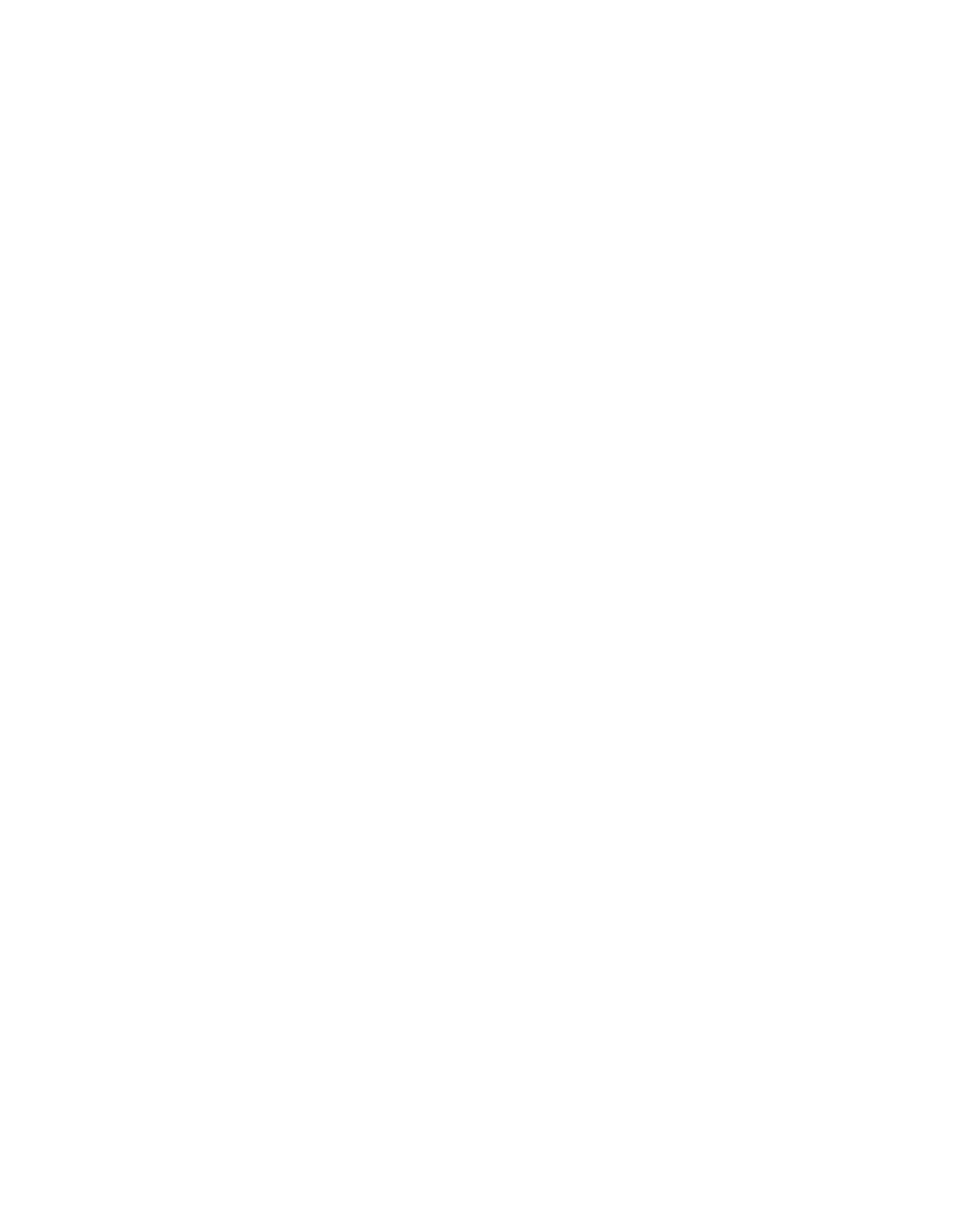# **Activities and Attitudes for the Wood Organs**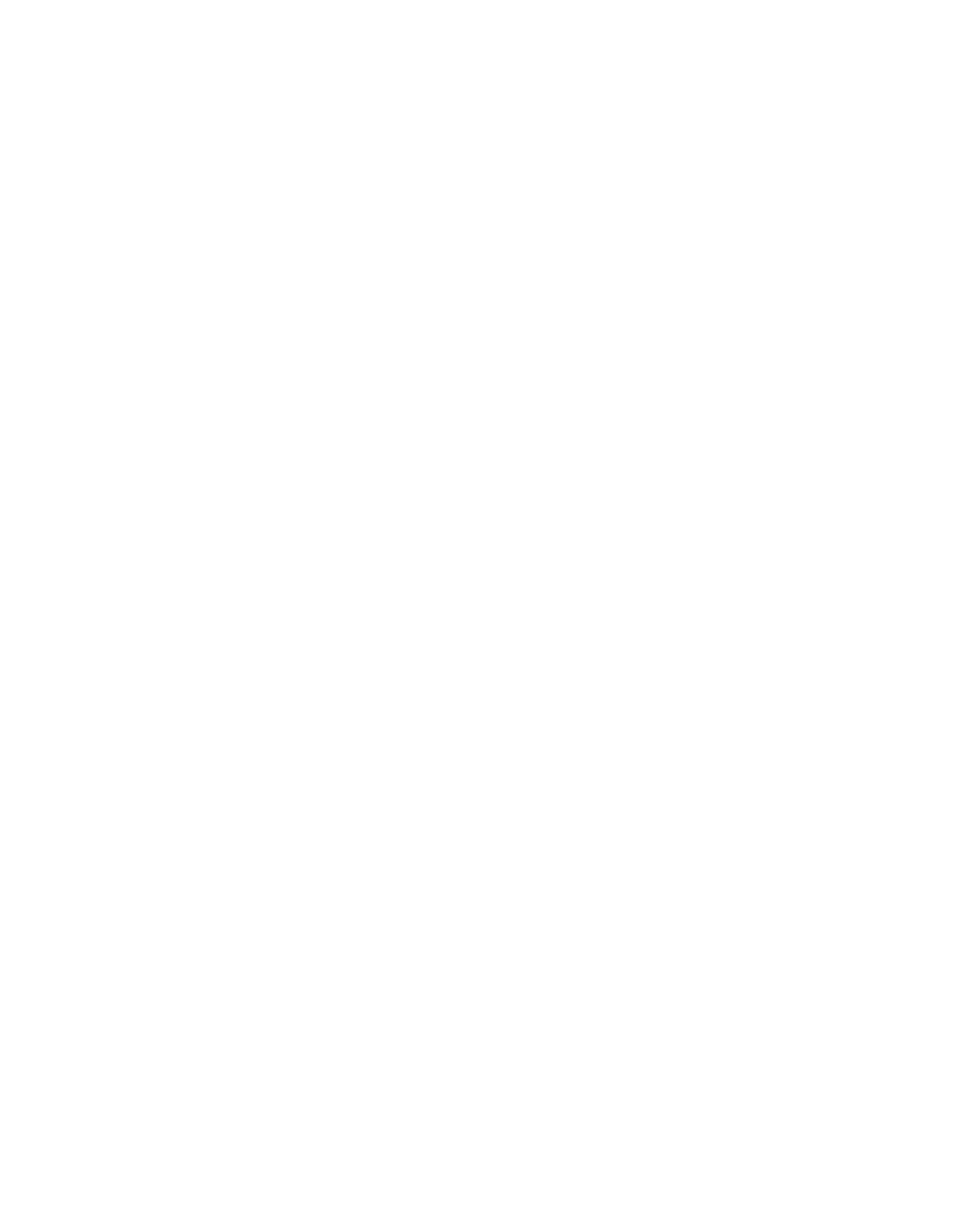# **Activities and Attitudes for the Water Organs**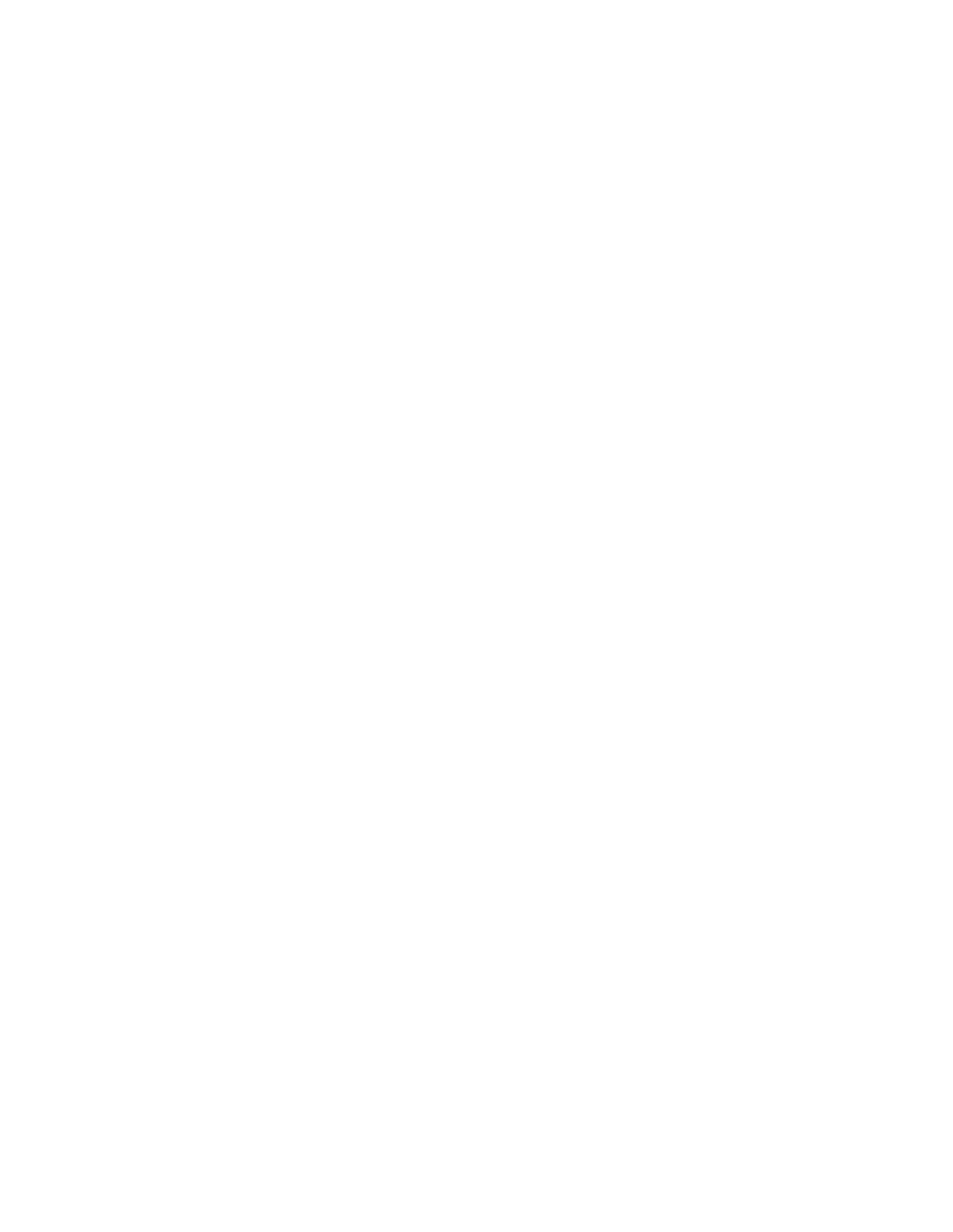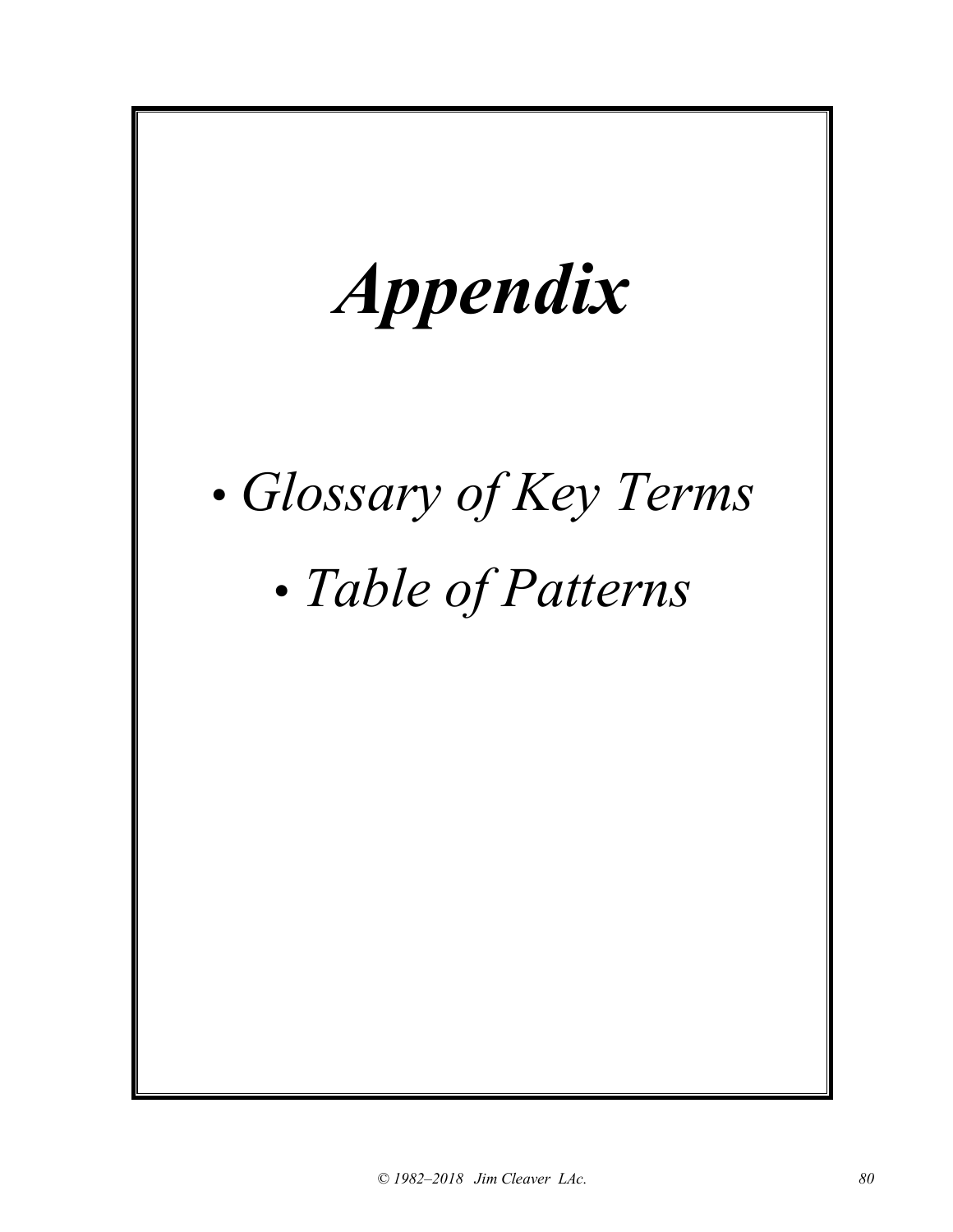# *Glossary of Terms*

|    | 五行 Wǔ Xíng      |                                     | <b>5 Elements/Phases</b>                      |
|----|-----------------|-------------------------------------|-----------------------------------------------|
| 木  | mù              | $=$                                 | wood                                          |
| 火  | $hu\delta =$    |                                     | fire                                          |
| 土  | tŭ              | $\hspace{1.6cm} = \hspace{1.6cm}$   | earth/soil                                    |
| 金  | $j\bar{m}$      | $=$                                 | metal                                         |
| 水  | shuĭ            | $\hspace*{0.4em} = \hspace*{0.4em}$ | water                                         |
|    |                 |                                     |                                               |
|    | 六氣 Liù Qì       |                                     | <b>The Six Climates</b>                       |
| 風  | fēng            | $=$                                 | wind                                          |
| 寒  | hán             | $=$                                 | cold                                          |
| 熱  | $r\grave{e}$ =  |                                     | heat                                          |
| 燥  | $z\dot{a}o =$   |                                     | dryness                                       |
| 濕  | $sh\bar{1}$     | $=$                                 | dampness                                      |
| 暑  | shŭ             | $=$                                 | summer-heat                                   |
|    |                 |                                     |                                               |
|    | 七 情 Qī Qíng     |                                     | <b>The Seven Emotions/Sentiments/Feelings</b> |
| 怒  | nù              | $=$                                 | anger, wrath, rage, frustration               |
| 喜  | xĭ              | $=$                                 | joy, happiness, pleasure; hyper-excitable     |
| 思  | $S\overline{1}$ | $\hspace{1.6cm} = \hspace{1.6cm}$   | worry, over thinking, obsessing               |
| 憂  | yōu             | $\hspace{1.6cm} = \hspace{1.6cm}$   | anxiety                                       |
| 悲  | bēi             | $=$                                 | grief, melancholy                             |
| 恐  | $k\text{öng}$ = |                                     | fear, terror                                  |
| 驚  | jīng            | $=$                                 | fright, surprise, shock                       |
|    |                 |                                     |                                               |
| 六鬱 | Liù Yù          |                                     | <b>6 Stagnations/Depressions</b>              |
| 氣  | qì              | $=$                                 | energy                                        |
| 血  | xuè             |                                     | blood                                         |
| 食  | shí             | =                                   | food                                          |
| 痰  | tán             | $=$                                 | phlegm                                        |
| 濕  | shī             | $=$                                 | dampness                                      |
| 火  | huŏ             | =                                   | fire                                          |
|    |                 |                                     |                                               |
| 五志 | Wǔ Zhì          |                                     | <b>5 Spirits/Aspects of Mind</b>              |
| 神  | shén            |                                     | spirit/mind/consciousness                     |
| 魂  | hún             | =                                   | ethereal soul                                 |
| 魄  | pò              |                                     | corporeal soul                                |
| 意  | yì              |                                     | thought                                       |
| 志  | zhì             | =                                   | will                                          |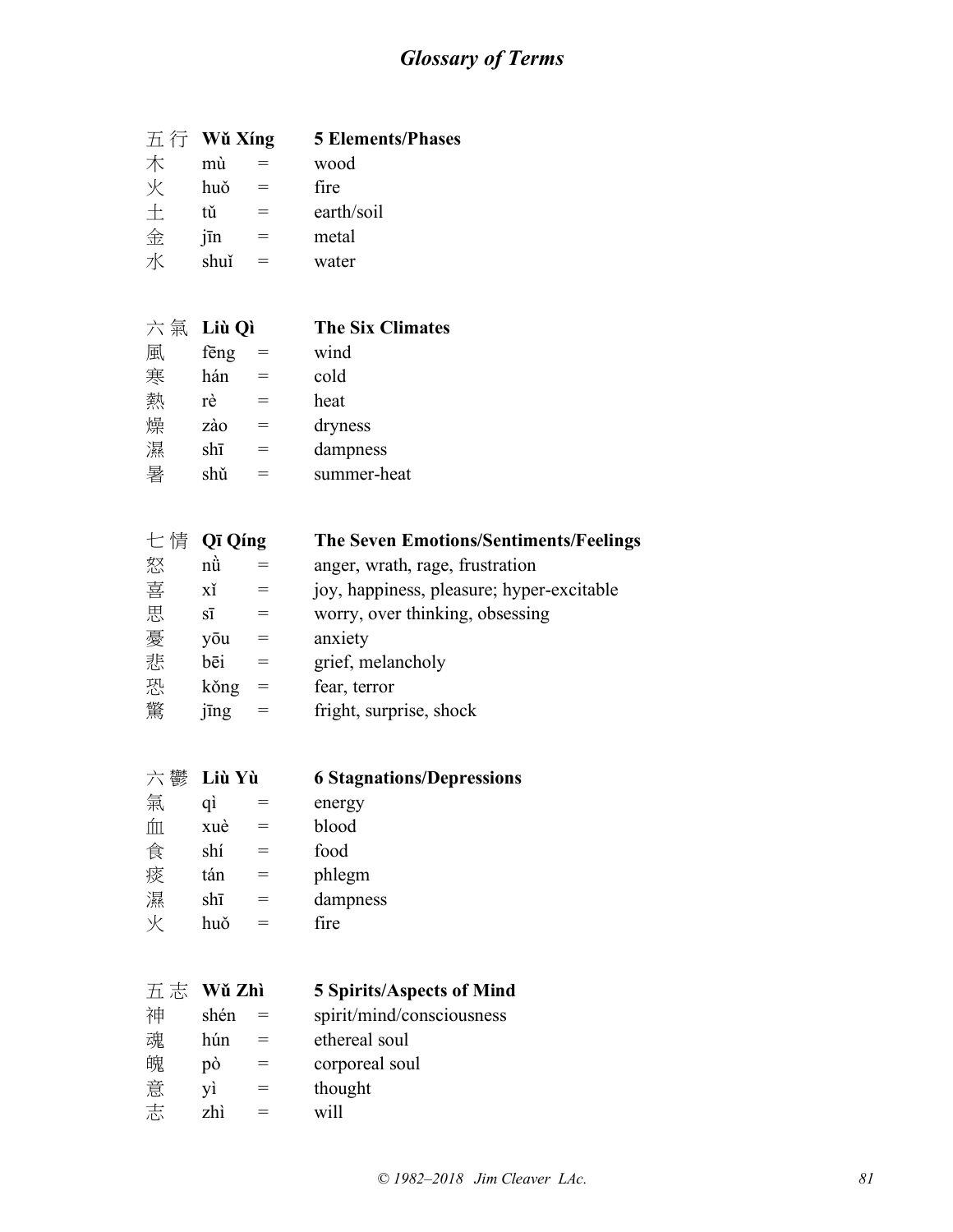# *Glossary of Terms*

## **Organs**

| 臟腑 | Zàng Fǔ        | $=$ | <b>Viscera &amp; Bowels</b> / The 12 Organs       |
|----|----------------|-----|---------------------------------------------------|
| 肺  | Fèi            | $=$ | Lu                                                |
| 大腸 | Dà Cháng       | $=$ | $_{\rm LI}$                                       |
| 心  | Xīn            | $=$ | Ht                                                |
| 小腸 | Xiăo Cháng     | $=$ | SI                                                |
| 脾  | P <sub>1</sub> | $=$ | Sp                                                |
| 胃  | Wèi            | $=$ | <b>ST</b>                                         |
| 肝  | Gān            | $=$ | Lr                                                |
| 膽  | Dăn            | $=$ | <b>GB</b>                                         |
| 腎  | Shèn           | $=$ | Kd                                                |
| 膀胱 | Páng Guāng     | $=$ | BL                                                |
| 心包 | Xīn Bāo        | $=$ | $P_{c}$                                           |
| 三焦 | Sān Jiāo       | =   | TB                                                |
| 經  | jīng           | $=$ | channel                                           |
| 經絡 | jīng-luò       | $=$ | channels & their network (smt called collaterals) |
| 脈  | mài            | =   | veins, vessels, the pulse                         |

### **Vital Substances**

| 氣  | Οì     |     | vital energy           |
|----|--------|-----|------------------------|
| ÍТ | Xuè    |     | blood                  |
| 津液 | Jīn-Yè | $=$ | body fluids            |
| 神  | Jīng   |     | (reproductive) essence |
| 神  | Shén   |     | spirit/mind            |
|    |        |     |                        |

#### **Six Divisions**

| 六經 | Liù Jīng  |     | <b>6 Channels</b>                                               |
|----|-----------|-----|-----------------------------------------------------------------|
| 太陽 | Tài Yáng  | $=$ | Greater Yang                                                    |
| 陽明 | Yáng Míng | $=$ | Yang Bright (flaring)                                           |
| 少陽 | Shão Yáng | $=$ | Lesser Yang                                                     |
| 太陰 | Tài Yīn   | $=$ | Greater Yin                                                     |
| 少陰 | Shăo Yīn  | $=$ | Lesser Yin                                                      |
| 厥陰 | Jué Yīn   | $=$ | Faint Yin (inverted, shrinking, terminal, absolute, end of yin) |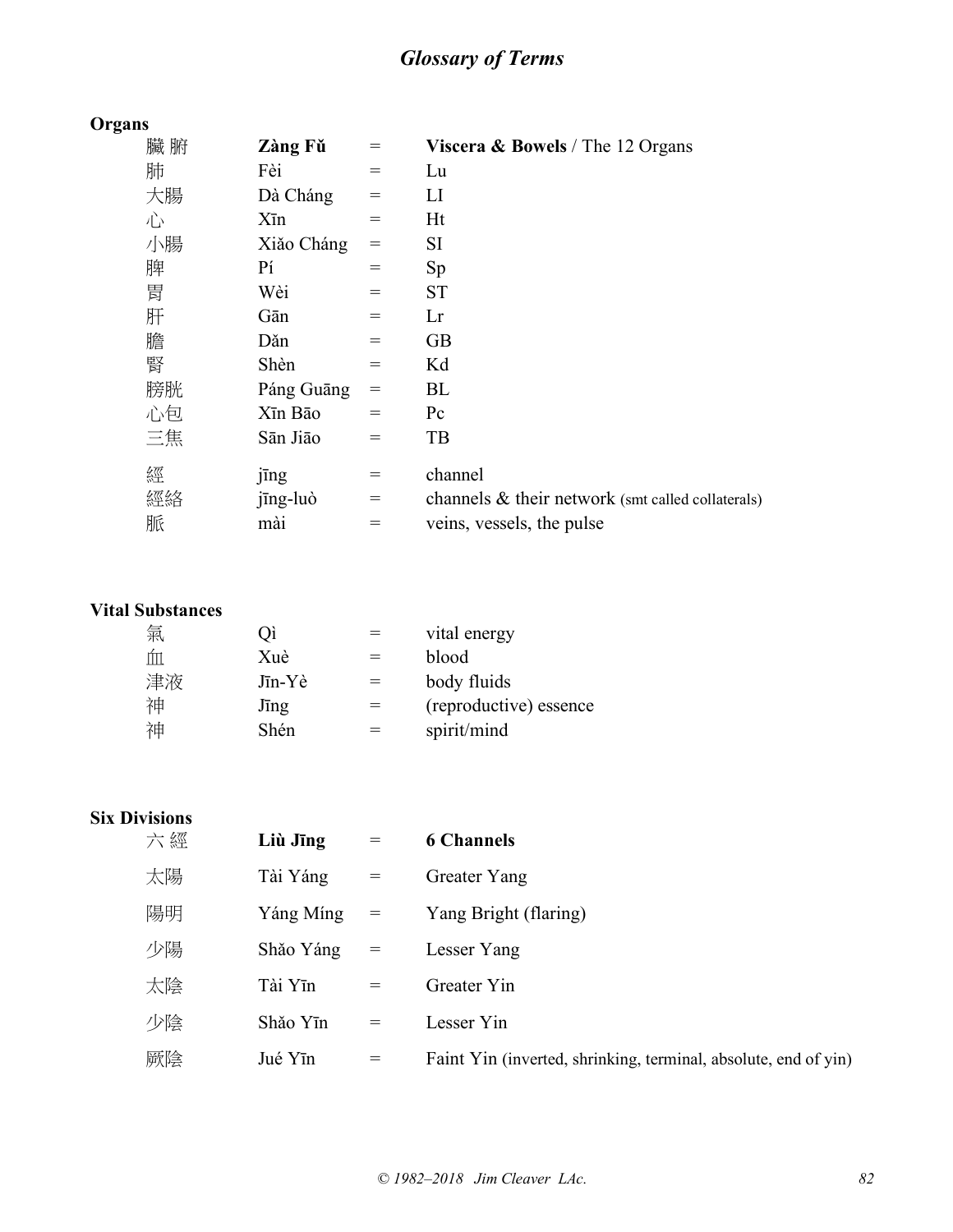# *Glossary of Terms*

## **Diagnosis**

| ∍ | 八綱     | <b>Bā Gāng</b> |            | <b>8 Parameters/Guiding Principles</b>                                                      |
|---|--------|----------------|------------|---------------------------------------------------------------------------------------------|
|   | 陰<br>陽 | yīn<br>yáng    |            | shady side of the hill/slope<br>sunny side of the hill/slope                                |
|   | 表<br>裡 | biăo<br>lĭ     |            | exterior<br>interior                                                                        |
|   | 熱<br>寒 | rè<br>hán      | $=$<br>$=$ | hot<br>cold                                                                                 |
|   | 實<br>虛 | shí<br>xū      | $=$        | surplus, excess, repletion; hyper-function<br>empty, insufficient, depletion; hypo-function |

## **Qi & Blood Patterns**

| 氣虛  | Qì Xū         |                   | Qi Deficiency           | empty, insufficient, depleted                                         |
|-----|---------------|-------------------|-------------------------|-----------------------------------------------------------------------|
| 氣滯  | Qì Zhì        | =                 | Qi Stagnation           | constraint                                                            |
| 氣逆  | Qì Nì         | $=$               | Qi Counterflow          | aka Rebellious Qi                                                     |
| 氣陷  | Qì Xiàn       | $=$               | Qi Sinking              | qi sinks downward                                                     |
| 血虛  | Xuè Xū        | $=$               | <b>Blood Deficiency</b> | empty, insufficient, depleted                                         |
| 血 瘀 | Xuè Yū        | $=$               | <b>Blood Stasis</b>     | blood is congealed<br>blood that is like silt, sludge causing disease |
| 血熱  | Xuè Rè        | $=$               | <b>Blood Heat</b>       | i.e. heat in the blood, or at the blood level                         |
| 血妄行 | Xuè Wàng Xíng | $\!\!\!=\!\!\!\!$ | Reckless Blood          | <b>Blood Moves Recklessly</b>                                         |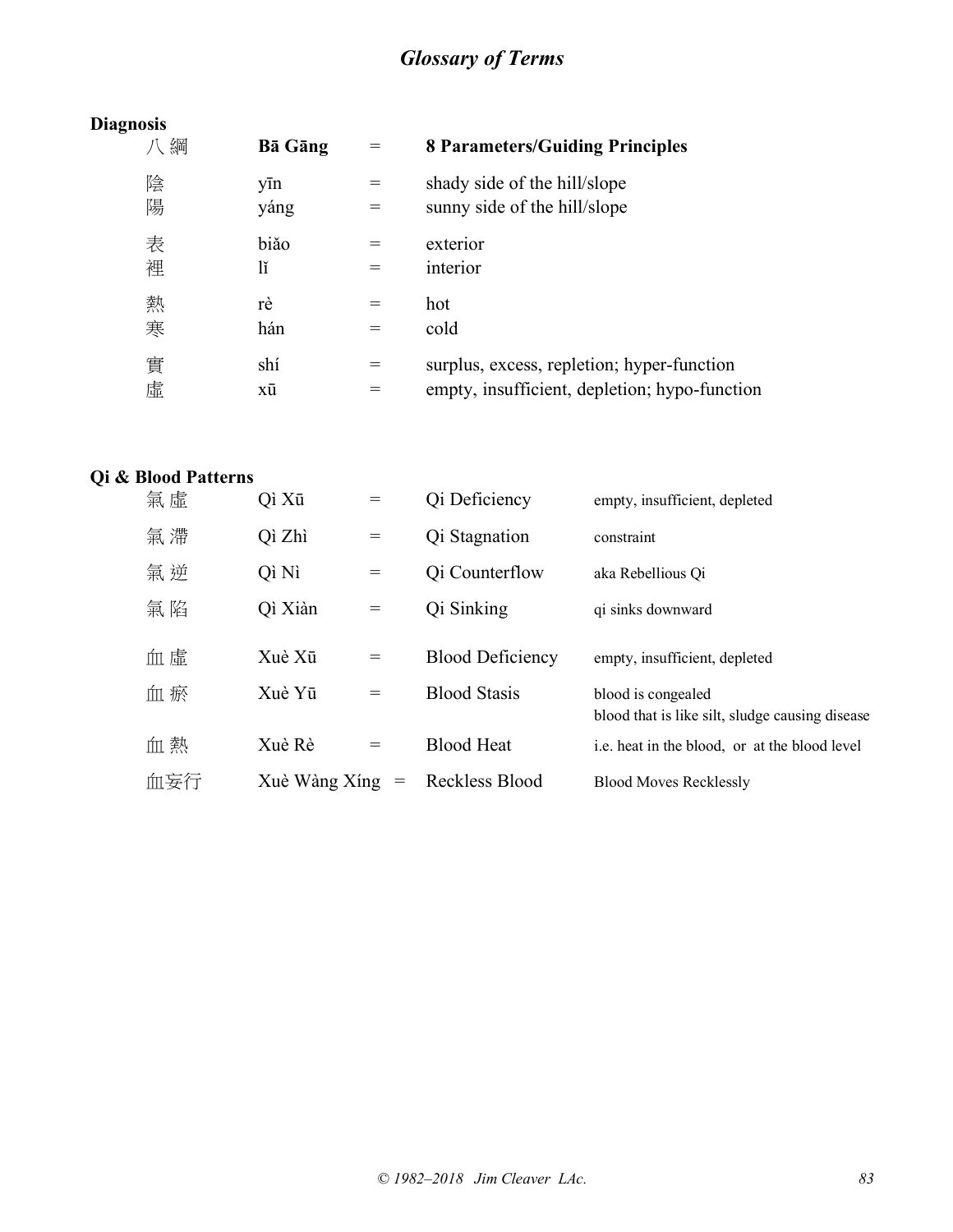┑

| 01 Zang-Fu Patterns |                      |                                                   |  |  |  |
|---------------------|----------------------|---------------------------------------------------|--|--|--|
| <b>Characters</b>   | Pīn-Yīn              | Pattern                                           |  |  |  |
| 心証                  | Xīn Zhèng            | <b>Heart Patterns</b><br>(8)                      |  |  |  |
| 虚証                  | Xū Zhèng             | Depletion/Insufficiency/Hypo-functioning Patterns |  |  |  |
| 心血虛                 | Xīn Xuè Xū           | 1. Heart Blood Xu                                 |  |  |  |
| 心陰虛                 | Xīn Yīn Xū           | 2. Heart Yin Xu                                   |  |  |  |
| 心氣虛                 | Xīn Qì Xū            | 3. Heart Qi Xu                                    |  |  |  |
| 心陽虛                 | Xīn Yáng Xū          | 4. Heart Yang Xu                                  |  |  |  |
| 實証/实证               | Shí Zhèng            | Repletion/Excess/Hyper-functioning Patterns       |  |  |  |
| 心血鬱                 | Xīn Xuè Yù           | 5. Heart Blood Stasis                             |  |  |  |
| 痰迷心竅                | Tán Mí Xīn Qiào      | 6. Phlegm Confuses the Heart Portals / Mind       |  |  |  |
| 痰火擾心                | Tán Huǒ Rǎo Xīn      | 7. Phlegm & Fire Harass/Agitate the Heart         |  |  |  |
| 心火盛                 | Xīn Huǒ Shèng        | 8. Exuberant Heart Fire                           |  |  |  |
| 肺証                  | Fèi Zhèng            | <b>Lung Patterns</b><br>$(8+2=10)$                |  |  |  |
| 虛証                  | Xū Zhèng             | Depletion/Insufficiency/Hypo-functioning Patterns |  |  |  |
| 肺氣虛                 | Fèi Qì Xū            | 1. Lung Qi Xu                                     |  |  |  |
| 肺陽虛                 | Fèi Yáng Xū          | 1a. Lung Yang Xu                                  |  |  |  |
| 肺陰虛                 | Fèi Yīn Xū           | 2. Lung Yin Xu                                    |  |  |  |
| 實証/实证               | Shi Zhèng            | Repletion/Excess/Hyper-functioning Patterns       |  |  |  |
| 肺燥                  | Fèi Zào              | 3. Lung Dryness                                   |  |  |  |
| 肺 熱                 | Fèi Rè               | 4. Lung Heat                                      |  |  |  |
| 風熱犯肺                | Fēng Rè Fàn Fèi      | 5. Wind & Heat Invade the Lungs                   |  |  |  |
| 風寒犯肺                | Fēng Hán Fàn Fèi     | 6. Wind & Cold Invade the Lungs                   |  |  |  |
| 風寒濕犯肺               | Fēng Hán Shī Fàn Fèi | 6a. Wind, Cold & Damp Invade the Lungs            |  |  |  |
| 痰濕阻肺                | Tán Shī Zǔ Fèi       | 7. Phlegm & Dampness Obstruct the Lungs           |  |  |  |
| 痰熱阻肺                | Tán Rè Zǔ Fèi        | 8. Phlegm & Heat Obstruct the Lungs               |  |  |  |
|                     |                      |                                                   |  |  |  |
| 脾証                  | Pí Zhèng             | <b>Spleen Patterns</b><br>(6)                     |  |  |  |
| 虛証                  | Xū Zhèng             | Depletion/Insufficiency/Hypo-functioning Patterns |  |  |  |
| 脾氣虛                 | Pí Qì Xū             | 1. Spleen (Qi) Xu                                 |  |  |  |
| 脾陽虛                 | Pí Yáng Xū           | 2. Spleen Yang Xu                                 |  |  |  |
| 脾氣陷                 | Pí Qì Xiàn           | 3. Spleen Qi Sinking                              |  |  |  |
| 脾不統血                | Pí Bù Tǒng Xuè       | 4. Spleen Not-Controlling Blood                   |  |  |  |
| 實証/实证               | Shí Zhèng            | Repletion/Excess/Hyper-functioning Patterns       |  |  |  |
| 寒濕困脾                | Hán Shī Kùn Pí       | 5. Cold & Damp Encumber the Spleen                |  |  |  |
| 濕 熱 困 脾             | Shī Rè Kùn Pí        | 6. Damp-Heat Encumbers the Spleen                 |  |  |  |

## 81 Zang Eu Pattorns

 $\Box$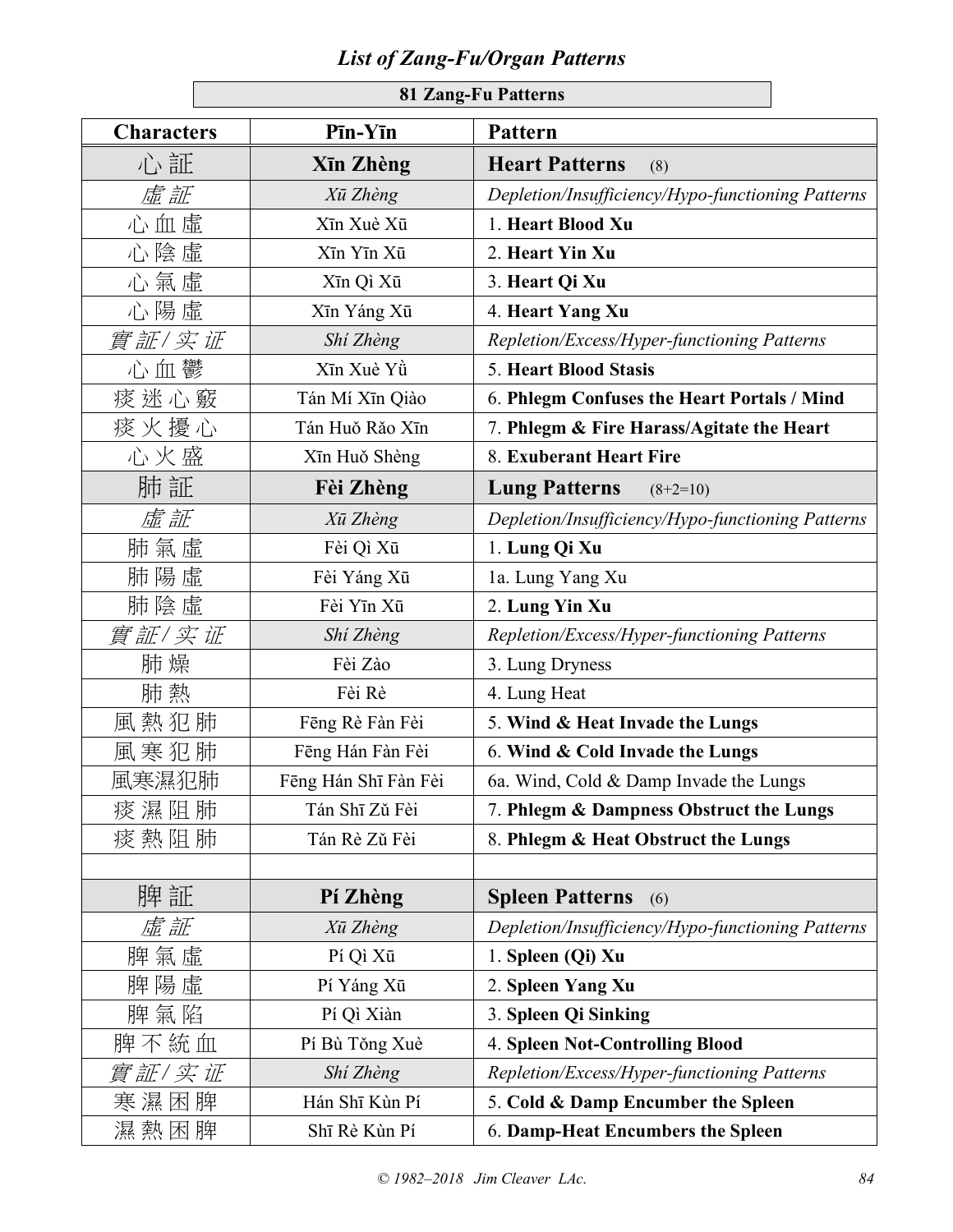| Pīn-Yīn<br><b>Characters</b> |                       | <b>Pattern</b>                                        |
|------------------------------|-----------------------|-------------------------------------------------------|
| 肝証                           | <b>Gān Zhèng</b>      | <b>Liver Patterns</b><br>$(8+1=9)$                    |
| 實証/实证<br>Shí Zhèng           |                       | Repletion/Excess/Hyper-functioning Patterns           |
| 肝氣鬱結                         | Gān Qì Yù Jié         | 1. Constrained Liver Qi / Liver Qi Stagnation         |
| 肝血鬱                          | Gān Xuè Yù            | 2. Liver Blood Stasis                                 |
| 肝火上炎                         | Gān Huǒ Shàng Yán     | 3. Liver Fire (Upward Blazing/Flaming)                |
| 肝膽濕熱                         | Gān Dǎn Shī Rè        | 4. Liver & GB Damp-Heat                               |
| 寒滯肝脈                         | Hán Zhì Gān Mài       | 5. Cold Stagnating in the Liver Channel/Vessel        |
| 虛証                           | Xū Zhèng              | Depletion/Insufficiency/Hypo-functioning Patterns     |
| 肝血虛                          | Gān Xuè Xū            | 6. Liver Blood Xu                                     |
| 肝陽上亢                         | Gān Yáng Shàng Kàng   | 7. (Arrogant) Liver Yang Rising                       |
| 肝陰虛                          | Gān Yīn Xū            | sub-pattern: Liver Yin Xu                             |
| 肝風內動                         | Gān Fēng Nèi Dòng     | 8. Liver Wind (Internally Stirring)                   |
|                              |                       |                                                       |
| 腎証                           | Shèn Zhèng            | <b>Kidney Patterns</b> (4+4=8)                        |
| 虛証                           | Xū Zhèng              | Depletion/Insufficiency/Hypo-functioning Patterns     |
| 腎氣虛                          | Shèn Qì Xū            | 1. Kidney Qi Xu                                       |
| 腎氣不固                         | Shèn Qì Bù Gù         | 1a. Kidney Qi Not Secure (not securing the lower Yin) |
| 腎不納氣                         | Shèn Bù Nà Qì         | 1b. Kidney Not Grasping Qi                            |
| 腎陽虛                          | Shèn Yáng Xū          | 2. Kidney Yang Xu                                     |
| 腎陽虛水泛                        | Shèn Yáng Xū Shuí Fàn | 2a. Kidney Yang Xu w/ Water Flooding                  |
| 水泛肺                          | Shuǐ Fàn Fèi          | a.1 Water Floods the Lungs                            |
| 水泛心                          | Shuǐ Fàn Xīn          | a.2 Water Floods the Heart                            |
| 腎陰虛                          | Shèn Yīn Xū           | 3. Kidney Yin Xu                                      |
| 火盛                           | Shèn Yīn Xū Huǒ Shèng | 3a. Kidney Yin Xu, Fire Flourishes/Exuberant          |
| 腎精虛                          | Shèn Jīng Xū          | 4. Kidney Jing Xu                                     |

**Total = 34–41 Zang Patterns**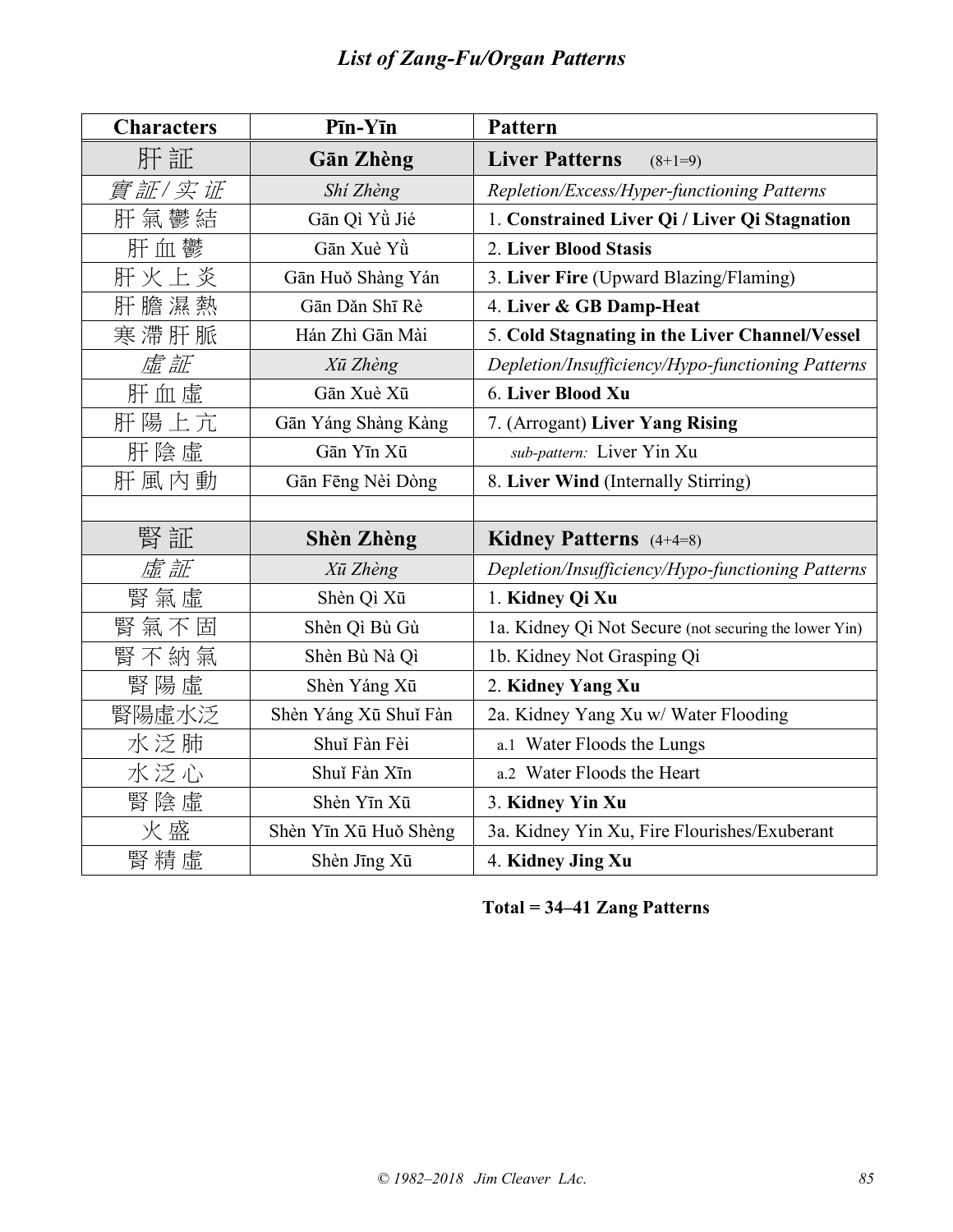| <b>Characters</b> | Pīn-Yīn                 | Pattern                                                            |
|-------------------|-------------------------|--------------------------------------------------------------------|
| 胃 証               | Wèi Zhèng               | <b>Stomach Patterns</b><br>$(10+1=11)$                             |
| 虛証                | Xū Zhèng                | Depletion/Insufficiency/Hypo-functioning Patterns                  |
| 胃氣虛               | Wèi Qì Xū               | 1. Stomach Qi Xu                                                   |
| 胃寒虛               | Wèi Hán Xū              | 2. Stomach Cold & Xu (Yang Xu)                                     |
| 胃陰虛               | Wèi Yīn Xū              | 3. Stomach Yin Xu                                                  |
| 實証/实证             | Shí Zhèng               | Repletion/Excess/Hyper-functioning Patterns                        |
| 胃 火               | Wèi Huǒ                 | 4. Stomach Fire                                                    |
| 胃痰火               | Wèi Tán Huǒ             | 4a. Phlegm & Fire                                                  |
| 寒犯胃               | Hán Fàn Wèi             | 5. Cold Invades Stomach                                            |
| 胃 氣 逆             | Wèi Qì Nì               | 6. Stomach Qi Counterflow                                          |
| 食滯                | Shí Zhì                 | 7. Food Retention (in Stomach)                                     |
| 胃血瘀               | Wèi Xuè Yū              | 8. Stomach Blood Stasis                                            |
| 胃氣滯               | Wèi Qì Zhì              | 9. Stagnant Stomach Qi                                             |
| 肝鬱犯胃              | Gān Yù Fàn Wèi          | 10. Constrained Liver Invades ST                                   |
| 小腸証               | <b>Xiǎo Cháng Zhèng</b> | <b>Small Intestine Patterns</b><br>$(3+1=4)$                       |
| 虛証                | Xū Zhèng                | Depletion/Insufficiency/Hypo-functioning Patterns                  |
| 小腸虛寒              | Xiăo Cháng Xū Hán       | 1. Sm. Intestine Xu & Cold (Sp/ST Yang Xu)                         |
| 實証/实证             | Shí Zhèng               | Repletion/Excess/Hyper-functioning Patterns                        |
| 小腸濕熱              | Xiăo Cháng Shí Rè       | 2. Full Heat in Sm. Intestine                                      |
| 心移熱于小腸            | Xīn Yí Rè Yú Xiǎo Cháng | Heart Passes Heat to SI                                            |
| 小腸氣滯              | Xiăo Cháng Qì Zhì       | 3. Sm. Intestine Qi Stagnation<br>(Cold Obstructing Liver Channel) |
| 小腸氣阻              | Xiăo Cháng Qì Zǔ        | 3a. Sm. Intestine Qi Obstruction                                   |
| 大腸証               | Dà Cháng Zhèng          | <b>Large Intestine Patterns</b><br>$(5+6=11)$                      |
| 實証/实证             | Shí Zhèng               | Repletion/Excess/Hyper-functioning Patterns                        |
| 大腸濕熱              | Dà Cháng Shí Rè         | 1. Lg. Intestine Damp-Heat                                         |
| 大腸熱               | Dà Cháng Rè             | 2. Lg. Intestine Heat                                              |
| 大腸熱結              | Dà Cháng Rè Jié         | 2a. Lg. Intestine Heat Bind<br>aka Yang Ming Bowel Pattern         |
| 大腸癰               | Dà Cháng Yōng           | 2b. Intestinal Abscess                                             |
| 大腸犯寒              | Dà Cháng Fàn Hán        | 3. Lg. Intestine Attacked by Cold                                  |
| 虛証                | Xū Zhèng                | Depletion/Insufficiency/Hypo-functioning Patterns                  |
| 大腸燥               | Dà Cháng Zào            | 4. Lg. Intestine Dryness                                           |
| 大腸液虧              | Dà Cháng Yè Kuī         | 4a. Lg. Intestine Fluid Shortage                                   |
| 大腸血虛              | Dà Cháng Xuè Xū         | 4b. Lg. Intestine Blood Deficiency                                 |